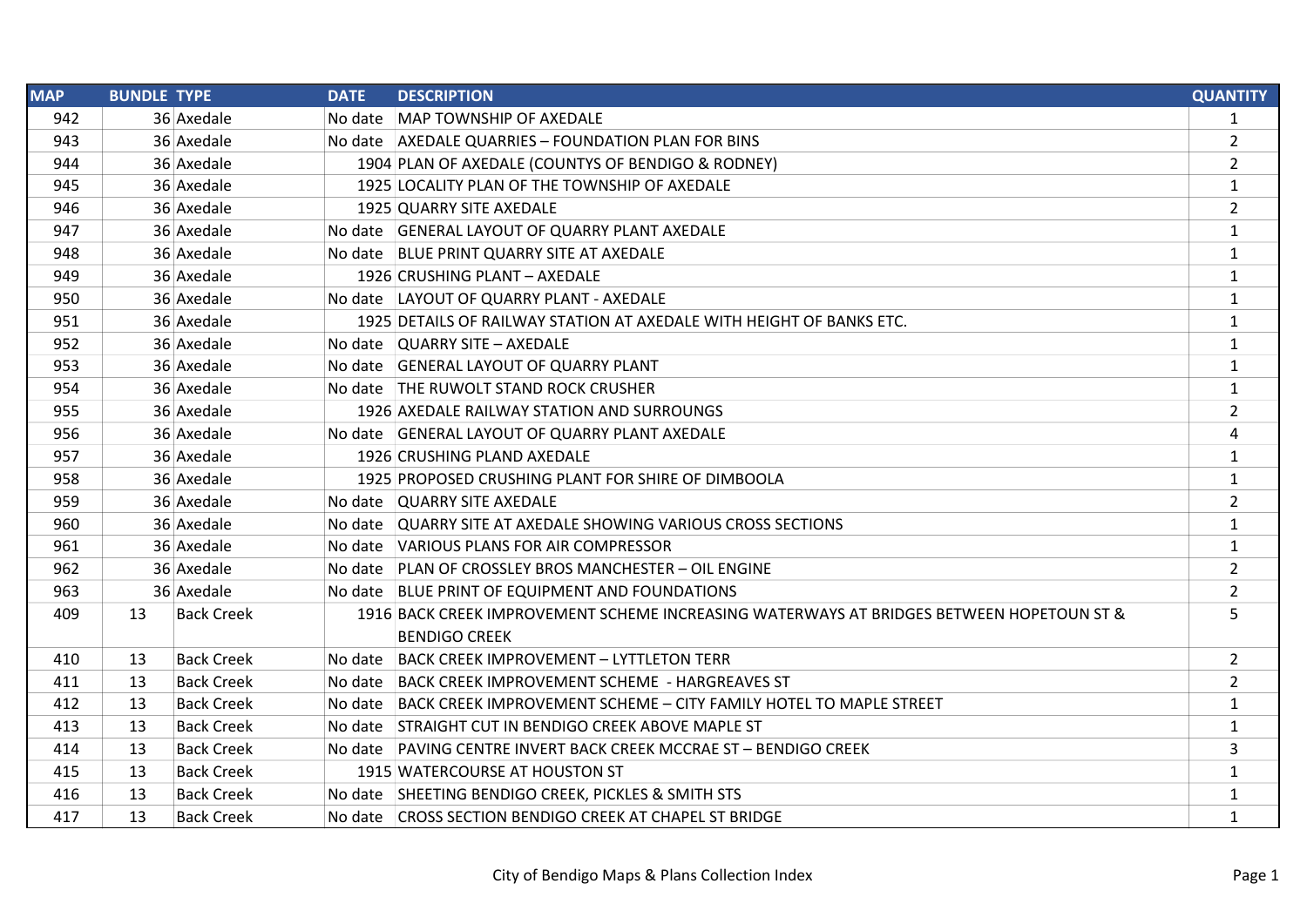| <b>MAP</b> | <b>BUNDLE TYPE</b> |                   | <b>DATE</b> | <b>DESCRIPTION</b>                                                       | <b>QUANTITY</b> |
|------------|--------------------|-------------------|-------------|--------------------------------------------------------------------------|-----------------|
| 418        | 13                 | <b>Back Creek</b> |             | 1899 LEVELING RECREATION RESERVE BACK CREEK                              | 1               |
| 419        | 13                 | <b>Back Creek</b> |             | 1889 CONCRETE SEIVER FROM KING ST TO BATH LANE (FOLIO 191)               | $\mathbf{1}$    |
| 420        | 13                 | <b>Back Creek</b> |             | No date SHEET PILING AT BACK CREEK                                       | $\mathbf{1}$    |
| 421        | 13                 | <b>Back Creek</b> |             | No date LOCALITY PLAN - SECTION 6 BACK CREEK SCHEME, RODNEY & MILLER STS | 6               |
| 422        | 13                 | <b>Back Creek</b> |             | No date BACK CREEK IMPROVEMENT - DRAIN ON EASMENT OF SECTION 4           | $\overline{2}$  |
| 423        | 13                 | <b>Back Creek</b> |             | 1916 HAVELOCK ST CHANNEL                                                 | $\overline{2}$  |
| 424        | 13                 | <b>Back Creek</b> |             | 1915 BACK CREEK SCHEME - SECTIONS 1, 2 & 3                               | 1               |
| 425        | 13                 | <b>Back Creek</b> |             | 1916 BACK CREEK SCHEME - SECTION 1 & 2 LEVELLING HODGKINSON ST           | $\mathbf{1}$    |
| 426        | 13                 | <b>Back Creek</b> |             | 1916 BACK CREEK SCHEME - SECTION 3 SKENE & MUNDY STS                     | 3               |
| 427        | 13                 | <b>Back Creek</b> |             | 1922 PROPOSED SHEETING BENDIGO CREEK AT KING'S BRIDGE                    | $\mathbf{1}$    |
| 428        | 13                 | <b>Back Creek</b> |             | No date   BACK CREEK SCHEME - SECTION 6 & 7, RODNEY ST EAST CENTRE       | 1               |
| 429        | 13                 | <b>Back Creek</b> |             | 1917 BACK CREEK SCHEME - EXTENDING WHITE ST                              | 1               |
| 430        | 13                 | <b>Back Creek</b> |             | 1914 BACK CREEK SCHEME - SECTION 9 CAROLYN ST TO HOUSTON ST              | 5               |
| 431        | 13                 | <b>Back Creek</b> |             | 1914 BACK CREEK SCHEME - SECTION 8 HOUSTON TO HALLAM STS                 | 4               |
| 432        | 13                 | <b>Back Creek</b> |             | 1916 BACK CREEK SCHEME - SECTION 5 WILLIAMSON TO MILLER STS              | 3               |
| 433        | 13                 | <b>Back Creek</b> |             | No date BACK CREEK SCHEME - SECTION 1 ABBOTT ST                          | 1               |
| 434        | 13                 | <b>Back Creek</b> |             | 1916 COVERING DRAIN SOUTH SIDE OF WILLIAMSON ST & HAVLIN ST EAST         | 1               |
| 435        | 13                 | <b>Back Creek</b> |             | 1915 BACK CREEK SCHEME - SECTION 7 HAVLIN ST EAST & WEST                 | 5               |
| 436        | 13                 | <b>Back Creek</b> |             | No date EXCAVATION OF CREEK BELOW MCCRAE ST                              | $\overline{2}$  |
| 437        | 13                 | <b>Back Creek</b> |             | 1911 PLAN OF JUNCTION OF BENDIGO & BACK CRKS.                            | 3               |
| 438        | 13                 | <b>Back Creek</b> |             | No date BACK CREEK SCHEME ABOVE CAROLIN ST BRIDGE                        | $\overline{2}$  |
| 439        | 13                 | <b>Back Creek</b> |             | 1914 SECTIONS TAKEN BACK CREEK BETWEEN HARGREAVES AND HOPETOUN STS       | $\mathbf{1}$    |
| 440        | 13                 | <b>Back Creek</b> |             | 1910 PAVING BENDIGO CREEK BETWEEN BAXTER & NOLAN STS                     | 1               |
| 441        | 13                 | <b>Back Creek</b> |             | No date DRAINAGE FOR MITCHELL ST                                         | $\mathbf{1}$    |
| 442        | 13                 | <b>Back Creek</b> |             | 1882 PROPOSED WALLING BENDIGO CREEK ROSALIND PARK                        | $\mathbf{1}$    |
| 443        | 13                 | <b>Back Creek</b> |             | 1889 PAVING OF BENDIGO CREEK ROSALIND PARK                               | $\mathbf{1}$    |
| 444        | 13                 | <b>Back Creek</b> |             | 1904 MAIN SEWER FROM WHITE HILLS ROAD TO PARK ROAD                       | 5               |
| 445        | 13                 | <b>Back Creek</b> |             | No date   TYPE CROSS SECTION FILLING                                     | $\overline{2}$  |
| 446        | 13                 | <b>Back Creek</b> |             | No date PITCHING INVERT BACK CREEK HARGREAVES TO ABBOTT STS              | 5               |
| 447        | 13                 | <b>Back Creek</b> |             | 1914 BACK CREEK SCHEME SECTION 8, HALLAM TO HOUSTON STS                  | 8               |
| 448        | 13                 | <b>Back Creek</b> |             | No date CUTTING HAVELOCK TO MCCRAE STS                                   | 1               |
| 449        | 13                 | <b>Back Creek</b> |             | 1916 BACK CREEK SCHEME SECTION 5                                         | 8               |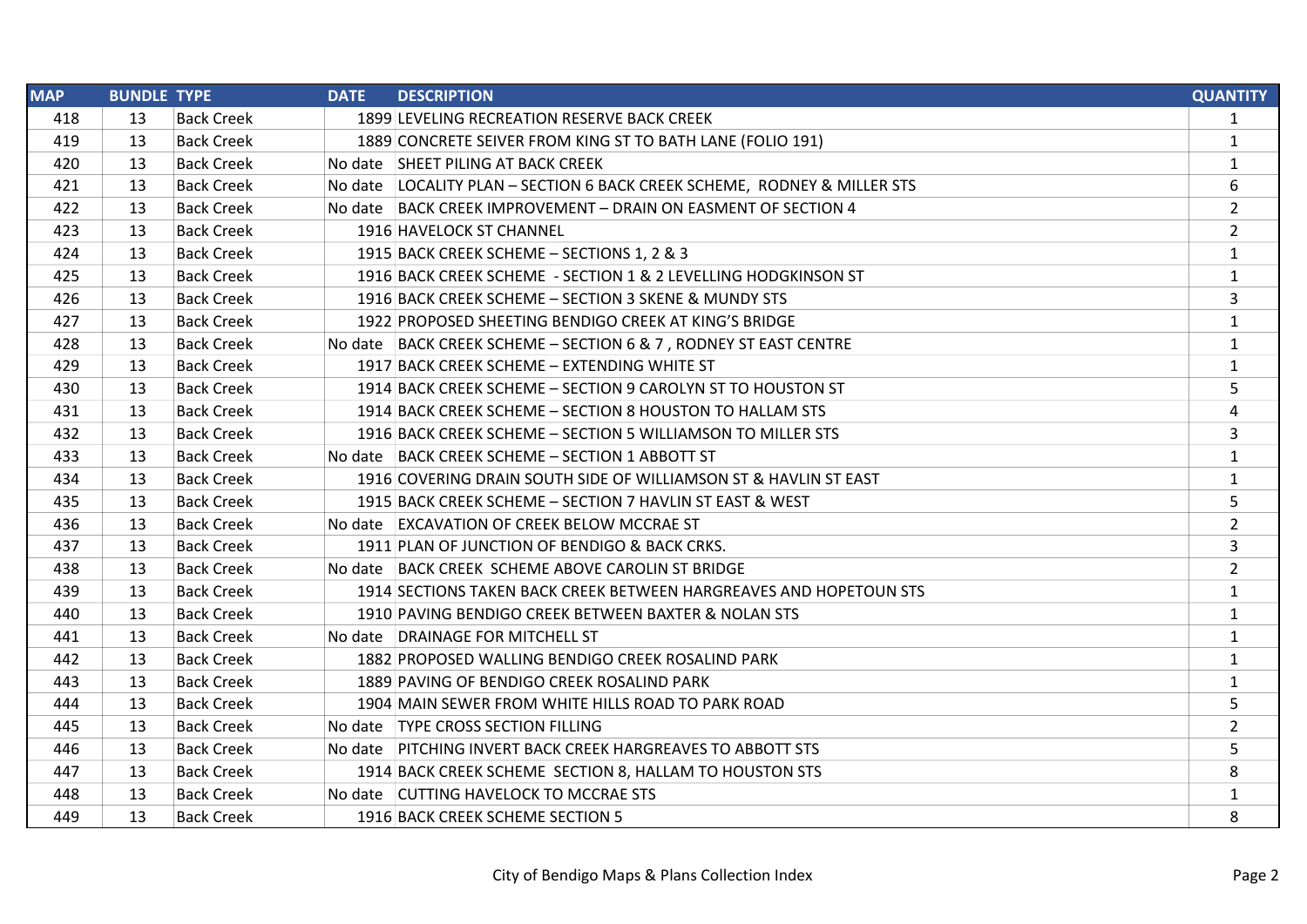| <b>MAP</b> | <b>BUNDLE TYPE</b> |                      | <b>DATE</b> | <b>DESCRIPTION</b>                                                                                | <b>QUANTITY</b> |
|------------|--------------------|----------------------|-------------|---------------------------------------------------------------------------------------------------|-----------------|
| 450        | 13                 | <b>Back Creek</b>    | No date     | <b>BACK CREEK SCHEME SECTION 6</b>                                                                | 4               |
| 451        | 13                 | <b>Back Creek</b>    |             | 1914 BACK CREEK SCHEME PLAN CAROLIN ST TO WILLIAMSON ST                                           | $\mathbf{1}$    |
| 452        | 13                 | <b>Back Creek</b>    |             | 1916 BACK CREEK SCHEME SECTION 4 WILLIAM TO MUNDY STS                                             | 13              |
| 694        | 25                 | <b>Bendigo Creek</b> |             | 1924 BENDIGO CRK CENTRE PAVING OF CHANNEL, NOLAN ST TO WHITE HILLS                                | $\mathbf{1}$    |
| 695        | 25                 | <b>Bendigo Creek</b> |             | No date PROPOSED SUBSTITUTION OF PILE, BARNARD TO BANCROFT STS.                                   | $\mathbf{1}$    |
| 696        | 25                 | <b>Bendigo Creek</b> |             | 1925 PAVING CENTRE CHANNEL, BACK CREEK (BAYNE ST)                                                 | $\overline{2}$  |
| 697        | 25                 | <b>Bendigo Creek</b> |             | 1924 PLAN OF CROQUET LAWN LOWER RESERVE BARNARD ST                                                | 4               |
| 698        | 25                 | <b>Bendigo Creek</b> |             | No date RC PIPE CULVERT, MT KORONG RD                                                             | $\mathbf{1}$    |
| 699        | 25                 | <b>Bendigo Creek</b> |             | No date PAVING CENTRE CHANNEL MCCRAE ST TO BENDIGO CREEK                                          | $\overline{2}$  |
| 700        | 25                 | <b>Bendigo Creek</b> |             | 1924 PROPOSED PIPE, BARNARD TO WATERLOO ST, HARGREAVES TO CHAPPEL, BAXTER TO HARGREAVES, WILLS TO | 5               |
|            |                    |                      |             | MYRTLE, MYRTLE TO KING STS                                                                        |                 |
| 701        | 25                 | <b>Bendigo Creek</b> | No date     | CONSTRUCTION OF JOSEPH ST                                                                         | 4               |
| 702        | 25                 | <b>Bendigo Creek</b> |             | No date CONSTRUCTION OF BREEN ST                                                                  | 4               |
| 703        | 25                 | <b>Bendigo Creek</b> |             | No date CONSTRUCTION HORACE ST                                                                    | 4               |
| 704        | 25                 | <b>Bendigo Creek</b> |             | No date CONSTRUCTION OF OLINDS ST, RUSSELL TO PEEL ST                                             | 3               |
| 705        | 25                 | <b>Bendigo Creek</b> |             | No date CONSTRUCTION OF HAMLET ST                                                                 | 8               |
| 706        | 25                 | <b>Bendigo Creek</b> |             | No date CONSTRUCTION OF LILY ST, CROSS ST TO BARNARD STS                                          | 6               |
| 707        | 25                 | <b>Bendigo Creek</b> |             | 1915 ABBOTT TO SKENE STS                                                                          | $\overline{2}$  |
| 708        | 25                 | <b>Bendigo Creek</b> |             | 1916 EAST/WEST - MUNDY TO WILLIAMSON STS                                                          | 3               |
| 709        | 25                 | <b>Bendigo Creek</b> |             | 1915 BACK Creek BETWEEN ABBOTT & WILLIAMSON STS                                                   | 3               |
| 710        | 25                 | <b>Bendigo Creek</b> |             | 1914 BENDIGO CREEK EXT DRY WEATHER CHANNEL NEAR GAS WORKS                                         | $\mathbf{1}$    |
| 711        | 25                 | <b>Bendigo Creek</b> |             | No date SWEENEY'S CRK - STRATHFIELDSAY RD DRAINAGE (CODIGA'S & CROWES PROPERTY)                   | $\mathbf{1}$    |
| 712        | 25                 | <b>Bendigo Creek</b> |             | No date SEWERAGE PLAN SHAMROCK ST & OLD HIGH & ROSE STS                                           | $\mathbf{1}$    |
| 713        | 25                 | <b>Bendigo Creek</b> |             | 1924 PAVING CENTRE CHANNEL NOLAN ST TO WHILTE HILLS RD                                            | $\overline{2}$  |
| 714        | 25                 | <b>Bendigo Creek</b> | No date     | <b>BOX CULVERT EDWARD ST</b>                                                                      | $\mathbf{1}$    |
| 715        | 25                 | <b>Bendigo Creek</b> |             | No date CHARING CROSS BRIDGE                                                                      | $\overline{2}$  |
| 716        | 25                 | <b>Bendigo Creek</b> |             | No date PROPOSED REALLIGNMENT OF SAILORS GULLY RD                                                 | $\mathbf{1}$    |
| 717        | 25                 | <b>Bendigo Creek</b> | No date     | <b>PAVING CENTRE CHANNEL VIOLET TO MAPLE STS</b>                                                  | $\mathbf{1}$    |
| 718        | 25                 | <b>Bendigo Creek</b> |             | No date   TAR DEPOT, CHARLESTON RD, & LANSELL RD                                                  | $\mathbf{1}$    |
| 719        | 25                 | <b>Bendigo Creek</b> |             | 1910 MITCHELL ST SEWER, QUEEN ST TO CHARING CROSS                                                 | $\mathbf{1}$    |
| 720        | 25                 | <b>Bendigo Creek</b> |             | 1899 CULVERT HOWARD PLACE                                                                         | $\mathbf{1}$    |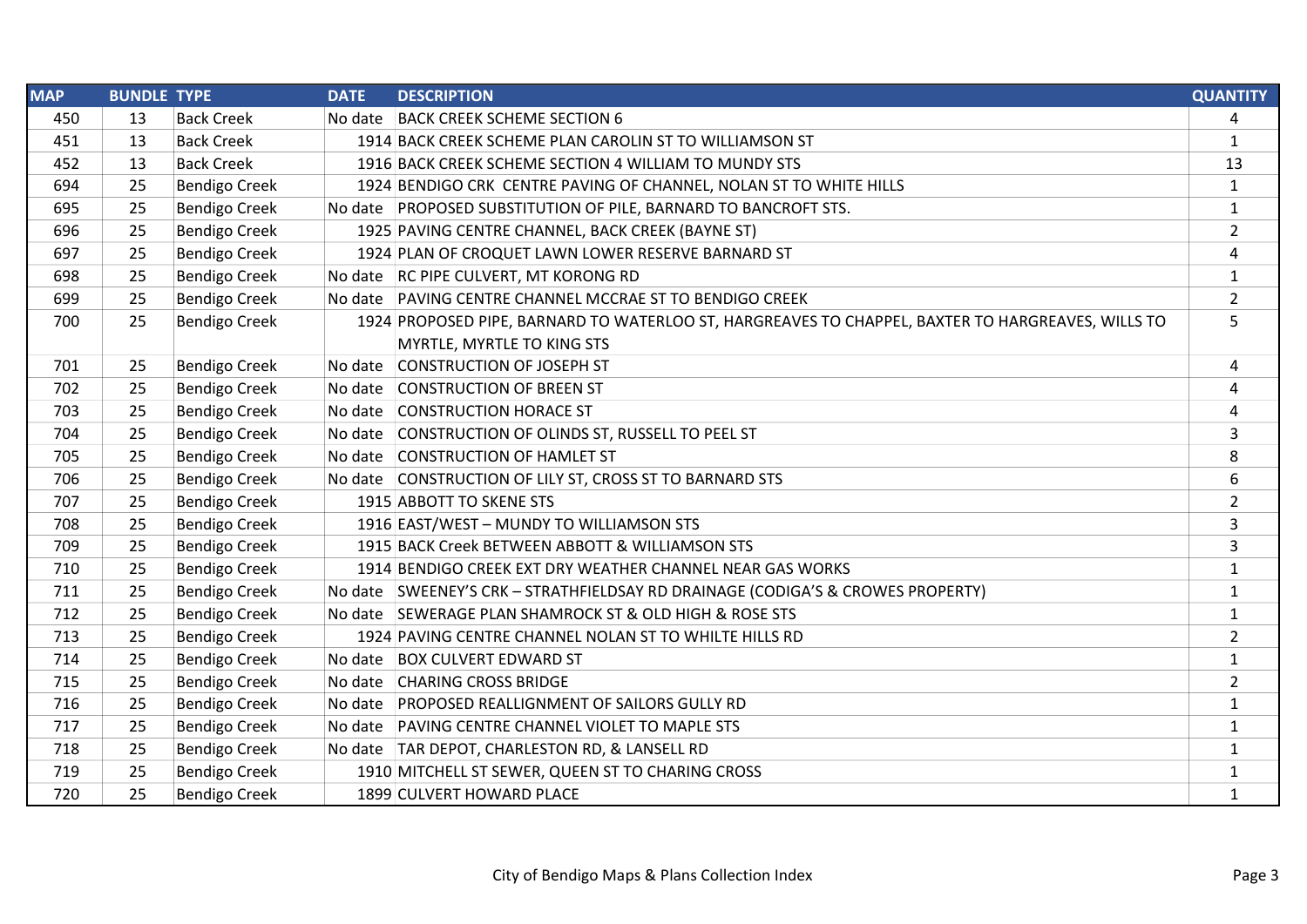| <b>MAP</b> | <b>BUNDLE TYPE</b> |                      | <b>DATE</b> | <b>DESCRIPTION</b>                                                                                 | <b>QUANTITY</b> |
|------------|--------------------|----------------------|-------------|----------------------------------------------------------------------------------------------------|-----------------|
| 721        | 25                 | <b>Bendigo Creek</b> | No date     | LYTTLETON TR & MYER ST DRAINAGE (LEVEL BOOK NO 55) (TENANTS PROWSE, CLOSE, BUCKELL, SINCLAIR,      | $\mathbf{1}$    |
|            |                    |                      |             | CHARMER, WILLIAMS & QUINN)                                                                         |                 |
| 722        | 25                 | <b>Bendigo Creek</b> |             | 1909 EXTENSION WILLIAMSON ST CULVERT                                                               | $\overline{2}$  |
| 723        | 25                 | <b>Bendigo Creek</b> |             | 1899 CONCRETE SEWER BATH LANE TO BENDIGO CREEK                                                     | $\mathbf{1}$    |
| 724        | 25                 | <b>Bendigo Creek</b> |             | 1914 REALIGNMENT OF BACK CREEK CHANNEL, FROM WILLIAMSON ST TO CHARLESTON RD.                       | $\mathbf{1}$    |
| 725        | 25                 | <b>Bendigo Creek</b> |             | 1909 REALIGNMENT OF BACK CREEK CHANNEL, FROM CHARLESTON TO CAROLIN STS                             | $\mathbf{1}$    |
| 726        | 25                 | <b>Bendigo Creek</b> |             | 1924 SKETCH PLAN OF TW DAVIS' PROPERTY WITH LEVELS, NOLAN ST                                       | $\mathbf{1}$    |
| 727        | 25                 | <b>Bendigo Creek</b> |             | No date LEVELS FOR TROTTER ST                                                                      | $\mathbf{1}$    |
| 728        | 25                 | <b>Bendigo Creek</b> |             | No date PLAN OF CREEK FROM MT HERBERT TO HUNTLEY                                                   | $\mathbf{1}$    |
| 729        | 25                 | <b>Bendigo Creek</b> |             | 1873 SURVEY OF BENDIGO CRK - FROM ELGAR ST TO WHITE HILLS                                          | $\overline{7}$  |
| 730        | 25                 | <b>Bendigo Creek</b> |             | 1913 BENDIGO CRK WATER SHED (COLOUR SECTION OVER STREET MAP                                        | $\mathbf{1}$    |
| 731        | 25                 | <b>Bendigo Creek</b> |             | 1889 MARKED RESERVE IN RED SHOWING FLOOD PLAINS ALONG CREEK                                        | $\mathbf{1}$    |
| 732        | 25                 | <b>Bendigo Creek</b> |             | No date UNFINISHED PLAN OF BENDIGO CRK VALLEY SEWERAGE FARM (BAD REPAIR)                           | $\mathbf{1}$    |
| 849        | 30                 | <b>Bendigo Creek</b> |             | No date PLAN OF BENDIGO CREEK                                                                      | $\mathbf{1}$    |
| 850        | 30                 | <b>Bendigo Creek</b> |             | 1910 PLAN OF BENDIGO CREEK - WHITE HILLS                                                           | $\mathbf{1}$    |
| 851        | 30                 | <b>Bendigo Creek</b> |             | 1908 BENDIGO CREEK - PALL MALL, MITCHELL STS                                                       | $\mathbf{1}$    |
| 852        | 30                 | <b>Bendigo Creek</b> |             | 1910 BENDIGO CREEK                                                                                 | $\mathbf{1}$    |
| 853        | 30                 | <b>Bendigo Creek</b> |             | 1910 PLANNED PAVING OF BENDIGO CREEK - VIEW ST TO HOWARD LANE                                      | $\mathbf{1}$    |
| 854        | 30                 | <b>Bendigo Creek</b> |             | 1910 PAVING BENDIGO CREEK HOWARD LANE TO WHITE HILLS RD & MITCHELL ST TO WATTLE ST                 | $\mathbf{1}$    |
| 453        | 14                 | <b>Bridges</b>       |             | 1899 OAK ST BRIDGE DRAWING                                                                         | $\mathbf{1}$    |
| 459        | 14                 | <b>Bridges</b>       |             | No date LONG GULLY BRIDGE DRAWING                                                                  | $\mathbf{1}$    |
| 919        |                    | 34 Bridges           |             | 1898 BRIDGES BENDIGO CREEK, ADLER, BOOTH, WATTLE, BARNARD, NOLAN, OAK, HILL, SHORT, BAXTER, MAPLE, | $\mathbf{1}$    |
|            |                    |                      |             | THISTLE, ARNOLD, KING, WADE, MYRTLE, HARNEY, PLUMBRIDGE                                            |                 |
| 920        |                    | 34 Bridges           |             | No date HARGREAVES ST BRIDGE - ALONG BACK CREEK - ARNOLD ST                                        | $\mathbf{1}$    |
| 921        |                    | 34 Bridges           | No date     | HARNEY'S BRIDGE, BENDIGO - ORNATE WITH GLOBE LIGHTING                                              | $\mathbf{1}$    |
| 922        |                    | 34 Bridges           |             | No date WOODWARD ROAD TRAFFIC BRIDGE                                                               | 4               |
| 923        |                    | 34 Bridges           |             | No date HOUSTON ST FOOT BRIDGE                                                                     | $\mathbf{1}$    |
| 924        |                    | 34 Bridges           |             | 1927 PROPOSED RC BRIDGE - CITY OF BENDIGO - LOADING 15 TON TRACTOR                                 | $\mathbf{1}$    |
| 925        |                    | 34 Bridges           |             | 1927 LILY ST FOOTBRIDGE                                                                            | $\mathbf{1}$    |
| 926        |                    | 34 Bridges           |             | 1930 BRIDGE CONSTRUCTION INFORMATIO9N, HARGREAVES, MILLER & HOLMES ST BRIDGES. (Page 1 missing)    | $\overline{7}$  |
| 927        |                    | 34 Bridges           |             | 1927 RODNEY ST FOOT BRIDGE - HAVLIN ST WEST                                                        | $\mathbf{1}$    |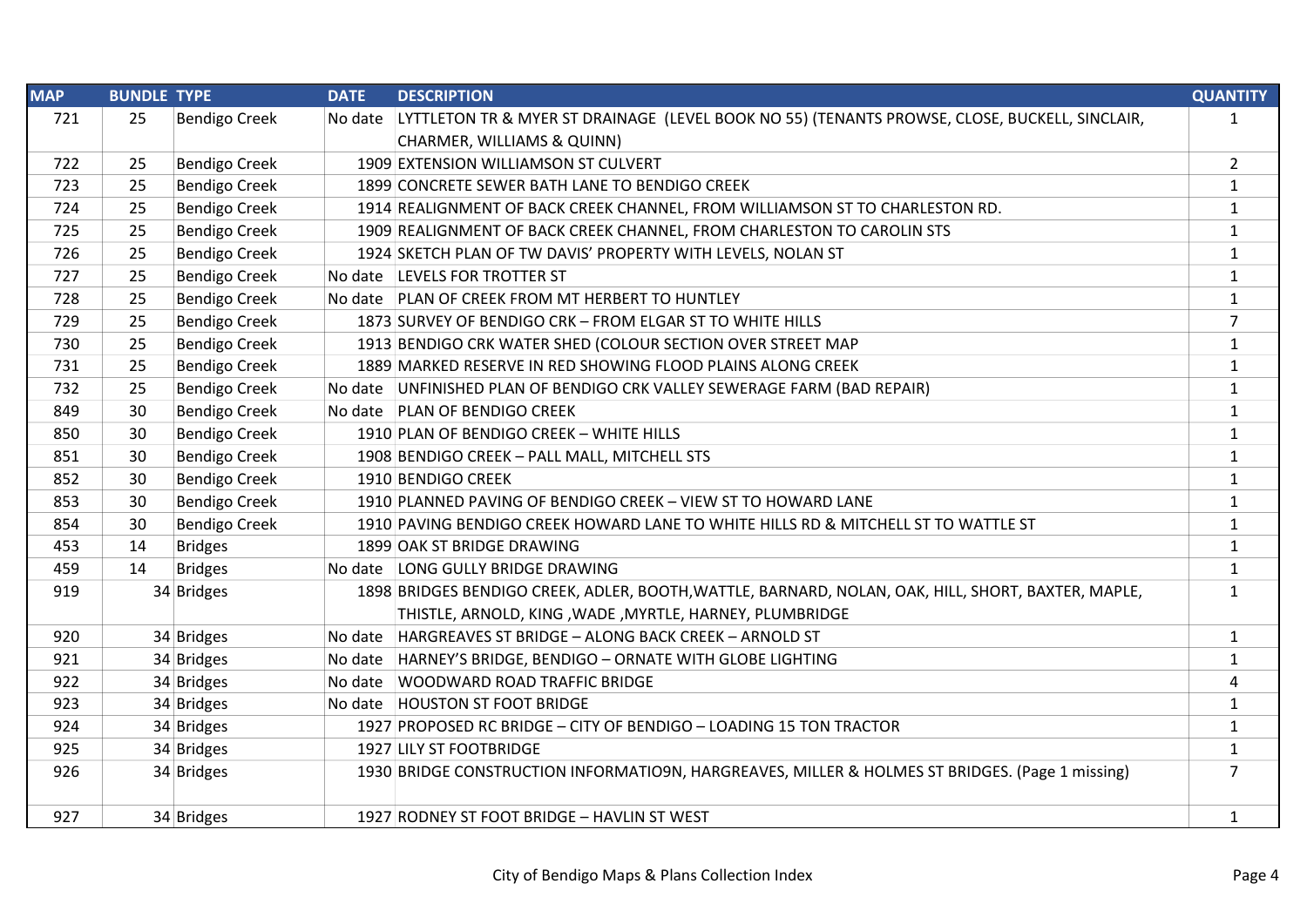| <b>MAP</b> | <b>BUNDLE TYPE</b> |                | <b>DATE</b> | <b>DESCRIPTION</b>                                                | <b>QUANTITY</b> |
|------------|--------------------|----------------|-------------|-------------------------------------------------------------------|-----------------|
| 928        |                    | 34 Bridges     |             | 1935 PROPOSED FOOT BRIDGE AT HARGREAVES ST                        | $\mathbf{1}$    |
| 929        |                    | 34 Bridges     |             | No date MITCHELL RAILWAY BRIDGE - PORTION OF DECK SHOWING FOOTWAY | 13              |
| 930        |                    | 34 Bridges     |             | No date TYPE DRAWING IRON & WOOD SUPER STRUCTURE                  | $\mathbf{1}$    |
| 931        |                    | 34 Bridges     |             | No date BRICK PILLAR BRIDGE                                       | $\mathbf{1}$    |
| 932        |                    | 34 Bridges     |             | 1935 WIDENING OF MITCHELL ST BRIDGE (TRAM LINE)                   | $\overline{2}$  |
| 454        | 14                 | <b>Bridges</b> |             | No date MILROY ST BRIDGE DRAWING                                  | $\mathbf{1}$    |
| 455        | 14                 | <b>Bridges</b> |             | No date ENEGETIC RD BRIDGE DRAWING                                | $\mathbf{1}$    |
| 456        | 14                 | <b>Bridges</b> |             | 1886 BRIDGE & OVERSHOOT NEAR MRS KIRBY'S                          | $\mathbf{1}$    |
| 457        | 14                 | <b>Bridges</b> |             | No date RECONSTRUCTION OF FOREST ST BRIDGE IRONBARK GULLY         | $\mathbf{1}$    |
| 458        | 14                 | <b>Bridges</b> |             | No date VIEW ST BRIDGE DRAWING                                    | $\mathbf{1}$    |
| 460        | 14                 | <b>Bridges</b> |             | 1911 WIDENING OF CAROLIN ST BRIDGE DRAWING                        | $\overline{2}$  |
| 461        | 14                 | <b>Bridges</b> |             | 1914 CROSS ON HARNEY'S BRIDGE DRAWING                             | $\overline{2}$  |
| 462        | 14                 | <b>Bridges</b> |             | No date BAXTER ST BRIDGE IMPROVEMENTS                             | $\mathbf{1}$    |
| 463        | 14                 | <b>Bridges</b> |             | No date CAROLIN ST BRIDGE                                         | 11              |
| 464        | 14                 | <b>Bridges</b> |             | No date UNIDENTIFIABLE DRAWINGS                                   | 4               |
| 465        | 14                 | <b>Bridges</b> |             | 1899 ABBOTT ST BRIDGE                                             | $\mathbf{1}$    |
| 466        | 14                 | <b>Bridges</b> |             | 1899 WADE ST BRIDGE                                               | $\mathbf{1}$    |
| 467        | 14                 | <b>Bridges</b> |             | 1899 ARNOLD ST BRIDGE                                             | $\mathbf{1}$    |
| 468        | 14                 | <b>Bridges</b> |             | 1899 THISTLE ST BRIDGE                                            | $\mathbf{1}$    |
| 469        | 14                 | <b>Bridges</b> |             | 1907 PROPOSED EXTENSION MILROY ST BRIDGE                          | $\mathbf{1}$    |
| 470        | 14                 | <b>Bridges</b> |             | 1906 INGLIS ST BRIDGE                                             | $\mathbf{1}$    |
| 471        | 14                 | <b>Bridges</b> |             | No date WILLIAM ST BRIDGE OVER BACK CREEK                         | $\mathbf{1}$    |
| 472        | 14                 | <b>Bridges</b> |             | 1899 MYRTLE ST BRIDGE                                             | $\mathbf{1}$    |
| 473        | 14                 | <b>Bridges</b> |             | No date BRIDGE THUNDER ST                                         | $\mathbf{1}$    |
| 474        | 14                 | <b>Bridges</b> |             | No date WIDENING MUNDY ST BRIDGE                                  | $\mathbf{1}$    |
| 475        | 14                 | <b>Bridges</b> |             | 1893 FOOT BRIDGE NEAR ENERGETIC MINE                              | $\mathbf{1}$    |
| 476        | 14                 | <b>Bridges</b> |             | No date FOOT BRIDGE OVER BACK CREEK IN LINE WITH HALLAM ST        | $\mathbf{1}$    |
| 477        | 14                 | <b>Bridges</b> |             | 1899 HIGH ST BRIDGE OVER BENDIGO CREEK                            | $\overline{2}$  |
| 478        | 14                 | <b>Bridges</b> |             | 1899 MILD STEEL HANDRAIL BRIDGES NO 1, 9 & 17                     | $\mathbf{1}$    |
| 479        | 14                 | <b>Bridges</b> |             | 1882 PROPOSED FOOTBRIDGES BENDIGO CREEK ROSALIND PARK             | $\mathbf{1}$    |
| 480        | 14                 | <b>Bridges</b> |             | No date IMPROVEMENTS TO BENDIGO CREEK BRIDGE NOLAN ST             | $\mathbf{1}$    |
| 481        | 14                 | <b>Bridges</b> |             | 1902 UNIDENTIFICABLE BRIDGE DRAWING                               | $\mathbf{1}$    |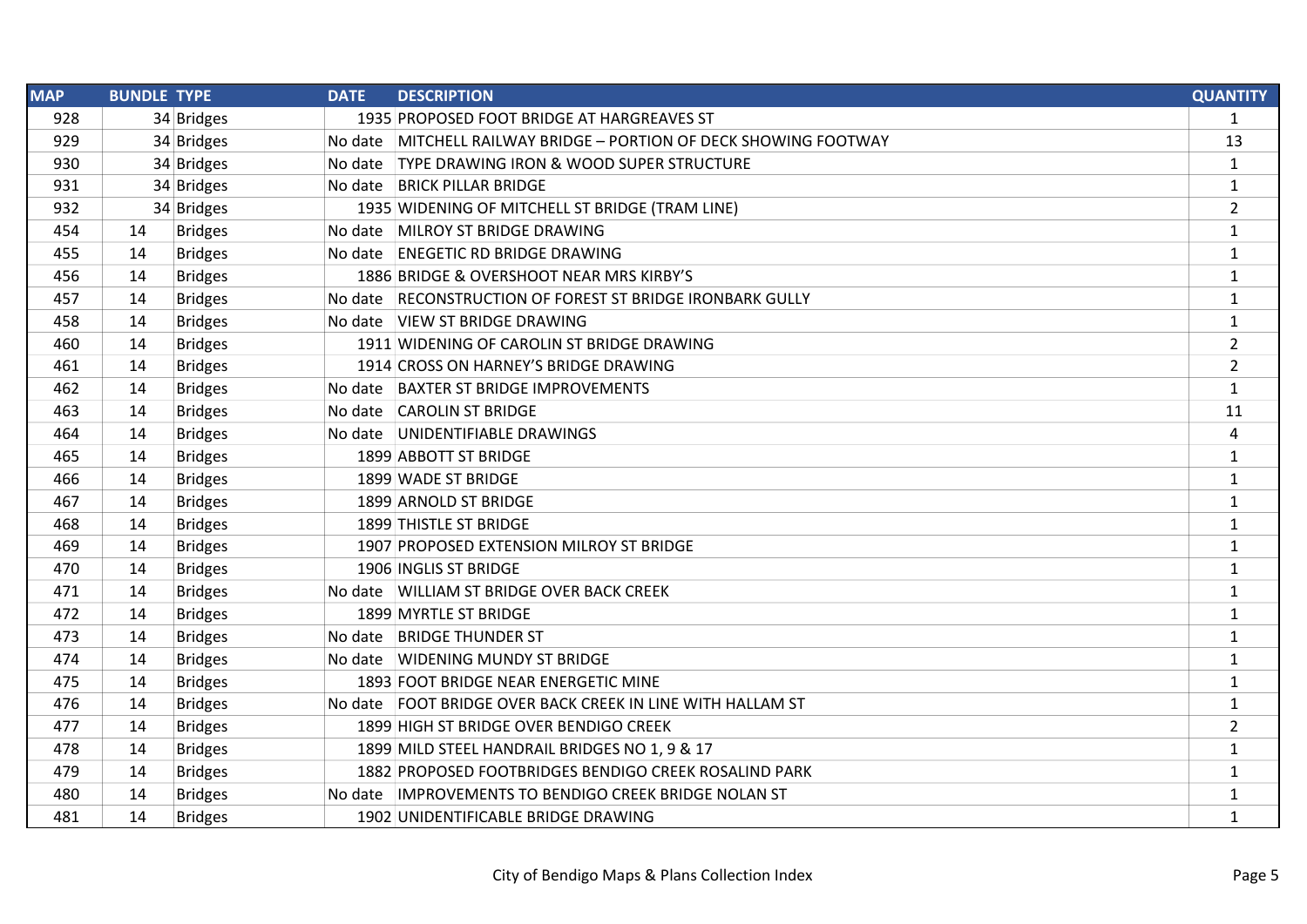| <b>MAP</b> | <b>BUNDLE TYPE</b> |                  | <b>DATE</b> | <b>DESCRIPTION</b>                                                                                  | <b>QUANTITY</b> |
|------------|--------------------|------------------|-------------|-----------------------------------------------------------------------------------------------------|-----------------|
| 482        | 14                 | <b>Bridges</b>   |             | 1899 PROUSE'S RD BRIDGE OVER LONG GULLY CREEK                                                       | 1               |
| 483        | 14                 | <b>Bridges</b>   |             | 1899 BRIDGE OVER BENDIGO CREEK WHITE HILLS ROAD (KING'S)                                            | $\mathbf{1}$    |
| 53         | 3                  | <b>Buildings</b> |             | No date PROPOSED NEW SHOP FRONTS - BATH CORNER AROUND CITY CLUB HOTEL                               | $\mathbf{1}$    |
| 54         | 3                  | <b>Buildings</b> |             | No date GRAIN STORES - CITY MARKET (LYTTLETON TR & BULL ST)                                         | $\mathbf{1}$    |
| 55         | 3                  | <b>Buildings</b> |             | No date CITY OF BENDIGO WATCH-HOUSE (BULL STREET)                                                   | $\mathbf{1}$    |
| 56         | 3                  | <b>Buildings</b> |             | No date ELEVATION OF EASTERN DOORS TO HALL & MEETING ROOMS OF TRUSTEES SANDHURST                    | $\overline{2}$  |
| 57         | 3                  | <b>Buildings</b> |             | 1870 WEIGH BRIDGE OFFICE (LYTTLETON TR & MUNDY ST)                                                  | $\mathbf{1}$    |
| 58         | 3                  | <b>Buildings</b> |             | 1892 SHED IN THE GREEN YARDS                                                                        | $\mathbf{1}$    |
| 59         | 3                  | <b>Buildings</b> |             | No date STAIRCASE AT BENDIGO HOSPITAL                                                               | $\mathbf{1}$    |
| 60         | 3                  | <b>Buildings</b> |             | No date SHEDS & STILL (LANSELL & CHARLESTON STS)                                                    | $\mathbf{1}$    |
| 61         | 3                  | <b>Buildings</b> |             | 1855 PLAN OF ORIGINAL WEATHERBOARD TOWN HALL                                                        | $\mathbf{1}$    |
| 62         | 3                  | <b>Buildings</b> |             | 1893 DINING ROOM & FEMALE WARDS FOR THE BENDIGO BENEVOLENT ASYLUM & LYING-IN HOSPITAL INC (GROUND   | $\overline{2}$  |
|            |                    |                  |             | & FIRST FLOOR)                                                                                      |                 |
| 63         | 3                  | <b>Buildings</b> |             | 1902 TEA & WAITING ROOMS (ROSALIND PARK)                                                            | 3               |
| 64         | 3                  | <b>Buildings</b> |             | No date GOLDEN SQUARE FIRE BRIGADE DEPOT                                                            |                 |
| 65         | 3                  | <b>Buildings</b> |             | 1893 WOOD SHEDS CITY MARKET                                                                         | $\mathbf{1}$    |
| 66         | 3                  | <b>Buildings</b> |             | No date NEW SHED - MARKET SQUARE                                                                    | $\mathbf{1}$    |
| 67         | 3                  | <b>Buildings</b> |             | 1918 ALTERATION TO BATH CORNER (TRANSTONS, VEIGNEAU, COCKINGS)                                      | $\overline{2}$  |
| 68         | 3                  | <b>Buildings</b> |             | 1892 SKETCH PLAN OF PROPOSED GARDENER'S MARKET (HARGREAVES, MUNDY STS & LYTTLETON TR)               | $\mathbf{1}$    |
| 69         | 3                  | <b>Buildings</b> |             | No date   HAY SHED & STORE HOUSE - SANDHURST MARKET                                                 | $\mathbf{1}$    |
| 70         | 3                  | <b>Buildings</b> |             | No date STAIRWELL TOWN HALL                                                                         | $\mathbf{1}$    |
| 71         | 3                  | <b>Buildings</b> |             | No date PROPOSED ADDITIONS TO PREMISES MARKET SQ. OCCUPIED BY THE CAMBRIDGE PRESS                   | $\mathbf{1}$    |
| 72         | 3                  | <b>Buildings</b> |             | 1943 PROPOSED SHELTER SHED AT FINN STREET TRAM TERMINUS (CONTRACT 2-1943/44)                        | 3               |
| 73         | 3                  | <b>Buildings</b> |             | 1917 PROPOSED ALTERATION TO SHOP FRONT IN HARGREAVES ST (BRUNNINGS)                                 | $\mathbf{1}$    |
| 74         | 3                  | <b>Buildings</b> |             | 1919 PROPOSED ADDITIONS RETAIL MARKETS (WILLIAMSON ST)                                              | $\overline{2}$  |
| 75         | 3                  | <b>Buildings</b> |             | 1909 REPAIRS TO THE CITY RETAIL MARKET BUILDINGS, HARGREAVES ST (CONTRACT 30)                       | $\mathbf{1}$    |
| 76         | 3                  | <b>Buildings</b> |             | No date PROPOSED ALTERATIONS AT BATH CORNER (MITCHELL ST & CHARING CROSS) ALCOVE CAFÉ & COSY CORNER | $\mathbf{1}$    |
|            |                    |                  |             | <b>CAFÉ</b>                                                                                         |                 |
| 77         | 3                  | <b>Buildings</b> |             | 1945 HOUSING COMMISSION HOUSE PLANS                                                                 | 11              |
| 78         | 3                  | <b>Buildings</b> |             | No date PROPOSED SUNDAY & DAY SCHOOLS - WHITE HILLS BENDIGO - NAPIER ST                             | $\overline{2}$  |
| 79         | 3                  | <b>Buildings</b> |             | 1917 PROPOSED ADDITIONS TO THE PRESBYTERY BENDIGO                                                   | $\overline{2}$  |
| 80         | 3                  | <b>Buildings</b> |             | No date ADDITIONS TO BENDIGO ART GALLERY                                                            | $\mathbf{1}$    |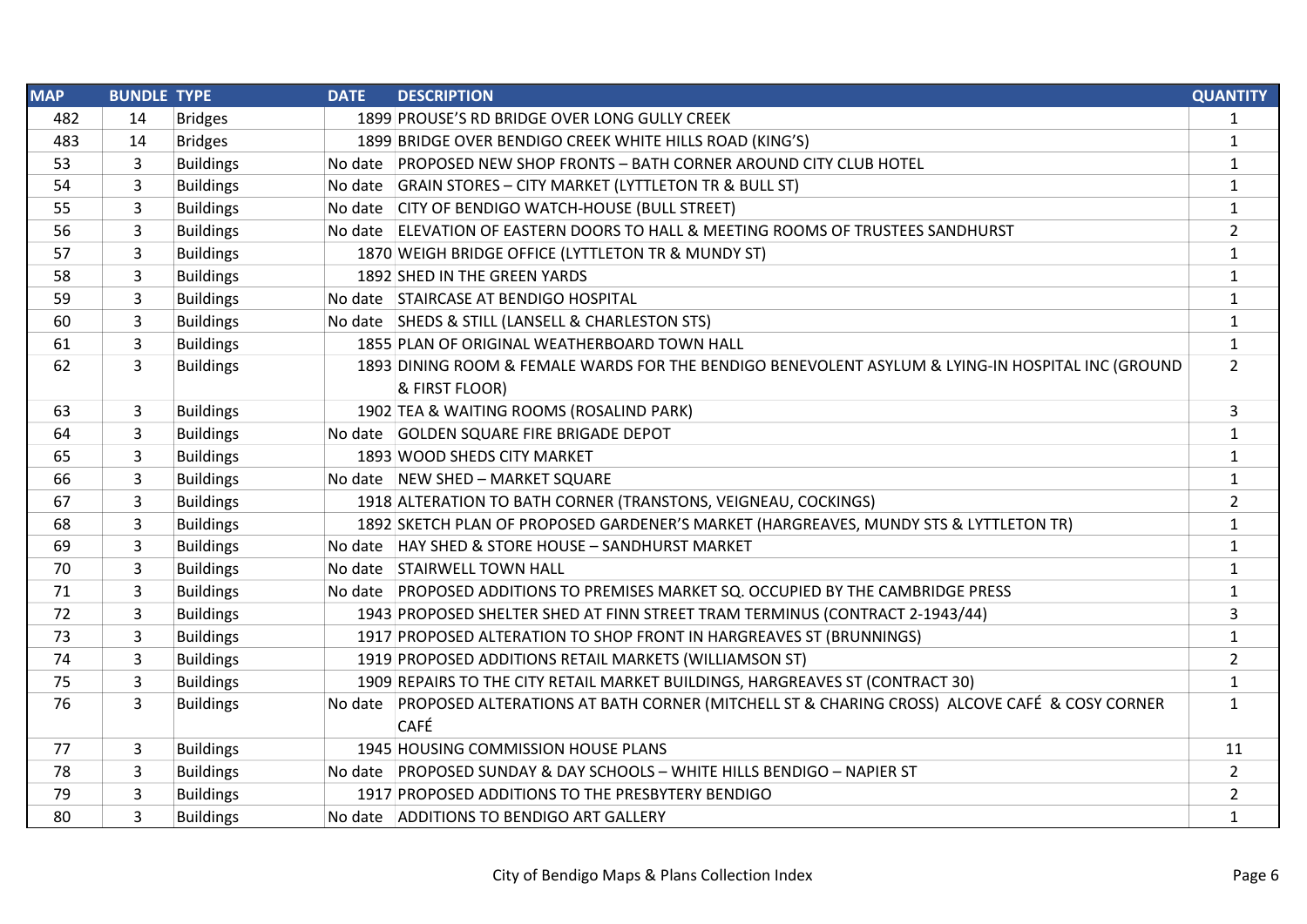| <b>MAP</b> | <b>BUNDLE TYPE</b> |                  | <b>DATE</b> | <b>DESCRIPTION</b>                                                                   | <b>QUANTITY</b> |
|------------|--------------------|------------------|-------------|--------------------------------------------------------------------------------------|-----------------|
| 81         | 3                  | <b>Buildings</b> | No date     | BUILDING TO BE REMOVED TO JACKSONS, POWELL STREET                                    | $\mathbf{1}$    |
| 82         | 3                  | <b>Buildings</b> |             | No date ADDITIONS TO SHOP FRONT - HARGREAVES ST (BUICK)                              | $\mathbf{1}$    |
| 83         | 3                  | <b>Buildings</b> |             | 1917 REMODELLING SHOP FRONT - MITCHELL STREET (DAYMONDS)                             | $\mathbf{1}$    |
| 84         | 4                  | <b>Buildings</b> |             | No date ALTERATIONS TO LADIES & GENTS CONVENIENCES AT BENDIGO TOWN HALL              | $\mathbf{1}$    |
| 85         | 4                  | <b>Buildings</b> |             | 1892 CLOSET FOR LADIES - FERNERY                                                     | $\mathbf{1}$    |
| 86         | 4                  | <b>Buildings</b> |             | No date PLAN OF SEALS CORN EXCHANGE                                                  | $\mathbf{1}$    |
| 87         | 4                  | <b>Buildings</b> |             | No date REFRESHMENT ROOM, WAITING ROOM, LAVY - ROSALIND PARK                         | $\mathbf{1}$    |
| 88         | 4                  | <b>Buildings</b> |             | 1916 TANK STAND AT MILITARY CAMP                                                     | $\mathbf{1}$    |
| 89         | 4                  | <b>Buildings</b> |             | 1911 QUOTATION OF BOILERS ETC FROM CONNELLY & CO FOR TOWN HALL                       | 4               |
| 90         | 4                  | <b>Buildings</b> |             | 1911 QUOTATION FOR HEATING APPLICANCES FROM JOHN W FAUL FOR TOWN HALL                | 4               |
| 91         | 4                  | <b>Buildings</b> |             | 1911 UNSUCESSFUL TENDER PLAN FOR TOWN HALL BASEMENT KITCHENS                         | $\mathbf{1}$    |
| 92         | 4                  | <b>Buildings</b> |             | 1911 ROUGH KITCHEN SPECIFICATIONS FOR TOWN HALL                                      | 5               |
| 93         | 4                  | <b>Buildings</b> |             | 1911 SPECIFICATION FOR SUPPLYING BOILERS FOR TOWN HALL                               | $\overline{3}$  |
| 94         | 4                  | <b>Buildings</b> |             | No date CORPORATE HIGH SCHOOL - SANDHURST                                            | $\mathbf{1}$    |
| 95         | 4                  | <b>Buildings</b> |             | No date CORPORATE HIGH SCHOOL                                                        | $\mathbf{1}$    |
| 96         | 4                  | <b>Buildings</b> |             | No date ADDITIONS TO CORPORATE HIGH SCHOOL HOUSE                                     | $\mathbf{1}$    |
| 97         | 4                  | <b>Buildings</b> |             | No date BENDIGO ABATTOIRS                                                            | $\mathbf{1}$    |
| 98         | 4                  | <b>Buildings</b> |             | 1971 BENDIGO CIVIC CENTRE                                                            | $\mathbf{1}$    |
| 99         | 4                  | <b>Buildings</b> |             | 1941 FACTORY SITE AT BENDIGO - FINN ST & INGLEWOOD RAILWAY LINE (PLAN OF BENCHMARKS) | $\mathbf{1}$    |
| 100        | 4                  | <b>Buildings</b> |             | No date CITY WEIGHBRIDGE FOUNDATIONS - OLD BRIDGE                                    | $\overline{2}$  |
| 101        | 4                  | <b>Buildings</b> |             | No date SPECIFICATIONS FOR MOULDINGS - TOWN HALL                                     | $\overline{2}$  |
| 102        | 4                  | <b>Buildings</b> |             | 1893 TUBE BOILER AT THE CITY BATHS                                                   | $\mathbf{1}$    |
| 103        | 4                  | <b>Buildings</b> |             | 1916 MIXING SHED AT TAR DEPOT (CONTRACT 24 - LOAN NO 4)                              | $\mathbf{1}$    |
| 104        | 4                  | <b>Buildings</b> |             | 1893 PUBLIC CONVENIENCE AT THE CITY MARKET                                           | $\mathbf{1}$    |
| 105        | 4                  | <b>Buildings</b> |             | No date VERANDAH BATH BUILDINGS                                                      | $\mathbf{1}$    |
| 106        | 4                  | <b>Buildings</b> |             | No date SANDHURST DRESSING ROOMS                                                     | $\mathbf{1}$    |
| 107        | 4                  | <b>Buildings</b> |             | No date BLUEPRINT TOWN HALL BASEMENT                                                 | $\mathbf{1}$    |
| 108        | 4                  | <b>Buildings</b> |             | 1907 REPAIRS TO THE CITY RETAIL MARKETS - HARGREAVES ST                              | $\mathbf{1}$    |
| 109        | 4                  | <b>Buildings</b> |             | No date ERECTION OF GGTI SHED - BENDIGO CEMETERY                                     | $\mathbf{1}$    |
| 110        | 4                  | <b>Buildings</b> |             | No date PROPOSED SAMPLE ROOMS - BATH CORNER LICENSED PREMISES                        | 4               |
| 111        | 4                  | <b>Buildings</b> |             | No date BATH CORNER VERANDAH POST                                                    | $\mathbf{1}$    |
| 112        | 4                  | <b>Buildings</b> |             | No date VERANDAH BATH BUILDINGS                                                      | $\mathbf{1}$    |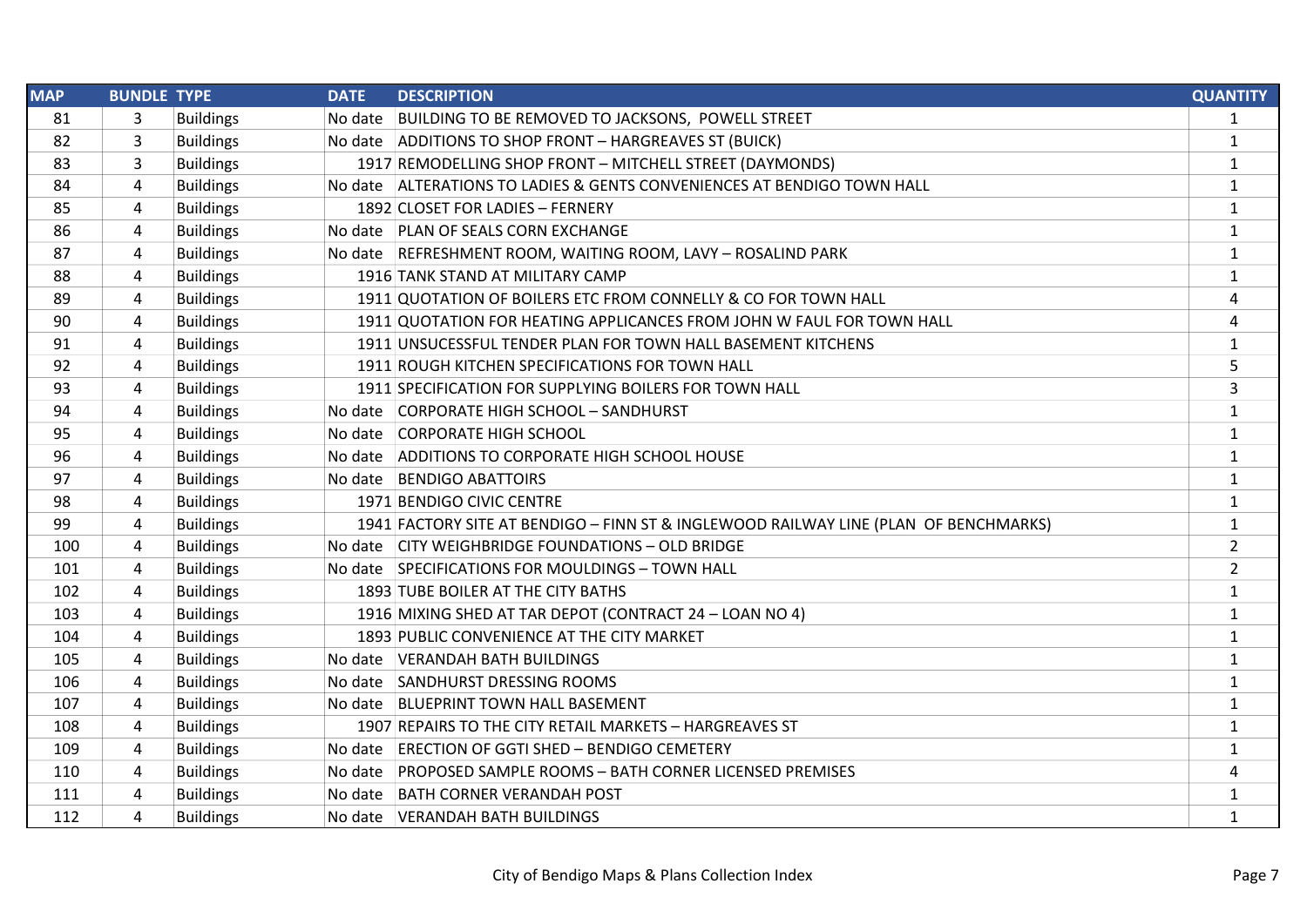| <b>MAP</b> | <b>BUNDLE TYPE</b> |                  | <b>DATE</b> | <b>DESCRIPTION</b>                                                                                    | <b>QUANTITY</b> |
|------------|--------------------|------------------|-------------|-------------------------------------------------------------------------------------------------------|-----------------|
| 113        | 4                  | <b>Buildings</b> |             | No date GATE CONSTRUCTION - CATTLE YARDS                                                              | $\mathbf{1}$    |
| 114        | 4                  | <b>Buildings</b> |             | No date DRAWINGS OF CITY MARKET - HARGREAVES ST, LYTTLETON TR                                         | $\mathbf{1}$    |
| 115        | 4                  | <b>Buildings</b> |             | 1910 PROPOSED LATRINE - CHARING CROSS                                                                 | $\mathbf{1}$    |
| 116        | 4                  | <b>Buildings</b> |             | 1908 FENCING FOR ROSALIND PARK - CONTRACT 19                                                          | $\overline{2}$  |
| 117        | 5                  | <b>Buildings</b> |             | No date PROPOSED EXTENSION OF FACTORY PREMISED, CNR WILLIAMSON & MYERS STS FOR MESSRS. JONES MILLER & | $\mathbf{1}$    |
|            |                    |                  |             | <b>CO</b>                                                                                             |                 |
| 118        | 5                  | <b>Buildings</b> |             | 1917 PLANS FOR BUTTER FACTORY - MOLLISON ST                                                           | $\overline{2}$  |
| 119        | 5                  | <b>Buildings</b> |             | 1873 PLANS FOR SANDHURST SWIMMING BATHS - BATH LANE                                                   | $\overline{2}$  |
| 120        | 5                  | <b>Buildings</b> |             | 1906 ALTERATIONS TO ENTRANCE OF CITY BATHS                                                            | $\mathbf{1}$    |
| 121        | 5                  | <b>Buildings</b> |             | 1904 CATTLE MARKET INSPECTORS RESIDENCE                                                               | $\mathbf{1}$    |
| 122        | 5                  | <b>Buildings</b> |             | 1928 FENCING FOR SHEEP YARDS EXTENSION                                                                | $\mathbf{1}$    |
| 123        | 5                  | <b>Buildings</b> |             | 1904 TRAM BUILDINGS AT CHARING CROSS, INSPECTORS ROOM, TICKET OFFICE & STALL                          | $\mathbf{1}$    |
| 124        | 5                  | <b>Buildings</b> |             | 1924 PROPOSED ADDITIONS TO OVERSEERS RESIDENCE - MCCRAE ST                                            | $\overline{2}$  |
| 125        | 5                  | <b>Buildings</b> |             | No date PROPOSED LUNCH ROOMS REAR OF KNITTING MILLS - CNR MITCHELL & KING STS                         | $\mathbf{1}$    |
| 126        | 5                  | <b>Buildings</b> |             | 1913 DEVELOPMENT OF HIGH SCHOOL SITE                                                                  | $\mathbf{1}$    |
| 127        | 5                  | <b>Buildings</b> |             | 1917 PROPOSED PLAN FOR HOARDING - VACUMM OIL CO - HIGH ST                                             | $\overline{2}$  |
| 128        | 5                  | <b>Buildings</b> |             | No date NEW BUILDING FOR HANSEN & FARRELL & CO - HARGREAVES NEAR EDWARDS ST                           | $\mathbf{1}$    |
| 129        | 5                  | <b>Buildings</b> |             | No date PROPOSED SMALL EXTENSION TO SA HALL HIGH STREET, GOLDEN SQUARE                                | $\mathbf{1}$    |
| 130        | 5                  | <b>Buildings</b> |             | No date ADDITIONS TO HOUSE CNR ROWAN & MYRTLE STS FOR WHISER                                          | $\mathbf{1}$    |
| 131        | 5                  | <b>Buildings</b> |             | No date BUILDING HOUSE PLANS FOR BT TOY - DON STREET                                                  | $\mathbf{1}$    |
| 132        | 5                  | <b>Buildings</b> |             | 1923 WB COTTAGE TO BE ERECTED ALLOTMENT PT 46 SEC H NEALE ST, BENDIGO                                 | $\mathbf{1}$    |
| 133        | 5                  | <b>Buildings</b> |             | 1924 CONDITION OF WB DWELLING AT LESTER ST, EAGLEHAWK BEING REMOVED - REPORT TOWN CLERK TO MR JW      | $\mathbf{1}$    |
|            |                    |                  |             | <b>MAKEPEACE</b>                                                                                      |                 |
| 134        | 5                  | <b>Buildings</b> |             | No date PROPOSED BUILDING FOR MR T WILLIAMS - HIGH ST BETWEEN BEECH & FIR                             | $\mathbf{1}$    |
| 135        | 5                  | <b>Buildings</b> |             | No date PROPOSED ALTERATIONS TO E HULL'S HOUSE, CARPENTER ST, BENDIGO                                 | $\mathbf{1}$    |
| 136        | 5                  | <b>Buildings</b> |             | 1917 BUILDING FOR J FITZGERALD, CNR CHARLESTON & NOLAN STS                                            | $\mathbf{1}$    |
| 137        | 5                  | <b>Buildings</b> |             | No date   DWELLING FOR F JEFFREY, RUSSELL ST, QUARRY HILL                                             | $\mathbf{1}$    |
| 138        | 5                  | <b>Buildings</b> |             | 1917 BUILDING FOR J H BENSON, NAPIER ST, WHITE HILLS                                                  | $\mathbf{1}$    |
| 139        | 5                  | <b>Buildings</b> |             | 1917 BUILDING EXTENSION FOR MESSRS D BAYNE, KING STREET                                               | $\mathbf{1}$    |
| 140        | 5                  | <b>Buildings</b> |             | 1917 BUILDING FOR L BARNETT, MOLLISON ST                                                              | $\mathbf{1}$    |
| 141        | 5                  | <b>Buildings</b> |             | 1917 NEW SHOW ROOM FOR WARREN'S - BEE-HIVE EXCHANGE                                                   | 1               |
| 142        | 5                  | <b>Buildings</b> |             | 1917 BUILDING EXTENSION TO HOUSE - BALSILLIE, 122 REYNALDS ST                                         | $\mathbf{1}$    |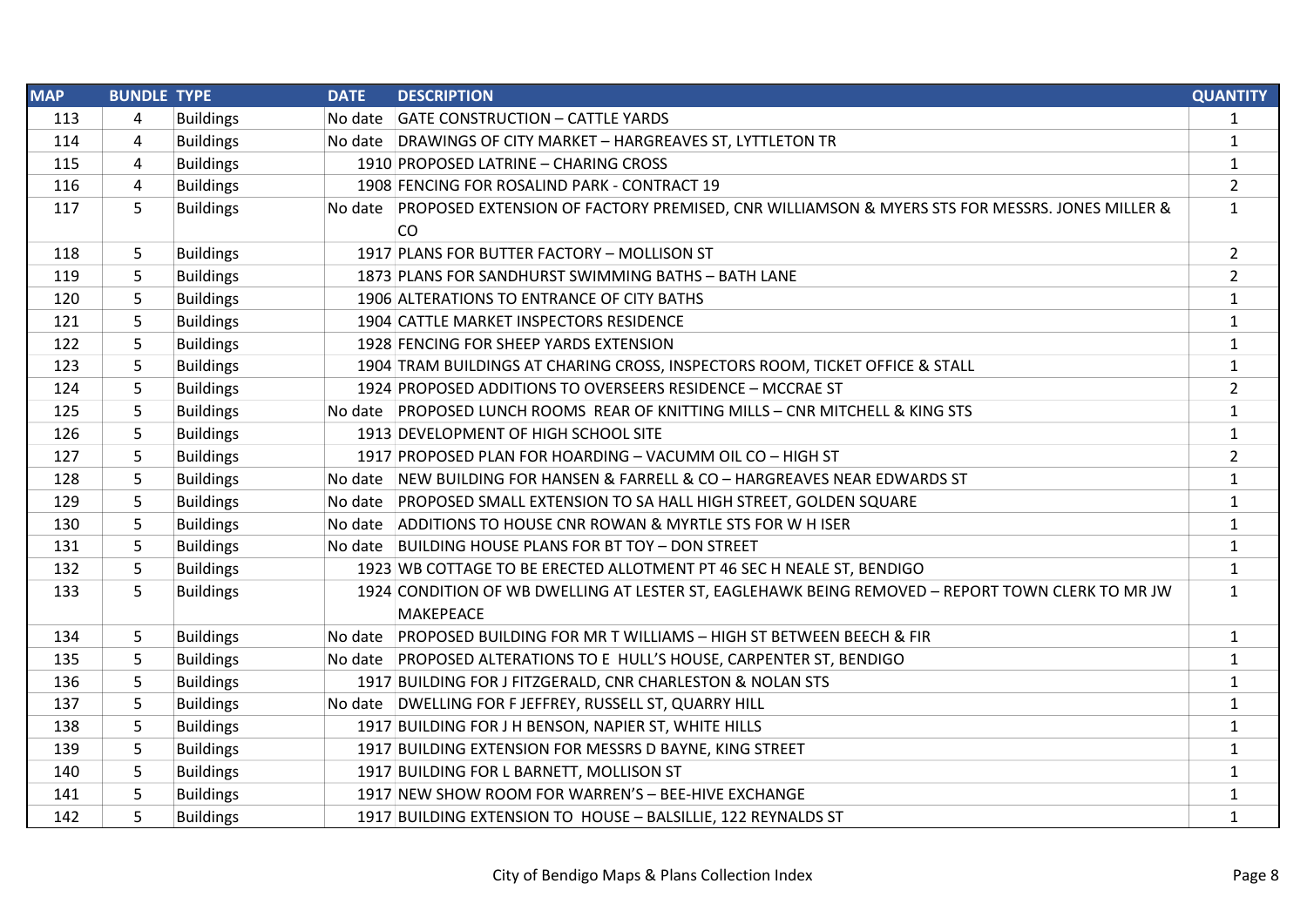| <b>MAP</b> | <b>BUNDLE TYPE</b> |                  | <b>DATE</b> | <b>DESCRIPTION</b>                                                                               | <b>QUANTITY</b> |
|------------|--------------------|------------------|-------------|--------------------------------------------------------------------------------------------------|-----------------|
| 143        | 5                  | <b>Buildings</b> |             | 1917 PLAN OF ALTERATIONS AT DR SCOTT'S ROOMS                                                     | 1               |
| 144        | 5                  | <b>Buildings</b> |             | No date PLAN OF RESIDENCE FOR EA & C SCHULZ - MACKENZIE ST                                       | $\mathbf{1}$    |
| 145        | 5                  | <b>Buildings</b> |             | No date VERANDAH FOR MRS O'KEEFE, WATER ST, BENDIGO                                              | $\mathbf{1}$    |
| 146        | 5                  | <b>Buildings</b> |             | 1917 ALTERATIONS TO SHOW ROOM - OWNER F BREUCHERT, LYTTLETON TR NEAR ODDFELLOW'S HALL            | $\mathbf{1}$    |
| 147        | 5                  | <b>Buildings</b> |             | 1917 BUILDING FOR J HARPER, HIGH ST BETWEEN MYRTLE & VINE STS                                    | $\mathbf{1}$    |
| 148        | 5                  | <b>Buildings</b> |             | No date ADDITIONS AT MYER ST FOR G GREAVES                                                       | $\mathbf{1}$    |
| 149        | 5                  | <b>Buildings</b> |             | 1917 BUILDING FOR HAY & CORN STORE, FOR R BACHELOR, HIGH ST                                      | $\mathbf{1}$    |
| 150        | 5                  | <b>Buildings</b> |             | No date   BUILDING PLAN FOR HOUSE FOR M. CARTWRIGHT, BARNARD ST                                  | $\mathbf{1}$    |
| 151        | 5                  | <b>Buildings</b> |             | 1917 EXTENSION TO DWELLING FOR W. VEALE, THISTLE ST                                              | $\mathbf{1}$    |
| 152        | 5                  | <b>Buildings</b> |             | 1921 ALTERATION TO HOUSE FOR W. SAMSON, VALENTINE ST                                             | $\mathbf{1}$    |
| 153        | 5                  | <b>Buildings</b> |             | 1917 APPLICATION FOR PERMIT FOR BRICK WC. AT 166 WILLIAMSON ST FOR MR. G. BENNETS                | $\mathbf{1}$    |
| 154        | 5                  | <b>Buildings</b> |             | No date BUILDING PLAN FOR MISS. SCHULZ AT 69 MCKENZIE ST                                         | $\mathbf{1}$    |
| 155        | 5                  | <b>Buildings</b> |             | No date BUILDING PLAN FOR A WETZLER, BARNARD ST & MT KORONG RD                                   | $\mathbf{1}$    |
| 156        | 5                  | <b>Buildings</b> |             | 1916 PLAN FOR TELEGRAPH HOTEL, MITCHELL & HARGREAVES ST                                          | $\mathbf{1}$    |
| 157        | 5                  | <b>Buildings</b> |             | 1916 PLAN FOR BOUNDARY BRICK WALL FOR A RAISBECK, 63 OLINDA ST, QUARRY HILL                      | $\mathbf{1}$    |
| 158        | 5                  | <b>Buildings</b> |             | 1918 BENDIGO STATION GROUND                                                                      | $\overline{2}$  |
| 159        | 5                  | <b>Buildings</b> |             | 1889 RAILWAY MAP OF VICTORIA                                                                     | $\mathbf{1}$    |
| 160        | 5                  | <b>Buildings</b> |             | No date MAIN BUSINESS BLOCK, WILLIAMSON, HARGREAVES & MITCHELL STS, & PALL MALL                  | $\mathbf{1}$    |
| 161        | 5                  | <b>Buildings</b> |             | 1926 BLUE PRINTS THE SHELL COMPANY OF AUSTRALIA LIMITED - ALLINGHAM STREET                       | 9               |
| 162        | 5                  | <b>Buildings</b> |             | 1941 BLUE PRINTS - PETROL PIPE LINES TO DEPOTS, PETROL STORAGE TANKS, BENDIGO                    | 5               |
| 163        | 5                  | <b>Buildings</b> |             | No date ALTERATIONS TO DENTON'S, CNR HARGREAVES & MITCHELL STS                                   | $\mathbf{1}$    |
| 164        | 5                  | <b>Buildings</b> |             | 1891 PLANS OF HOSPITAL TENT                                                                      | $\mathbf{1}$    |
| 165        | 5                  | <b>Buildings</b> |             | 1881 DETAILS OF CONCRETE COVER OVER SHAFT AT HUSTLERS ROYAL RESERVE, PALL MALL                   | $\mathbf{1}$    |
| 166        | 5                  | <b>Buildings</b> |             | No date DRAWING, SOLDIERS MEMORIAL INSTITUTE RESERVE, PALL MALL                                  | $\mathbf{1}$    |
| 167        | 5                  | <b>Buildings</b> |             | 1916 DRAWING FOR MOULDING SHOP, DRYING OVEN, & FURNACE - P JORGENSEN & SONS ENGINEERS, BENDIGO - | $\mathbf{1}$    |
|            |                    |                  |             | <b>STANLEY ST</b>                                                                                |                 |
| 168        | 5                  | <b>Buildings</b> |             | 1916 SKETCH FOR ADDITION TO HOUSE - 59 WADE STREET                                               | 1               |
| 169        | 5                  | <b>Buildings</b> |             | 1916 SKETCH OF HOUSE FOR MR MERCH, OWNER HORACE STREET                                           | $\mathbf{1}$    |
| 170        | 5                  | <b>Buildings</b> |             | 1916 SKETCH OF HOUSE, NEW BATHROOM, J FRISWELL SHIFTED FROM KINROSS ST TO CARPENTER ST           | $\mathbf{1}$    |
| 171        | 5                  | <b>Buildings</b> |             | 1916 SKETCH OF HOUSE, J SHEEHAN OWNER, NOLAN STREET                                              | $\mathbf{1}$    |
| 172        | 5                  | <b>Buildings</b> |             | 1916 PLAN OF NEW SHOP FRONT & INTERIOR FITTINGS, PALL MALL - FAVALORO BROS                       | 1               |
| 173        | 5                  | <b>Buildings</b> |             | 1916 HOUSE PLAN FOR R J ROGERS - THISTLE STREET                                                  | $\mathbf{1}$    |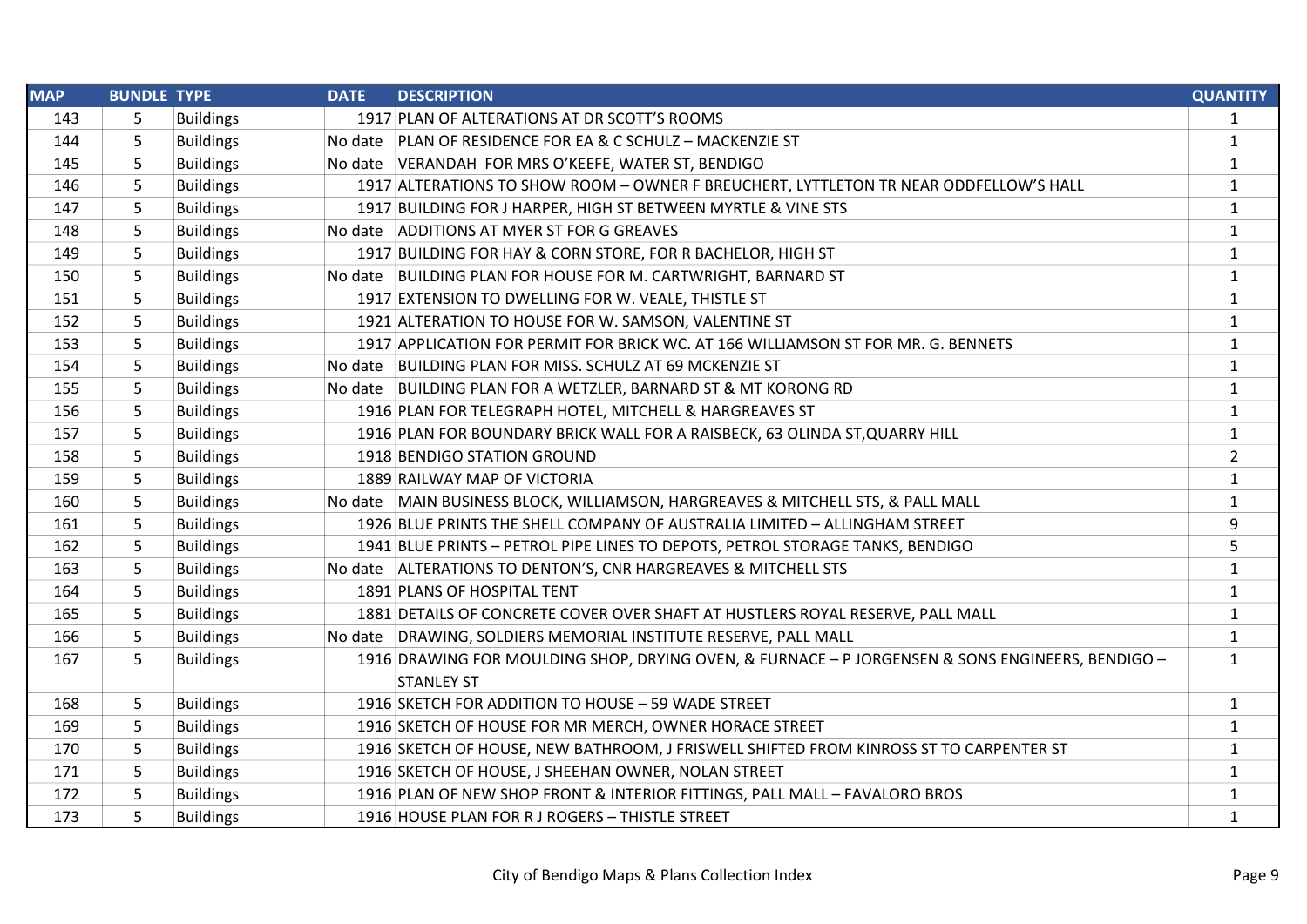| <b>MAP</b> | <b>BUNDLE TYPE</b> |                  | <b>DATE</b> | <b>DESCRIPTION</b>                                                                                  | <b>QUANTITY</b> |
|------------|--------------------|------------------|-------------|-----------------------------------------------------------------------------------------------------|-----------------|
| 174        | 5                  | <b>Buildings</b> |             | 1916 ADDITION TO SHED, ST PAUL'S CHURCH                                                             | $\mathbf{1}$    |
| 175        | 5                  | <b>Buildings</b> |             | 1916 PLAN OF HOUSE FOR W BATCHELOR, MCCRAE STREET                                                   | $\mathbf{1}$    |
| 176        | 5                  | <b>Buildings</b> |             | 1915 REMOVE HOUSE FROM NAPIER ST EAGLEHAWK TO HAVLIN STREET EAST                                    | $\mathbf{1}$    |
| 177        | 5                  | <b>Buildings</b> |             | 1915 PLAN FOR NEW SHED, J GOLDSWORTHY - HAVILOCK RD & DILLON ST                                     | $\mathbf{1}$    |
| 178        | 5                  | <b>Buildings</b> |             | 1915 PLAN OF HOUSE J STEPHENS THISTLE ST NEAR HIGH ST                                               | $\mathbf{1}$    |
| 179        | 5                  | <b>Buildings</b> |             | 1915 SKETCH HOUSE & BUTCHER SHOP STERNBERG, NEAL & ILVA STS (near Hodgkinson St)                    | $\mathbf{1}$    |
| 180        | 5                  | <b>Buildings</b> |             | 1915 SKETCH OF HOUSE R. POULSTON, BRIDGE STREET                                                     | $\mathbf{1}$    |
| 181        | 5                  | <b>Buildings</b> |             | 1915 DRAWING HOUSE, HARGREAVES ST WEST, OWNER W. ENNOR                                              | $\mathbf{1}$    |
| 182        | 5                  | <b>Buildings</b> | 1915        |                                                                                                     | $\mathbf{1}$    |
| 183        | 5                  | <b>Buildings</b> |             | 1915 DRAWING PROPOSED ALTERATION HIP ROOF WITH GABLES, FOR CROCKER, WILLS STREET                    | $\mathbf{1}$    |
| 184        | 5                  | <b>Buildings</b> |             | 1915 HOUSE PLAN FOR MRS KINGSLEY, CNR LILY & ROWAN STS                                              | $\mathbf{1}$    |
| 185        | 5                  | <b>Buildings</b> |             | 1915 DRAWING FOR ENGINEER SHOP, STANLEY STREET                                                      | $\mathbf{1}$    |
| 186        | 5                  | <b>Buildings</b> |             | No date BLUE PRINTS FOR ADDITIONS TO CONGREGATIONAL SCHOOL HALL - QUARRY HILL                       | $\mathbf{1}$    |
| 187        | 5                  | <b>Buildings</b> |             | 1881 AMENDED PLANS FOR LONG GULLY BATHS                                                             | $\mathbf{1}$    |
| 188        | 5                  | <b>Buildings</b> |             | No date DRAWING HOUSE, MYRTLE ST & MCKENZIE ST                                                      | $\mathbf{1}$    |
| 189        | 5                  | <b>Buildings</b> |             | No date DRAWING OF WHAT APPEAREARS TO BE 4 ROOM HOUSE (NEW BRICKWORK - WALLS) SIGTNATURE OF REYNELL | $\mathbf{1}$    |
| 277        | 12                 | <b>Buildings</b> |             | No date HOUSE PLAN - NO ADDRESS                                                                     | $\mathbf{1}$    |
| 278        | 12                 | <b>Buildings</b> |             | No date   HOUSE PLAN FOR J MCGILL, ALLEY & DARE STREETS                                             | $\mathbf{1}$    |
| 279        | 12                 | <b>Buildings</b> |             | No date HOUSE PLAN FOR F HARRISON, LYTTLETON TR                                                     | $\mathbf{1}$    |
| 280        | 12                 | <b>Buildings</b> |             | No date   HOUSE, FACTORY, SHED PLAN CHAPEL ST & MCIVOR RD                                           | $\mathbf{1}$    |
| 281        | 12                 | <b>Buildings</b> |             | No date EXTENSION TO PROPERTY FOR J R CLARK, AT REAR OF WHITELOCK & CARTER LESSEE SHOP, PALL MALL   | $\mathbf{1}$    |
| 282        | 12                 | <b>Buildings</b> |             | 1918 PLAN OF HOUSE & PROPOSED SHED, HARGREAVES ST AND CREEK ST                                      | $\mathbf{1}$    |
| 283        | 12                 | <b>Buildings</b> |             | No date ALTERATION TO HOUSE FOR R LONGERGAN, LARRETT & CHAPEL STS                                   | $\mathbf{1}$    |
| 284        | 12                 | <b>Buildings</b> |             | No date EXTENSION TO REED BROS CORDIAL FACTORY                                                      | $\overline{2}$  |
| 285        | 12                 | <b>Buildings</b> |             | No date EXTENSION TO HOUSE, CNR HARGREAVES & VIOLET ST FOR C RICHARDS                               | $\overline{2}$  |
| 286        | 12                 | <b>Buildings</b> |             | 1918 HOUSE PLAN, LILAC ST FOR S MOON                                                                | $\mathbf{1}$    |
| 287        | 12                 | <b>Buildings</b> |             | No date HOUSE PLAN, STERNBERG ST                                                                    | $\mathbf{1}$    |
| 288        | 12                 | <b>Buildings</b> |             | No date HOUSE PLAN, VICTORIA & PROUT                                                                | $\mathbf{1}$    |
| 289        | 12                 | <b>Buildings</b> |             | No date PLAN OFR BUSINESS PREMISES                                                                  | 1               |
| 290        | 12                 | <b>Buildings</b> |             | No date   PLAN FOR OUTHOUSES, HIGH & PANTON STS                                                     | $\mathbf{1}$    |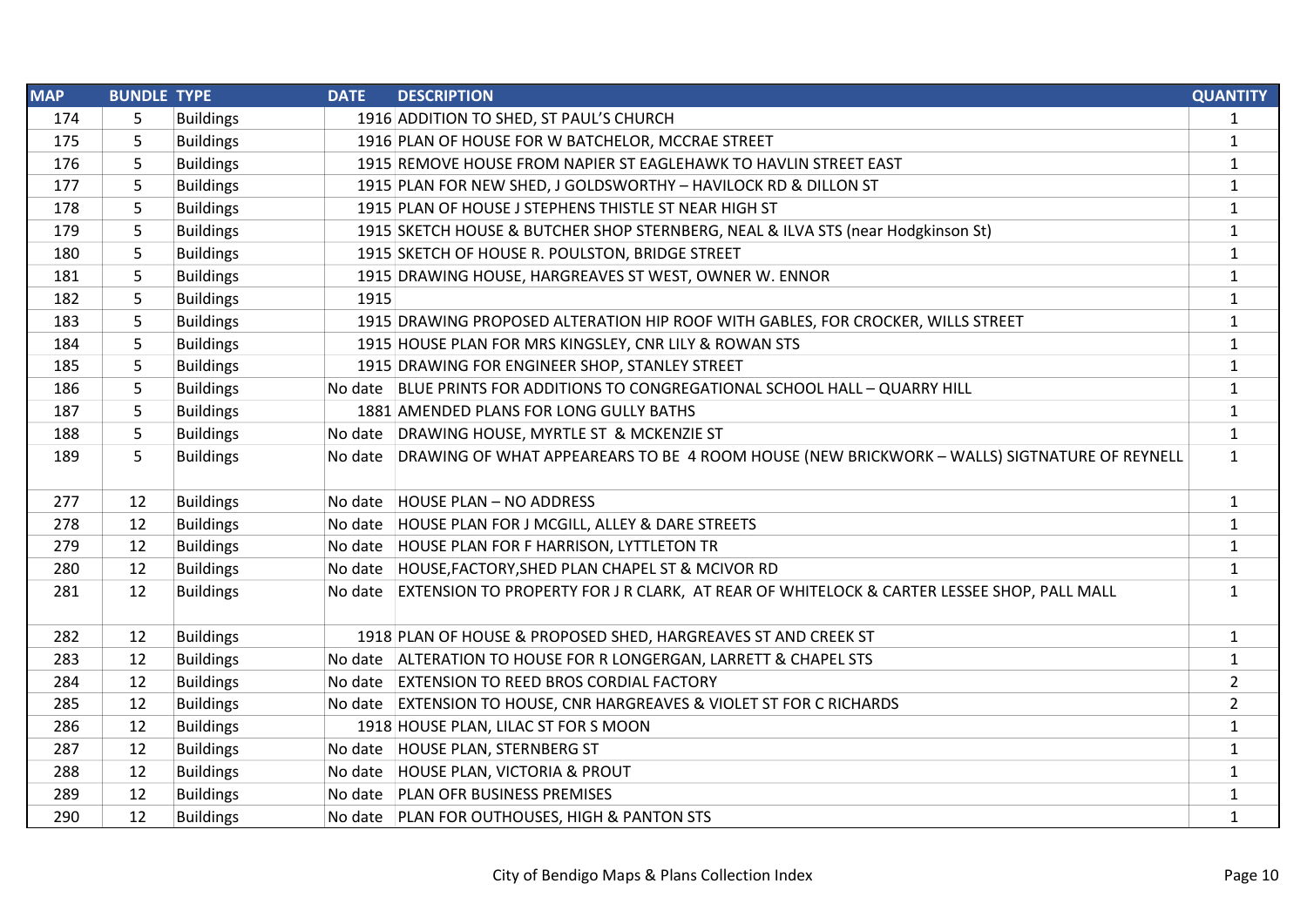| <b>MAP</b> | <b>BUNDLE TYPE</b> |                  | <b>DATE</b> | <b>DESCRIPTION</b>                                                                               | <b>QUANTITY</b> |
|------------|--------------------|------------------|-------------|--------------------------------------------------------------------------------------------------|-----------------|
| 291        | 12                 | <b>Buildings</b> | No date     | HOUSE PLAN FOR 40 BOOTH ST FOR D. MARTIN                                                         | $\mathbf{1}$    |
| 292        | 12                 | <b>Buildings</b> | No date     | HOUSE PLAN CNR PLUMRIDGE AND DUNDAS ST FOR C PHILLIPS                                            | $\mathbf{1}$    |
| 293        | 12                 | <b>Buildings</b> |             | No date EXTENSION TO OFFICE BUILDING FOR M VAIN AT HARGREAVES ST                                 | $\mathbf{1}$    |
| 294        | 12                 | <b>Buildings</b> |             | No date HOUSE PLAN REMOVAL FROM KING ST FOR INSTALLATION AT HARGREAVES ST WEST                   | $\mathbf{1}$    |
| 295        | 12                 | <b>Buildings</b> |             | No date HOUSE PLAN REMOVED 182 DON ST FOR WI DAVEY                                               | $\mathbf{1}$    |
| 296        | 12                 | <b>Buildings</b> |             | No date HOUSE REMOVAL FROM WADE ST TO CR HIGH & LILY ST                                          | $\mathbf 1$     |
| 297        | 12                 | <b>Buildings</b> |             | No date ALTERATION TO COACH HOUSE, MUNDY ST FOR WH OAKLEY                                        | $\mathbf{1}$    |
| 298        | 12                 | <b>Buildings</b> |             | No date HOUSE PLAN                                                                               | $\mathbf{1}$    |
| 299        | 12                 | <b>Buildings</b> |             | No date PLAN OF VERANDAH FOR H M MARKS & SONS                                                    | $\mathbf{1}$    |
| 300        | 12                 | <b>Buildings</b> |             | 1918 HOUSE PLAN FOR MR I HORNE                                                                   | $\mathbf{1}$    |
| 301        | 12                 | <b>Buildings</b> |             | No date   HOUSE PLAN, HARGREAVES & CREEK STS FOR MR J C CAHILL                                   | $\mathbf{1}$    |
| 302        | 12                 | <b>Buildings</b> |             | No date PROPOSED ALTERATION TO PREMISES CR WILLIAMSON & MYERS STS FOR MESSRS JAMES MILLER & CO   | $\mathbf{1}$    |
| 303        | 12                 | <b>Buildings</b> |             | No date PROPOSEDE NEW SHOP FROM AT THE BEEHIVE, HARGREAVES ST FOR BUICK ESTATE (RO HENDERSON)    | $\mathbf{1}$    |
| 304        | 12                 | <b>Buildings</b> |             | No date ADDITIONS TO RESIDENCE IN FOREST ST FOR MRS HOLMES                                       | $\mathbf{1}$    |
| 305        | 12                 | <b>Buildings</b> |             | 1920 PLAN OF PROPOSEDE RESIDENCE CNR VIEW & BARKLY STS FOR MRS. ALLAN                            | 3               |
| 306        | 12                 | <b>Buildings</b> |             | No date ALTERATION TO RESIDENCE IN GARSED ST FOR MRS MA KEAM                                     | $\mathbf{1}$    |
| 307        | 12                 | <b>Buildings</b> |             | 1927 PROPOSED ALTERATION TO MISS PITTS RESIDENCE, ROWAN ST                                       | $\mathbf{1}$    |
| 308        | 12                 | <b>Buildings</b> |             | No date PROPOSED BUILDING AND CONSERVATORY, CNR BRAMBLE CHAPPLE & MYERS STS FOR WALLACE          | $\mathbf{1}$    |
| 309        | 12                 | <b>Buildings</b> |             | 1918 PROPOSED BUILDINGS, CASEY ST FOR WALLACE                                                    | $\mathbf{1}$    |
| 310        | 12                 | <b>Buildings</b> |             | No date ROUGH DRAWING BUILDING, HIGH ST                                                          | $\mathbf{1}$    |
| 311        | 12                 | <b>Buildings</b> |             | No date HOUSE PLAN QUEEN ST FOR C E CORDING                                                      | $\mathbf{1}$    |
| 312        | 12                 | <b>Buildings</b> |             | No date ALTERATIONS TO (LATE VICTORIA HOTEL) FOR COHEN KIRBY & CO, PALL MALL                     | $\mathbf{1}$    |
| 313        | 12                 | <b>Buildings</b> |             | 1918 EXTENSION OF ACCOMMODATION AT ROYAL MAIL HOTEL, HARGREAVES & WILLIAMSON STS, ESTATE A BAYNE | $\mathbf{1}$    |
| 314        | 12                 | <b>Buildings</b> |             | No date ALTERATIONS FOR MR CAMERON IN BRIDGE ST                                                  | $\mathbf{1}$    |
| 315        | 12                 | <b>Buildings</b> |             | No date PROPOSED EXTENSION TO HOUSE FOR ALDERSON                                                 | $\mathbf{1}$    |
| 316        | 12                 | <b>Buildings</b> |             | No date EXTENSION FOR HOUSE & VERANDAH                                                           | $\mathbf{1}$    |
| 317        | 12                 | <b>Buildings</b> |             | 1918 HOUSE PLAN, MYRTLE ST FOR MRS S LOWE                                                        | $\mathbf{1}$    |
| 318        | 12                 | <b>Buildings</b> |             | No date HOUSE PLAN, HIGH ST FOR R J ROGERS                                                       | $\mathbf{1}$    |
| 319        | 12                 | <b>Buildings</b> |             | No date ALTERATION TO SMALL TERRA CE STERNBERG & WHITE STS FOR W WOLSTENCROFT                    | $\mathbf{1}$    |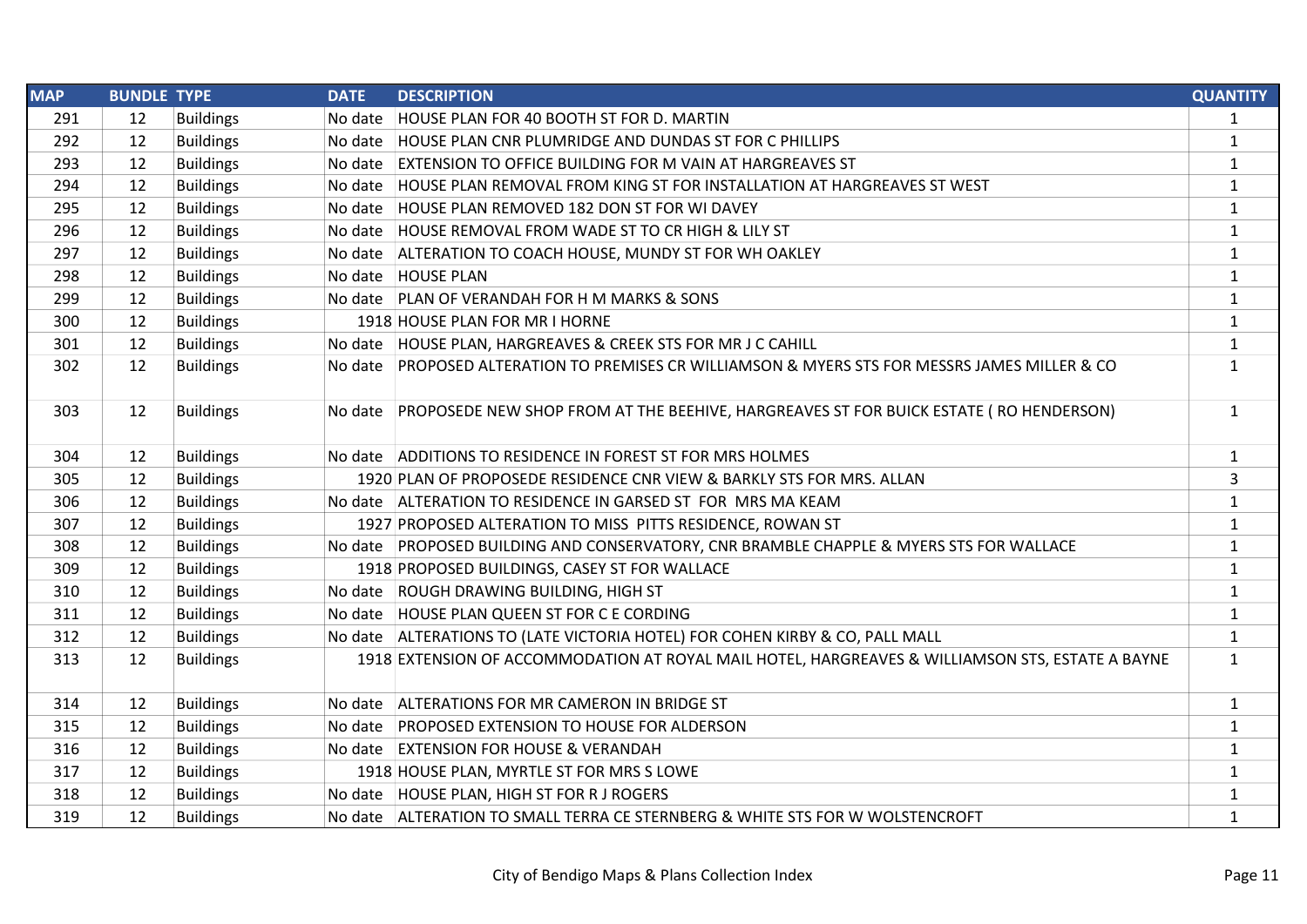| <b>MAP</b> | <b>BUNDLE TYPE</b> |                  | <b>DATE</b> | <b>DESCRIPTION</b>                                                                                    | <b>QUANTITY</b> |
|------------|--------------------|------------------|-------------|-------------------------------------------------------------------------------------------------------|-----------------|
| 320        | 12                 | <b>Buildings</b> |             | No date   PLAN FOR SHED FOR WATTS, BAILES ST                                                          | 1               |
| 321        | 12                 | <b>Buildings</b> |             | No date HOUSE PLAN AT HIGH STREET                                                                     | $\mathbf{1}$    |
| 322        | 12                 | <b>Buildings</b> |             | No date PLAN OF ALTERATIONS TO FRONT OF SHOP, HARGREAVES ST, FOR WL WILLIAMS                          | 4               |
| 323        | 12                 | <b>Buildings</b> |             | No date REMOVAL OF CHAFF CUTTING SHED & HOUSING FOR MR BEAN                                           | $\mathbf{1}$    |
| 324        | 12                 | <b>Buildings</b> |             | No date PROPOSED ALTERATIONS TO PREMISES PALL MALL FOR EXORS OF LATE A BAYNE                          | $\mathbf{1}$    |
| 325        | 12                 | <b>Buildings</b> |             | No date HOUSE PLAN, FOR 2 HOUSES GLEESON ST FOR J. MORANTA                                            | $\mathbf{1}$    |
| 326        | 12                 | <b>Buildings</b> |             | No date HOUSE PLAN FOR ROOM REMOVED (MILLERS TIMBER YARD)                                             | $\mathbf{1}$    |
| 327        | 12                 | <b>Buildings</b> |             | No date PLAN OF ARCH, MUNDY ST FOR M A BECKS                                                          | $\mathbf{1}$    |
| 328        | 12                 | <b>Buildings</b> |             | No date EXTENSION FOR BATHROOM FOR EXORS. LATE E BISSELL, 178 MUNDY ST                                | $\mathbf{1}$    |
| 329        | 12                 | <b>Buildings</b> |             | No date HOUSE PLAN WATTLE ST                                                                          | $\mathbf{1}$    |
| 330        | 12                 | <b>Buildings</b> |             | No date PROPOSED ALTERATIONS TO PREMISES PALL MALL FOR SUTTON'S PTY LTD                               | $\mathbf{1}$    |
| 331        | 12                 | <b>Buildings</b> |             | No date HOUSE PLAN EXTENSION FOR WASH ROOM FOR MRS OWENS AT 33 BAXTER ST                              | $\mathbf{1}$    |
| 332        | 12                 | <b>Buildings</b> |             | 1918 PLAN OF SHED FOR R MATCHETT AT EDWARD ST                                                         | $\mathbf{1}$    |
| 333        | 12                 | <b>Buildings</b> |             | 1918 BRICK ADDITIONS TO PREMISES IN WILLIAMSON ST FOR EXORS. A BUSH AT THE REAR OF GITTINS BUTCHERS   | $\mathbf{1}$    |
|            |                    |                  |             | <b>SHOP</b>                                                                                           |                 |
| 334        | 12                 | <b>Buildings</b> |             | 1918 RE-INSTATEMENT OF BUILDING DAMAGED BY FIRE FOR MESSRS FAVALORO BROS                              | $\mathbf{1}$    |
| 335        | 12                 | <b>Buildings</b> |             | 1918 REPOSITION OF DOOR, VIEW POINT FOR COHN BROS                                                     | $\mathbf{1}$    |
| 336        | 12                 | <b>Buildings</b> |             | No date HOUSE PLAN MYRTLE ST FOR WB MELROSE                                                           | $\mathbf{1}$    |
| 337        | 12                 | <b>Buildings</b> |             | No date HOUSE PLAN DRAWING - 4 VARIATIONS                                                             | $\mathbf{1}$    |
| 338        | 12                 | <b>Buildings</b> |             | No date HOUSE PLAN ARNOLD ST FOR MRS E A DAVEY                                                        | $\mathbf{1}$    |
| 339        | 12                 | <b>Buildings</b> |             | 1917 PERMISSION TO ERECT A SHED IN BRIDGE ST FOR CHINESE ASSOCIATION                                  | 3               |
| 340        | 12                 | <b>Buildings</b> |             | 1957 APPLICATION FOR PERMIT HOPPER & BARRY STS FOR MR R WATSON                                        | $\overline{2}$  |
| 341        | 12                 | <b>Buildings</b> |             | 1957 HOUSE PLAN FOR WHITE HILLS ROAD & CAHILL ST FOR JR WRIGHT, 39 CAMBRIDGE Crescent                 | 3               |
| 342        | 12                 | <b>Buildings</b> |             | 1956 NEW HOUSE IN FIR ST FOR MR J WRIGHT, 1 OLIVE ST, BENDIGO                                         | $\overline{2}$  |
| 343        | 12                 | <b>Buildings</b> |             | 1921 HOUSE PLAN, BACKHAUS NEAR SHERIDAN STR FOR E G L RASMUSSON                                       | $\mathbf{1}$    |
| 344        | 12                 | <b>Buildings</b> |             | No date ADDITIONS & ALTERATIONS TO TWO STOREY RESIDENCE CNR FORESR & ROWAN STS                        | $\mathbf{1}$    |
| 345        | 12                 | <b>Buildings</b> |             | 1954 HOUSE PLANS HARGREAVES ST NEAR MYRTLE ST FOR MR F WADE                                           | $\mathbf{1}$    |
| 346        | 12                 | <b>Buildings</b> |             | 1885 ADDITIONS TO MR CONSIDINE'S HOUSE IN MCCRAE ST                                                   | $\mathbf{1}$    |
| 347        | 12                 | <b>Buildings</b> |             | 1943 HOUSE PLAN FOR THE COMMONWEALTH WAR WORKERS HOUSING TRUST (TIMBER)                               | $\overline{2}$  |
| 348        | 12                 | <b>Buildings</b> |             | No date DRAWINGS FOR VICTORIAN PRODUCERS CO HOPETOUN STREET, PULPING & SOLDERING SHEDS, HARGREAVES ST | $\mathbf{1}$    |
|            |                    |                  |             |                                                                                                       |                 |
| 349        | 12                 | <b>Buildings</b> |             | 1945 BLUEPRINTS FOR HOUSING COMMISSION VICTORIA - SWAN HILL                                           | 7               |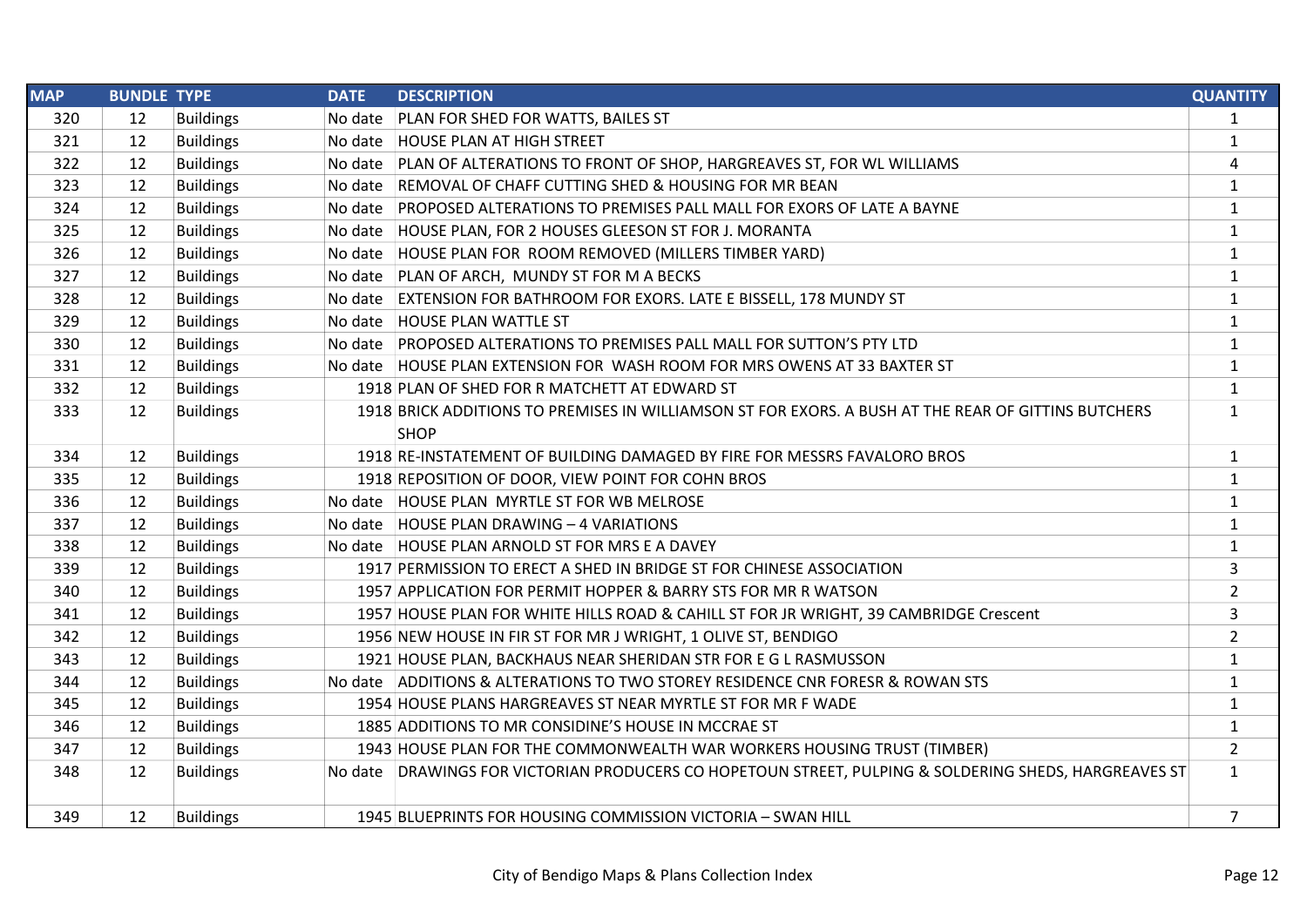| <b>MAP</b> | <b>BUNDLE TYPE</b> |                  | <b>DATE</b> | <b>DESCRIPTION</b>                                                                                   | <b>QUANTITY</b> |
|------------|--------------------|------------------|-------------|------------------------------------------------------------------------------------------------------|-----------------|
| 350        | 12                 | <b>Buildings</b> | No date     | <b>EXTENSION TO EDWARDS ST DWELLING FOR G GREAVES</b>                                                | $\mathbf{1}$    |
| 351        | 12                 | <b>Buildings</b> |             | No date   PLAN FOR HOUSE                                                                             | $\mathbf{1}$    |
| 352        | 12                 | <b>Buildings</b> |             | No date HOUSE PLAN WATTLE & ROWAN STS FOR REV MCBRIDE                                                | $\mathbf{1}$    |
| 353        | 12                 | <b>Buildings</b> |             | No date ADDITION TO HOUSE, OLD VIOLET ST                                                             | $\mathbf{1}$    |
| 354        | 12                 | <b>Buildings</b> |             | No date   HOUSE PLAN FOR VINE STREET NEXT TO CLARK HOUSE                                             | $\mathbf{1}$    |
| 355        | 12                 | <b>Buildings</b> |             | No date HOUSE PLAN BARNARD ST FOR MRS. WILLIAMS                                                      | $\mathbf{1}$    |
| 356        | 12                 | <b>Buildings</b> |             | No date EXTENSION TO DELICENSED ENNIS HOTEL IN LYTTLETON Terrace TO BE USED AS BAKEHOUSE FOR BRUCHET | $\mathbf{1}$    |
| 357        | 12                 | <b>Buildings</b> |             | No date   PLAN FOR HOUSE ALTERATION, BRIDGE ST                                                       | $\mathbf{1}$    |
| 358        | 12                 | <b>Buildings</b> |             | No date HOUSE PLAN CNR GRACE ST & WHITE HILLS ROAD FOR S EVERY                                       | $\mathbf{1}$    |
| 359        | 12                 | <b>Buildings</b> |             | No date HOUSE PLAN BARNARD & WATTLE STS FOR A WETYLAR                                                | $\mathbf{1}$    |
| 360        | 12                 | <b>Buildings</b> |             | No date WOOD SHOP & STOREROOM TO BE REMOVED, NAPIER & PLUMRIDGE STS, WHITE HILLS                     | $\mathbf{1}$    |
| 361        | 12                 | <b>Buildings</b> |             | No date   HOUSE PLAN                                                                                 | $\mathbf{1}$    |
| 362        | 12                 | <b>Buildings</b> |             | No date EXTENSION FOR BATHROOM                                                                       | $\mathbf{1}$    |
| 363        | 12                 | <b>Buildings</b> |             | 1919 EXTENSION TO HOUSE, WATTLE & BARNARD STS                                                        | $\mathbf{1}$    |
| 364        | 12                 | <b>Buildings</b> |             | 1919 EXTENSION TO HOUSE ARNOLD & HOLT STS                                                            | $\mathbf{1}$    |
| 365        | 12                 | <b>Buildings</b> |             | No date HOUSE PLAN FOR MRS F DIXON, WHITE HILLS ROAD                                                 | $\mathbf{1}$    |
| 366        | 12                 | <b>Buildings</b> |             | No date HOUSE PLAN EXTENSION WILLIAMSON ST NEXT TO SHOP AT MCLAREN ST CNR                            | $\mathbf{1}$    |
| 367        | 12                 | <b>Buildings</b> |             | 1907 HOUSE PLAN FOR JESSIE CLARKE                                                                    | $\mathbf{1}$    |
| 368        | 12                 | <b>Buildings</b> |             | No date HOUSE PLAN VINE & MCKENZIE STS                                                               | $\mathbf{1}$    |
| 369        | 12                 | <b>Buildings</b> |             | No date HOUSE PLAN QUEEN & SHORT STS                                                                 | $\mathbf{1}$    |
| 370        | 12                 | <b>Buildings</b> |             | 1919 HOUSE PLAN FROM GEO BENNETTS, MOLLISON ST                                                       | $\overline{2}$  |
| 371        | 12                 | <b>Buildings</b> |             | No date PLAN FOR HAY & CORNSTORE HIGH ST & BEECH ST                                                  | $\mathbf{1}$    |
| 372        | 12                 | <b>Buildings</b> |             | No date PERMIT FOR HOUSE REMOVAL NOLAN ST FOR JESSIE HALLIDAY                                        | $\mathbf{1}$    |
| 373        | 12                 | <b>Buildings</b> |             | No date ALTERATIONS TO WALLS AND ROOF QUEEN & MITCHEL STS FOR J.H. CURNOW                            | $\overline{2}$  |
| 374        | 12                 | <b>Buildings</b> |             | No date BUILDING PLAN 287 MCCRAE ST ALTERATIONS TO ROOF LINE                                         | $\mathbf{1}$    |
| 375        | 12                 | <b>Buildings</b> |             | No date PROPOSED ALTERATION TO 22 RAE STREET, IRONBARK THROUGH TO QUICK STREET                       | $\mathbf{1}$    |
| 376        | 12                 | <b>Buildings</b> |             | No date ADDITIONAL ROOM TO ARNOLD STREET, BAILES STREET FOR J WATTS                                  | $\mathbf{1}$    |
| 377        | 12                 | <b>Buildings</b> |             | No date HOUSE DRAWING BUILDING RELOCATED FROM HAVELOCK STREET, LONG GULLY                            | 1               |
| 378        | 12                 | <b>Buildings</b> |             | No date HOUSE PLAN, BROUGHAM STREET FOR E.R. VALLANCE                                                | $\mathbf{1}$    |
| 379        | 12                 | <b>Buildings</b> |             | 1917 PROPOSED ALTERATION TO PREMISES IN MUNDY STREET FOR WH OAKLEY                                   | $\mathbf{1}$    |
| 380        | 12                 | <b>Buildings</b> |             | No date HOUSE EXTENSION VIOLET ST FOR H T NICHOLS                                                    | $\mathbf{1}$    |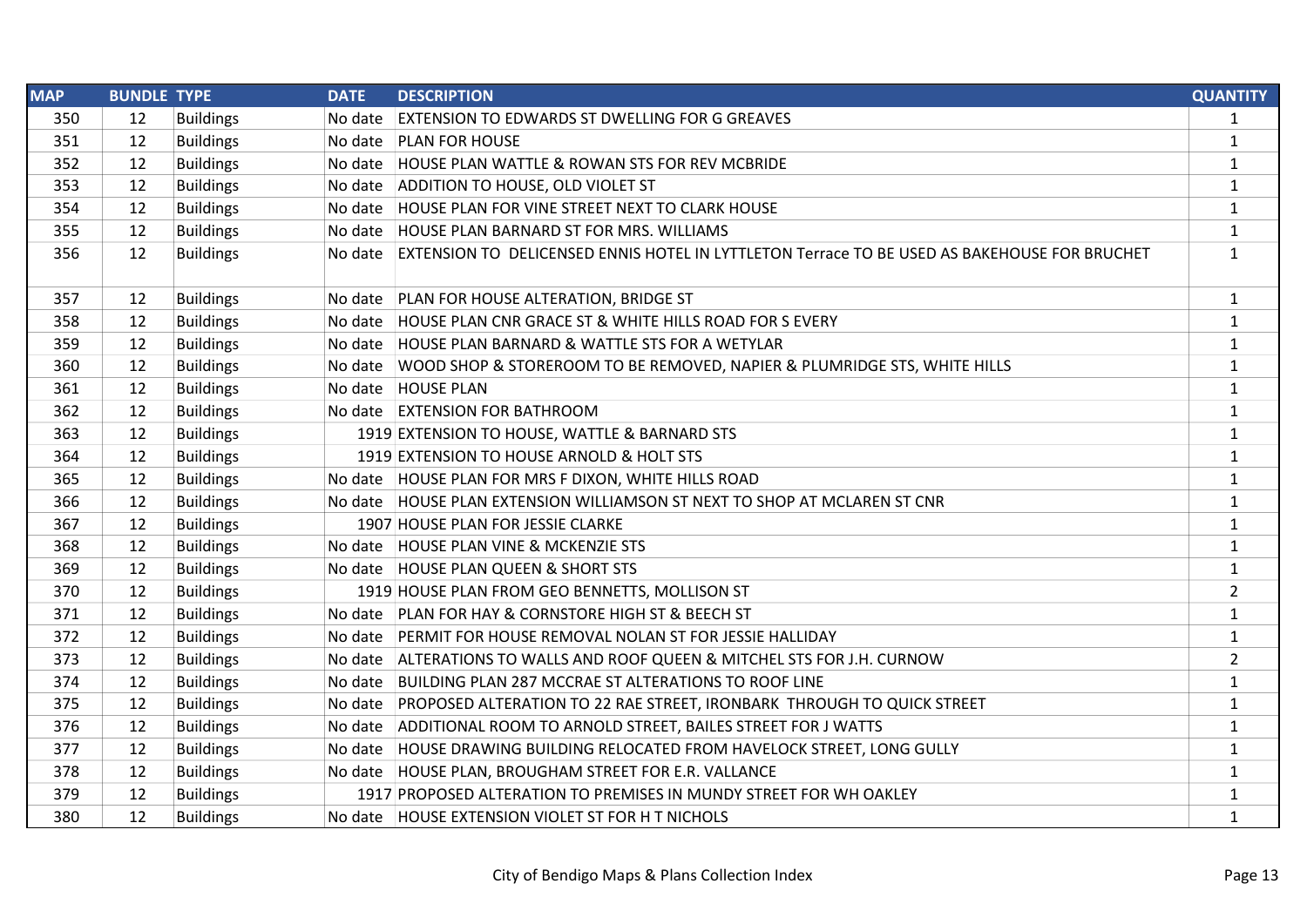| <b>MAP</b> | <b>BUNDLE TYPE</b> |                     | <b>DATE</b> | <b>DESCRIPTION</b>                                                                         | <b>QUANTITY</b> |
|------------|--------------------|---------------------|-------------|--------------------------------------------------------------------------------------------|-----------------|
| 381        | 12                 | <b>Buildings</b>    |             | No date   HOUSE PLAN IN CARPENTER STREET                                                   | $\mathbf{1}$    |
| 382        | 12                 | <b>Buildings</b>    |             | No date EXTENSION TO SHED FOR NURSE MCKINNON                                               | $\mathbf{1}$    |
| 383        | 12                 | <b>Buildings</b>    |             | 1919 EXTENSION TO HOUSE 66 FOREST ST                                                       | $\mathbf{1}$    |
| 384        | 12                 | <b>Buildings</b>    |             | No date ALTERATIONS TO HOUSE HOPETOUN STREET                                               | $\mathbf{1}$    |
| 385        | 12                 | <b>Buildings</b>    |             | No date SKETCH OF EXTENSION TO WASH HOUSE                                                  | $\mathbf{1}$    |
| 386        | 12                 | <b>Buildings</b>    |             | No date SKETCH OF HOUSE                                                                    | $\mathbf{1}$    |
| 387        | 12                 | <b>Buildings</b>    |             | No date PROPOSED BUILDING CNR CARPENTER & MILLER ST FOR MISS BARRISS                       | $\mathbf{1}$    |
| 388        | 12                 | <b>Buildings</b>    |             | No date DRAWING FOR HOUSE PANTON & BEECH STS                                               | $\mathbf{1}$    |
| 389        | 12                 | <b>Buildings</b>    |             | No date NEW STABLE, 96 ROBINSON ST, HE FULTON                                              | $\mathbf{1}$    |
| 390        | 12                 | <b>Buildings</b>    |             | No date PLAN OF VILLA TO BE ERECTED CRN. NAPIER ST AND CAMBRIDGE CRES FOR A.T. MILLER ESQ. | $\mathbf{1}$    |
| 391        | 12                 | <b>Buildings</b>    |             | 1919 HOUSE PLAN STERNBURG ST, HOUSE REMOVED FROM KIRBY ST FOR HARDING                      | $\mathbf{1}$    |
| 392        | 12                 | <b>Buildings</b>    |             | No date HOUSE PLAN FOR BURR & CREEK STS FOR GF L'HUILLIER                                  | $\mathbf{1}$    |
| 393        | 12                 | <b>Buildings</b>    |             | 1919 ADDITION TO HOUSE                                                                     | $\mathbf{1}$    |
| 394        | 12                 | <b>Buildings</b>    |             | No date EXTENSION TO HOUSE AND NEW HORSE STALL, HARGREAVES & BAXTER STS, FOR R. LONERGRAN  | $\mathbf{1}$    |
| 395        | 12                 | <b>Buildings</b>    |             | No date HOUSE DRAWING FOR CATTRAN BROS, HARGREAVES ST                                      | $\mathbf{1}$    |
| 396        | 12                 | <b>Buildings</b>    |             | No date   HOUSE DRAWING FOR THISTLE ST                                                     | $\mathbf{1}$    |
| 397        | 12                 | <b>Buildings</b>    |             | No date EXTENSION TO HOUSE FOR J MARRIOTT, CREEK ST                                        | $\mathbf{1}$    |
| 398        | 12                 | <b>Buildings</b>    |             | 1917 HOUSE PLAN FOR H CHRISTIE                                                             | $\mathbf{1}$    |
| 399        | 12                 | <b>Buildings</b>    |             | No date HOUSE EXTENSION IN HEINZ ST                                                        | $\mathbf{1}$    |
| 400        | 12                 | <b>Buildings</b>    |             | No date HOUSE TO BE REMOVED FROM QUICK ST TO KING ST FOR MRS. K NEUMANN                    | $\mathbf{1}$    |
| 401        | 12                 | <b>Buildings</b>    |             | 1919 HOUSE EXTENSION FOR MR MCMAHON, MCCRAE ST                                             | $\mathbf{1}$    |
| 402        | 12                 | <b>Buildings</b>    |             | 1919 PLAN OF HOUSE TO BE ERECTED FOR MR E STUCKENSMIDT, PLUMRIDGE ST                       | $\mathbf{1}$    |
| 403        | 12                 | <b>Buildings</b>    |             | No date HOUSE PLAN FOR MISS P NICHOLLS, MARKS ST                                           | $\mathbf{1}$    |
| 404        | 12                 | <b>Buildings</b>    |             | No date PLAN FOR SHOP & DWELLING FOR MRS S FRANK                                           | $\mathbf{1}$    |
| 405        | 12                 | <b>Buildings</b>    |             | No date HOUSE DRAWING GLEESON & BADEN STS                                                  | $\mathbf{1}$    |
| 406        | 12                 | <b>Buildings</b>    |             | No date BLUEPRINT FOR NEW BLACKSMITHS SHOP IN STANLEY ST FOR P JORGENSEN & SONS            | $\mathbf{1}$    |
| 407        | 12                 | <b>Buildings</b>    |             | No date PLAN FOR NEW SHED FOR IN WILLS ST BETWEEN JEFFREYS & ROBERTS PROPERTIES            | 1               |
| 408        | 12                 | <b>Buildings</b>    |             | No date EXTENSION TO BUILDING IN DON ST                                                    | $\mathbf{1}$    |
| 11         | $\mathbf{1}$       | <b>Businesses</b>   |             | 1908 CF CHRISTIANS BUILDING SOCIETY - EDWARD & BATH STS, BENDIGO CREEK                     | $\overline{2}$  |
| 810        | 28                 | <b>Cattle Yards</b> |             | 1919 SHEEP YARDS CHARLESTON ROAD                                                           | $\mathbf{1}$    |
| 811        | 28                 | Cattle Yards        |             | No date BLUEPRINT BLOOD & OFFAL TRUCKS FOR BENDIGO ABATTOIRS                               | $\overline{2}$  |
| 812        | 28                 | <b>Cattle Yards</b> |             | 1884 COVERING OF MUNICIPAL DEPOT NEAR CATTLE YARDS                                         | $\mathbf{1}$    |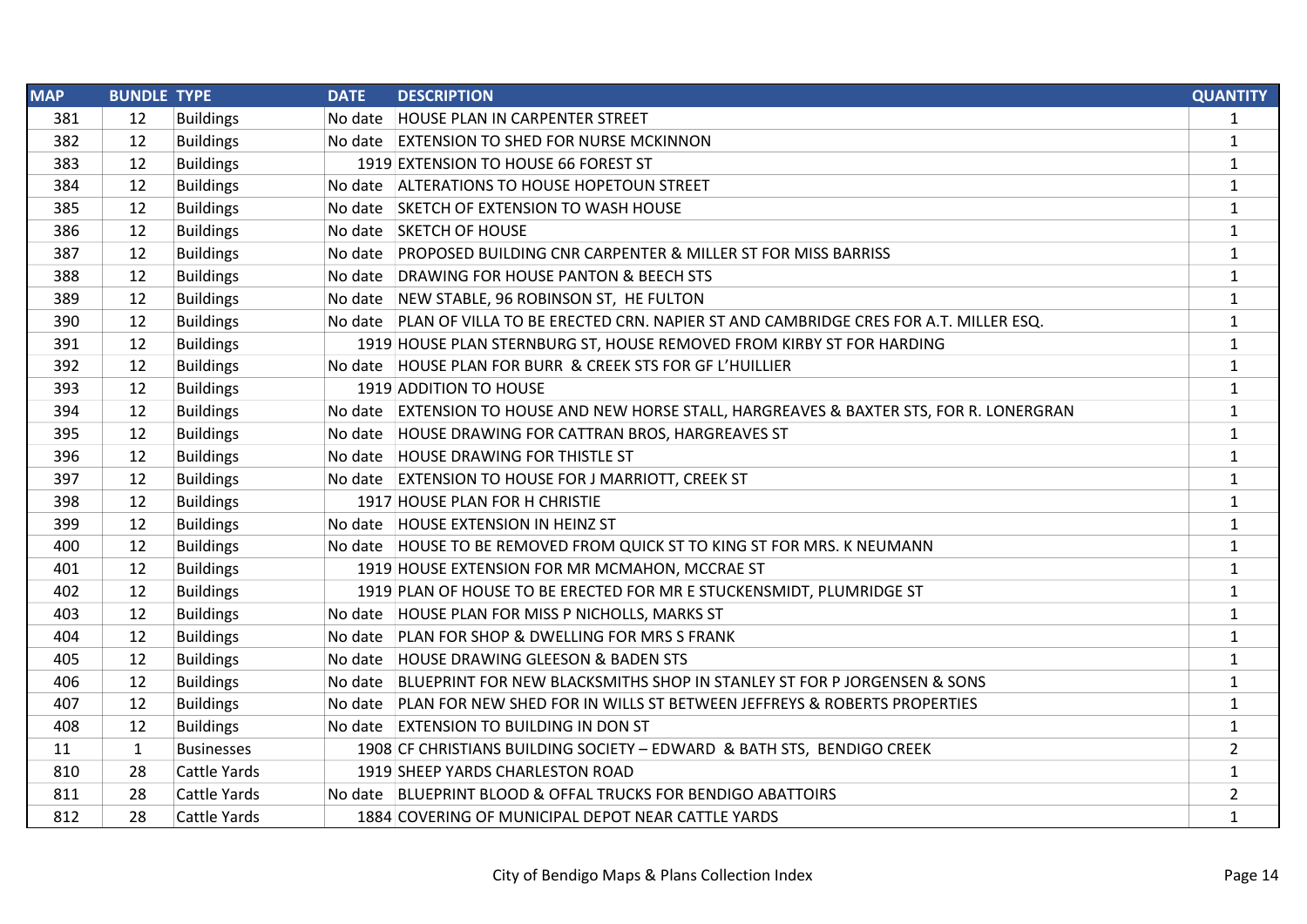| <b>MAP</b> | <b>BUNDLE TYPE</b> |                     | <b>DATE</b> | <b>DESCRIPTION</b>                                               | <b>QUANTITY</b> |
|------------|--------------------|---------------------|-------------|------------------------------------------------------------------|-----------------|
| 813        | 28                 | Cattle Yards        |             | No date CATTLE YARDS - LLOYD ST, CHARLESTON RD                   | $\mathbf{1}$    |
| 814        | 28                 | <b>Cattle Yards</b> |             | No date BENDIGO ABBOTOIRS LANSELL & PATRICK STS, DAY & LLOYD STS | $\mathbf{1}$    |
| 815        | 28                 | <b>Cattle Yards</b> |             | 1907 MUNICIPAL SHEEP YARDS - CHARLESTON RD & LLOYD ST            | $\mathbf{1}$    |
| 816        | 28                 | Cattle Yards        |             | 1910 IMPROVEMENTS TO CATTLE YARDS, CHARLESTON RD & LLOYD ST      | $\mathbf{1}$    |
| 817        | 28                 | <b>Cattle Yards</b> |             | 1915 SHEDS OVER STOCK LANES AT CATTLE YARDS                      | $\mathbf{1}$    |
| 818        | 28                 | <b>Cattle Yards</b> |             | No date CATTLE YARD & SHEEP PENS                                 | $\mathbf{1}$    |
| 819        | 28                 | <b>Cattle Yards</b> |             | No date BLUEPRINT OF BENDIGO ABATTOIRS                           | $\mathbf{1}$    |
| 820        | 28                 | Cattle Yards        |             | No date   PLANS OF CATTLE OFFAL HOUSE                            | $\overline{2}$  |
| 821        | 28                 | <b>Cattle Yards</b> |             | No date STABLES AT ABATTOIR                                      | $\mathbf{1}$    |
| 822        | 28                 | <b>Cattle Yards</b> |             | No date ROTUNDA & PENS FOR SALE YARDS                            | $\mathbf{1}$    |
| 823        | 28                 | Cattle Yards        |             | No date PROPOSED EXTENSION OF SHEEP YARD                         | $\mathbf{1}$    |
| 824        | 28                 | <b>Cattle Yards</b> |             | 1910 NEW OFFICES AT CATTLE YARDS                                 | $\mathbf{1}$    |
| 825        | 28                 | <b>Cattle Yards</b> |             | No date BLUEPRINT SHEEP & CATTLE SHEDS AND RAMPS                 | $\mathbf{1}$    |
| 826        | 28                 | <b>Cattle Yards</b> |             | 1910 FENCING OF CATTLE YARDS                                     | $\overline{2}$  |
| 827        | 28                 | Cattle Yards        |             | 1887 DRAWING OF CART SHED, SHEEP KILLING PLACE, CARCASE ROOM     | $\mathbf{1}$    |
| 828        | 28                 | <b>Cattle Yards</b> |             | No date SHEDS OF SHEEP YARD                                      | $\mathbf 1$     |
| 829        | 28                 | <b>Cattle Yards</b> |             | 1884 OFFICE AT THE CATTLE YARD                                   | $\mathbf{1}$    |
| 830        | 28                 | <b>Cattle Yards</b> |             | 1884 CATTLE MARKET, SANDHURST                                    | $\mathbf{1}$    |
| 831        | 28                 | <b>Cattle Yards</b> |             | 1885 OFFICES AT THE CATTLE YARD                                  | $\mathbf{1}$    |
| 832        | 28                 | <b>Cattle Yards</b> |             | No date BENDIGO SHEEP YARDS, CHARLESTON RD, LLOYD & NOLAN ST     | $\mathbf 1$     |
| 833        | 28                 | <b>Cattle Yards</b> |             | No date SHED OVER CATTLE LAIRAGE AT ABBOTOIRS                    | $\mathbf{1}$    |
| 834        | 28                 | <b>Cattle Yards</b> |             | No date CATTLE YARD DRAWING SHOWING PENS                         | $\mathbf{1}$    |
| 835        | 28                 | Cattle Yards        |             | No date PROPOSED EXTENSION OF SHEEP YARD                         | $\mathbf{1}$    |
| 836        | 28                 | <b>Cattle Yards</b> |             | 1916 SHEDS OVER LAIRAGES                                         | $\mathbf 1$     |
| 837        | 28                 | <b>Cattle Yards</b> |             | 1915 SHEEP LAIRAGE SHED EXTENSION                                | $\overline{2}$  |
| 838        | 28                 | <b>Cattle Yards</b> |             | 1913 CONCRETE FLOOR ETC ABATTOIRS OFFAL HOUSE                    | 3               |
| 839        | 28                 | Cattle Yards        |             | 1910 IMPROVEMENTS TO CATTLE YARD, LLOYD ST & CHARLESTON RD       | $\mathbf{1}$    |
| 840        | 28                 | <b>Cattle Yards</b> |             | No date SHEEP YARDS, CHARLESTON, LLOYD (YARDS & OFFICES)         | $\mathbf{1}$    |
| 251        | 10                 | Cemeteries          |             | 1894 DRAWING ADDITIONS TO BACK BUILDING BACK CREEK CEMETRY       | $\mathbf{1}$    |
| 252        | 10                 | Cemeteries          |             | No date DRAWING PROPOSED DRAINAGE SCHEME BACK CK. CEMETERY       | $\mathbf{1}$    |
| 253        | 10                 | Cemeteries          |             | 1906 GRADING CONTRACT - CARPENTER ST                             | 1               |
| 254        | 10                 | Cemeteries          |             | No date DRAWING MAIN ENTRANCE BENDIGO CEMETRY - CARPENTER ST     | $\mathbf{1}$    |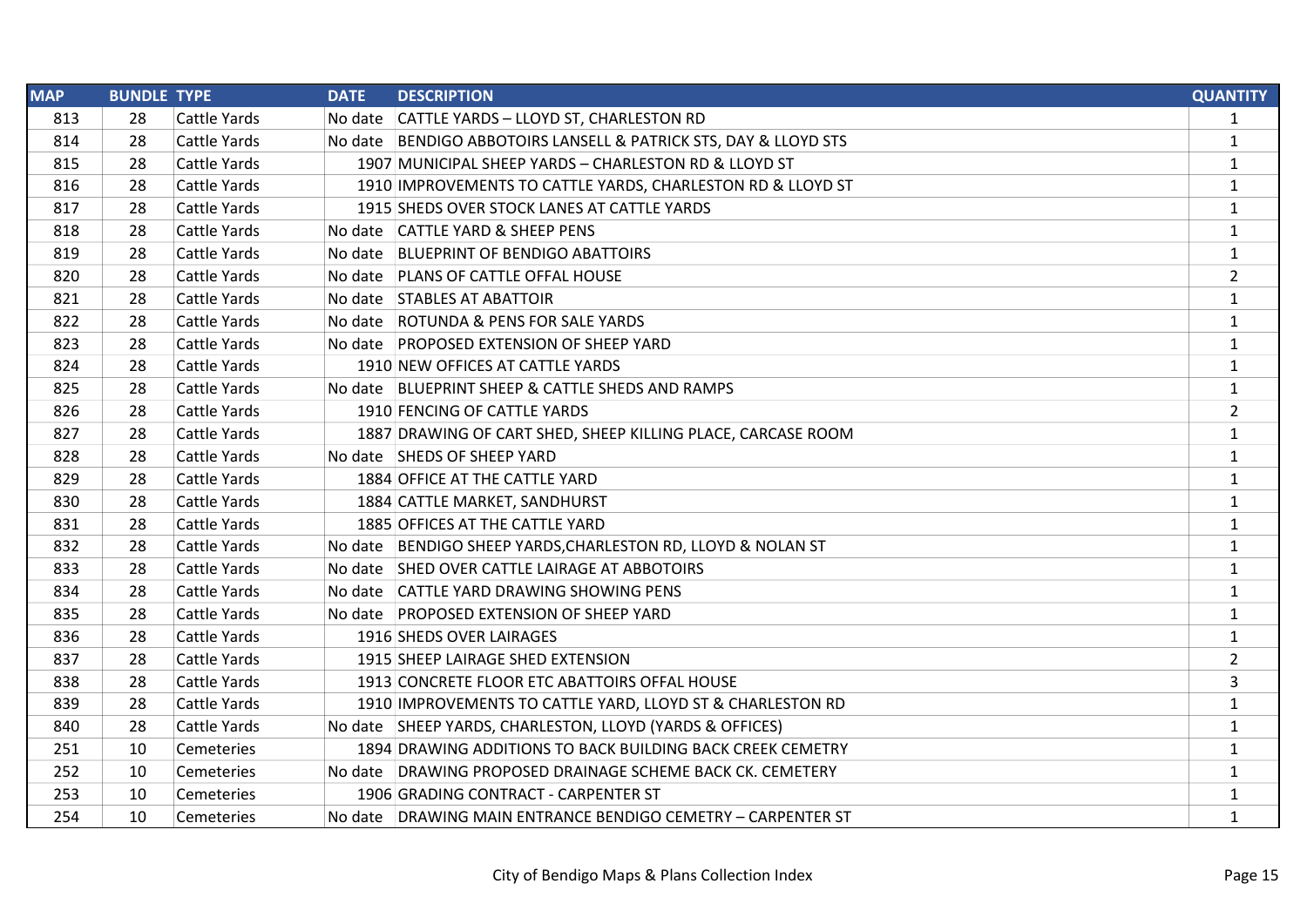| <b>MAP</b>     | <b>BUNDLE TYPE</b>         | <b>DATE</b><br><b>DESCRIPTION</b>                                                                              | <b>QUANTITY</b> |
|----------------|----------------------------|----------------------------------------------------------------------------------------------------------------|-----------------|
| 255            | 10<br>Cemeteries           | 1901 DRAWING CEMETERY EXTENSION, CARPENTER & GRAVE STS                                                         | $\mathbf{1}$    |
| 256            | 10<br>Cemeteries           | No date DRAWING SANDHURST CEMETERY LODGE                                                                       | $\mathbf{1}$    |
| 257            | 10<br>Cemeteries           | No date DRAWING OF SANDHUST CEMETERY FENCING                                                                   | 3               |
| 258            | 10<br>Cemeteries           | 1916 DRAWING PROPOSED EXTENSION OF RESERVE - CONNELLY ST                                                       | $\mathbf{1}$    |
| 259            | 10<br>Cemeteries           | No date DRAWING PROPOSED EXTENSION TO CEMETRY LODGE                                                            | 3               |
| 260            | 10<br>Cemeteries           | 1902 DRAWING OF STORM CHANNEL - BENDIGO CEMETERY TRUST                                                         | $\mathbf{1}$    |
| 261            | 10<br>Cemeteries           | 1902 DRAWING FENCE - BACK CK CEMETERY                                                                          | $\mathbf{1}$    |
| 1155           | 43 CRB                     | No date CASTLEMAINE TO BENDIGO ROAD                                                                            | 6               |
| 1156           | 43 CRB                     | No date CASTLEMAINE TO BENDIGO - CULVERT DECK                                                                  | 14              |
| 1157           | 43 CRB                     | No date   TENDER CULVERT DECK CASTLEMAINE TO BENDIGO                                                           | 50              |
| 1158           | 43 CRB                     | No date CASTLEMAINE TO BENDIGO - CULVERT DECK                                                                  | 13              |
| 1159           | 43 CRB                     | No date   TENDERS - GRUBBING, FORMING, GRADING                                                                 | 150             |
| 1160           | 43 CRB                     | No date CASTLEMAINE TO BENDIGO - ROAD                                                                          | 6               |
| $\overline{2}$ | $\mathbf{1}$<br>Drainage   | 1925 PAVING CENTRE CHANNEL FROM HARGREAVES ST TO MCIVOR ROAD BACK CREEK                                        | $\overline{7}$  |
| 3              | 1<br>Drainage              | No date PITCHING CHANNEL HOWARD LANE                                                                           | $\mathbf{1}$    |
| 4              | $\mathbf{1}$<br>Drainage   | No date DRAINAGE MUNDY, MYERS STREETS                                                                          | $\mathbf{1}$    |
| 5              | 1<br>Drainage              | No date DRAINAGE LARRITT & HOPETOUN STREETS                                                                    | $\mathbf{1}$    |
| 9              | $\mathbf{1}$<br>Drainage   | 1909 FRONTAGES TO HARGREAVES ST (SOUTH SIDE, MUNDY TO CHAPEL STREETS)                                          | $\mathbf{1}$    |
| 14             | 1<br>Drainage              | No date MYERS & LARRITT STS                                                                                    | 3               |
| 18             | $\mathbf{1}$<br>Drainage   | 1909 CULVERT (MITCHELL & BRIGHT STS)                                                                           | $\mathbf 1$     |
| 40             | $\overline{2}$<br>Drainage | No date   WILLIAMSON & WHITE STS (SHEEPWASH ROAD)                                                              | $\mathbf{1}$    |
| 41             | $\overline{2}$<br>Drainage | No date PROPOSED NEW CULVERT ON NORTHERN HIGHWAY TO MILDURA AND SWAN HILL                                      | $\mathbf{1}$    |
| 45             | $\overline{2}$<br>Drainage | No date   RE-FILLING OVER PIPES - HALLAM STREET (HOUSTON ST)                                                   | $\mathbf{1}$    |
| 1001           | 41 Drainage                | 1924 PROPOSED ALTERATION TO DRAINING, CARPENTER, BETWEEN HOUSTON & CEMETERY GATE                               | $\mathbf{1}$    |
| 1002           | 41 Drainage                | No date FIGURES FOR EXCAVATIONJ - RICHARDSON ST                                                                | $\mathbf{1}$    |
| 1003           | 41 Drainage                | 1920 CLOSURE VICTORIA MULLOCK CLAIM                                                                            | $\mathbf{1}$    |
| 1004           | 41 Drainage                | 1925 PAVING CENTRE CHANNEL BACK CREEK (BENDIGO CRK, BAYNE, HAVELOCK & MCCRAE STRS)                             | $\mathbf{1}$    |
| 1005           | 41 Drainage                | No date DRAWING OF TRACK                                                                                       | $\mathbf{1}$    |
| 1006           | Drainage                   | No date Drain reserve & present water course, Neal & Sternberg Streets, J Linane, O'Dea, Mrs Mann & Mrs Alfred | $\mathbf{1}$    |
|                | 41                         |                                                                                                                |                 |
| 1007           | 41 Drainage                | 1914 LILY ST DRAIN EXTENSION (THISTLE ST & MCKENZIE ST, ROWAN, LILY)                                           | $\mathbf{1}$    |
| 1008           | 41 Drainage                | No date OLIVE & DON STS DRAINING (OLD VIOLET, ROWAN, BARNARD, VINE & REEF STS                                  | $\mathbf{1}$    |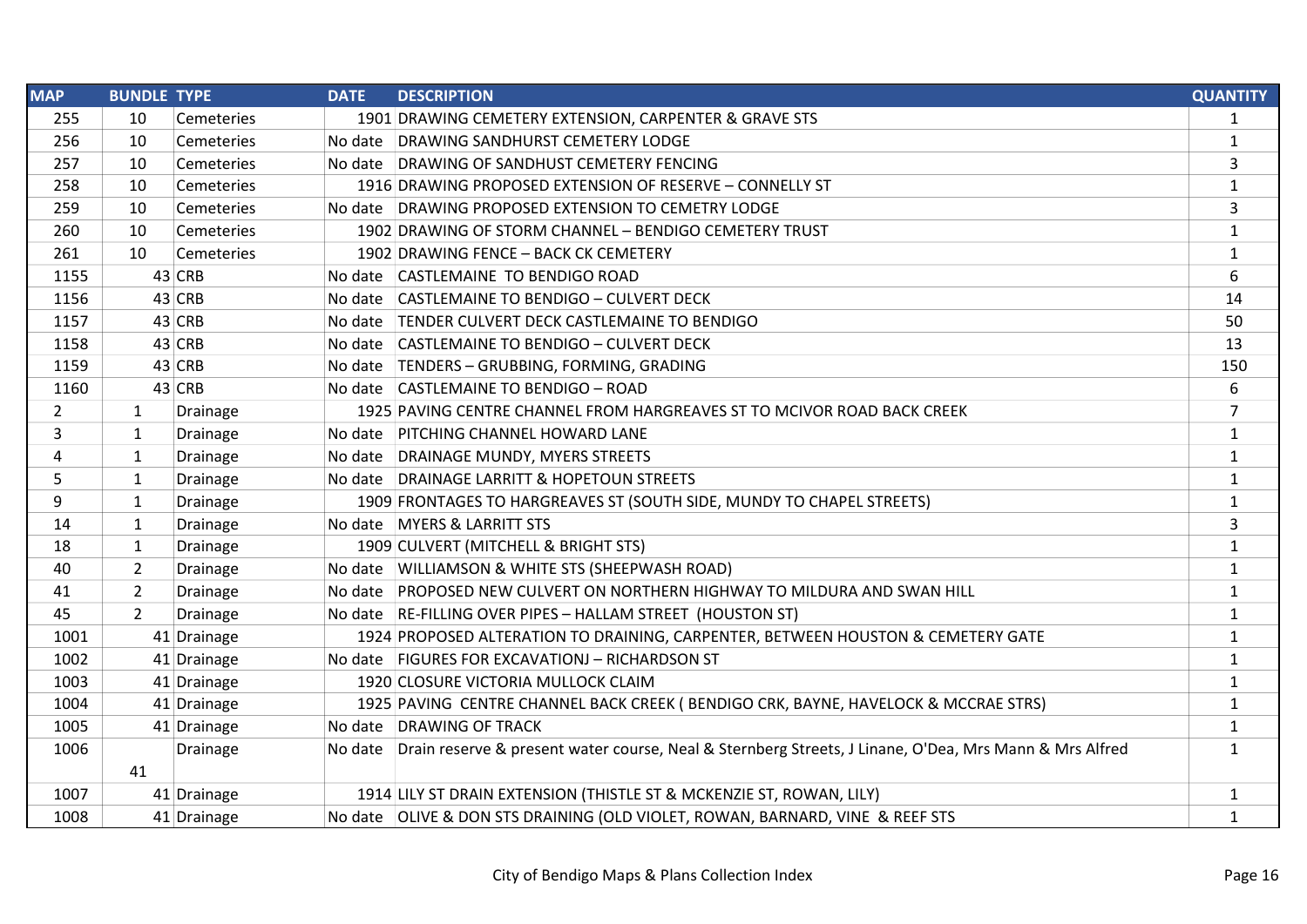| <b>MAP</b> | <b>BUNDLE TYPE</b> |             | <b>DATE</b> | <b>DESCRIPTION</b>                                                                                                                                                 | <b>QUANTITY</b> |
|------------|--------------------|-------------|-------------|--------------------------------------------------------------------------------------------------------------------------------------------------------------------|-----------------|
| 1009       |                    | 41 Drainage | No date     | DRAINAGE, THISTLE, MCKENZIE & LILY STS                                                                                                                             | $\mathbf{1}$    |
| 1010       |                    | 41 Drainage |             | No date   DRAINAGE OF BOBS ST (MCRAE, BUTLER, GLEESON STS) (EMMA BRYNETON, REGINALD OLIVER, EDWARD                                                                 | $\overline{2}$  |
|            |                    |             |             | MCMAHON, ROY HARVEY, JAMES REEEDY, OLIVIAN WATTS, ELIZABETH WATTS, JOHN WALTERS, FANNIE                                                                            |                 |
|            |                    |             |             | MARANTA, HUGH SCHLEIGER)                                                                                                                                           |                 |
| 1011       |                    | 41 Drainage |             | No date DRAINAGE, WHITE HILLS ROAD, GLEESON & BOBS, NORTHERN RAILWAY (SUBURBAN HOTEL)                                                                              | 1               |
| 1012       |                    | 41 Drainage |             | 1903 DIVERSION OF WATER, BURROWS ST (MAPLE ST, BULLOCK CRK RD AND BOYD ST, (GREAT BRITIAN GM COY)                                                                  | $\mathbf{1}$    |
| 1013       |                    | 41 Drainage |             | 1925 PAVING CENTRE CHANNEL, BACK CRK FROM MCCRAE ST TO BENDIGO CREEK                                                                                               | 3               |
| 1014       |                    | 41 Drainage |             | No date PROPOSED SUBSTITUTION OF THE OPEN CROSSING IN PIKE ST (REGINALD ST)                                                                                        | 3               |
| 1015       |                    | 41 Drainage |             | 1924 CROSS SECTION OF MALCOLM ST FROM RUSSELL TO HOUSTON ST                                                                                                        | 5               |
| 1016       |                    | 41 Drainage |             | 1924 CROSS SECTION OF RICHARDSON ST                                                                                                                                | 3               |
| 1017       |                    | 41 Drainage |             | No date CROSS SECTION OF PART OF MOORE ST EAST OF ROW (RT OF WAY) BEHIND LANSELL'S                                                                                 | $\mathbf{1}$    |
| 1018       |                    | 41 Drainage |             | 1924 DRAINAGE SCHEME CNR HOUSTON & CARPENTER STS, QUARRY HILL (REGINALD & RUSSELL STS, CEMETERY)                                                                   | 3               |
| 1019       |                    | 41 Drainage |             | 1924 PROPOSED SUBSTITUTION OF PIPE FOR OPEN CROSSING C/- MCCRAE & CHAPEL STS                                                                                       | 1               |
| 1020       |                    | 41 Drainage |             | 1924 PROPOSED SUBSTITUTION OF PIPE FOR OPEN CROSSING C/- MCCRAE & BAXTER STS                                                                                       | $\mathbf{1}$    |
| 1021       |                    | 41 Drainage |             | 1924 PROPOSED SUBSTITUTION OF PILE FOR OPEN CROSSING C/- QUEEN & MYRTLE STS                                                                                        | $\mathbf{1}$    |
| 1022       |                    | 41 Drainage |             | 1913 O'NEAL ST DRAINAGE SCHEME (STERNBERG, HODGKINSON) (G.O'DEA - LINDA VALLEY TASMANIA - GL BUDDS<br>(OWNER & OCC.)                                               | $\mathbf{1}$    |
| 1023       |                    | 41 Drainage |             | No date FOOTBRIDGE GLADSTONE STREET                                                                                                                                | $\mathbf{1}$    |
| 1024       |                    | 41 Drainage |             | 1899 STORM CHANNEL AT MAJOR KIRBY'S (BURROWS ST, SPECIMEN HILL RD, BULLOCK CRK RD)                                                                                 | $\mathbf{1}$    |
| 1025       |                    | 41 Drainage |             | 1925 CONSTRUCTION OF QUEEN ST FOOTPATH (SHORT ST, EDWARD ST AND COFFEE PALACE, MYRTLE, WATTLE STS)                                                                 | $\overline{2}$  |
| 1026       |                    | 41 Drainage |             | 1925 PALL MALL FOOTPATH CONSTRUCTION, WILLIAMSON ST, VICTORIA GARDENS, MEMORIAL HALL & LANSELL<br><b>STATUE</b>                                                    | $\mathbf{1}$    |
| 1027       |                    | 41 Drainage |             | 1925 BACK OF PROPERTIES BETWEEN HARKNESS & MALCOLM STS QUARRY HILL, REGINALD ST (B HYETT, FIELD, C<br>WILLS, RT LEE, EA ROWLINGS, EX JOHN LOWRIE, WIRTH, R WILSON) | $\overline{2}$  |
| 1028       |                    | 41 Drainage |             | No date GARSED ST CULVERT                                                                                                                                          | 1               |
| 1029       |                    | 41 Drainage |             | 1926 CONSTRUCTION OF MCIVOR RD (DARLING WARD)                                                                                                                      | $\mathbf{1}$    |
| 1030       |                    | 41 Drainage |             | No date DRAWING OF DRAINAGE                                                                                                                                        | $\mathbf{1}$    |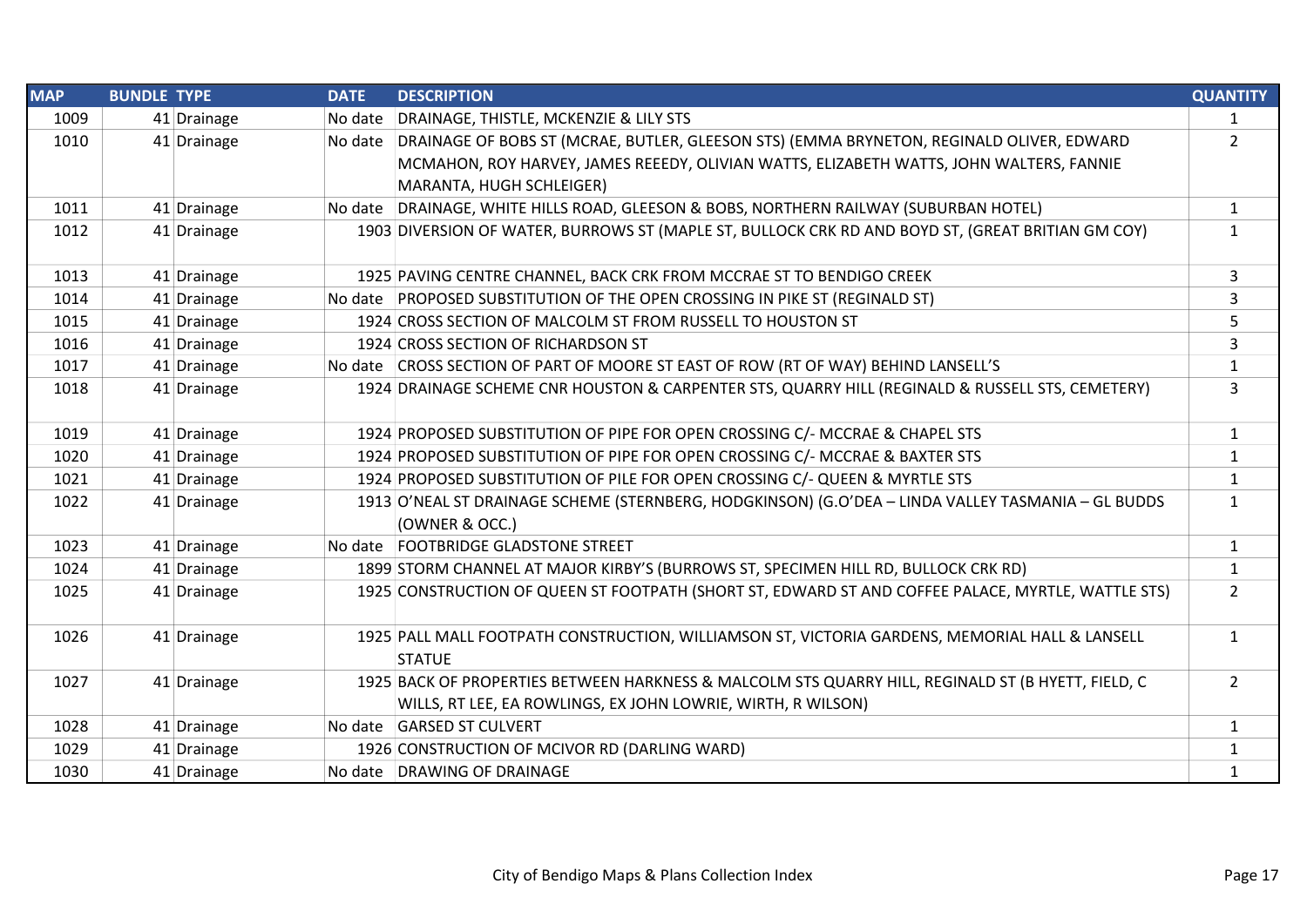| <b>MAP</b> | <b>BUNDLE TYPE</b> |             | <b>DATE</b> | <b>DESCRIPTION</b>                                                                                                          | <b>QUANTITY</b> |
|------------|--------------------|-------------|-------------|-----------------------------------------------------------------------------------------------------------------------------|-----------------|
| 1031       |                    | 41 Drainage |             | 1924 PLAN SHOWING ENCROACHMENT ON RICHARDSON ST & PROPOSED RECREATION RESERVE ON CROWN OF                                   | $2^{\circ}$     |
|            |                    |             |             | HUSTLERS HILL, ANDERSON ST (VALENTINE, MOORE & RICHARDSON STS (AG MOORE & EF MOORE)                                         |                 |
| 1032       |                    | 41 Drainage |             | No date LOCALITY PLAN WHITE HILLS ROAD, (LOWER BRIDGE ST BETWEEN GAS WORKS)                                                 | 5               |
| 1033       |                    | 41 Drainage |             | 1923 OLIVE & DON STS DRAINAGE                                                                                               | $\mathbf{1}$    |
| 1034       |                    | 41 Drainage |             | 1924 FOOTBRIDGE OVER BACK CRK AT HOUSTON ST                                                                                 | $\mathbf{1}$    |
| 1035       |                    | 41 Drainage |             | 1878 PLANS OF STREETS REQUIRED TO BE PROCLAIMED - VIEW PLACE (SURVEY OFFICE, TEMPERANCE LANE,                               | $\mathbf{1}$    |
|            |                    |             |             | MASONIC HALL, CALVARY, RIFLES, PARK LANE, WARDENS COURT, VACANT, TEMPERANCE HALL, POST OFFICE,                              |                 |
|            |                    |             |             | <b>BANK OF VICTORIA)</b>                                                                                                    |                 |
| 1036       |                    | 41 Drainage |             | 1924 CONSTRUCTION EARTH CHANNEL FROM CEMETERY GATES TO HOUSTON ST WEST SIDE, CARPENTER ST                                   | $\overline{4}$  |
| 1037       |                    | 41 Drainage |             | 1924 CROSS SECTIONS FOR MITCHELL ST FROM BRIGHT ST SOUTHWARDS, N SIDE, MITCHELL ST, CARPENTER ST                            | 12              |
| 1038       |                    | 41 Drainage |             | No date STREET FORMATION FOR MICHAEL ST & MURPHY ST (HODGINSON, NEAL, SKENE)                                                | 4               |
| 1039       |                    | 41 Drainage |             | 1902 PADDY'S GULLY SEWER (BARNARD, WATTLE, ROWAN, VINE, ATKINSOM, BROOM STS)                                                | $\mathbf{1}$    |
| 1040       |                    | 41 Drainage |             | 1924 OAK ST CONSTRUCTION (STRAIGHTENING CRK AT OAK ST)                                                                      | 5               |
| 1041       |                    | 41 Drainage |             | 1891 PLAN OF PROPOSED 6" MAIN BETWEEN THE HUNTLY CHANNEL AND LAKE WEROONA SHOWING THE POSITION                              | $\mathbf{1}$    |
|            |                    |             |             | OF SEVERAL VALVES AND BRANCHES FOR OFF LAKES (BENDIGO Creek LAKE WEROONA Creek BACK Creek                                   |                 |
|            |                    |             |             | MCCRAE ST, INGLEWOOD RAILWAY, MELBOURNE & ECHUCA RAILWAY, CHARLESTON RD AND LLOYD ST, HUNTLY<br><b>RACE</b>                 |                 |
| 1042       |                    | 41 Drainage | No date     | <b>IMPROVEMENTS LYONS BRIDGE</b>                                                                                            | $\mathbf{1}$    |
| 1043       |                    | 41 Drainage |             | No date HIGH STS, VINE STS SEWER                                                                                            | 4               |
| 1044       |                    | 41 Drainage |             | 1874 LONG GULLY CRK AT KOCH'S GM CO - PROPOSED NEW WATER COURSE                                                             | $\overline{2}$  |
| 1045       |                    | 41 Drainage |             | No date SHEETING A PORTION OF LILY ST STORM CHANNEL (THISTLE, MCKENZIE STS)                                                 | 6               |
| 1046       |                    | 41 Drainage |             | 1915 BANNISTER ST DRAIN (ARNOLD, NORFOLK - S &S COLLINS, AB COLLINS, S COLLINS, AB COLLINS HM LEGGO, W<br><b>BANNISTER)</b> | $\mathbf{1}$    |
| 1047       |                    | 41 Drainage |             | 1913 ROW CHANNEL BETWEEN MARKS & MILLER STS (WW PEARCE, JB CORNISH, CM RUTHERFORD, O SIEBOLD, FS                            | $\overline{2}$  |
|            |                    |             |             | SNELL, H PULFER, D GRANT, W HOLTORF)                                                                                        |                 |
| 1048       |                    | 41 Drainage |             | 1909 SEWER OFF FOREST ST WATTLE & ROWAN STS (BLENNERHASSET, S HEWITT, H FEGAN, E ORME & H HALL)                             | $\mathbf{1}$    |
| 1049       |                    | 41 Drainage |             | 1905 SEWER, ROWAN, VIEW, MCKENZIE & FOREST ST & ALLOTS (DR W BANNERMAN, ALEX BAYNE)                                         | $\mathbf{1}$    |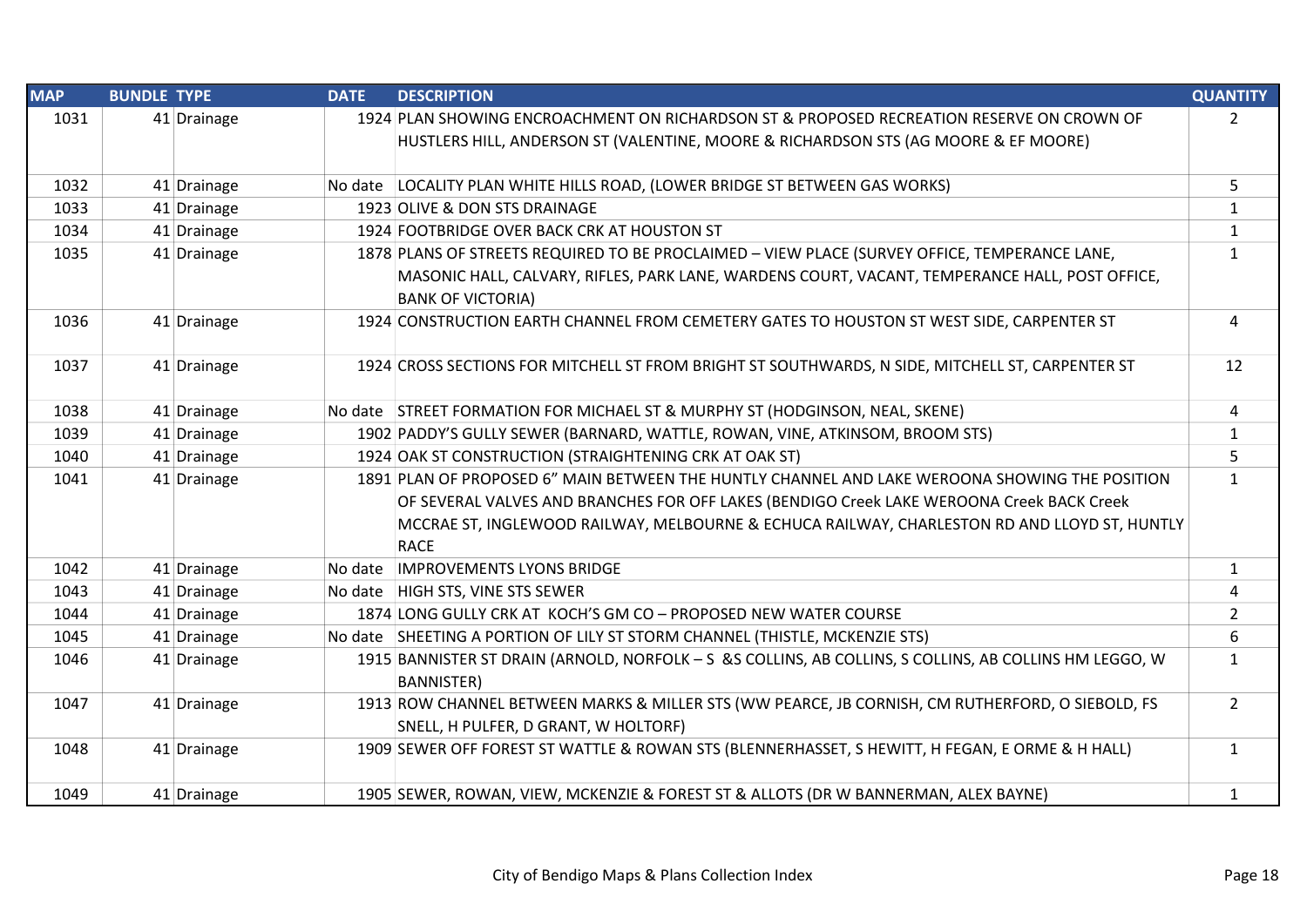| <b>MAP</b> | <b>BUNDLE TYPE</b> |             | <b>DATE</b> | <b>DESCRIPTION</b>                                                                                     | <b>QUANTITY</b> |
|------------|--------------------|-------------|-------------|--------------------------------------------------------------------------------------------------------|-----------------|
| 1050       |                    | 41 Drainage |             | No date DRAIN RESERVE PADDY'S GULLY (BARNARD, VINE, ROWAN & ATKINSON (W BEEBE, TM LIDDLE & W CAIN)     | $\mathbf{1}$    |
| 1051       |                    | 41 Drainage |             | 1924 PLAN OF BOLTON'S ROW, MITCHELL ST                                                                 | 4               |
| 1052       |                    | 41 Drainage |             | 1925 CONSTRUCTION OF HIGH ST (LILY, HONEYSUCKLE, VIOLET, MYRTLE, VINE, WATTLE - TRAM LINE ON HIGH ST)  | 13              |
| 1053       |                    | 41 Drainage |             | 1913 TEMPLATE FOR CONTRACT - PITCHING IN CREEK ABOVE WATTLE ST                                         | $\mathbf{1}$    |
| 1054       |                    | 41 Drainage |             | No date DRAWING ABOVE FLOOR TAR DISTILLERY                                                             | $\mathbf{1}$    |
| 1055       |                    | 41 Drainage |             | No date CONSTRUCTION OF ROW OF PROPERTIES MESSRS. BOLTON BROS AND J. H CURNOW OFF MITCHELL ST (J.R.    | $\mathbf{1}$    |
|            |                    |             |             | CLARK, J. W. SIMPSON, SPENCER VAIN, J. H. CURNOW, CURNOW & THOMAS, J YEOMAN, MISS SWEET, J<br>YEOMANS) |                 |
| 1056       |                    | 41 Drainage |             | 1910 FOOTBRIDGE BENDIGO CRK, SCOTT ST                                                                  | 1               |
| 1057       |                    | 41 Drainage |             | No date   DEEPINING INVERT, BENDIGO CREEK - ROSALIND PARK (BRIDGE ST)                                  | $\mathbf{1}$    |
| 1058       |                    | 41 Drainage |             | 1992 ASH ST CULVERT (HIGH ST, ADELAIDE CRK)                                                            | $\mathbf{1}$    |
| 1059       |                    | 41 Drainage |             | 1900 PIPE CULVERT & FORMATION - INGLEWOOD ROAD, BOOTH ST NTH,)                                         | $\mathbf{1}$    |
| 1060       |                    | 41 Drainage |             | No date MOTOR BUS ROUTES KANGAROO FLAT TO WHITE HILLS                                                  | $\mathbf{1}$    |
| 1061       |                    | 41 Drainage |             | No date RODNEY ST FOOTBRIDGE, HAVELIN ST                                                               | $\mathbf{1}$    |
| 1062       |                    | 41 Drainage |             | 1927 LILY ST FOOTBRIDGE                                                                                | 3               |
| 1063       |                    | 41 Drainage |             | 1885 WIDENING WILLIAMSON ST BRIDGE                                                                     | $\mathbf{1}$    |
| 1064       |                    | 41 Drainage |             | No date   PLUMBRIDGE ST BRIDGE, HOLDSWORTH RD                                                          | 1               |
| 1065       |                    | 41 Drainage | No date     | BENDIGO CRK - HARNEY'S BRIDGE - BRIDGE ST                                                              | $\mathbf{1}$    |
| 1066       |                    | 41 Drainage |             | No date  IMPROVEMENTS TO BENDIGO CRK BRIDGE - ARNOLD ST                                                | $\mathbf{1}$    |
| 1067       |                    | 41 Drainage |             | No date HOUSTON ST FOOTBRIDGE                                                                          | $\mathbf{1}$    |
| 1068       |                    | 41 Drainage |             | No date RODNEY ST FOOTBRIDGE (HAVELIN ST WEST)                                                         | 1               |
| 1069       |                    | 41 Drainage |             | No date PAVING CENTRE CHANNEL - VIOLET TO MAPLE STS                                                    | 3               |
| 1070       |                    | 41 Drainage |             | No date DRAINAGE GLADSTONE ST (RUSSELL ST & ST JOSEPHS SCHOOL)                                         | $\mathbf{1}$    |
| 1071       |                    | 41 Drainage |             | 1923 DRAINAGE OF WATER COURSE FROM RAILWAY CULVERT AT BOBS ST                                          | 8               |
| 1072       |                    | 41 Drainage |             | No date FILLING MUNDY ST (SHEEPWASH ROAD, BRIDGE CRK)                                                  | $\mathbf{1}$    |
| 1073       |                    | 41 Drainage |             | 1919 PITCHING SUTTON'S ROW - PALL MALL, THE ARCADE, SUTTON'S H ABBOTT & CO, D WHYTE & CO)              | $\mathbf{1}$    |
| 1074       |                    | 41 Drainage |             | No date CONSTRUCTION OF RUSSELL ST (OLINDA TO EADIE)                                                   | $\mathbf{1}$    |
| 1075       |                    | 41 Drainage |             | No date CONSTUCTION OF MYRTLE ST (CLARKE ST STH TO GARSED ST, BREEN ST)                                | 1               |
| 1076       |                    | 41 Drainage |             | 1903 LLOYD ST SEWER, WHITE ST, LAKE WEROONA & MCCRAE ST, MELB & ECHUCA RAILWAY, CHARLESTON ROAD,       | $\mathbf{1}$    |
|            |                    |             |             | LANSELL ST, CATTLE YARDS, FOX, JENNINGS & DAY ST                                                       |                 |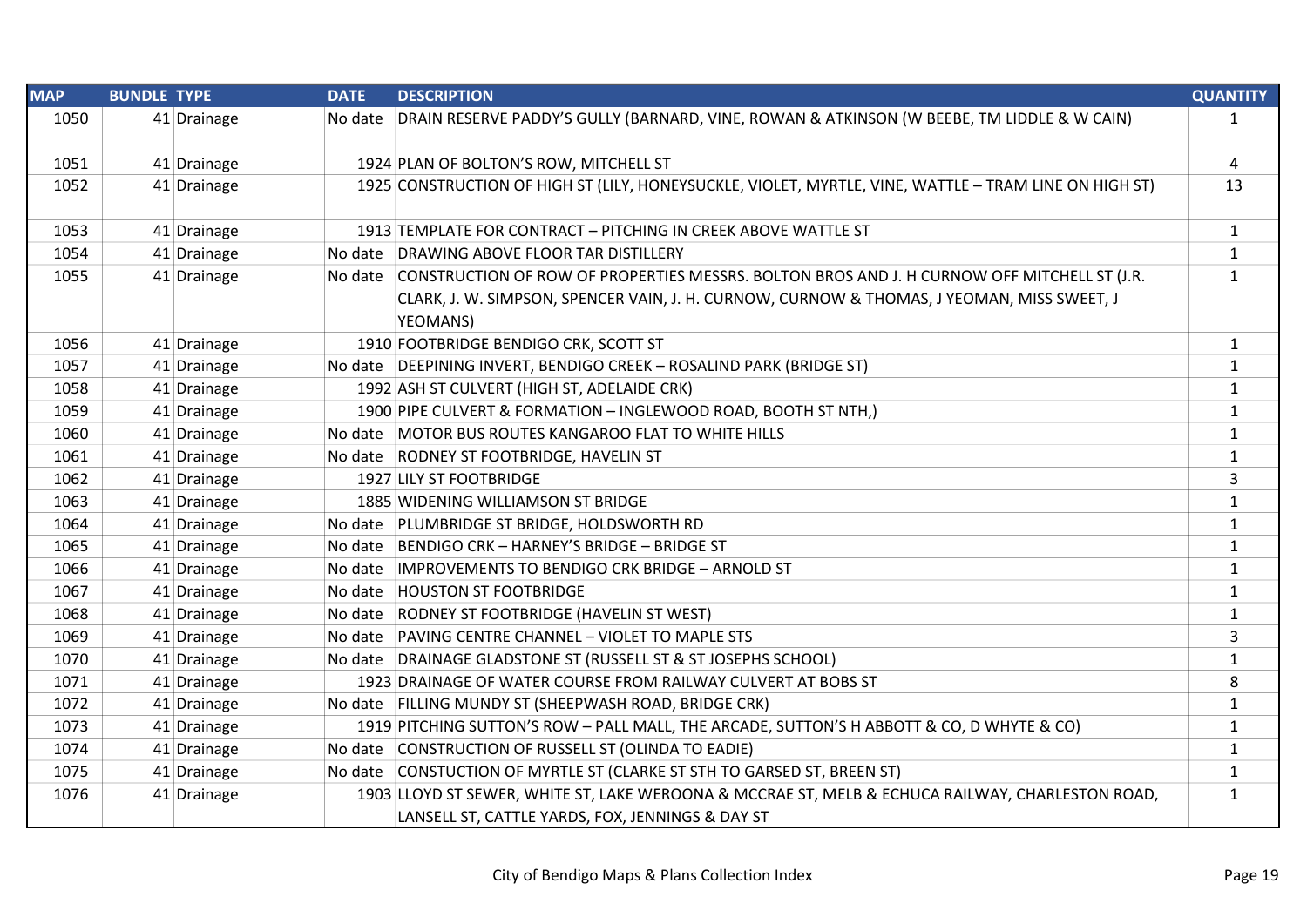| <b>MAP</b> | <b>BUNDLE TYPE</b> |             | <b>DATE</b> | <b>DESCRIPTION</b>                                                                                   | <b>QUANTITY</b> |
|------------|--------------------|-------------|-------------|------------------------------------------------------------------------------------------------------|-----------------|
| 1077       |                    | 41 Drainage |             | No date DON ST DRAINAGE SCHEME - BARNARD ST (H ATTWOOD, WJ DAVEY, EX OF A UNGER, MJ POOK, COMMERCIAL | $\mathbf{1}$    |
|            |                    |             |             | PERMANENT LAND & BUILDING SOC, JW CARTER, C VEAL & M KNIGHT                                          |                 |
| 1078       |                    | 41 Drainage |             | No date ROAD CONSTRUCTION, HIGH ST, FOUNTAIN, FOREST & SHORT ST, WATTLE & VINE.                      | $\mathbf{1}$    |
| 1079       |                    | 41 Drainage |             | 1904 DRAINAGE AREA & CULVERT MCDONALD ST (GRAHAM ST, RODNEY, CHARLTON & CARPENTER STS CEMETERY)      | $\mathbf{1}$    |
|            |                    |             |             |                                                                                                      |                 |
| 1080       |                    | 41 Drainage |             | 1904 PROPOSED STORM DRAIN, STANLEY, RUSSELL, GLADSTONE ST M ORCHARD, M JONES, H FINDLATER, BENSON    | $\mathbf{1}$    |
|            |                    |             |             |                                                                                                      |                 |
| 1081       |                    | 42 Drainage |             | No date STORM CHANNEL OF BROUHAM ST                                                                  | $\mathbf{1}$    |
| 1082       |                    | 42 Drainage |             | No date CROSS SECTION FOR PROPOSED INVERT FOR BENDIGO CRK                                            | $\mathbf{1}$    |
| 1083       |                    | 42 Drainage |             | 1907 CULVERT FROM MUNDY ST WEST SIDE - HARGREAVES ST                                                 | $\mathbf{1}$    |
| 1084       |                    | 42 Drainage |             | 1898 BRIDGES OVER BENDIGO CRK EXCLUSIVE OF CHARING CROSS                                             | $\mathbf{1}$    |
| 1085       |                    | 42 Drainage |             | 1924 PROPOSES SUBSTITUTION OF OPEN CROSSING, GLADSTONE & RUSSELL STS                                 | $\mathbf{1}$    |
| 1086       |                    | 42 Drainage |             | 1907 DRAINAGE BOOTH ST                                                                               | $\mathbf{1}$    |
| 1087       |                    | 42 Drainage |             | No date MYRTLE RECONSTUCTION - FROM HIGH ST TO BENDIGO CRK BRIDGE                                    | $\mathbf{1}$    |
| 1088       |                    | 42 Drainage |             | No date   BLUE PRINT - MCRAE ST ROAD CONSTRUCTION FROM MUNDY ST - ARNOLD ST                          | 5               |
| 1089       |                    | 42 Drainage |             | No date CROSS SECTIONS OF PALL MALL WEST SIDE, WILLIAMSONJ TO MITCHELL ST                            | $\mathbf{1}$    |
| 1090       |                    | 42 Drainage |             | 1924 PROPOSED SUBSTITUTION FOR OPEN CROSSING C /- ARNOLD & DROUGHT STS                               | $\mathbf{1}$    |
| 1091       |                    | 42 Drainage |             | No date  IMPROVEMENTS IN GRAHAM & RUSSELL ST, QUARRY HILL                                            | $\mathbf{1}$    |
| 1092       |                    | 42 Drainage |             | No date CULVERT BETWEEN WILLIAM ST & WHITE ST                                                        | $\mathbf{1}$    |
| 1093       |                    | 42 Drainage |             | No date MCCRAE ST ROAD CONSTRUCTION FROM MUNDY - BAXTER STS                                          | 5               |
| 1094       |                    | 42 Drainage |             | No date HIGH ST RECONSTRUCTION OF SHAMROCK TO MAPLE ST                                               | $\overline{7}$  |
| 1095       |                    | 42 Drainage |             | No date JOSEPH ST TRAFFIC BRIDGE                                                                     | $\overline{2}$  |
| 1096       |                    | 42 Drainage |             | No date PROPOSED PIT AT DAM                                                                          | $\mathbf{1}$    |
| 1097       |                    | 42 Drainage |             | 1924 BRIDGE & WATER STS CONSTRUCTION                                                                 | 4               |
| 1098       |                    | 42 Drainage |             | 1925 CONSTRUCTION OF OLD VIOLET ST, MCKENZIE, VALENTINE, MYRTLE, BARNARD ST SOUTH SIDE               | 5               |
| 1099       |                    | 42 Drainage |             | 1925 PROPOSED DIVERSION OF CULVERT UNDER SHOW GROUNDS                                                | $\overline{2}$  |
| 1100       |                    | 42 Drainage |             | 1905 CONSTRUCTION GULLY (CREEK ST TO KING ST)                                                        | $\mathbf{1}$    |
| 1101       |                    | 42 Drainage |             | 1891 SITE OF WATER CHANEL, THISTLE ST, (MCKENZIE & ROWAN)                                            | $\mathbf{1}$    |
| 1102       |                    | 42 Drainage |             | 1924 CONSTRUCTION OF MARTIN ST BRIDGE                                                                | $\mathbf{1}$    |
| 1103       |                    | 42 Drainage |             | No date CULVERT OF HIGH ST                                                                           | $\mathbf{1}$    |
| 1104       |                    | 42 Drainage |             | No date SEWER OF NEAL ST & SHEEPWASH, SKENE (MRS. KINGSMAN, GEORGE LANSELL, G O'DEA, JAS HANCOCK)    | $\mathbf{1}$    |
|            |                    |             |             |                                                                                                      |                 |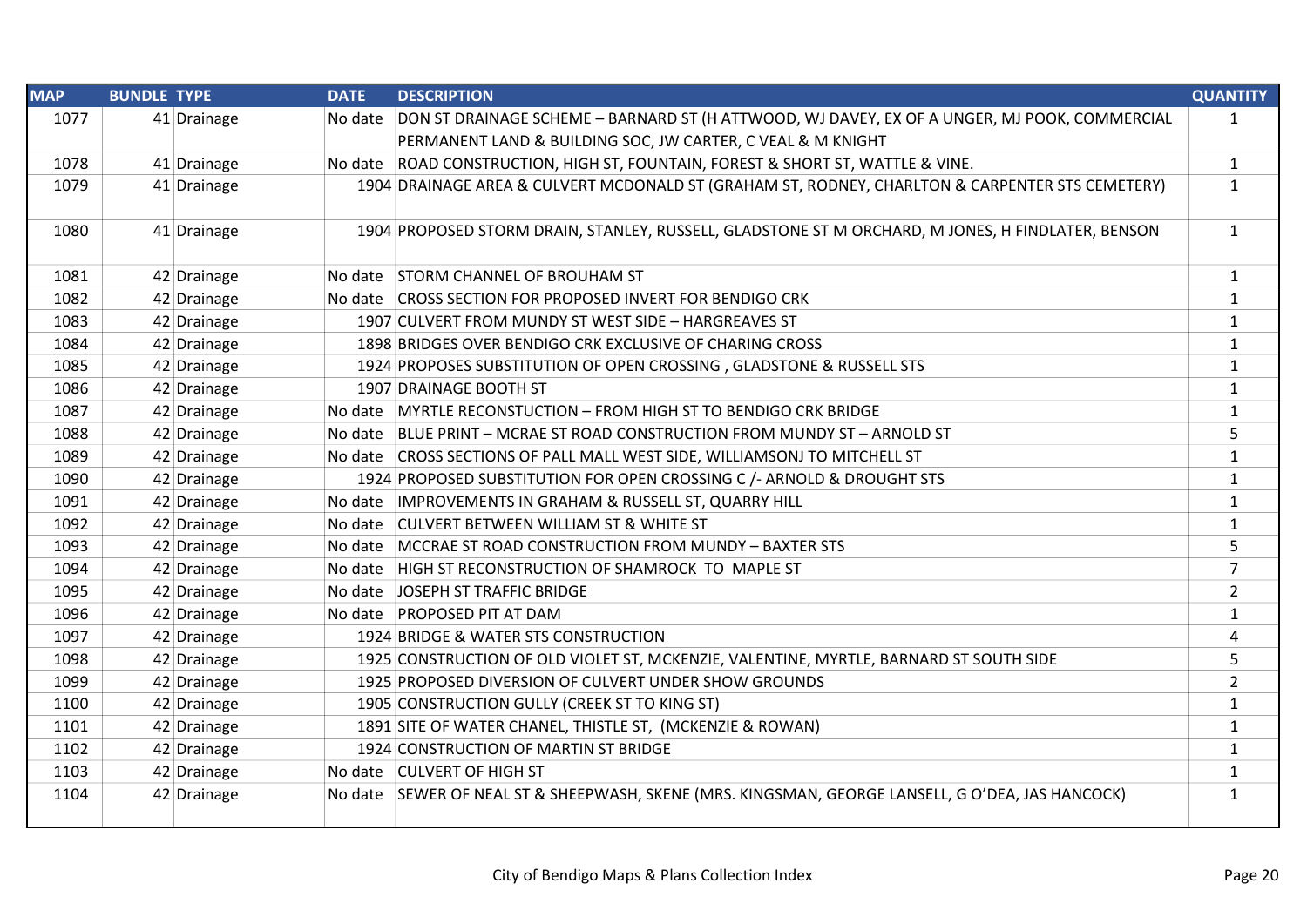| <b>MAP</b> | <b>BUNDLE TYPE</b> | <b>DATE</b> | <b>DESCRIPTION</b>                                                                                         | <b>QUANTITY</b> |
|------------|--------------------|-------------|------------------------------------------------------------------------------------------------------------|-----------------|
| 1105       | 42 Drainage        |             | No date DRAINAGE PIT AT INSTERSECTION OF ROWAN & BOOTH ST & OPHIR ST, ALLEY & CHUM, INGLEWOOD ST           | $\overline{7}$  |
| 1106       | 42 Drainage        |             | 1922 BENDIGO CRK IMPROVEMENTS, WATTLE ST TO VIOLET ST                                                      | $\mathbf{1}$    |
| 1107       | 42 Drainage        |             | No date THE JOSEPH ST TRAFFIC BRIDGE                                                                       | $\mathbf{1}$    |
| 1108       | 42 Drainage        |             | 1925 CONSTRUCTION OF HIGH ST, LILY TO WATTLE STS                                                           | $\mathbf{1}$    |
| 1109       | 42 Drainage        |             | No date THE PLAN OF MCIVOR RD, PATRICK RD FROM CHARLESTON RD AND CITY BOUNDARY, MURPHY ST                  | $\overline{7}$  |
| 1110       | 42 Drainage        |             | 1914 THE NEW BRIDGE OVER LONG GULLY CRK - AT REAR IF KOCK'S PIONEER SAND HEAP                              | $\overline{2}$  |
| 1111       | 42 Drainage        |             | No date   SUBDIVISION PLAN STERNBERG, SKENE & NEAL STS - WATER COURSE (ELLEN ANGLIN, JAMES BREASLEY,       | $\mathbf{1}$    |
|            |                    |             | MARGARET ANGLIN, GILBERT O'DEA, FRED BELL, & CONNELLY                                                      |                 |
| 1112       | 42 Drainage        |             | No date CULVERT AT QUEEN & KING STREET JUNCTION                                                            | $\mathbf{1}$    |
| 1113       | 42 Drainage        |             | 1914 DEEPENING CREEK INVERT THROUGH ROSALIND PARK                                                          | $\overline{2}$  |
| 1114       | 42 Drainage        |             | 1899 SUBDIVISION CLARK, LILY, HIGH, VIOLET & HONEYSUCKLY STS                                               | $\mathbf{1}$    |
| 1115       | 42 Drainage        |             | 1915 NEALE ST DRAINAGE SCHEME                                                                              | $\overline{2}$  |
| 1116       | 42 Drainage        |             | No date PROPOSED DRAINAGE NEALE ST - SKENE, STERNBERG (F BELL, G ODEA, E ANGLIN, JAS BREARLY, M TIERNEY, S | $\mathbf{1}$    |
|            |                    |             | FOX)                                                                                                       |                 |
| 1117       | 42 Drainage        |             | No date DRAIN WATTLE & HARGREAVES STS                                                                      | $\mathbf{1}$    |
| 1118       | 42 Drainage        |             | No date PLANNED EXTENSION OF WILLS ST CULVERT (ARTHUR, WILLS, GARSED, EDWARD & MITCHELL STS)               | $\mathbf{1}$    |
| 1119       | 42 Drainage        |             | 1906 EXTENSION OF MCCRAE ST BRIDGE, BACK Creek                                                             | $\mathbf{1}$    |
| 1120       | 42 Drainage        |             | No date NEALE ST SEWER FROM KENNINGTON CRICKET GROUNG                                                      | $\mathbf{1}$    |
| 1121       | 42 Drainage        |             | 1915 CULVERT CNR HARGREAVES & WATTLE STS                                                                   | $\mathbf{1}$    |
| 1122       | 42 Drainage        |             | 1914 CENTRE CHANEL BENDIGO CREEK ABOVE WATTLE ST                                                           | $\overline{2}$  |
| 1123       | 42 Drainage        |             | No date BAYNE ST FOOT BRIDGE - BENDIGO CREEK                                                               | $\mathbf{1}$    |
| 1124       | 42 Drainage        |             | No date RECONSTRUCTION OF SHOW GROUND                                                                      | $\overline{2}$  |
| 1125       | 42 Drainage        |             | 1906 FOOT BRIDGE BENDIGO CREEK - VIOLET ST                                                                 | $\mathbf{1}$    |
| 1126       | 42 Drainage        |             | No date BRIDGE OF BACK CREEK - BUCKLEYS - CARDIN ST                                                        | $\mathbf{1}$    |
| 1127       | 42 Drainage        |             | No date ANDERSON ST BRIDGE                                                                                 | $\mathbf{1}$    |
| 1128       | 42 Drainage        |             | 1903 FOOTBRIDGE - BENDIGO CRK - LILY ST                                                                    | 1               |
| 1129       | 42 Drainage        |             | No date BENDIGO WATER WORKS - HIGH LEVEL EXTENSION                                                         | $\mathbf{1}$    |
| 1130       | 42 Drainage        |             | 1885 CULVERT OF CRICKET GROUND                                                                             | $\mathbf{1}$    |
| 1131       | 42 Drainage        |             | No date   DRAINAGE FOR EDWARD ST (ARTHUR, KING, WILLS, EDWARDS, GARSED & RAILWAY RES)                      | $\mathbf{1}$    |
| 1132       | 42 Drainage        |             | No date CULVERT OF HARGREAVES ST                                                                           | $\mathbf{1}$    |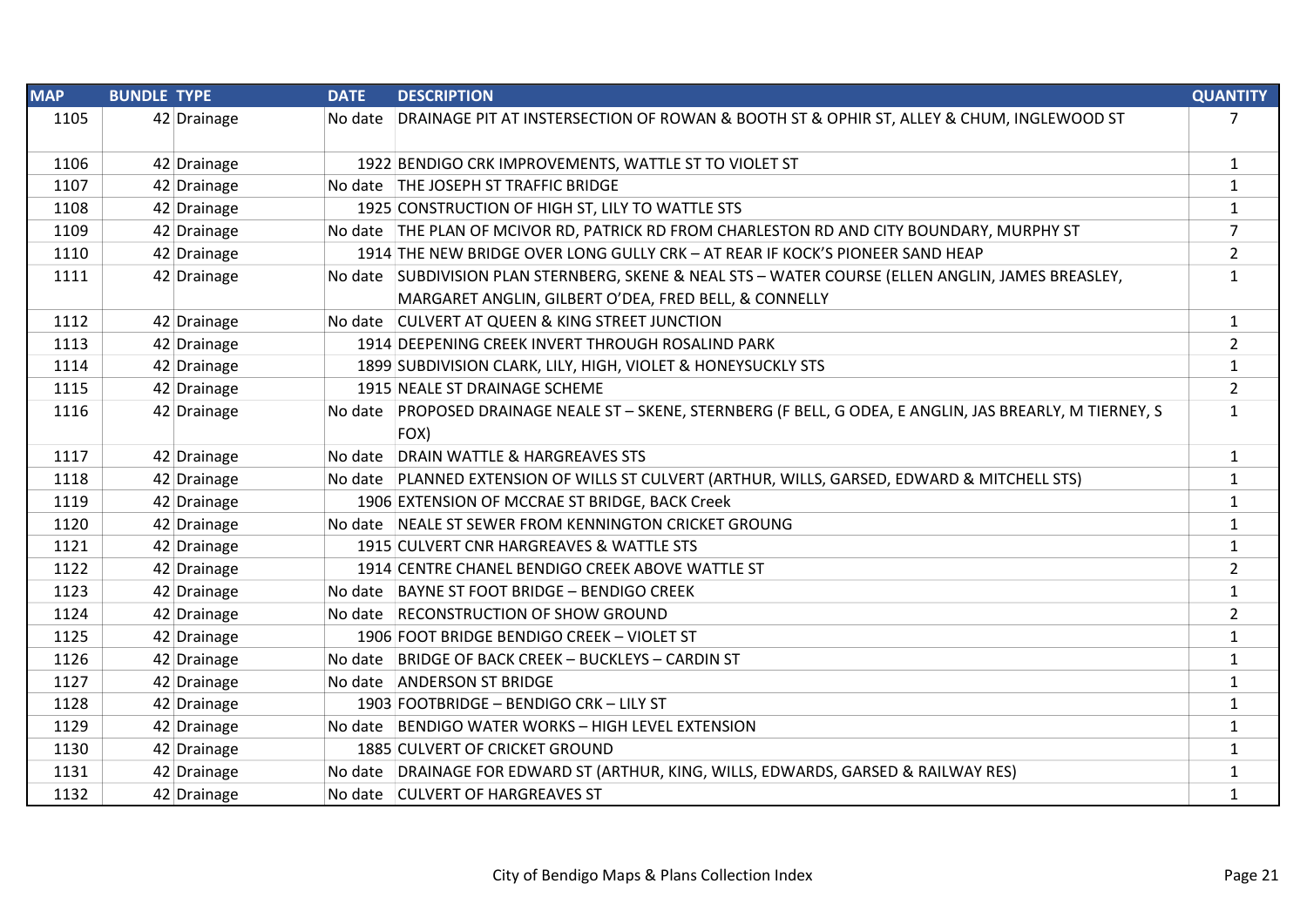| <b>MAP</b> | <b>BUNDLE TYPE</b> | <b>DATE</b> | <b>DESCRIPTION</b>                                                                                        | <b>QUANTITY</b> |
|------------|--------------------|-------------|-----------------------------------------------------------------------------------------------------------|-----------------|
| 1133       | 42 Drainage        |             | No date BENDIGO CREEK - ROSALIND PARK (VIEW POINT, MITCHELL, PALL MALL & WILLIAMSON ST, BULL & MUNDY STS) | $\mathbf{1}$    |
| 1134       | 42 Drainage        |             | No date MILLER ST BRIDGE BACK CREEK                                                                       | $\overline{2}$  |
| 1135       | 42 Drainage        |             | No date HARGREAVES ST BRIDGE                                                                              | $\mathbf{1}$    |
| 1136       | 42 Drainage        |             | 1895 EXTENSION OF BRIDGE AT AMERICAN GULLY                                                                | 9               |
| 1137       | 42 Drainage        |             | No date CONSTRUCTION OF MITCHELL ST (HARGREAVES TO MOLLISON)                                              | 9               |
| 1138       | 42 Drainage        |             | 1928 BENDIGO CITY COUNCIL RAIL                                                                            | 4               |
| 1139       | 42 Drainage        |             | No date LOCALITY PLAN OF BOOTH ST FROM ALLEY TO MCKENZIE STS                                              | 3               |
| 1140       | 42 Drainage        |             | No date PROPOSED RESERVOIR & SPRING GULLY SUPPLY                                                          | $\mathbf{1}$    |
| 1141       | 42 Drainage        |             | No date DESIGNS INVERT OF WILLIAMSON STREET                                                               | $\mathbf{1}$    |
| 1142       | 42 Drainage        |             | 1914 MCCRAE BRIDGE RECONSTRUCTION                                                                         | $\mathbf{1}$    |
| 1143       | 42 Drainage        |             | 1906 FOOTBRIDGE GOLDEN GULLY (HIGH ST BRIDGE SITE)                                                        | $\mathbf{1}$    |
| 1144       | 42 Drainage        |             | 1907 PLAN HARNEYS BRIDGE - BENDIGO CREEK                                                                  | 3               |
| 1145       | 42 Drainage        |             | No date STORM CHANNEL LILY ST - BENDIGO Creek HIGH ST                                                     | $\mathbf{1}$    |
| 1146       | 42 Drainage        |             | 1904 CULVERT ROSALIND PARK                                                                                | $\mathbf{1}$    |
| 1147       | 42 Drainage        |             | 1907 WILLIAMON ST CHANNEL (BACK ST TO WILLIAMSON ST)                                                      | $\mathbf{1}$    |
| 1148       | 42 Drainage        |             | 1913 PITCHING ROW - H M LEGGOS (HIGH ST, BENDIGO CRK)                                                     | 4               |
| 1149       | 42 Drainage        |             | No date CONCRETE SEWER OF BATH LANE TO KING ST (MITCHELL ST, EDWARDS, QUEEN, KING)                        | $\mathbf{1}$    |
| 1150       | 42 Drainage        |             | No date DRAINAGE AT BOBS ST                                                                               | $\overline{2}$  |
| 1151       | 42 Drainage        |             | No date BENDIGO CREEK PAVING (MAPLE ST TO VIOLET ST, OLD HIGH ST, HIGH ST & HARGREAVES AND CLARK STS)     | 5               |
| 1152       | 42 Drainage        |             | No date PROPOSED DRAINAGE SCHEME OF NEAL ST                                                               | $\mathbf{1}$    |
| 1153       | 42 Drainage        |             | No date BRIDGE DRAWING NOT IDENTIFIED                                                                     | $\mathbf{1}$    |
| 1154       | 42 Drainage        |             | 1909 HALLAM ST BRIDGE (CARPENTER, HALLAM STS & BACK CREEK)                                                | $\mathbf{1}$    |
| 1266       | 46 Drainage        |             | 1910 PAVING BENDIGO CREEK FROM WATTLE ST TO NOLAN ST                                                      | $\mathbf{1}$    |
| 1267       | 46 Drainage        |             | 1908 LILY ST DRAIN FROM ROWAN ST TO BENDIGO CRK                                                           | $\mathbf{1}$    |
| 1268       | 46 Drainage        |             | No date SECTIONS ALONG CHAPEL ST                                                                          | $\mathbf{1}$    |
| 1269       | 46 Drainage        |             | No date PITCHED CROSSING AT PUBLIC BUILDING                                                               | $\mathbf{1}$    |
| 1270       | 46 Drainage        |             | No date CONCRETE WALL AT END OF PAVING                                                                    | $\mathbf{1}$    |
| 1271       | 46 Drainage        |             | 1914 TYPE SECTIONS OF PITCHED CHANNELS                                                                    | $\mathbf{1}$    |
| 1272       | 46 Drainage        |             | 1925 SHOW GROUND RECONSTRUCTION ARENA DRAINAGE PITS                                                       | 3               |
| 1273       | 46 Drainage        |             | 1903 HARGREAVES ST DRAINAGE FROM MITCHELL ST TO MUNDY ST                                                  | $\mathbf{1}$    |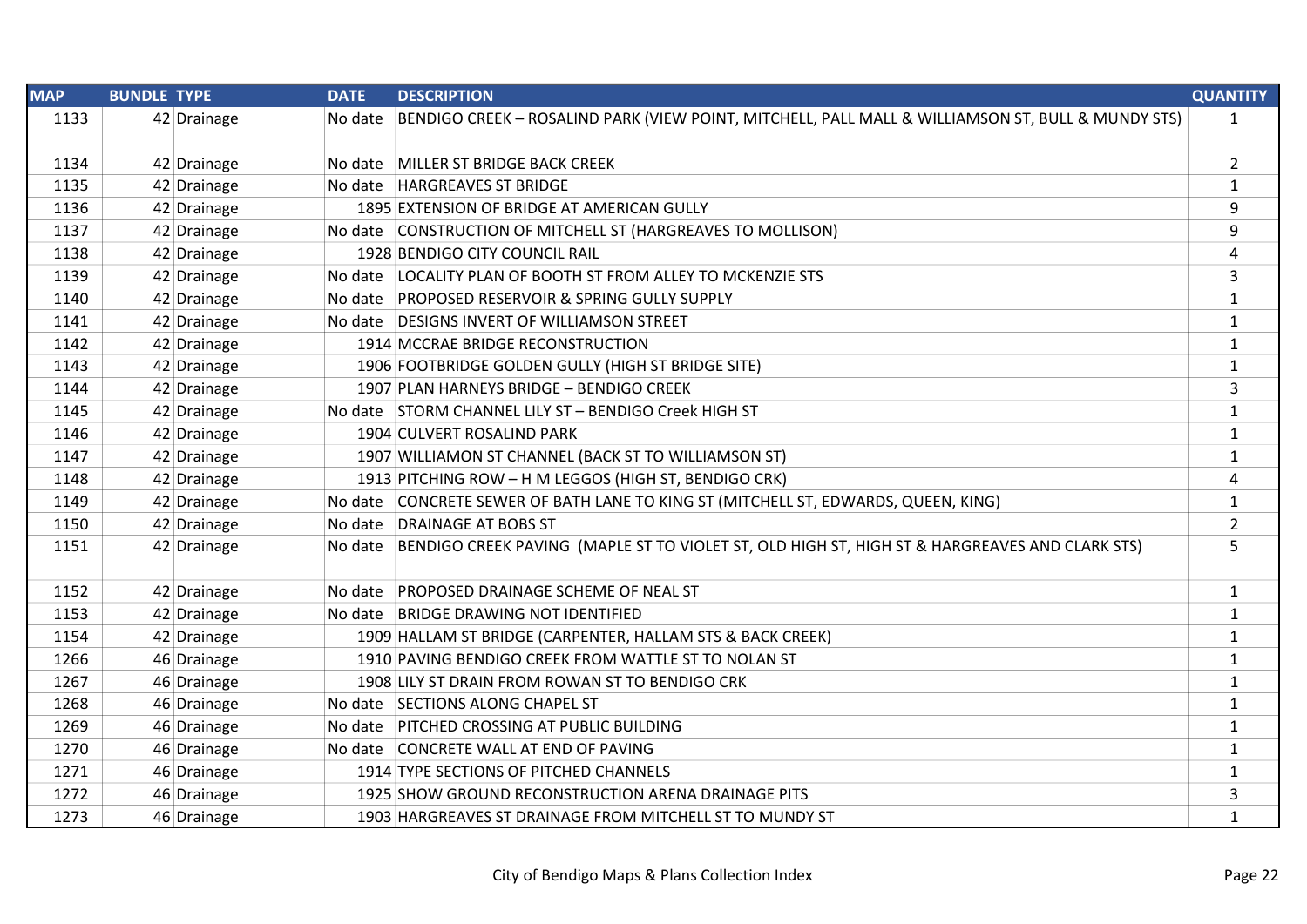| <b>MAP</b> | <b>BUNDLE TYPE</b> |             | <b>DATE</b> | <b>DESCRIPTION</b>                                                                          | <b>QUANTITY</b> |
|------------|--------------------|-------------|-------------|---------------------------------------------------------------------------------------------|-----------------|
| 1274       |                    | 46 Drainage |             | 1916 GRATTAN ST IMPROVEMENTS BAYNE ST NORTH WEST SIDE                                       | 4               |
| 1275       |                    | 46 Drainage |             | No date DRAIN OFF MCINTYRE ST NEAR VICTORIA ST                                              | 1               |
| 1276       |                    | 46 Drainage |             | No date   TRAM RAIL, MOLLISON INTERSECTION AT MITCHELL, GARSED AT MITCHELL                  | $\mathbf{1}$    |
| 1277       |                    | 46 Drainage |             | No date CULVERTS AT RETREAT ROAD, HALLAM ST                                                 | $\mathbf{1}$    |
| 1278       |                    | 46 Drainage |             | 1902 CULVERT AT NEW CHUM GULLY, FROM CHUM, HALLETT & WILMOTT STS                            | $\mathbf{1}$    |
| 1279       |                    | 46 Drainage |             | 1903 DRAINAGE OF RUSSELLK & REGINALD ST (EDIE & GOLDWIN STS)                                | $\mathbf{1}$    |
| 1280       |                    | 46 Drainage |             | 1904 DRAINAGE OF PRIVATE PROPERTY OF BARNARD FROM FOREST TO WATTLE STS                      | $\mathbf{1}$    |
| 1281       |                    | 46 Drainage |             | No date DEEPENING INVERT OF BENDIGO CRK AT HARNEYS BRIDGE                                   | $\mathbf{1}$    |
| 1282       |                    | 46 Drainage |             | 1883 CULVERT IN THE AGRICULTURE SHOW YARD (OLD)                                             | $\mathbf{1}$    |
| 1283       |                    | 46 Drainage |             | No date DRAIN HUMME & ISER DRAIN - CHARLESTON ROAD BOUNDARY FROM MURPHY TO KENNEDY STS      | $\mathbf{1}$    |
| 1284       |                    | 46 Drainage |             | No date DRAINAGE THISTLE ST FROM HIGH ST TO BENDIGO CREEK                                   | 3               |
| 1285       |                    | 46 Drainage |             | 1912 FOOTPATH OF PALL MALL & WILLIAMSON STS                                                 | $\mathbf{1}$    |
| 1286       |                    | 46 Drainage |             | 1884 DIVERSION OF STORM WATER FROM THE UPPER RESERVE ALONG VIEW ST FROM ROWAN TO VIEW POINT | $\mathbf{1}$    |
| 1287       |                    | 46 Drainage |             | No date PROPOSED ROAD DEVIATION AND NEW CULVERT - STRICKLAND ROAD FROM HUMME ST TO LLOYD ST | $\mathbf{1}$    |
| 1288       |                    | 46 Drainage |             | No date DIAGRAM FOR RECTANGULAR BEAMS BASED ON N=15                                         | $\mathbf{1}$    |
| 1289       |                    | 46 Drainage |             | No date CROSS SECTION PROPOSED BENDIGO CREEK                                                | $\mathbf{1}$    |
| 1290       |                    | 46 Drainage |             | 1935 CROSSING BAYNE ST CNR SMITH ST                                                         | $\mathbf{1}$    |
| 1291       |                    | 46 Drainage |             | 1924 PROPOSED SUBSTITUTION OF PIPE FOR OPEN CROSSING AT BARNARD ST & PARK ROAD              | $\mathbf{1}$    |
| 1292       |                    | 46 Drainage |             | No date KENNEDY ST CULVERT, MCIVOR ROAD                                                     | 4               |
| 1293       |                    | 46 Drainage |             | 1895 DRAIN SPURLING LANE & VIEW STREET                                                      | $\mathbf 1$     |
| 1294       |                    | 46 Drainage |             | 1915 NEALE ST DRAINAGE SCHEME, MORRAH ST                                                    | $\mathbf{1}$    |
| 1295       |                    | 46 Drainage |             | No date STANDARD REINFORCED CONCRETE DETAILS                                                | $\mathbf{1}$    |
| 1296       |                    | 46 Drainage |             | No date STORM CULVERT OF WILLS ST & EDWARD ST                                               | $\mathbf{1}$    |
| 1297       |                    | 46 Drainage |             | 1878 CHANNEL LONG GULLY - KOCK'S PIONEER COMPANY GROUND                                     | $\mathbf{1}$    |
| 1298       |                    | 46 Drainage |             | 1908 ESTIMATE OF PROPOSED DRAINAGE OF MOLLISON & MUNDY STS                                  | $\overline{2}$  |
| 1299       |                    | 46 Drainage |             | No date THE NORTH SIDE OF CASEY ST FROM PATRICK ST BOUNDARY                                 | $\mathbf{1}$    |
| 1300       |                    | 46 Drainage |             | No date ESTIMATE BAYNE LANE DRAINAGE SCHEME                                                 | 3               |
| 1301       |                    | 46 Drainage |             | No date DRAINAGE AT GRANDSTAND                                                              | $\mathbf{1}$    |
| 1302       |                    | 46 Drainage |             | 1910 DETAILS OF CONCRET WELL & OUTLET DRAIN, THE LOWER END OF PAVING - BENDIGO CREEK        | $\mathbf{1}$    |
| 1303       |                    | 46 Drainage |             | 1924 SKETCH PLAN & INFORMATION OF DRAIN HARGREAVES & SHORT ST                               | $\mathbf{1}$    |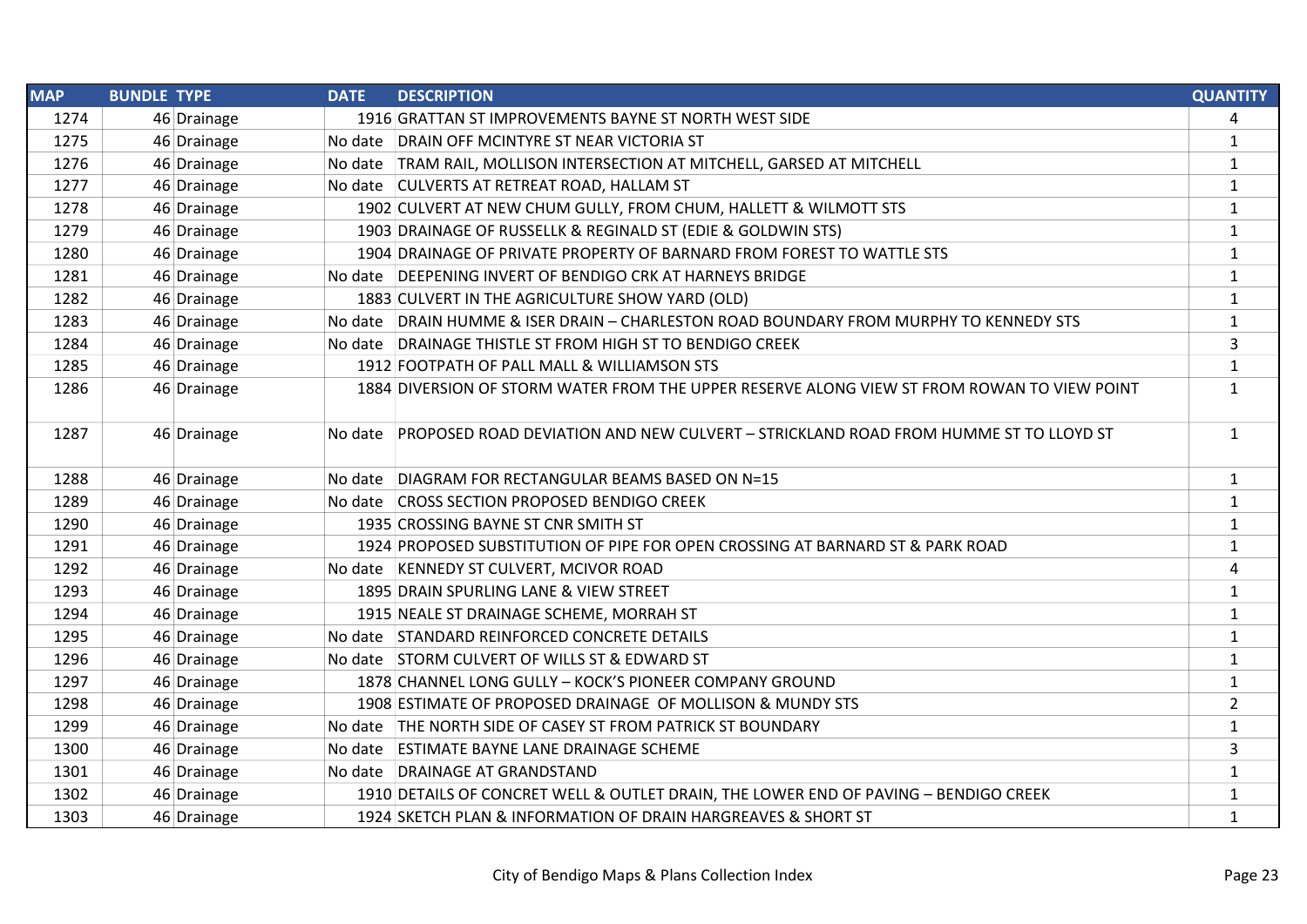| <b>MAP</b> | <b>BUNDLE TYPE</b> |             | <b>DATE</b> | <b>DESCRIPTION</b>                                                                  | <b>QUANTITY</b> |
|------------|--------------------|-------------|-------------|-------------------------------------------------------------------------------------|-----------------|
| 1304       |                    | 46 Drainage |             | 1912 CONSTRUCTED DRAINAGE SCHEME AT JUNCTION REGINALD & MALCOLM ST, HALLAM STS      | $\mathbf{1}$    |
| 1305       |                    | 46 Drainage |             | No date THE DRAIN BETWEEN VALENTINE & DROUGHT STS (ARNOLD, HOPE & MERCY STS)        | $\mathbf{1}$    |
| 1306       |                    | 46 Drainage |             | 1905 CULVERT PLAN HAVILAH & BENNETT STS                                             | $\mathbf{1}$    |
| 1307       |                    | 46 Drainage |             | No date THISTLE ST DRAINAGE                                                         | $\mathbf{1}$    |
| 1308       |                    | 46 Drainage |             | 1924 CROSS SECTIONS OF WATTLE ST                                                    | 4               |
| 1309       |                    | 46 Drainage |             | 1924 CONSTRUCTION OF WATTLE ST FROM ROWAN TO HIGH STS                               | $\mathbf{1}$    |
| 1310       |                    | 46 Drainage |             | 1925 CONTRUCTION OF MYRTLE ST, HIGH ST TO BRIDGE, CREEK ST                          | $\mathbf{1}$    |
| 1311       |                    | 46 Drainage |             | 1914 CENTRE CHANNEL BENDIGO CREEK ABOVE WATTLE ST                                   | $\overline{2}$  |
| 1312       |                    | 46 Drainage |             | 1903 CONSTRUCTION OF CULVERTS, HOUSTON AT CARPENTER STS (RODNEY)                    | $\mathbf{1}$    |
| 1313       |                    | 46 Drainage |             | 1897 WING SHEETING THE BENDIGO CREEK NEAR THE GAS WORKS                             | $\mathbf{1}$    |
| 1314       |                    | 46 Drainage |             | 1924 PLAN OF OPEN CROSSING AND PROPOSED NEW PIPE CROSSING IN OLINDA ST              | $\mathbf{1}$    |
| 1315       |                    | 46 Drainage |             | No date CONSTRUCTION IN CHARLESTON ROAD                                             | $\mathbf{1}$    |
| 1316       |                    | 46 Drainage |             | No date DRAINAGE AREA AND CULVERTS REGINALS ST (CARPENTER & HALLAM)                 | $\mathbf{1}$    |
| 1317       |                    | 47 Drainage |             | No date SEWER MT KORONG RD AT MOORES ROAD                                           | $\mathbf{1}$    |
| 1318       |                    | 47 Drainage |             | 1917 CAMPBELLS DRAIN - LONG GULLY                                                   | $\mathbf{1}$    |
| 1319       |                    | 47 Drainage |             | 1914 SECTION OF DRAIN - DEEPENING LONG GULLY - HAVILAH)                             | $\mathbf{1}$    |
| 1320       |                    | 47 Drainage |             | No date DRAINAGE AT ABATTOIRS                                                       | $\mathbf{1}$    |
| 1321       |                    | 47 Drainage |             | 1912 DRAINAGE FREEHOLD THROUGH P RO H'S PROPERTY - WHITE HILLS ROAD                 | $\mathbf{1}$    |
| 1322       |                    | 47 Drainage |             | 1918 STERNBERG ST CHANNEL                                                           | $\mathbf{1}$    |
| 1323       |                    | 47 Drainage |             | No date PROPOSED DRAIN CNR MALCOLM & REGINALD ST                                    | $\mathbf{1}$    |
| 1324       |                    | 47 Drainage |             | 1917 HARGREAVES ST DRAINAGE IMPROVEMENTS - CHAPEL ST TO BACK CRK                    | $\overline{2}$  |
| 1325       |                    | 47 Drainage |             | 1906 LLOYD ST SEWER (MCCRAE ST)                                                     | $\mathbf{1}$    |
| 1326       |                    | 47 Drainage |             | No date DRAINAGE OLINDA & RUSSELL STS                                               | $\mathbf{1}$    |
| 1327       |                    | 47 Drainage |             | 1885 DRAINAGE WORKS ISABELLA ROAD                                                   | $\mathbf{1}$    |
| 1328       |                    | 47 Drainage |             | No date HOUSTON ST DRAINAGE SCHEME                                                  | $\mathbf{1}$    |
| 1329       |                    | 47 Drainage |             | No date EARTH DRAIN IN LILY ST - HIGH ST TO CREEK ST                                | $\mathbf{1}$    |
| 1330       |                    | 47 Drainage |             | No date MYRTLE ST CHANNEL TABLING IN FRONT OF WB MELROSE'S - HIGH ST TO BENDIGO CRK | $\mathbf{1}$    |
| 1331       |                    | 47 Drainage |             | 1917 CAMPELLS DRAIN LONG GULLY                                                      | $\mathbf{1}$    |
| 1332       |                    | 47 Drainage |             | No date DRAINAGE MCINTYRE & JACKSON ST                                              | $\mathbf{1}$    |
| 1333       |                    | 47 Drainage |             | 1909 IMPROVE HARGREAVES ST (WATTLE, MYRTLE & CREEK STS)                             | $\mathbf{1}$    |
| 1334       |                    | 47 Drainage |             | No date LARRITT-HOPETOUN DRAINAGE SCHEMES (OWNERS NAMES LISTED)                     | $\mathbf{1}$    |
| 1335       |                    | 47 Drainage |             | 1905 CHANNELING GLASGOW LANE, ARNOLD, BAYNE, NOLAN STS                              | $\mathbf{1}$    |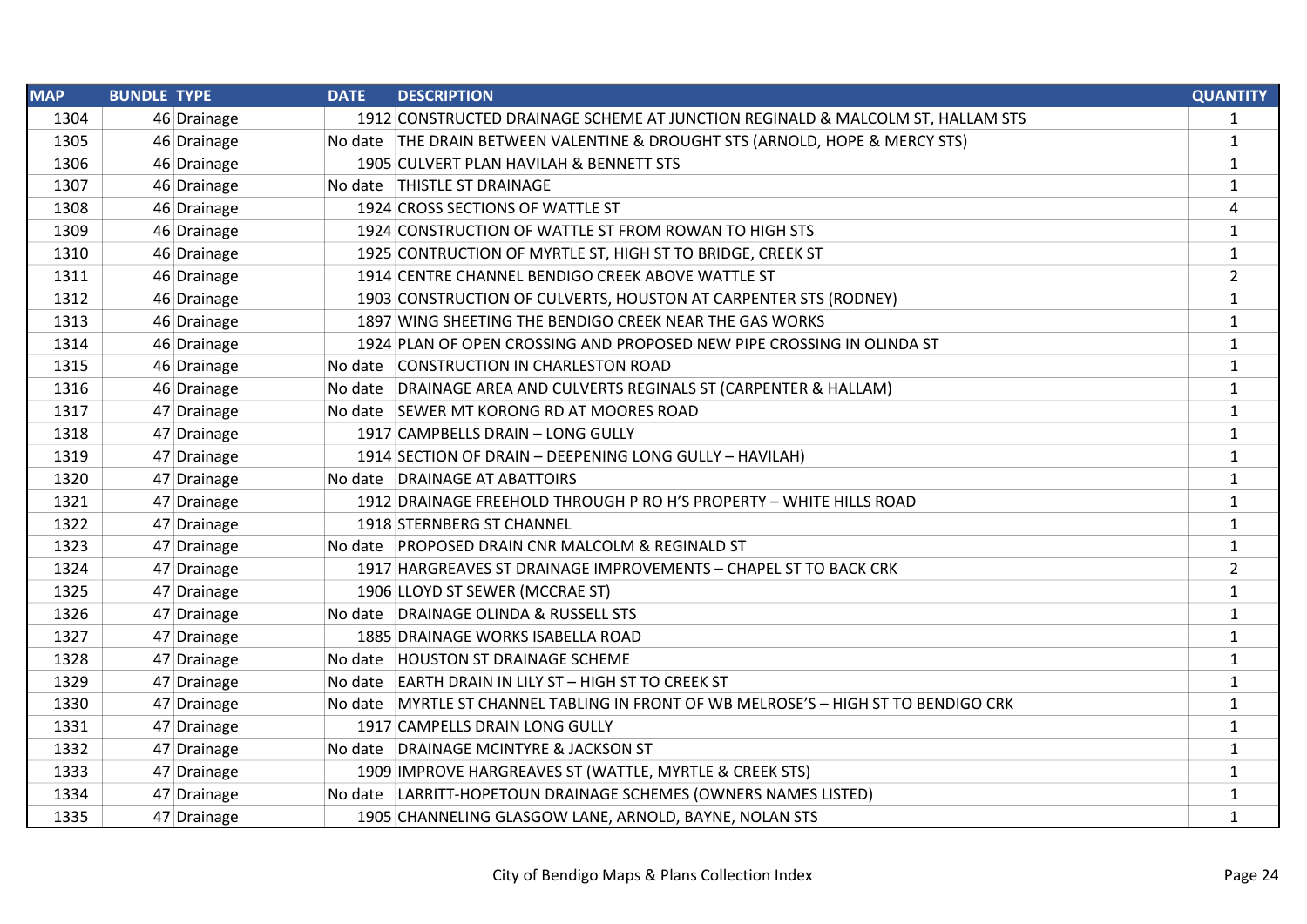| <b>MAP</b> | <b>BUNDLE TYPE</b> | <b>DATE</b> | <b>DESCRIPTION</b>                                                                                | <b>QUANTITY</b> |
|------------|--------------------|-------------|---------------------------------------------------------------------------------------------------|-----------------|
| 1336       | 47 Drainage        |             | 1910 CHANNELING MCCRAE ST                                                                         | 1               |
| 1337       | 47 Drainage        |             | No date DRAINAGE OF HARGREAVES ST                                                                 | $\mathbf{1}$    |
| 1338       | 47 Drainage        |             | No date   WATER MAINS HIGH ST, OLD HIGH ST, THISTLE, LILY, SHAMROCK, HONEYSUCKLE, VIOLET & MYRTLE | $\mathbf{1}$    |
| 1339       | 47 Drainage        |             | 1899 VINE STREET CHANNEL (CLARKE & HIGH STS)                                                      | $\mathbf{1}$    |
| 1340       | 47 Drainage        |             | 1916 GAOL DRAINAGE, PARK LANE PITCHED DRAIN & CULVERTS                                            | $\mathbf{1}$    |
| 1341       | 47 Drainage        |             | No date DRAINAGE AT CORNER MCIVOR ROAD AND MURPHY STS                                             | $\mathbf{1}$    |
| 1342       | 47 Drainage        |             | 1914 PITCH CHANNEL FOR STONE REAR FOR LONG GULLY BATHS FROM HAVILAH & DALEY STS                   | $\mathbf{1}$    |
| 1343       | 47 Drainage        |             | 1912 DRAINAGE AT BRIDGE & CHAPLE STS                                                              | $\mathbf{1}$    |
| 1344       | 47 Drainage        |             | 1914 First SECTION HUME & ISERS DRAIN OFF, CHARLESTON ROAD                                        | $\mathbf{1}$    |
| 1345       | 47 Drainage        |             | No date STORM CHANNEL CHARLESTON ROAD                                                             | $\mathbf{1}$    |
| 1346       | 47 Drainage        |             | 1914 REGINALD ST NEAR HALLAM, MR SMITH'S LEVELS                                                   | $\mathbf{1}$    |
| 1347       | 47 Drainage        |             | 1919 EADIE & MALCOLM ST DRAINAGE SCHEME (RUSSELL ST)                                              | $\mathbf{1}$    |
| 1348       | 47 Drainage        |             | No date BUILDING LINE GOLDEN CITY IMPLEMENT CO                                                    | $\mathbf{1}$    |
| 1349       | 47 Drainage        |             | 1885 STORM WATER CHANNEL FROM LONG GULLY TO BENDIGO CREEK                                         | $\mathbf{1}$    |
| 1350       | 47 Drainage        |             | 1884 SECTIONS OF PROPOSED DRAIN IN THUNDER ST                                                     | $\mathbf{1}$    |
| 1351       | 47 Drainage        |             | 1886 LONG SECTION ACROSS BRIDGE AT BAYNE ST TO BENDIGO CRK                                        | $\overline{2}$  |
| 1352       | 47 Drainage        |             | 1884 SECTIONS OF STORM WATER CHANNEL FROM KING TO CREEK STS                                       | $\mathbf{1}$    |
| 1353       | 47 Drainage        |             | No date   DRAINAGE VIOLET, HIGH, CLARK STS                                                        | $\mathbf{1}$    |
| 1354       | 47 Drainage        |             | 1905 DRAINAGE HONEYSUCKLE ST, BENDIGO CRK & HIGH ST                                               | $\overline{2}$  |
| 1355       | 47 Drainage        |             | No date STORM CHANNEL OF THUNDER ST                                                               | $\mathbf{1}$    |
| 1356       | 47 Drainage        |             | 1919 MAPLE ST DRAINAGE SCHEME                                                                     | $\overline{2}$  |
| 1357       | 47 Drainage        |             | No date   DIVERSION OF STORM WATER - LAKE WEEROONA                                                | $\mathbf{1}$    |
| 1358       | 47 Drainage        |             | No date DRAINAGE INTO BAXTER ST N/E SIDE FROM BRIDGE ST TO CREEK                                  | $\mathbf{1}$    |
| 1359       | 47 Drainage        |             | 1884 DRAIN IN GARSED ST NEAR MRS STEWART                                                          | $\mathbf{1}$    |
| 1360       | 47 Drainage        |             | No date CROSS SECTION (NO OTHER DESCRIPTION)                                                      | $\mathbf{1}$    |
| 1361       | 47 Drainage        |             | 1918 MCKENZIE ST CHANNEL - VIOLET ST & HONEYSUCKLE ST                                             | $\mathbf{1}$    |
| 1362       | 47 Drainage        |             | No date   THUNDER ST DRAIN                                                                        | $\mathbf{1}$    |
| 1363       | 47 Drainage        |             | 1915 DRAINAGE ALONG SHENANDOAH SAND HEAP                                                          | 3               |
| 1364       | 47 Drainage        |             | 1882 CULVERTS AND OTHER WORKS BARNARD ST AND AGRICULTURAL GROUND                                  | $\mathbf{1}$    |
| 1365       | 47 Drainage        |             | 1901 MCKAY ST CHANNEL & CULVERT - CHARLESTON ST TO PATRICK ST                                     | $\mathbf{1}$    |
| 1366       | 47 Drainage        |             | No date CULVERT AMERICAN GULLY - HOLDSWORTH ROAD                                                  | $\mathbf{1}$    |
| 1367       | 47 Drainage        |             | 1899 MYRTLE ST CHANNEL, CLARKE, VINE, MYRTLE & HIGH STS                                           | $\mathbf{1}$    |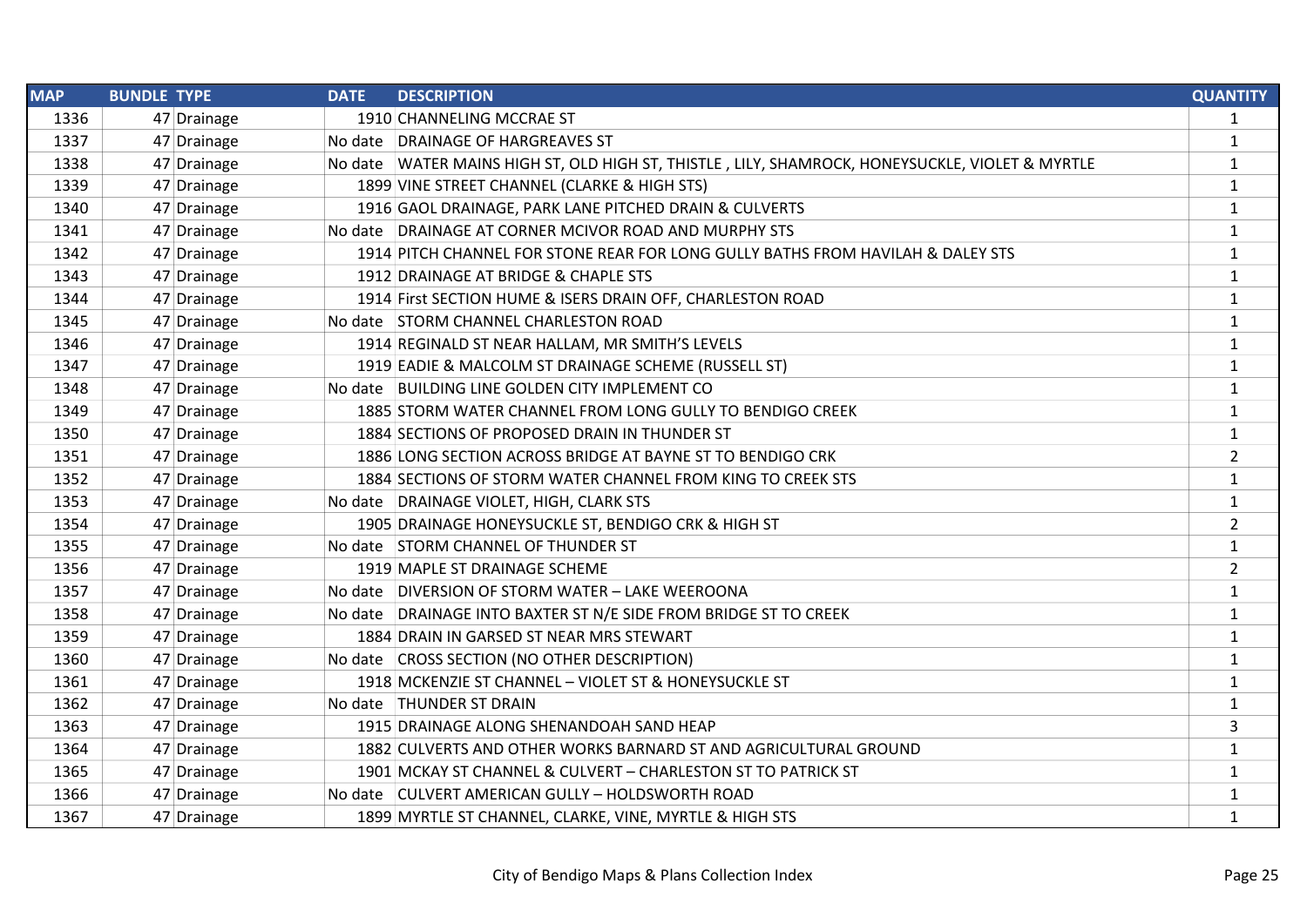| <b>MAP</b> | <b>BUNDLE TYPE</b> |                   | <b>DATE</b> | <b>DESCRIPTION</b>                                                                                    | <b>QUANTITY</b> |
|------------|--------------------|-------------------|-------------|-------------------------------------------------------------------------------------------------------|-----------------|
| 1368       |                    | 47 Drainage       |             | No date STORM WATER SEWER OF WILLIAMSON ST, HARGREAVES, PALL MALL AND BENDIGO Creek                   | 1               |
| 1369       |                    | 47 Drainage       |             | No date DROUGHT & FREDERICK STS PIPES                                                                 | $\mathbf{1}$    |
| 1370       |                    | 47 Drainage       |             | 1922 MCKENZIE ST DRAINAGE SCHEME, HONEYSUCKLE & VIOLET STS                                            | $\mathbf{1}$    |
| 1371       |                    | 47 Drainage       |             | 1914 ABBOTT ST DRAINAGE DRAIN                                                                         | $\overline{2}$  |
| 1372       |                    | 47 Drainage       |             | No date DRAINS FROM HOPETOUN TO HARGREAVES STS, LARRITT, BAXTER & CHAPEL STS                          | $\mathbf{1}$    |
| 1373       |                    | 47 Drainage       |             | No date FORMING MCKENZIE ST, LILY, HONEYSUCKLE & VIOLET ST                                            | $\mathbf{1}$    |
| 1374       |                    | 47 Drainage       |             | No date GARSED ST CHANNELING NORTH/SOUTH SIDE WEST OF EDWARD ST                                       | $\mathbf{1}$    |
| 1375       |                    | 47 Drainage       |             | No date CROSS SECTION OF BRAMBLE, MYERS & BERNAL STS                                                  | 1               |
| 1376       |                    | 47 Drainage       |             | 1912 OPEN INVERT CORNER SHORT & HARGREAVES ST                                                         | 4               |
| 1377       |                    | 47 Drainage       |             | 1914 ABBOTT ST CROSS SECTION                                                                          | $\mathbf{1}$    |
| 1378       |                    | 47 Drainage       |             | No date ABBOTTS ST DRAINAGE SCHEME                                                                    | $\mathbf{1}$    |
| 1379       |                    | 47 Drainage       |             | No date ROAD CROWN QUEEN ST                                                                           | 1               |
| 1380       |                    | 48 Drainage       |             | No date SANDHURST CONSTRUCTION CULVERT HONEYSUCKLE ST & HIGH ST                                       | $\mathbf{1}$    |
| 1381       |                    | 48 Drainage       |             | No date CULVERT FOR RAE ROAD                                                                          | $\mathbf{1}$    |
| 1382       |                    | 48 Drainage       |             | 1878 PROPOSED ALTERATION TO CULVERT CHARING CROSS, HIGH ST, FOREST ST, VIEW PLACE, CREEK, PALL MALL - | $\mathbf{1}$    |
|            |                    |                   |             | (SOUTHERN CROSS HOTEL, DODGSON, MACPHERSON, SHADBOLT, ROSS, LORIDAN, SHADBOLT & COM YARD)             |                 |
| 1383       |                    | 48 Drainage       |             | No date CULVERT MCIVOR RD & KENNEDY ST                                                                | 3               |
| 1384       |                    | 48 Drainage       |             | No date CULVERT ENERGETIC ROAD                                                                        | $\mathbf{1}$    |
| 1385       |                    | 48 Drainage       |             | No date CULVERT BROWN ST                                                                              | $\mathbf{1}$    |
| 1386       |                    | 48 Drainage       |             | No date CULVERT RAGLAN ST, PLUMRIDGE ST                                                               | 1               |
| 1387       |                    | 48 Drainage       |             | No date CULVERT DRAWING (STORM CHANNEL NEAR WILLIAMSON ST)                                            | $\overline{2}$  |
| 1388       |                    | 48 Drainage       |             | 1899 VINE ST CULVERT AND FORMATION (BARNARD ST, ROWAN ST)                                             | $\mathbf{1}$    |
| 1389       |                    | 48 Drainage       |             | No date FORMATION & CULVERT LITTLE HILL ST                                                            | $\mathbf{1}$    |
| 1390       |                    | 48 Drainage       |             | No date CULVERT MUNDY & HOPETOUN STS, (CITY OF BENDIGO - DARLING WARD)                                | 1               |
| 1391       |                    | 48 Drainage       |             | No date CULVERT (REPLACEMENT) MUNDY WESTSIDE AT LYTTLETON TERR                                        | $\mathbf{1}$    |
| 1392       |                    | 48 Drainage       |             | No date CULVERT HILL ST & MCCLURE ST                                                                  | $\mathbf{1}$    |
| 1393       |                    | 48 Drainage       |             | No date CULVERT & FORMATION DUNCAN ST                                                                 | $\mathbf{1}$    |
| 1394       |                    | 48 Drainage       |             | 1906 STORM CULVERT BULL ST, BENDIGO CRK, PALL MALL, MUNDY, HARGREAVES STS                             | $\mathbf{1}$    |
| 1395       |                    | 48 Drainage       |             | No date   DIVISION OF STORM WATER LAKE WEEROONA                                                       | $\overline{2}$  |
| 660        | 23                 | Drains & Channels |             | 1935 PROPOSED NEW CULVERTS SHAMROCK ST, MERCY ST, BARNARD ST, HAVILAH RD BENNET ST, MCIVOR RD,        | $\mathbf{1}$    |
|            |                    |                   |             | FOREST LANE, CHARLESTON ST                                                                            |                 |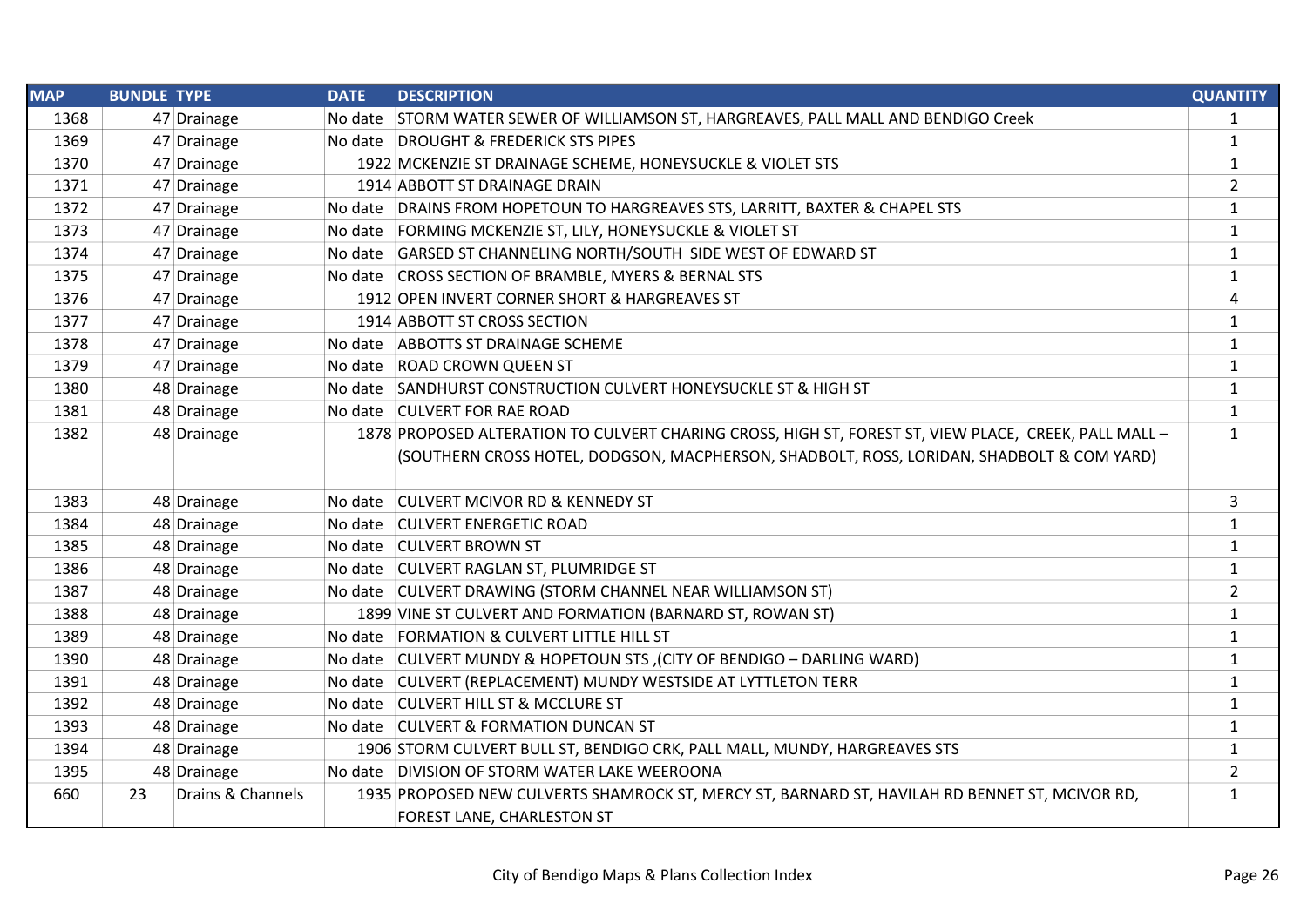| <b>MAP</b> | <b>BUNDLE TYPE</b> |                   | <b>DATE</b> | <b>DESCRIPTION</b>                                                                                 | <b>QUANTITY</b> |
|------------|--------------------|-------------------|-------------|----------------------------------------------------------------------------------------------------|-----------------|
| 661        | 23                 | Drains & Channels |             | 1938 BENDIGO CREEK TO NOLAN ST TO KINGS BRIDGE                                                     | 3               |
| 662        | 23                 | Drains & Channels |             | No date DRY WEATHER CHANNEL                                                                        | $\mathbf{1}$    |
| 663        | 23                 | Drains & Channels |             | No date ROSE ST CHANNEL                                                                            | $\mathbf{1}$    |
| 664        | 23                 | Drains & Channels | No date     | <b>BAYNE ST CHANNEL</b>                                                                            | $\overline{2}$  |
| 665        | 23                 | Drains & Channels | No date     | <b>CHANNEL WHITE HILLS RD</b>                                                                      | $\overline{2}$  |
| 666        | 23                 | Drains & Channels |             | No date PROPOSED PITCHING CHANNEL CLARKE ST                                                        | $\mathbf{1}$    |
| 667        | 23                 | Drains & Channels |             | No date CHANNEL REGRADING GARSED ST                                                                | $\overline{2}$  |
| 668        | 23                 | Drains & Channels |             | No date CONCRETE CHANNELING - WARATAH ST                                                           | $\mathbf{1}$    |
| 669        | 23                 | Drains & Channels |             | No date OLIVE & DON ST CULVERT                                                                     | $\overline{2}$  |
| 670        | 23                 | Drains & Channels |             | 1935 RC BOX CULVERT BENNETT & HAVILAH RD                                                           | $\overline{2}$  |
| 671        | 23                 | Drains & Channels |             | 1925 CULVERTS 1, 2, 3 & 4                                                                          | 9               |
| 672        | 23                 | Drains & Channels |             | 1938 PAVING BENDIGO CREEK, VIOLET TO SHAMROCK STS                                                  | 4               |
| 673        | 23                 | Drains & Channels |             | 1925 CHANNEL BACK CREEK - MCCRAE ST TO BENDIGO CREEK                                               | $\mathbf{1}$    |
| 674        | 23                 | Drains & Channels |             | No date BENDIGO CREEK UP MAPLE ST                                                                  | $\overline{2}$  |
| 675        | 23                 | Drains & Channels |             | 1935 APRON UNDER HIGH ST BRIDGE BENDIGO CREEK                                                      | $\mathbf{1}$    |
| 676        | 23                 | Drains & Channels |             | 1935 PAVING BENDIGO CREEK - VINE TO VIOLET ST                                                      | $\overline{2}$  |
| 677        | 23                 | Drains & Channels |             | No date BENDIGO CREEK - NOLAN ST TO KINGS BRIDGE                                                   | $\mathbf{1}$    |
| 678        | 23                 | Drains & Channels |             | No date TEMPLATE FOR CULVERT                                                                       | $\mathbf{1}$    |
| 679        | 23                 | Drains & Channels |             | 1935 PAVING BENDIGO CREEK THISTLE TO HIGH ETC                                                      | 5               |
| 680        | 23                 | Drains & Channels |             | 1939 PROPOSED UNDERGROUNDING OF STORMWATER                                                         | $\mathbf{1}$    |
| 681        | 23                 | Drains & Channels |             | No date CHANNEL DRAWINGS - CROSS SECTIONS                                                          | $\overline{2}$  |
| 682        | 23                 | Drains & Channels |             | No date CHANNELS PALL MALL, WILLIAMSON ST, MITCHELL ST                                             | $\mathbf{1}$    |
| 1404       |                    | 51 Electoral      |             | 1876 ELECTORAL DISTRICT MAP - SANDHURST AND ELECTORAL DIVISIONS NAMED WHITE HILLS                  | $\mathbf{1}$    |
| 1405       |                    | 51 Electoral      |             | 1959 ELECTORAL DISTRICT VICTORIA (BENDIGO SHADED IN PINK)                                          | $\mathbf{1}$    |
| 1406       |                    | 51 Electoral      |             | No date ELECT ORAL COUNTY OF BENDIGO - SANDHURST AND SURROUNDS                                     | $\mathbf{1}$    |
| 1407       |                    | 51 Electoral      |             | No date GUNBOWER (BENDIGO & SURRONDS)                                                              | $\mathbf{1}$    |
| 1402       |                    | 50 Fire           |             | 1908 STATE RIVERS WATER SUPPLY MAP - SHOWING FIRE PLUGS - WHITE HILLS TO SPARROW HAWK GULLY (SHOWN | $\overline{2}$  |
|            |                    |                   |             | IN RED)                                                                                            |                 |
| 1403       |                    | 50 Fire           |             | No date MAP OF BENDIGO - BCC BENCH MARKS - WHITE HILLS TO KANGAROO FLAT (SHOWN IN BLUE)            | $\mathbf{1}$    |
| 199        | 7                  | Gardens           |             | 1924 LOCALITY PLAN FOR NAPOLEON CRESC DRAINAGE & CARETAKER'S RESIDENCE - BOTANICAL GARDENS, WHITE  | $\overline{2}$  |
|            |                    |                   |             | <b>HILLS</b>                                                                                       |                 |
| 200        | 7                  | Gardens           |             | No date DRAWINGS FOR CLOSET FOR LADIES - BOTANICAL GARDENS, WHITE HILLS                            | $\mathbf{1}$    |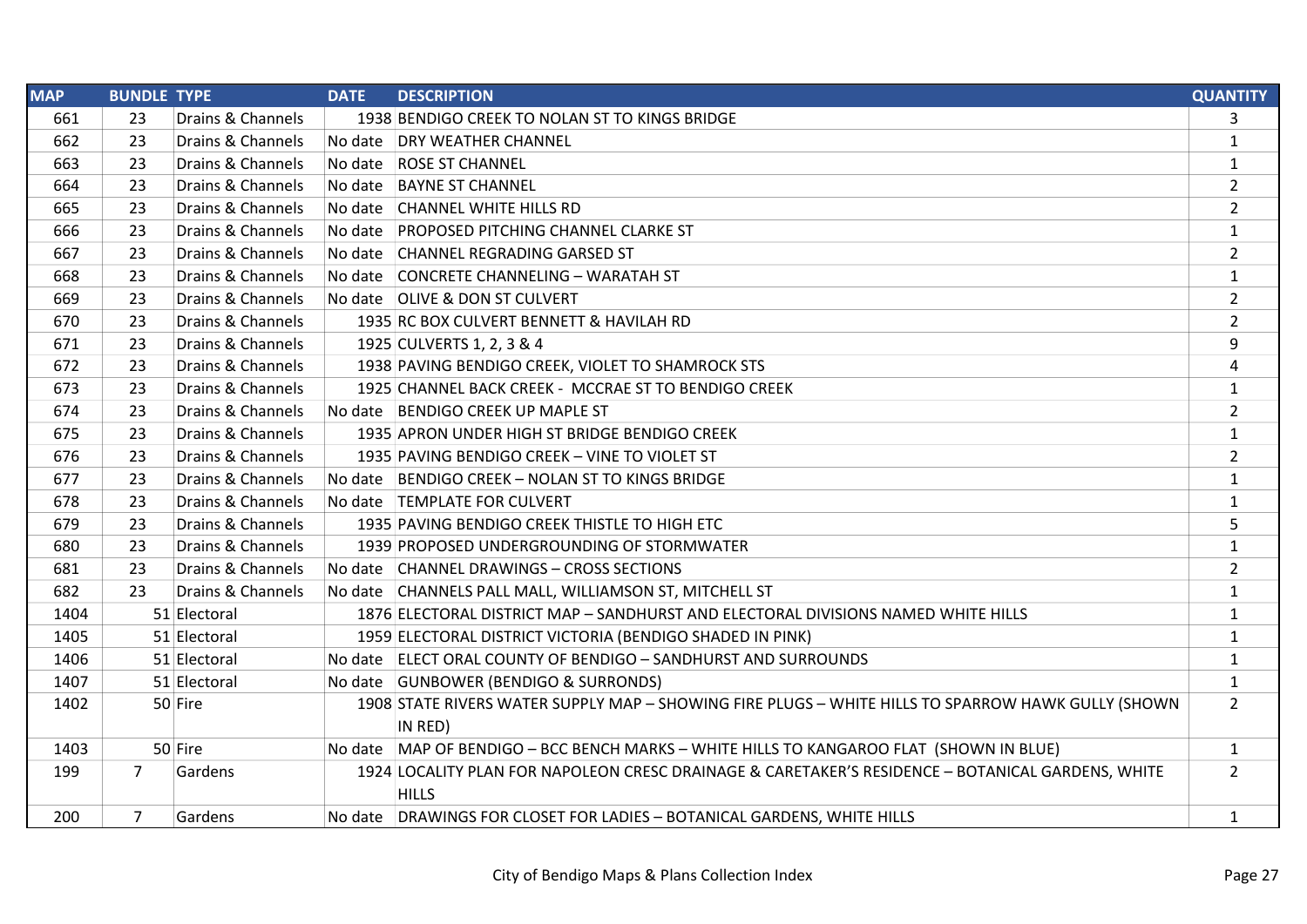| <b>MAP</b> | <b>BUNDLE TYPE</b> |                        | <b>DATE</b> | <b>DESCRIPTION</b>                                                                              | <b>QUANTITY</b> |
|------------|--------------------|------------------------|-------------|-------------------------------------------------------------------------------------------------|-----------------|
| 201        | 7                  | Gardens                |             | 1902 DRAWINGS FOR MULTIPLE CLOSETS FOR - BOTANICAI GARDENS, WHITE HILLS                         | $\mathbf{1}$    |
| 202        | $\overline{7}$     | Gardens                |             | No date ACCLIMATIZATION RESERVE, NEXT TO BOTANICAL GARDENS, WHITE HILLS                         | $\mathbf{1}$    |
| 203        | $\overline{7}$     | Gardens                |             | No date PLANS FOR SHELTER SHED - BOTANICAL GARDENS                                              | $\mathbf{1}$    |
| 204        | 7                  | Gardens                |             | 1928 PLANS FOR PROPOSED RESIDENCE AT BOTANICAL GARDEN S                                         | $\overline{2}$  |
| 205        | $\overline{7}$     | Gardens                |             | No date PLANS OF ENTRANCE GATES                                                                 | $\mathbf{1}$    |
| 206        | 7                  | Gardens                |             | No date PLANS FOR ENTRANCE GATES FOR WHITE HILLS BOTANICAL GARDENS                              | $\mathbf{1}$    |
| 207        | 7                  | Gardens                |             | 1939 PROPOSED BRICK CHANGING ROOM AND CONVENIENCES                                              | $\mathbf{1}$    |
| 208        | $\overline{7}$     | Gardens                |             | 1908 PROPOSED BAND STAND BOTANICAL GARDENS                                                      | $\mathbf{1}$    |
| 209        | 7                  | Gardens                |             | No date CONVEYANCE OF WATER FROM OPEN AQUEDUCT TO BOTANICAL GARDENS                             | $\mathbf{1}$    |
| 190        | 6                  | <b>Hotels</b>          |             | 1939 BLUEPRINT FOR BAR JOINERY AND ALTERATIONS TO CITY CLUB HOTEL                               | 4               |
| 191        | 6                  | <b>Hotels</b>          |             | 1936 ALTERATION TO SHOP FRONT FOR CITY CLUB HOTEL, MITCHELL ST                                  | $\mathbf{1}$    |
| 192        | 6                  | <b>Hotels</b>          |             | 1918 ALTERATIONS TO VIOLET ST HOTEL, KITCHEN & FIREPLACE                                        | $\mathbf{1}$    |
| 193        | 6                  | <b>Hotels</b>          |             | No date EXTENTION TO SHED BUILDING FOR CRITERION HOTEL                                          | $\mathbf{1}$    |
| 194        | 6                  | <b>Hotels</b>          |             | 1939 ALTERATIONS TO CITY CLUB HOTEL BENDIGO, INCLUDING HOT WATER SERVICE                        | $\overline{7}$  |
| 195        | 6                  | Hotels                 |             | 1938 ALTERATIONS & ADDITIONS TO THE CITY CLUB BENDIGO                                           | 4               |
| 196        | 6                  | <b>Hotels</b>          |             | No date PROPOSED MAID'S NEW QUARTERS - CITY CLUB HOTEL BENDIGO                                  | $\overline{2}$  |
| 197        | 6                  | <b>Hotels</b>          |             | No date PLAN OF BAR & BILLIARD ROOM - CITY CLUB HOTEL BENDIGO                                   | $\mathbf{1}$    |
| 198        | 6                  | Hotels                 |             | No date PROPOSED PLANS FOR BEDROOMS TO BE BUILT OVER DISUSED WOMEN'S SWIMMING BATHS, CITY HOTEL | $\overline{2}$  |
|            |                    |                        |             | <b>BENDIGO</b>                                                                                  |                 |
| 964        |                    | 37 La Trobe Univeristy |             | No date DRAWING - TENNIS COURTS, CAR PARKS, SHARON STREET                                       | $\mathbf{1}$    |
| 965        |                    | 37 La Trobe Univeristy |             | No date DRAWING - COMMON ROOM                                                                   | $\mathbf{1}$    |
| 966        |                    | 37 La Trobe Univeristy |             | No date WATER SUPPLY RESERVE & CAR PARK                                                         | $\overline{2}$  |
| 967        |                    | 37 La Trobe Univeristy |             | No date SUPERVISORS RESIDENCE & CAR PARK - RACE STREET                                          | $\mathbf{1}$    |
| 968        |                    | 37 La Trobe Univeristy |             | No date SURVEY OF AREA CAMPUS                                                                   | $\mathbf{1}$    |
| 969        |                    | 37 La Trobe Univeristy |             | No date STUDENTS RESIDENCE                                                                      | $\mathbf{1}$    |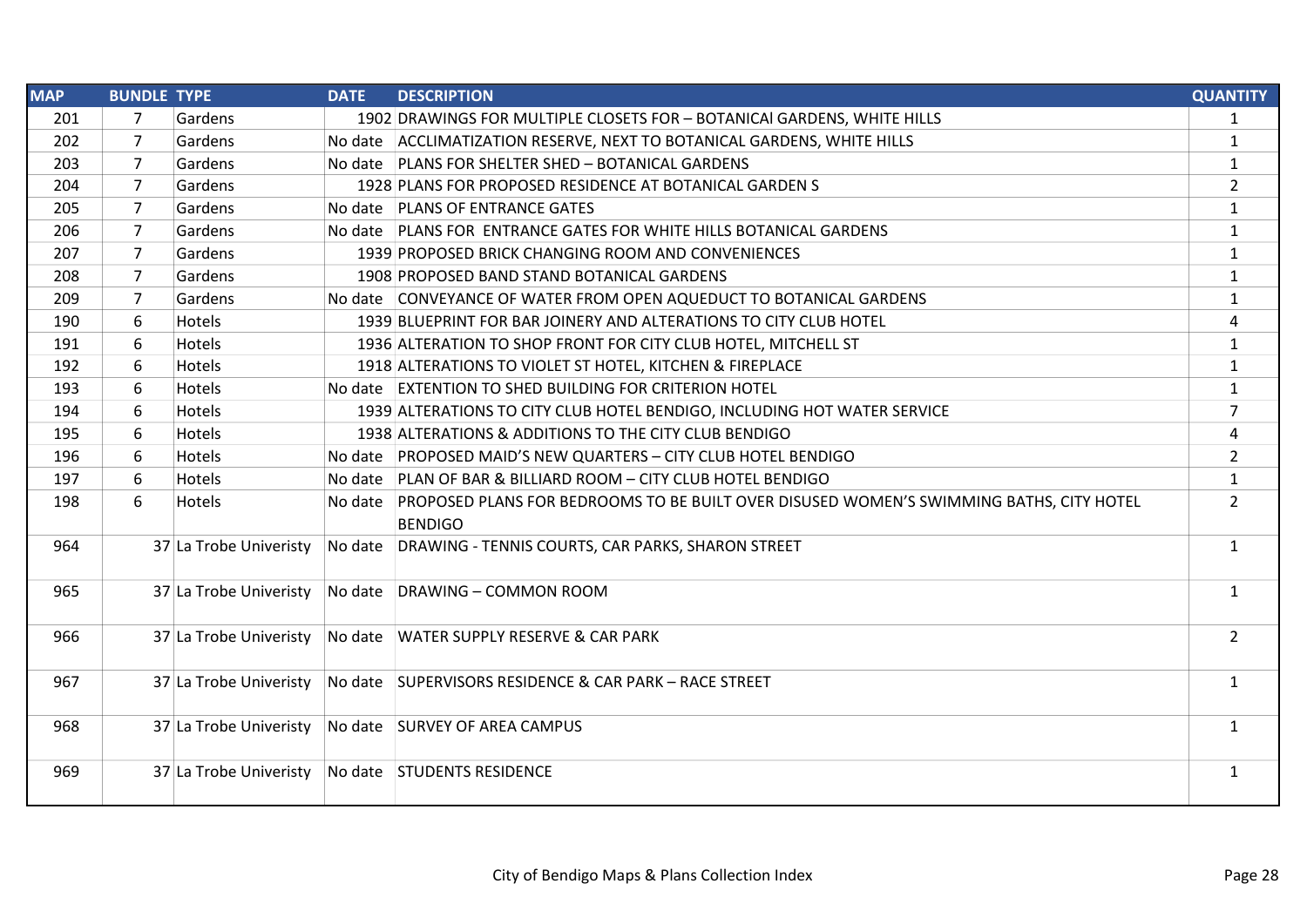| <b>MAP</b> | <b>BUNDLE TYPE</b> |                        | <b>DATE</b> | <b>DESCRIPTION</b>                                           | <b>QUANTITY</b> |
|------------|--------------------|------------------------|-------------|--------------------------------------------------------------|-----------------|
| 970        |                    | 37 La Trobe Univeristy | No date     | LAND CONTOURS, DAM AND WALKING TRACK                         | $\mathbf{1}$    |
| 971        |                    | 37 La Trobe Univeristy |             | No date DAM, EDWARDS ROAD AND WALKING TRACK                  | $\mathbf{1}$    |
| 972        |                    | 37 La Trobe Univeristy |             | No date DRAWING OF PLACMENT AND BUILDING IN CAMPUS           | $\mathbf{1}$    |
| 973        |                    | 37 La Trobe Univeristy |             | No date SPORTS OVAL                                          | $\mathbf{1}$    |
| 974        |                    | 37 La Trobe Univeristy |             | No date BITUMEN ACCESS ROAD - CAMPUS                         | $\mathbf{1}$    |
| 975        |                    | 37 La Trobe Univeristy |             | No date LAND CONTOUR - CAMPUS                                | $\mathbf{1}$    |
| 976        |                    | 37 La Trobe Univeristy |             | No date FEATURE SURVEY OF CAMPUS - SHARON ST                 | $\mathbf{1}$    |
| 977        |                    | 37 La Trobe Univeristy |             | No date SPORTS STADIUM AND GRASSED OVAL, SHARON & ELLIS STS  | $\mathbf{1}$    |
| 978        |                    | 37 La Trobe Univeristy |             | No date ELLIS ST GRASSED AND TREE AREA, EDWARDS RD           | $\mathbf{1}$    |
| 979        |                    | 37 La Trobe Univeristy |             | No date APPLIED SCIENCE BUILDINGS 1 & 2, KECK & SHARON STS   | $\mathbf{1}$    |
| 980        |                    | 37 La Trobe Univeristy |             | No date ENGINEERING BUILDING GRASSED OVAL AND CARPARK        | $\mathbf{1}$    |
| 981        |                    | 37 La Trobe Univeristy |             | No date CARETAKERS RESIDENCE, TENNIS COURTS, CAR PARKING     | $\mathbf{1}$    |
| 982        |                    | 37 La Trobe Univeristy |             | No date HEALTH SCIENCE, CERAMICS, CAR PARK AND STORE ROOMS   | $\mathbf{1}$    |
| 983        |                    | 37 La Trobe Univeristy |             | No date LECTURE THEATURE, PHYSICS, UNION BUILDING, FINE ARTS | $\mathbf{1}$    |
| 984        |                    | 37 La Trobe Univeristy |             | No date TENNIS COURT AND WB BUILDINGS                        | $\mathbf{1}$    |
| 985        |                    | 37 La Trobe Univeristy |             | No date STUDENTS BUILDINGS AND CAR PARK,                     | $\mathbf{1}$    |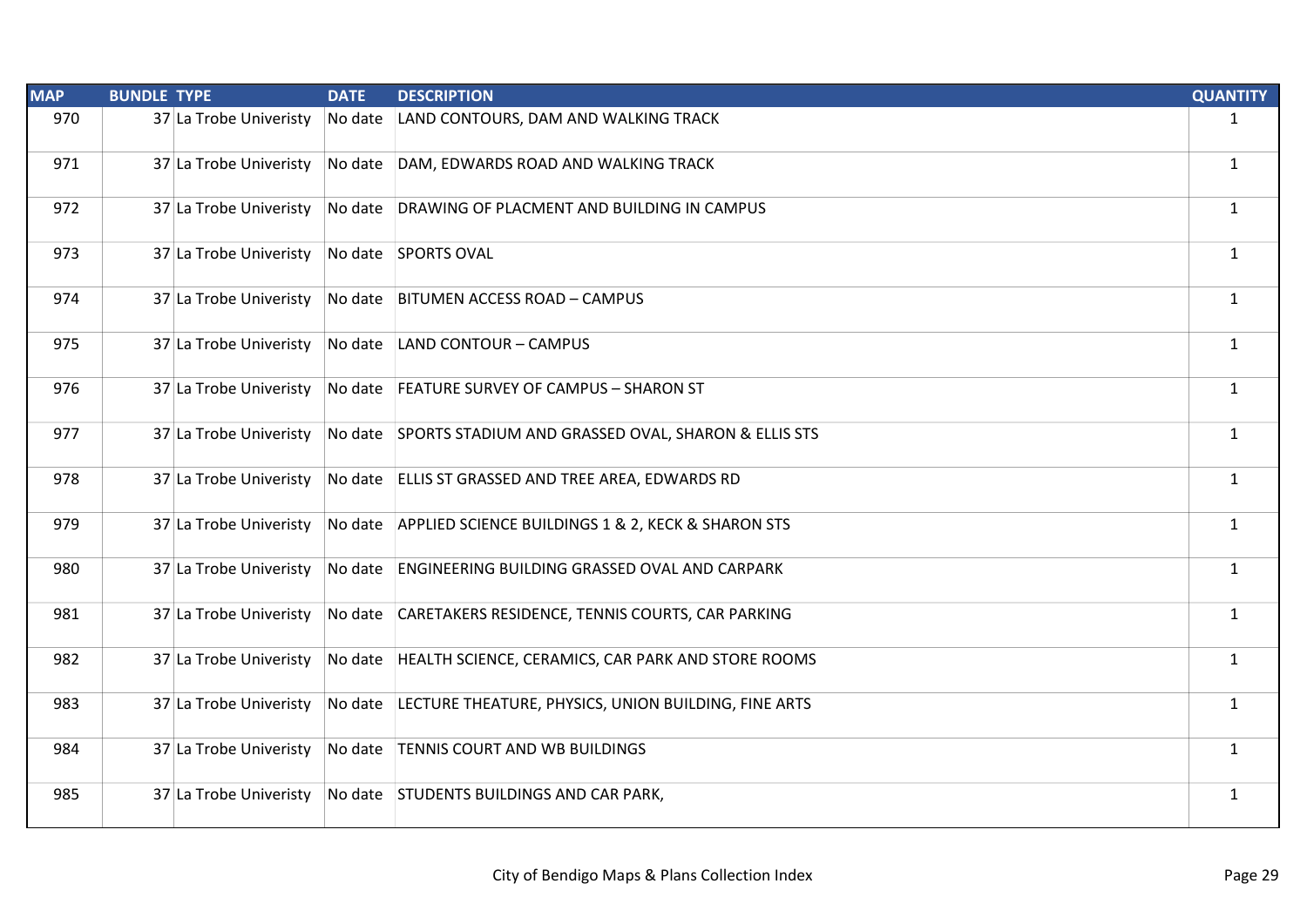| <b>MAP</b> | <b>BUNDLE TYPE</b> |                        | <b>DATE</b> | <b>DESCRIPTION</b>                                                              | <b>QUANTITY</b> |
|------------|--------------------|------------------------|-------------|---------------------------------------------------------------------------------|-----------------|
| 986        |                    | 37 La Trobe Univeristy |             | No date   RESIDENCE, CAR PARK AND ART EDUCATION BUILDING                        | $\mathbf{1}$    |
| 987        |                    | 37 La Trobe Univeristy |             | No date MUSIC, LECTURE THEATRES, SCIENCE AND OUTDOOR EDUCATION                  | $\mathbf{1}$    |
| 988        |                    | 37 La Trobe Univeristy |             | No date CAR PARK - EDWARDS ROAD                                                 | $\mathbf{1}$    |
| 262        | 11                 | Lakes                  |             | 1914 DRAWINGS OF LADIES CONVENIENCES AT LAKE WEEROONA                           | 3               |
| 263        | 11                 | Lakes                  |             | 1879 DRAWING OF BYE WASH & OUTLET VALVE "WEEROONA"" NOLAN ST RESERVE            | $\mathbf{1}$    |
| 264        | 11                 | Lakes                  |             | 1916 DRAWING OF MEN'S CONVENIENCES - LAKE WEEROONA TO BE REMOVED AND RE-ERECTED | $\overline{2}$  |
| 265        | 11                 | Lakes                  |             | 1886 DRAWINGS OF SETTLING POND - LAKE WEEROONA                                  | $\overline{2}$  |
| 266        | 11                 | Lakes                  |             | 1892 DRAWING OF LADIES CLOSET TO BE REMOVED AND RE-ERECTED - LAKE WEEROONA      | $\mathbf{1}$    |
| 267        | 11                 | Lakes                  |             | No date DRAWING OF DRESSING SHED AT WHITE HILLS - PHOENIX DAM                   | $\mathbf{1}$    |
| 268        | 11                 | Lakes                  |             | No date DRAWING FOR CARETAKER'S RESIDENCE (NOT CONSTRUCTED)                     | $\mathbf{1}$    |
| 269        | 11                 | Lakes                  |             | No date DRAWING LADIES CONVENIENCES - LAKE WEEROONA                             | $\mathbf{1}$    |
| 270        | 11                 | Lakes                  |             | No date SCALE DRAWING OF LAKE WEEROONA                                          | $\mathbf{1}$    |
| 271        | 11                 | Lakes                  |             | No date DRAWING OF SITE FOR CARETAKERS RESIDENCE - LAKE WEEROONA                | $\mathbf{1}$    |
| 272        | 11                 | Lakes                  |             | No date DRAWING OF SETTLING POND - LAKE WEEROONA                                | $\mathbf{1}$    |
| 273        | 11                 | Lakes                  |             | 1916 DRAWING FOR CARETAKERS RESIDENCE - LAKE WEEROONA                           | $\overline{2}$  |
| 274        | 11                 | Lakes                  |             | 1912 DRAWING OF RESERVE BELOW LAKE WEEROONA                                     | $\mathbf{1}$    |
| 275        | 11                 | Lakes                  |             | No date DRAWING OF SHELTER SHED - LAKE WEEROONA                                 | $\mathbf{1}$    |
| 276        | 11                 | Lakes                  |             | 1916 DRAWING FOR PUBLIC RECREATION - SOUTH OF LAKE WEEROONA                     | $\mathbf{1}$    |
| 1408       |                    | 52 Melbourne Harbour   |             | 1910 Melbourne Harbour - Proposed pier and other works at Port Melbourne        | $\overline{2}$  |
| 210        | 8                  | <b>Mines</b>           |             | 1934 DRAWING OF GOLD MINE AND BUILDINGS - MCDOUGALL ROAD, GOLDEN GULLY          | $\overline{2}$  |
| 211        | 8                  | <b>Mines</b>           |             | No date DRAWING DEBORAH EXTENDED GOLD MINING COY                                | $\mathbf{1}$    |
| 212        | 8                  | <b>Mines</b>           |             | 1918 LOCALITY PLAN RE BUTTREY'S REWARD CO'S APPLICATION FOR BATTERY SITE        | $\overline{2}$  |
| 213        | 8                  | <b>Mines</b>           |             | 1878 NEW HUSTLERS GMC (LATE KOHINOOR)                                           | $\mathbf{1}$    |
| 214        | 8                  | <b>Mines</b>           |             | No date NEW BUILDINGS GOLDEN ONE MINING CO. BARNARD ST                          | $\mathbf{1}$    |
| 215        | 8                  | <b>Mines</b>           |             | No date ELEVATION OF MINE RIG - GOLDEN MINING CO                                | $\mathbf{1}$    |
| 216        | 8                  | <b>Mines</b>           |             | No date PLAN AERIAL TRAMWAY FROM CENTRAL WHITE & BLUE MINE TO BATTERY 1150 FEET | $\mathbf{1}$    |
| 217        | 8                  | <b>Mines</b>           |             | No date PROPOSED LEVELLING CITY MINE RESERVE                                    | $\mathbf{1}$    |
| 865        | 32                 | Mines                  |             | 1925 PROPOSED PORTABLE CRUSHER HOUSE                                            | $\overline{2}$  |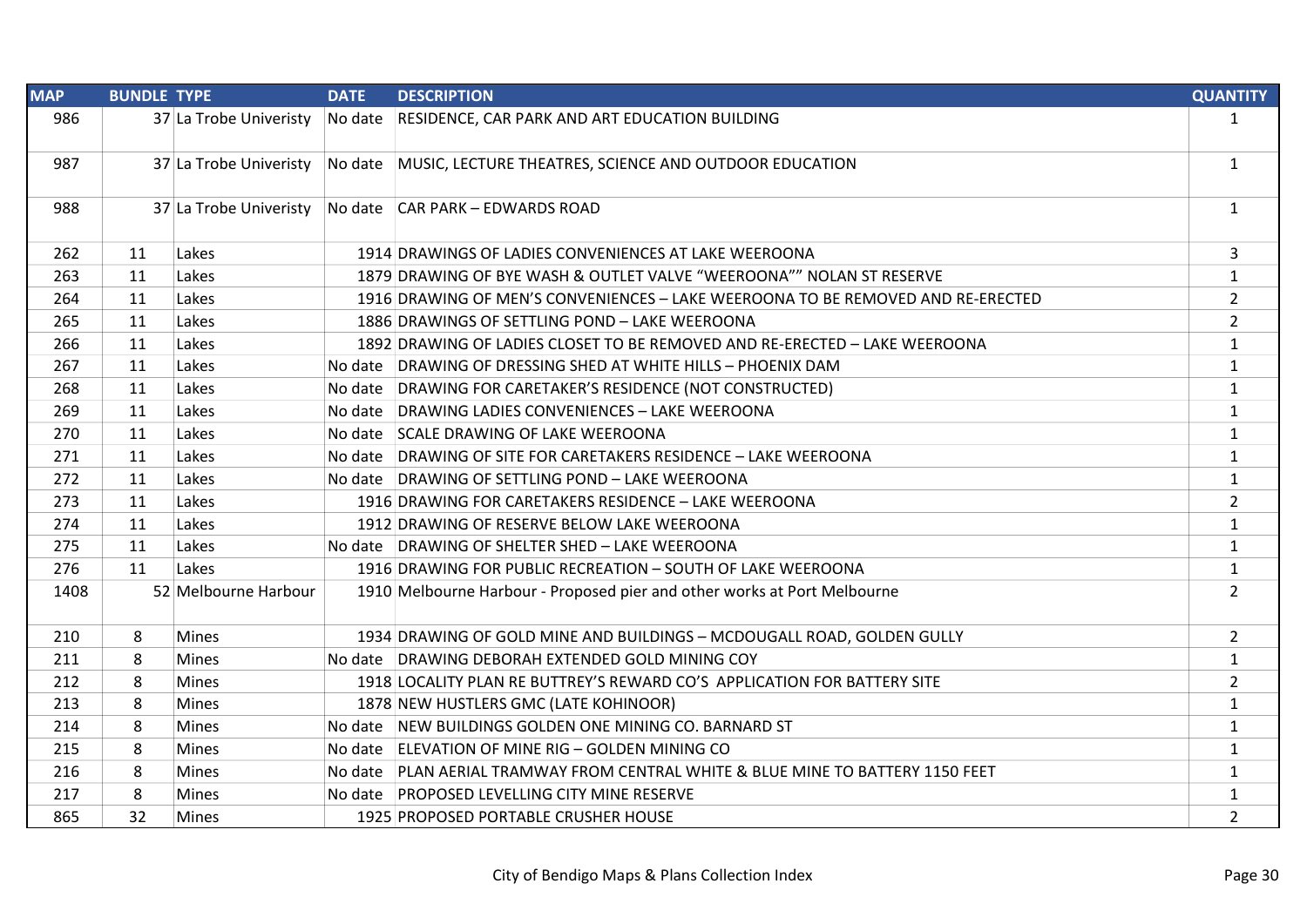| <b>MAP</b> | <b>BUNDLE TYPE</b> |                 | <b>DATE</b> | <b>DESCRIPTION</b>                                            | <b>QUANTITY</b> |
|------------|--------------------|-----------------|-------------|---------------------------------------------------------------|-----------------|
| 866        | 32                 | <b>Mines</b>    |             | 1918 DRAWING OF ENGINE HOUSE AND BOILER ROOM                  | $\overline{2}$  |
| 867        | 32                 | Mines           | No date     | <b>TYSONS REEF GM COY GROUND PLAN</b>                         | 1               |
| 868        | 32                 | <b>Mines</b>    | No date     | <b>KOCHS AIR STATION</b>                                      | $\mathbf{1}$    |
| 869        | 32                 | Mines           | No date     | BLUE PRINT OF MINING TOWER - CENTRAL BENDIGO GOLD MINING      | $\overline{2}$  |
| 501        | 17                 | Old Showgrounds | No date     | DRAWING OF SHOWGROUNDS PARK ROAD, BARNARD ST & WATER ST       | $\mathbf{1}$    |
| 502        | 17                 | Old Showgrounds | No date     | DRAWING OF CENTRAL ARENA                                      | $\mathbf{1}$    |
| 503        | 17                 | Old Showgrounds |             | 1892 DRAWING OF LUNCH ROOM                                    | $\mathbf{1}$    |
| 504        | 17                 | Old Showgrounds |             | No date   FENCE OLD SHOW GROUNDS                              | $\mathbf{1}$    |
| 505        | 17                 | Old Showgrounds |             | 1910 SHEDS FOR HORSES AT SHOW GROUNDS - REMOVAL & RE-ERECTION | 6               |
| 506        | 17                 | Old Showgrounds |             | 1907 DOG HOUSE FOR SHOW GROUNDS                               | $\mathbf{1}$    |
| 507        | 17                 | Old Showgrounds | No date     | DRAWING OF GRANDSTAND FOR SHOW GROUNDS                        | $\mathbf{1}$    |
| 508        | 17                 | Old Showgrounds | No date     | DRAWING FOR SINGLE GATE ARENA FENCE                           | $\mathbf{1}$    |
| 509        | 17                 | Old Showgrounds |             | 1892 PLAN OF OFFICE FOR SHOW GROUNDS                          | $\mathbf{1}$    |
| 510        | 17                 | Old Showgrounds |             | No date EXTENSION TO DOG HOUSE AT SHOW GROUNDS                | $\mathbf{1}$    |
| 511        | 17                 | Old Showgrounds |             | 1926 PROPOSED FENCE AROUND ARENA AT SHOW GROUNDS              | $\mathbf{1}$    |
| 512        | 17                 | Old Showgrounds |             | No date MEASUREMENTS FOR OVAL                                 | $\mathbf{1}$    |
| 513        | 17                 | Old Showgrounds | No date     | DRAWING OF SHEEP SHEDS FOR SHOW GROUNDS                       | $\mathbf{1}$    |
| 514        | 17                 | Old Showgrounds | No date     | <b>PROPOSED EXTENSIONS TO SHOW GROUNDS BARNARD ST</b>         | $\mathbf{1}$    |
| 515        | 17                 | Old Showgrounds |             | 1908 PROPOSED DOG HOUSE AT SHOW GROUNDS                       | $\mathbf{1}$    |
| 516        | 17                 | Old Showgrounds | No date     | <b>CATTLE PENS AT SHOW GROUNDS</b>                            | $\mathbf{1}$    |
| 517        | 17                 | Old Showgrounds | No date     | DRAWINGS OF LAYOUT OF SHOWGROUND BUILDINGS                    | 6               |
| 518        | 17                 | Old Showgrounds |             | 1900 PLAN OF CLOSETS & URINALS AT SHOW GROUNDS                | 1               |
| 519        | 17                 | Old Showgrounds |             | 1891 POULTRY HOUSE FOR SHOWGROUNDS                            | $\mathbf{1}$    |
| 520        | 17                 | Old Showgrounds |             | 1884 FENCING AT THE SHOWGROUNDS                               | $\mathbf{1}$    |
| 521        | 17                 | Old Showgrounds | No date     | <b>FENCING &amp; GATE AT SHOWGROUNDS</b>                      | $\mathbf{1}$    |
| 522        | 17                 | Old Showgrounds | No date     | <b>OPEN PAVILION DESIGN</b>                                   | $\mathbf{1}$    |
| 523        | 17                 | Old Showgrounds |             | 1886 FENCING AT SHOWGROUNDS                                   | $\mathbf{1}$    |
| 524        | 17                 | Old Showgrounds |             | 1925 RECONSTRUCTION OF FENCING AT SHOWGROUNDS                 | $\mathbf{1}$    |
| 525        | 17                 | Old Showgrounds | No date     | <b>OPEN SHED AT SHOWGROUNDS</b>                               | $\mathbf{1}$    |
| 526        | 17                 | Old Showgrounds |             | No date SHOW GROUNDS NORTHERN BOUNDARY, BARNARD ST            | $\mathbf{1}$    |
| 527        | 17                 | Old Showgrounds | No date     | <b>IMPROVEMENTS IN THE SHOW GROUNDS</b>                       | 1               |
| 528        | 17                 | Old Showgrounds |             | 1907 FENCING SHOW GROUNDS                                     | $\mathbf{1}$    |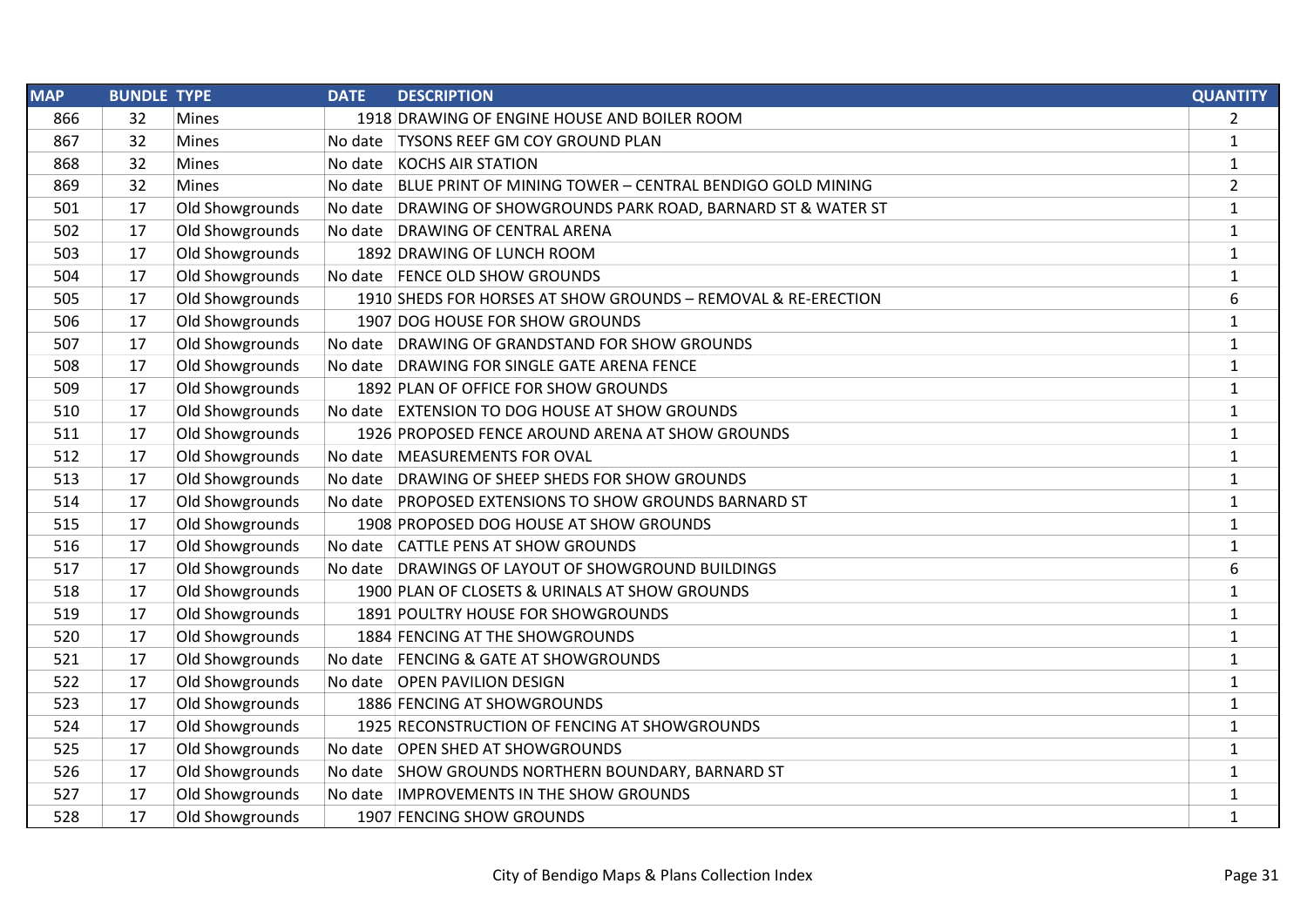| <b>MAP</b> | <b>BUNDLE TYPE</b> |                         | <b>DATE</b> | <b>DESCRIPTION</b>                                                                                | <b>QUANTITY</b> |
|------------|--------------------|-------------------------|-------------|---------------------------------------------------------------------------------------------------|-----------------|
| 529        | 17                 | Old Showgrounds         | No date     | SHAFTING SHOW GROUNDS                                                                             | $\mathbf{1}$    |
| 530        | 17                 | Old Showgrounds         |             | No date SHED OVER PENS                                                                            | $\mathbf{1}$    |
| 531        | 17                 | Old Showgrounds         |             | No date  RECONSTRUCTION SHOW GROUNDS                                                              | $\mathbf{1}$    |
| 532        | 17                 | Old Showgrounds         |             | No date POSSIBLE IMPROVEMENT TO SHOW GROUNDS                                                      | $\mathbf{1}$    |
| 533        | 17                 | Old Showgrounds         |             | No date DRAWING OF ORNATE GRANDSTAND (BALLESTRADE REMOVED ON 7/2/1917)                            | $\mathbf{1}$    |
| 534        | 17                 | Old Showgrounds         |             | 1901 FITTINGS FOR GRANDSTAND                                                                      | 3               |
| 535        | 17                 | Old Showgrounds         |             | No date CITY of SANDHURST GRAND STAND AGRICULTURAL SHOWGROUNDS                                    | $\mathbf{1}$    |
| 536        | 17                 | Old Showgrounds         |             | No date GROUND PLAN OF THE NATIONAL AGRICULTURAL & PASTORAL SOCIETY'S SHOW (NEAR NEWSTEAD STATION | $\mathbf{1}$    |
|            |                    |                         |             | (COLLEGE ST, CYPRESS ST, OLIVE, ELPHIN ROAD) - CARRIAGE AND MOTOR ENTRANCE)                       |                 |
| 537        | 17                 | Old Showgrounds         |             | 1923 TROTTING TRACK - PARK ROAD                                                                   | 3               |
| 538        | 17                 | Old Showgrounds         |             | No date PROPOSED SHOW GROUND INPROVEMENTS                                                         | $\mathbf{1}$    |
| 841        | 29                 | Ordinance               |             | No date CITY OF BENDIGO AERODROME SITE                                                            | $\overline{2}$  |
| 842        | 29                 | Ordinance               |             | 1938 ELECTRICITY SUPPLY TO AERODROME                                                              | 3               |
| 843        | 29                 | Ordinance               |             | 1938 AREA REQUIRED FOR BENDIGO AERODROME                                                          | 3               |
| 844        | 29                 | Ordinance               |             | No date TYPICAL CROSS SECTION OF AERODROME LAND                                                   | $\mathbf{1}$    |
| 845        | 29                 | Ordinance               |             | 1935 LANDING GROUND                                                                               | $\mathbf{1}$    |
| 846        | 29                 | Ordinance               |             | No date PROPOSED AERODROME SITE                                                                   | $\mathbf{1}$    |
| 847        | 29                 | Ordinance               |             | 1938 PROPOSED AERODROME SITE                                                                      | 8               |
| 848        | 29                 | Ordinance               |             | No date PROPOSED ORDINANCE FACTORY SITE, FINN ST, PROUSES RD, HOLSWORTH RD                        | $\overline{2}$  |
| 997        |                    | 40 Outer Shires         |             | 1940 BLUE PRINTS WANGRATTA SALE YARDS                                                             | 13              |
| 998        |                    | 40 Outer Shires         |             | 1939 BLUEPRINT PROPOSED MUNICIPAT SALEYARDS - KERANG                                              | $\mathbf{1}$    |
| 999        |                    | 40 Outer Shires         |             | 1939 BLUEPRINT OF 3 CELL CULVERT - FRANKSTON                                                      | $\mathbf{1}$    |
| 484        | 15                 | Parish Maps             |             | 1871 MAP OF THE HAMLET OF WHITE HILLS                                                             | $\mathbf{1}$    |
| 485        | 15                 | Parish Maps             |             | 1867 SURVEY MAP OF MAIDEN GULLY AND KANGAROO FLAT                                                 | $\mathbf{1}$    |
| 486        | 15                 | Parish Maps             |             | 1867 SURVEY MAP OF BENDIGO CENTRAL                                                                | $\mathbf{1}$    |
| 487        | 15                 | Parish Maps             |             | 1867 SURVEY MAP OF LONG GULLY & NEW CHUM GULLY                                                    | $\mathbf{1}$    |
| 488        | 15                 | Parish Maps             |             | 1909 PUBLIC LIGHTING CONTRACT MAP FOR BENDIGO                                                     | $\overline{2}$  |
| 489        | 15                 | Parish Maps             |             | 1967 ROYAL AUSTRALIAN SURVEY MAP OF BENDIGO                                                       | $\mathbf{1}$    |
| 218        | 9                  | <b>Public Utilities</b> |             | 1938 BLUEPRINT FOR ROUTE PLAN OF LT UNDERGFROUND CABLE FROM FOREST-HIGH STS AROUND VIEW PT TO     | $\mathbf{1}$    |
|            |                    |                         |             | <b>VIEW ST</b>                                                                                    |                 |
| 219        | 9                  | <b>Public Utilities</b> |             | 1889 DRAWINGS FOR SHED FOR TEMPERANCE FIRE BRIGADE                                                | $\mathbf{1}$    |
| 220        | 9                  | <b>Public Utilities</b> |             | 1928 BLUE PRINTS FOR SHEEP YARD EXTENSION                                                         | 3               |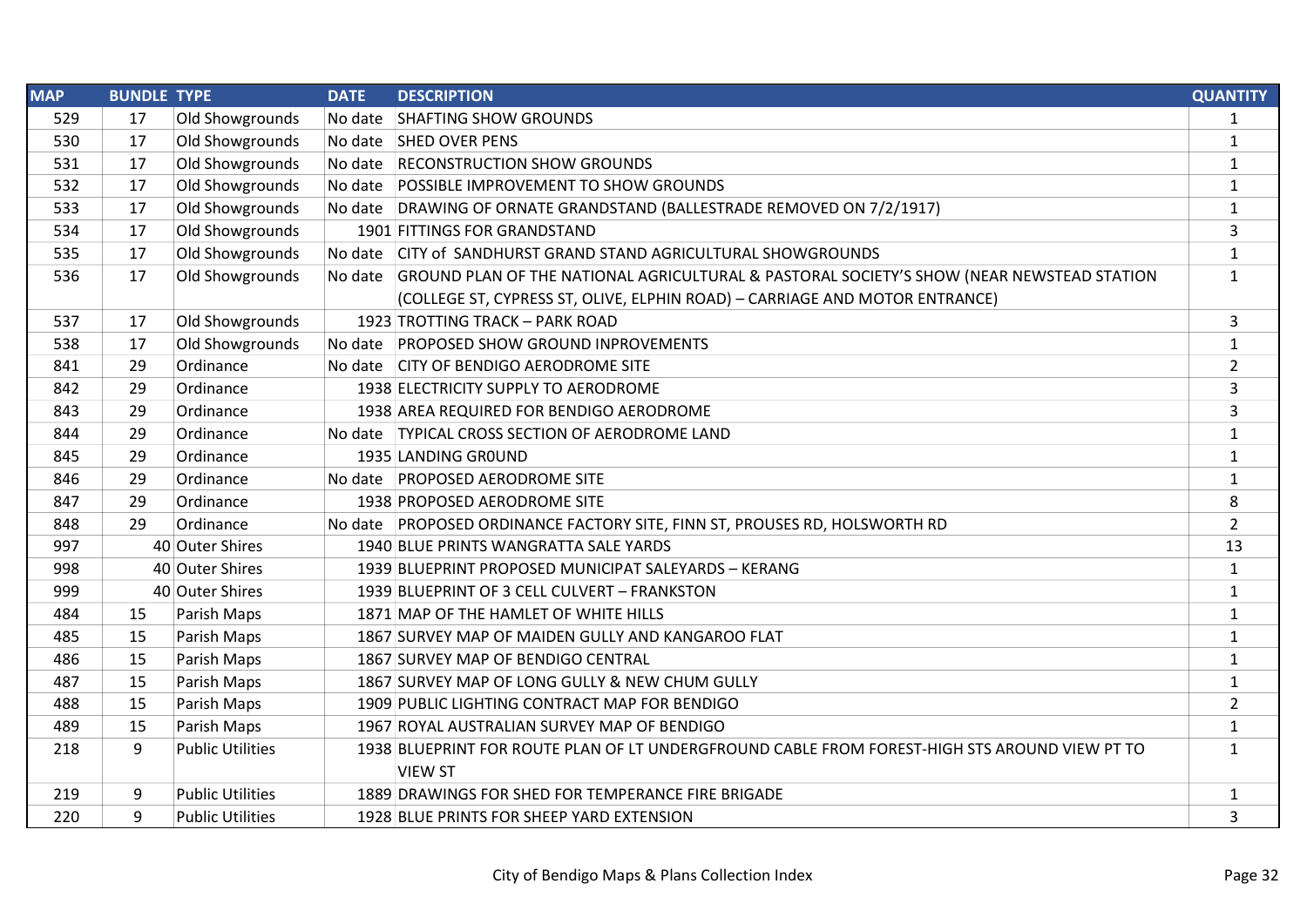| <b>MAP</b> | <b>BUNDLE TYPE</b> |                         | <b>DATE</b> | <b>DESCRIPTION</b>                                                               | <b>QUANTITY</b> |
|------------|--------------------|-------------------------|-------------|----------------------------------------------------------------------------------|-----------------|
| 221        | 9                  | <b>Public Utilities</b> |             | No date DRAWINGS FOR TRAM SHED - CHARING CROSS                                   | 1               |
| 222        | 9                  | <b>Public Utilities</b> |             | 1913 BLUE PRINTS FOR UNDER GROUND CABLE, VIEW, BARNARD, MITCHELL STS & PALL MALL | 5               |
| 223        | 9                  | <b>Public Utilities</b> |             | No date DRAWING OF IMPROVEMENTS AT THE WHITE HILLS CEMETERY                      | $\mathbf{1}$    |
| 224        | 9                  | <b>Public Utilities</b> |             | 1968 DRAWINGS OF STAGE 2 & 3 OF LAWN CEMETERY, PATTERSON & BURNSIDE STS          | $\mathbf{1}$    |
| 225        | 9                  | <b>Public Utilities</b> |             | 1935 DRAWINGS FOR PROPOSED BABY HEALTH CENTRE - CHARING CROSS                    | 4               |
| 226        | 9                  | <b>Public Utilities</b> |             | 1924 PLANS OF AREA APPLIED FOR AS A RECREATION RESERVE, WOOD & HAVILAH ROAD      | 3               |
| 227        | 9                  | <b>Public Utilities</b> |             | No date PLAN OF IMPROVEMENTS FOR REAR OF BATH BUILDINGS                          | $\mathbf{1}$    |
| 228        | 9                  | <b>Public Utilities</b> |             | No date PLAN OF APPLICATION FOR GRAVEL RESERVE                                   | $\overline{2}$  |
| 229        | 9                  | <b>Public Utilities</b> |             | No date BLUEPRINT FOR KILLING ROOM, CITY ABATOIRS                                | 3               |
| 230        | 9                  | <b>Public Utilities</b> |             | No date DRAWING OF PIPES, CHIMNEYS AND RESIDENCE - TAR DEPOT AND                 | $\overline{2}$  |
| 231        | 9                  | <b>Public Utilities</b> |             | No date DRAWING OF ORNATE ROOF OVER LATRINE, BENDIGO                             | 1               |
| 232        | 9                  | <b>Public Utilities</b> |             | No date DRAWING OF SECTIONS OF THE GRASSY FLAT RESERVOIR DAMS                    | 1               |
| 233        | 9                  | <b>Public Utilities</b> |             | 1916 DRAWING OF GOLDEN SQUARE BATHS                                              | 1               |
| 234        | 9                  | <b>Public Utilities</b> |             | No date DRAWINGS - ALTERATIONS AT BATH BUILDINGS                                 | $\mathbf{1}$    |
| 235        | 9                  | <b>Public Utilities</b> |             | No date PLAN OF ELECTRIC TRAMWAYS - EAGLEHAWK                                    | 1               |
| 236        | 9                  | <b>Public Utilities</b> |             | No date   PLAN OF ELECTRIC TRAMWAYS - MCCRAE ST                                  | 1               |
| 237        | 9                  | <b>Public Utilities</b> |             | No date PLAN OF PROPOSED BATHS AT GOLDEN SQUARE                                  | 3               |
| 238        | 9                  | <b>Public Utilities</b> |             | No date BLUEPRINT OF ABOTOIRS - LANSELL ST                                       | $\mathbf{1}$    |
| 239        | 9                  | <b>Public Utilities</b> |             | 1919 DRAWINGS OF STREET SEATS AND QUOTES                                         | 6               |
| 240        | 9                  | <b>Public Utilities</b> |             | 1916 DRAWINGS OF DRAINAGE AT BENDIGO CEMETERY - BACK Creek                       | $\mathbf{1}$    |
| 241        | 9                  | <b>Public Utilities</b> |             | 1915 DRAWINGS FOR PLAYGROUND EQUIPMENT, SWINGS, SEE-SAW ETC                      | 4               |
| 242        | 9                  | <b>Public Utilities</b> |             | No date DRAWINGS FOR FENCING - UNKNOWN LOCATION                                  | $\mathbf{1}$    |
| 243        | 9                  | <b>Public Utilities</b> |             | No date DRAWING OF ORNATE COVERED SEATING - UNKNOWN LOCATION                     | $\mathbf{1}$    |
| 244        | 9                  | <b>Public Utilities</b> |             | No date DRAWING OF 7 AMP CROMPTON ARC LAMP                                       | $\mathbf{1}$    |
| 245        | 9                  | <b>Public Utilities</b> |             | 1947 DRAWING OF METAL GROOVING TOOL                                              | 3               |
| 246        | 9                  | <b>Public Utilities</b> |             | 1916 DRAWING FOR PLAN CABINET                                                    | $\mathbf{1}$    |
| 247        | 9                  | <b>Public Utilities</b> |             | 1915 DRAWING OF GLAZED CHANNEL TILES ON BRICK                                    | 1               |
| 248        | 9                  | <b>Public Utilities</b> |             | 1943 DRAWING OF MMTB SHELTER ST KILDA RD & HIGH ST MELBOURNE                     | $\mathbf{1}$    |
| 249        | 9                  | <b>Public Utilities</b> |             | No date BLUE PRINT FOR ERECTION OF CHIMNEYS AT TAR DISTILLERY & RESIDENCE        | $\mathbf{1}$    |
| 250        | 9                  | <b>Public Utilities</b> |             | No date PROPOSED SITE OF TAR DISTILLERY - LANSELL ST                             | $\mathbf{1}$    |
| 604        | 21                 | <b>Public Utilities</b> |             | No date VIEW ST - PLAN OF OVAL                                                   | 1               |
| 605        | 21                 | <b>Public Utilities</b> |             | No date PLAN OF GRAVEL RESERVES - VR - WHITE HILLS                               | $\overline{2}$  |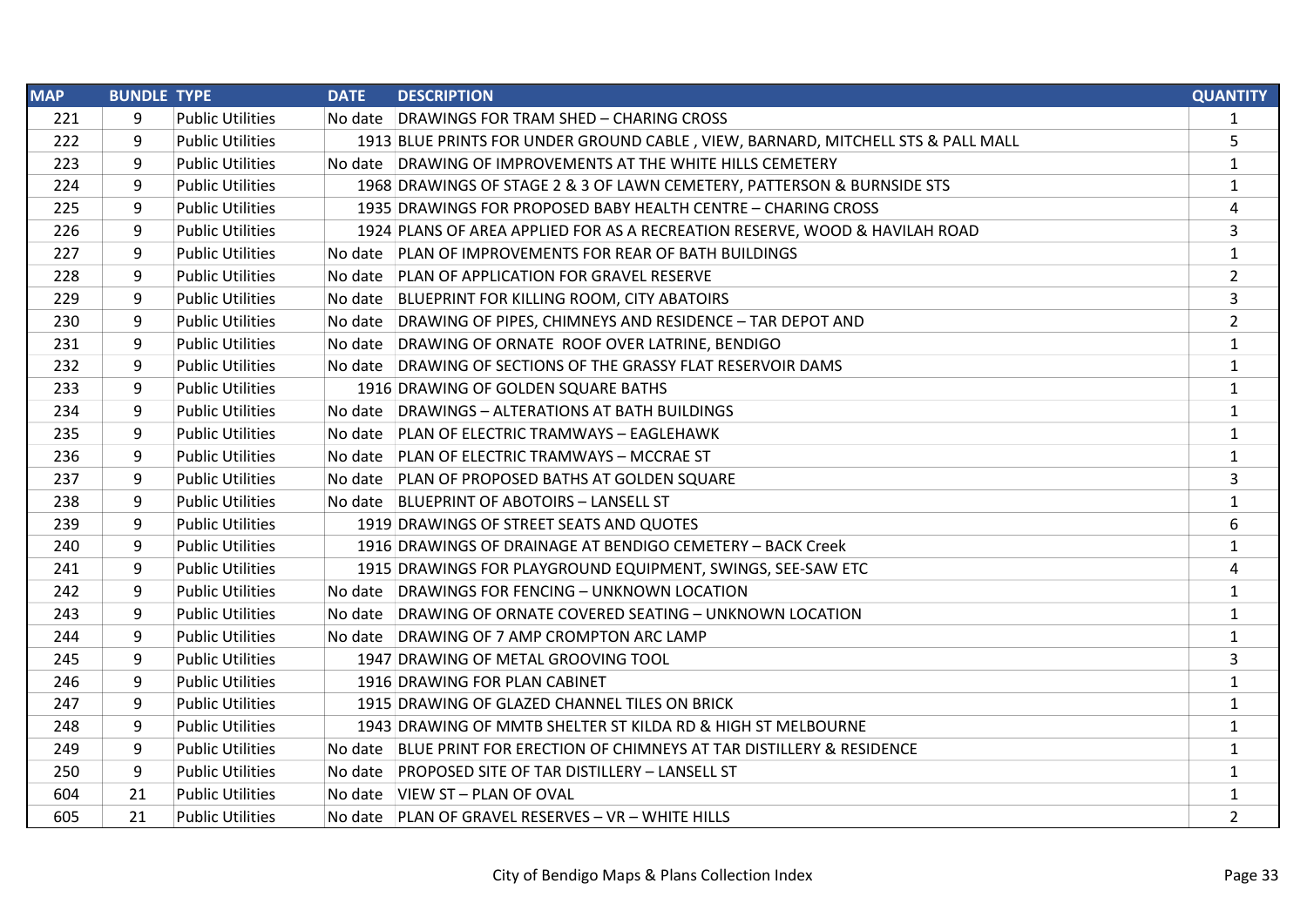| <b>MAP</b> | <b>BUNDLE TYPE</b> |                         | <b>DATE</b><br><b>DESCRIPTION</b>                                       | <b>QUANTITY</b> |
|------------|--------------------|-------------------------|-------------------------------------------------------------------------|-----------------|
| 606        | 21                 | <b>Public Utilities</b> | 1905 PLAN OF GRAVEL RESERVES - WHITE HILLS                              | $\overline{2}$  |
| 607        | 21                 | <b>Public Utilities</b> | No date NEW WEARING COURSE ON WHITE HILLS ROAD                          | $\overline{2}$  |
| 608        | 21                 | <b>Public Utilities</b> | 1915 PLAN OF HEYWOOD ST - COUNCIL PROPOSED NEW AREA                     | $\mathbf{1}$    |
| 609        | 21                 | <b>Public Utilities</b> | No date PLAN OF DRESSING ROOM WILLIAMSON ST & WILKIE PARK               | 4               |
| 610        | 21                 | <b>Public Utilities</b> | 1924 PLAN OF RESERVE FOR METAL HAPPY VALLEY RD, ALLEY ST & MT KORONG RD | $\overline{2}$  |
| 611        | 21                 | <b>Public Utilities</b> | 1924 PLAN OF RESERVE FOR GRAVEL MURPHY ST                               | $\mathbf{1}$    |
| 612        | 21                 | <b>Public Utilities</b> | No date PLAN FOR SWIMMING POOL - MYERS ST                               | 1               |
| 613        | 21                 | <b>Public Utilities</b> | No date DRAWING OF OLD SHOW GROUNDS PARK ROAD                           | 1               |
| 614        | 21                 | <b>Public Utilities</b> | 1917 DRAWING OF DRESSING SHED & TURNCOCK VALVE FOR GOLDEN SQUARE BATHS  | $\overline{2}$  |
| 615        | 21                 | <b>Public Utilities</b> | 1892 PLAN OF COTTAGE IN THE GREEN YARD                                  | $\mathbf{1}$    |
| 616        | 21                 | <b>Public Utilities</b> | 1947 DRAWING OF PLAN OF POOL NO ADDRESS                                 | 1               |
| 617        | 21                 | <b>Public Utilities</b> | No date DRAWING OF CLOSETS & URINAL AT CORPORATE HIGH SCHOOL            | 1               |
| 618        | 21                 | <b>Public Utilities</b> | No date DRAWING OF URINAL CHARING CROSS                                 | $\mathbf{1}$    |
| 619        | 21                 | <b>Public Utilities</b> | 1891 DRAWING OF FENCE AT WELLSFORD                                      | 1               |
| 620        | 21                 | <b>Public Utilities</b> | No date DRAWING OF METAL FENCE (ARROW HEADS)                            | 1               |
| 621        | 21                 | <b>Public Utilities</b> | No date DRAWING OF METAL FENCE WATTLE SQUARE                            | 1               |
| 622        | 21                 | <b>Public Utilities</b> | 1911 DRAWING OF RECREATIONAL RESERVE LONG GULLY                         | $\mathbf{1}$    |
| 623        | 21                 | <b>Public Utilities</b> | 1903 PROPOSED FENCE MARKET SQUARE                                       | $\mathbf{1}$    |
| 624        | 21                 | <b>Public Utilities</b> | 1912 NEW CATCH PIT FOR CITY ABATTOIRS                                   | 1               |
| 625        | 21                 | <b>Public Utilities</b> | No date DRAWING OF WOODEN FENCE PATTERNED TOP                           | $\mathbf{1}$    |
| 626        | 21                 | <b>Public Utilities</b> | 1921 PALL MALL ASPHALT FOOTWAY - OUTSIDE SOLDIERS MEMORIAL HALL         | $\mathbf{1}$    |
| 627        | 21                 | <b>Public Utilities</b> | 1907 DRAWING OF SHEDS FOR CATTLE YARDS                                  | 1               |
| 628        | 21                 | <b>Public Utilities</b> | 1910 CONVENIENCES, CHARING CROSS WAITING ROOM                           | 1               |
| 629        | 21                 | <b>Public Utilities</b> | No date DRAWI8NG OF OUTSIDE LAMP - TOWN HALL HARGREAVES ST              | 1               |
| 630        | 21                 | <b>Public Utilities</b> | No date BULL & WILLIAMSON FENCE POST                                    | 1               |
| 631        | 21                 | <b>Public Utilities</b> | 1916 DRAWING FOR RESERVE, BENDIGO CREEK, NOLAN & BAYNE STS              | 1               |
| 632        | 21                 | <b>Public Utilities</b> | No date   PLAN CITY BATHS                                               | $\mathbf{1}$    |
| 633        | 21                 | <b>Public Utilities</b> | 1920 BENDIGO BATHS ALTERATION AND RELOCATION OF TOILETS                 | 3               |
| 634        | 21                 | <b>Public Utilities</b> | 1881 PLAN OF LONG GULLY CRICKET GROUND, MOORES ROAD                     | 1               |
| 635        | 21                 | <b>Public Utilities</b> | 1918 PLANS FOR DIRECTION TABLET (CAMEL'S HUMP)                          | 4               |
| 636        | 21                 | <b>Public Utilities</b> | No date DETAILS OF TRUSS FOR ONE TREE HILL                              | 8               |
| 637        | 21                 | <b>Public Utilities</b> | 1916 PROPOSED BATHS AT GOLDEN SQUARE                                    | $\overline{2}$  |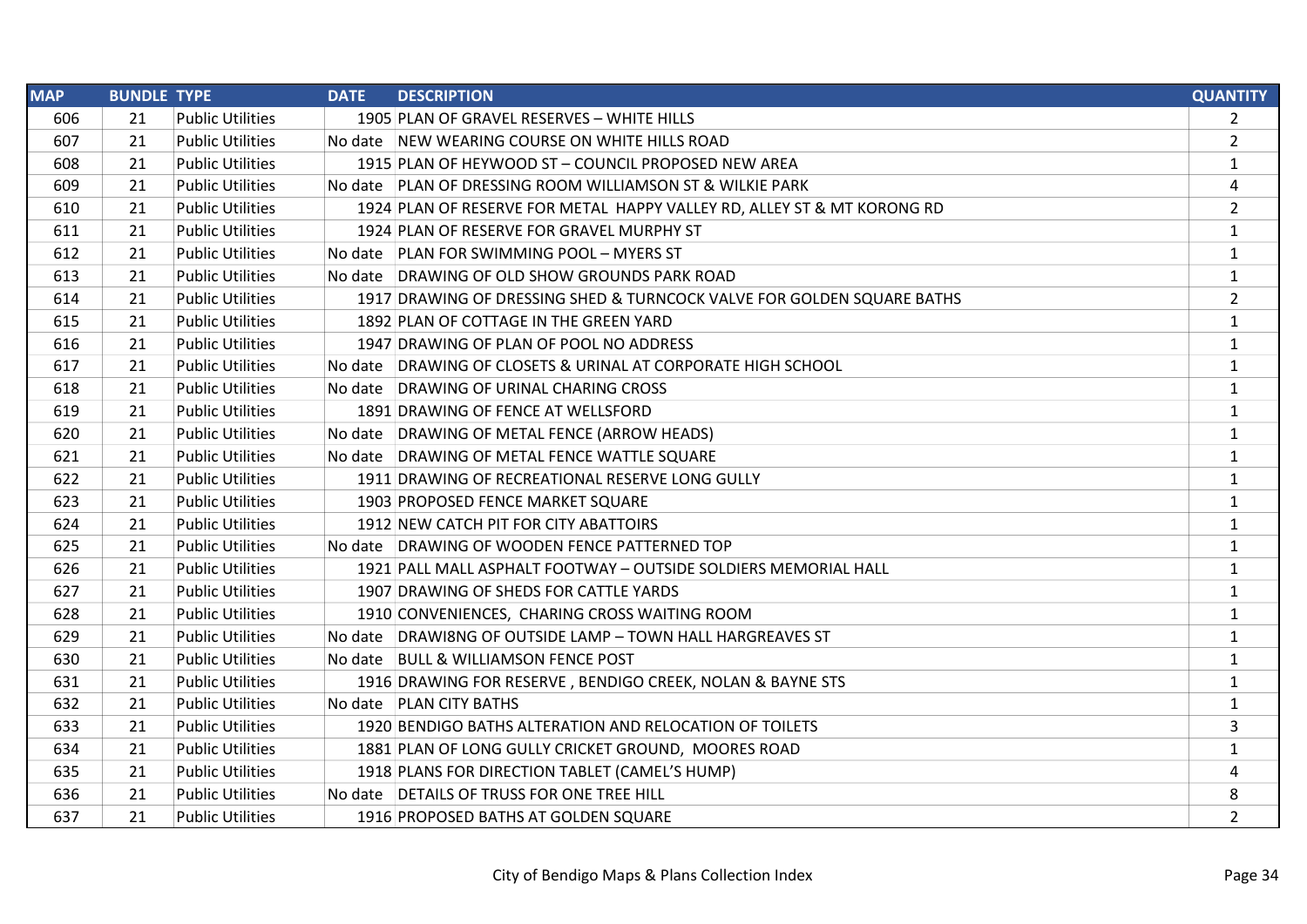| <b>MAP</b> | <b>BUNDLE TYPE</b> |                         | <b>DATE</b> | <b>DESCRIPTION</b>                                                       | <b>QUANTITY</b> |
|------------|--------------------|-------------------------|-------------|--------------------------------------------------------------------------|-----------------|
| 638        | 21                 | <b>Public Utilities</b> | No date     | <b>PICKET FENCE GOLDEN SQUARE CRICKET GROUND</b>                         | $\mathbf{1}$    |
| 639        | 21                 | <b>Public Utilities</b> |             | No date PICKET FENCE & GATES FOR CITY OF BENDIGO                         | $\mathbf{1}$    |
| 640        | 21                 | <b>Public Utilities</b> |             | 1935 SKETCHES OF LADIES BATHS - BATH LANE                                | 9               |
| 654        | 22                 | <b>Public Utilities</b> |             | 1903 DRAWING FOR TURNSTILES UPPER RESERVE                                | $\mathbf{1}$    |
| 733        | 26                 | <b>Public Utilities</b> |             | No date CITY BATHS DRAWINGS                                              | $\mathbf{1}$    |
| 734        | 26                 | <b>Public Utilities</b> |             | No date PROPOSED TIP SITES, CONNELLY ST, HAPPY VALLEY RD, HYDE ST        | 3               |
| 735        | 26                 | <b>Public Utilities</b> |             | No date MAJOR BUS ROUTES, KANGRAROO FLAT, HUNTLEY, EAGLEHAWK, CEMETERY   | $\mathbf{1}$    |
| 736        | 26                 | <b>Public Utilities</b> |             | 1937 BUS ROUTES, CITY STANDS                                             | $\mathbf{1}$    |
| 737        | 26                 | <b>Public Utilities</b> |             | No date   TAR DEPOT DRAWING                                              | $\mathbf{1}$    |
| 738        | 26                 | <b>Public Utilities</b> |             | No date VERANDAH DRAWINGS, BATH LANE & MITCHELL ST                       | $\overline{2}$  |
| 739        | 26                 | <b>Public Utilities</b> |             | 1915 BATH BUILDINGS VERANDAH                                             | $\mathbf{1}$    |
| 740        | 26                 | <b>Public Utilities</b> |             | No date WOODEN GATES, POLES WITH METAL TOPS                              | $\mathbf{1}$    |
| 741        | 26                 | <b>Public Utilities</b> |             | 1902 VIEW POINT URINALS                                                  | $\mathbf{1}$    |
| 742        | 26                 | <b>Public Utilities</b> |             | 1894 PUBLIC CONVENIENCES CHARING CROSS BRIDGE                            | $\mathbf{1}$    |
| 743        | 26                 | <b>Public Utilities</b> |             | 1914 PLAN PROPOSED FOR PUBLIC RECREATION PURPOSES, MCINTYRE & HAVILAH RD | $\mathbf{1}$    |
| 744        | 26                 | <b>Public Utilities</b> |             | No date DRILL HALL SITE, GOLDEN SQUARE, ALLINGHAM ST                     | $\mathbf{1}$    |
| 745        | 26                 | <b>Public Utilities</b> |             | 1879 PLAN SHOWING BATHS & OTHER BUILDINGS AT BATH CORNER SANDHURST       | $\mathbf{1}$    |
| 746        | 26                 | <b>Public Utilities</b> |             | No date SKETCH OF MUD CART                                               | $\mathbf{1}$    |
| 747        | 26                 | <b>Public Utilities</b> |             | 1917 GOLDEN SQUARE BATHS DRESSING SHEDS                                  | $\mathbf{1}$    |
| 748        | 26                 | <b>Public Utilities</b> |             | No date PUBLIC CONVENIENCE GOLDEN SQUARE, HIGH ST                        | $\mathbf{1}$    |
| 749        | 26                 | <b>Public Utilities</b> |             | No date LONG GULLY RECREATION GRADINGS                                   | 6               |
| 750        | 26                 | <b>Public Utilities</b> |             | 1881 LONG GULLY BATHS                                                    | $\mathbf{1}$    |
| 751        | 26                 | <b>Public Utilities</b> |             | No date ABATTOIRS, HANGING ROOM                                          | $\overline{2}$  |
| 752        | 26                 | <b>Public Utilities</b> |             | 1938 GATIC MAN HOLE COVERS                                               | $\overline{2}$  |
| 753        | 26                 | <b>Public Utilities</b> |             | No date PROPOSED CROQUET CLUB MITCHELL, GLADSTONE STS                    | $\mathbf{1}$    |
| 754        | 26                 | <b>Public Utilities</b> |             | 1948 FIRE DEMONSTRATION TRACK, UPPER RESERVE                             | $\overline{2}$  |
| 755        | 26                 | <b>Public Utilities</b> |             | 1901 CLOSET & STABLES, BATH BUILDINGS                                    | $\mathbf{1}$    |
| 756        | 26                 | <b>Public Utilities</b> |             | 1947 TENNIS COURTS AT QUARRY HILL, PALMERSTON, CARPENTER, OLINDS STS     | 17              |
| 757        | 26                 | <b>Public Utilities</b> |             | 1913 STANDARD TOILET SEAT                                                | 6               |
| 758        | 26                 | <b>Public Utilities</b> |             | No date PUBLIC CONVENIENCES - CHARING CROSS                              | $\mathbf{1}$    |
| 759        | 26                 | <b>Public Utilities</b> |             | No date LADIES CONVENIENCES BACK CREEK CEMETERY                          | 1               |
| 760        | 26                 | <b>Public Utilities</b> |             | 1895 SITE FOR STORE YARD, ARNOLD AND HARGREAVES STS                      | $\mathbf{1}$    |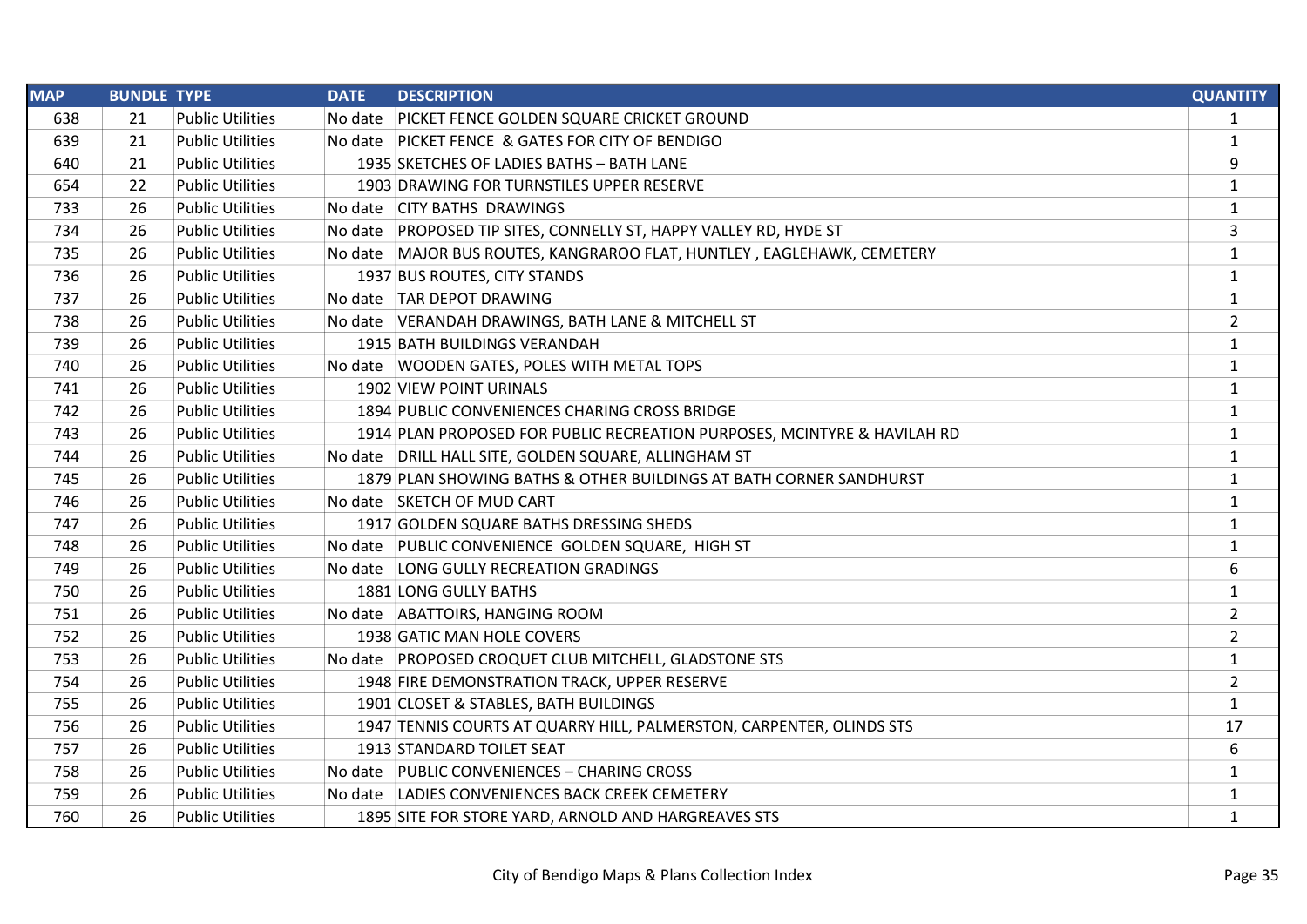| <b>MAP</b> | <b>BUNDLE TYPE</b> |                         | <b>DATE</b> | <b>DESCRIPTION</b>                                                                               | <b>QUANTITY</b> |
|------------|--------------------|-------------------------|-------------|--------------------------------------------------------------------------------------------------|-----------------|
| 761        | 26                 | <b>Public Utilities</b> |             | No date CITY OF BENDIGO PUBLIC CONVENIENCES (WITH LANTERNS ON ROOF)                              | $\mathbf{1}$    |
| 762        | 26                 | <b>Public Utilities</b> |             | No date LOOK OUT TOWER, ONE TREE HILL                                                            | 5               |
| 763        | 26                 | <b>Public Utilities</b> |             | 1902 ALTERATIONS TO CITY BATHS                                                                   | $\mathbf{1}$    |
| 764        | 26                 | <b>Public Utilities</b> |             | 1935 QUARRY HILL RECREATION RESERVE                                                              | 6               |
| 765        | 26                 | <b>Public Utilities</b> |             | No date BICYCLE RACK PLAN                                                                        | 3               |
| 766        | 26                 | <b>Public Utilities</b> |             | 1934 BENDIGO GAS CO BRIDGE ST                                                                    | $\mathbf{1}$    |
| 767        | 26                 | <b>Public Utilities</b> |             | No date GATES WHITE HILLS BOWLING CLUB                                                           | $\mathbf{1}$    |
| 768        | 26                 | <b>Public Utilities</b> |             | 1947 GOLDEN SQUARE RECREATION RESERVE - LOCALITY PLAN                                            | $\mathbf{1}$    |
| 769        | 26                 | <b>Public Utilities</b> |             | 1894 LAVATORY AT HIGH SCHOOL                                                                     | 1               |
| 770        | 26                 | <b>Public Utilities</b> |             | 1899 CITY BATHS PLAN                                                                             | $\overline{4}$  |
| 771        | 26                 | <b>Public Utilities</b> |             | 1925 AXEDALE QUARRY                                                                              | $\mathbf{1}$    |
| 772        | 26                 | <b>Public Utilities</b> |             | No date SEATS FOR FOUNTAIN CHARING CROSS                                                         | $\mathbf{1}$    |
| 773        | 26                 | <b>Public Utilities</b> | No date     | <b>WATER TANK FOR CLEANSING PANS</b>                                                             | $\mathbf{1}$    |
| 774        | 26                 | <b>Public Utilities</b> |             | No date BENDIGO CRK IMPROVEMENTS                                                                 | $\overline{2}$  |
| 775        | 26                 | <b>Public Utilities</b> |             | No date SANITARY DEPOT WELLSFORD                                                                 | $\mathbf{1}$    |
| 776        | 26                 | <b>Public Utilities</b> |             | No date VERANDAH BATH BUILDING                                                                   | $\mathbf{1}$    |
| 777        | 26                 | <b>Public Utilities</b> |             | No date SPECIFICATIONS OF PROPOSED SEPTIC TANK INSTALLATION                                      | $\mathbf{1}$    |
| 778        | 26                 | <b>Public Utilities</b> |             | 1902 DRAINAGE OLD BENDIGO CREEK BED, HIGH ST, HARGREAVES ST                                      | $\mathbf{1}$    |
| 779        | 26                 | <b>Public Utilities</b> |             | No date FUTURE REGULATION OF TRAFFIC AT ALEXANDRA FOUNTAIN                                       | $\mathbf{1}$    |
| 780        | 26                 | <b>Public Utilities</b> |             | 1914 PLAN OF SURVEY MYRTLE & HIGH STS                                                            | $\mathbf{1}$    |
| 781        | 26                 | <b>Public Utilities</b> |             | 1889 NEW SHED CORPORATION YARD                                                                   | $\mathbf{1}$    |
| 782        | 26                 | <b>Public Utilities</b> |             | 1905 EXTENSION TO BUILDING FIRE BRIGADE                                                          | $\mathbf{1}$    |
| 783        | 26                 | <b>Public Utilities</b> |             | No date UNKNOWN DRAWINGS                                                                         | 3               |
| 784        | 26                 | <b>Public Utilities</b> |             | No date PROPOSED ALTERATIONS AT RAMAGE'S TAILOR SHOP, MITCHELL ST                                | $\mathbf{1}$    |
| 785        | 26                 | <b>Public Utilities</b> |             | 1904 PART MAP OF WHITE HILLS, STRATHFIELDSAYE                                                    | $\mathbf{1}$    |
| 786        | 26                 | <b>Public Utilities</b> |             | No date DRAWING OF CENOTAPH (THEY HAVE FOUGHT FOR US)                                            | $\overline{2}$  |
| 787        | 26                 | <b>Public Utilities</b> |             | No date DRAWING OF STAIRCASE                                                                     | $\mathbf{1}$    |
| 788        | 26                 | <b>Public Utilities</b> |             | 1900 DAM DRAWINGS                                                                                | $\mathbf{1}$    |
| 996        |                    | 39 Railways             |             | No date   PLANS OF RAILWAY, LAURISTON, MALMSBURY, TARADALE, ELPHINGSTONE, CHEWTON, ELPHINGSTONE, | 12              |
|            |                    |                         |             | CASTLEMAINE, HARCOURT, RAVENSWOOD, MANDURANG, SANDHURST                                          |                 |
| 683        | 24                 | <b>Rejected Bridges</b> |             | 1901 WALLING BENDIGO CREEK                                                                       | $\mathbf{1}$    |
| 684        | 24                 | <b>Rejected Bridges</b> |             | 1896 WALLING BENDIGO CREEK                                                                       | $\mathbf{1}$    |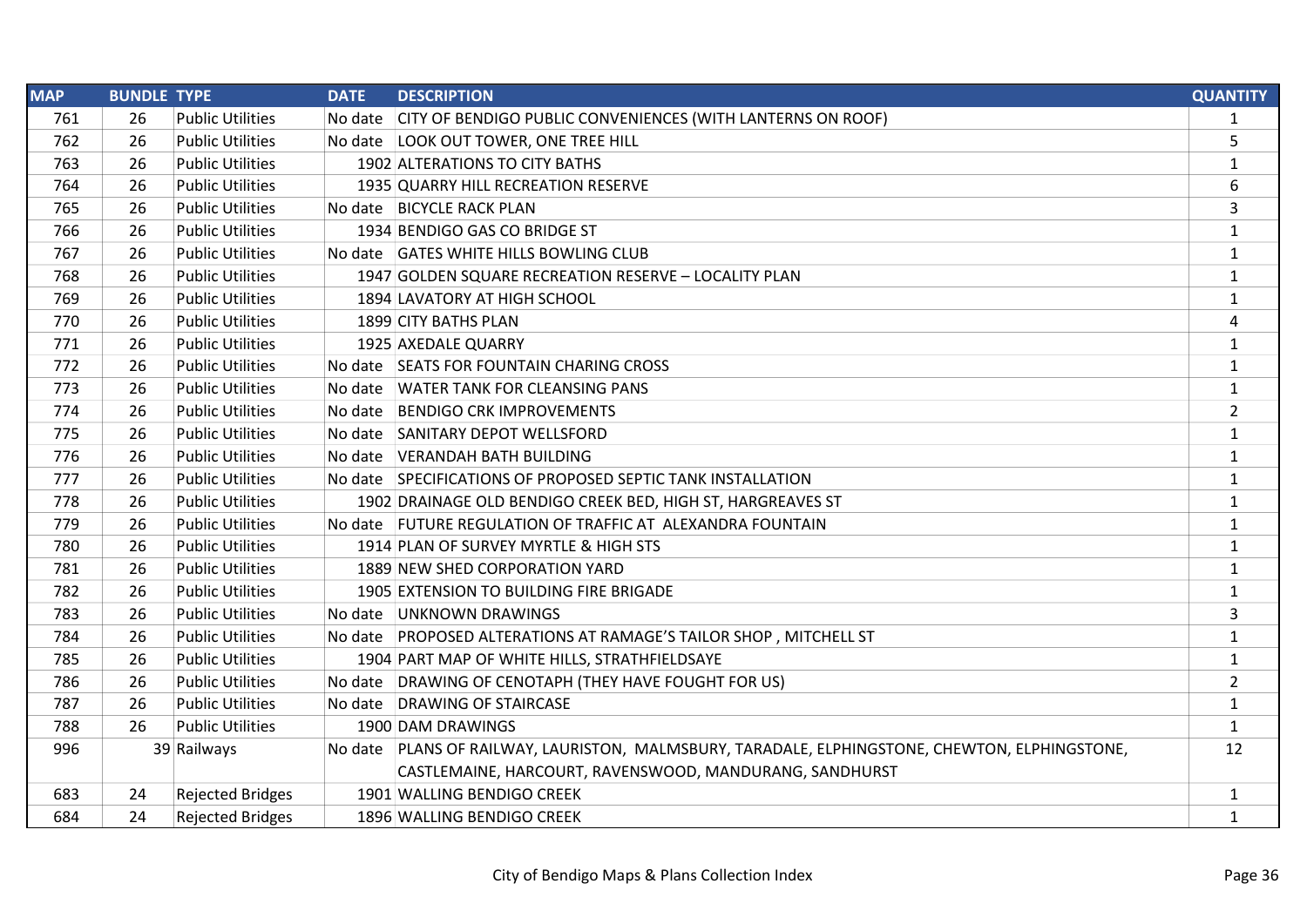| <b>MAP</b>     | <b>BUNDLE TYPE</b> |                         | <b>DATE</b> | <b>DESCRIPTION</b>                                                                                                 | <b>QUANTITY</b> |
|----------------|--------------------|-------------------------|-------------|--------------------------------------------------------------------------------------------------------------------|-----------------|
| 685            | 24                 | <b>Rejected Bridges</b> |             | 1889 SHEETING BENDIGO CREEK, BAXTER TO ARNOLD STS                                                                  | $\mathbf{1}$    |
| 686            | 24                 | <b>Rejected Bridges</b> |             | 1886 BRIDGE BENDIGO CREEK, THISTLE ST, SHEETING & WALLING                                                          | $\overline{7}$  |
| 687            | 24                 | <b>Rejected Bridges</b> |             | 1885 WATTLE ST BRIDGE                                                                                              | $\mathbf{1}$    |
| 688            | 24                 | <b>Rejected Bridges</b> |             | 1914 WATTLE ST BRIDGE (loan #4)                                                                                    | 3               |
| 689            | 24                 | <b>Rejected Bridges</b> |             | No date PROPOSED DESIGN - REINFORCEMENT FOR WATTLE ST BRIDGE                                                       | 3               |
| 690            | 24                 | <b>Rejected Bridges</b> |             | 1906 BLUE PRINT OF BRIDGE                                                                                          | $\overline{2}$  |
| 691            | 24                 | <b>Rejected Bridges</b> |             | No date BLUE PRINT, WATTLE ST SKEW BRIDGE, THREE SPANS                                                             | $\mathbf{1}$    |
| 692            | 24                 | <b>Rejected Bridges</b> |             | No date DRAWING OF MAPLE ST BRIDGE - BENDIGO CREEK                                                                 | $\mathbf{1}$    |
| 693            | 24                 | <b>Rejected Bridges</b> |             | 1905 SHORT ST BRIDGE (WRITTEN DETAILS AND DRAWING)                                                                 | 5               |
| 490            | 16                 | Reserves                |             | No date PROPOSED 2-WAY ROAD UNDER UNEMPLOYMENT RELIEF GRANT, ONE TREE HILL ROAD THROUGH PUBLIC PARK                | $\mathbf{1}$    |
| 491            | 16                 | Reserves                |             | No date CROSS SECTION OF WADE STREET RESERVE                                                                       | 4               |
| 492            | 16                 | Reserves                |             | No date FENCE & GATES PALMERSTON SQUARE                                                                            | $\mathbf{1}$    |
| 493            | 16                 | Reserves                |             | No date SPORTING OVAL - WADE STREET RESERVE                                                                        | $\mathbf{1}$    |
| 494            | 16                 | Reserves                |             | No date CROSS SECTION OF WILKIE PARK                                                                               | $\mathbf{1}$    |
| 495            | 16                 | Reserves                |             | 1899 CONSTRUCTION FENCING WEEROONA PARK                                                                            | $\mathbf{1}$    |
| 496            | 16                 | Reserves                |             | No date BLUE PRINT PROPOSED RESERVE, MYRTLE, HARGREAVES & QUEEN STS                                                | $\mathbf{1}$    |
| 497            | 16                 | Reserves                |             | 1902 HAVLIN ST RESERVE FENCE                                                                                       | $\overline{2}$  |
| 498            | 16                 | Reserves                |             | 1903 CROSS SECTION CORNER MCCRAE ST & WHITE HILLS RD                                                               | 1               |
| $\mathbf{1}$   | $\mathbf{1}$       | Roads                   |             | 1880 PROPOSED RECONSTRUCTION MT KORONG ROAD, EAGLEHAWK                                                             | $\mathbf{1}$    |
| $\overline{7}$ | $\mathbf{1}$       | Roads                   |             | No date DRAWING WILLS STREET                                                                                       | $\mathbf{1}$    |
| 10             | $\mathbf{1}$       | Roads                   |             | 1894 KERBSIDE LEVELS - VIEW STREET, SW SIDE FROM ROWAN TO BARNARD STREETS                                          | $\mathbf{1}$    |
| 27             | $\overline{2}$     | Roads                   |             | 1941 CRB Reconstruction of Caledonia, Thunder & Finn Streets (Bendigo Ordinance Factory)                           | 11              |
| 28             | $\overline{2}$     | Roads                   |             | No date Proposed reconstruction Right of Way - Hargreaves Street next to Royal Mail Hotel                          | $\overline{7}$  |
| 29             | 2                  | Roads                   |             | No date ALLEY STREET RE-ALIGNMENT (Working Figures)                                                                | 3               |
| 30             | $\overline{2}$     | Roads                   |             | 1880 CONSTRUCTION OF HARGREAVES ST (PANTON ST)                                                                     | $\mathbf{1}$    |
| 31             | $\overline{2}$     | Roads                   |             | 1934 CONSTRUCTION OF THUNDER ST                                                                                    | $\mathbf{1}$    |
| 32             | $\overline{2}$     | Roads                   |             | 1945 PROPOSED EXCHANGE OF LAND BY BENDIGO BRICK CO                                                                 | 9               |
| 33             | $\overline{2}$     | Roads                   |             | No date WOLSTENCROFT STREET (BEEBE Street)                                                                         | $\mathbf{1}$    |
| 34             | $\overline{2}$     | Roads                   |             | 1930 CONSTRUCTION OF ROAD FLANKS - BRIDGE, MCCRAE, WILLIAMSON, BULL, MUNDY, BARNARD & HARGREAVES<br><b>STREETS</b> | $\mathbf{1}$    |
| 35             | $\overline{2}$     | Roads                   |             | No date   PLAN OF INTERSECTION HARGREAVES & WATTLE STREETS (BATH ST)                                               | $\mathbf{1}$    |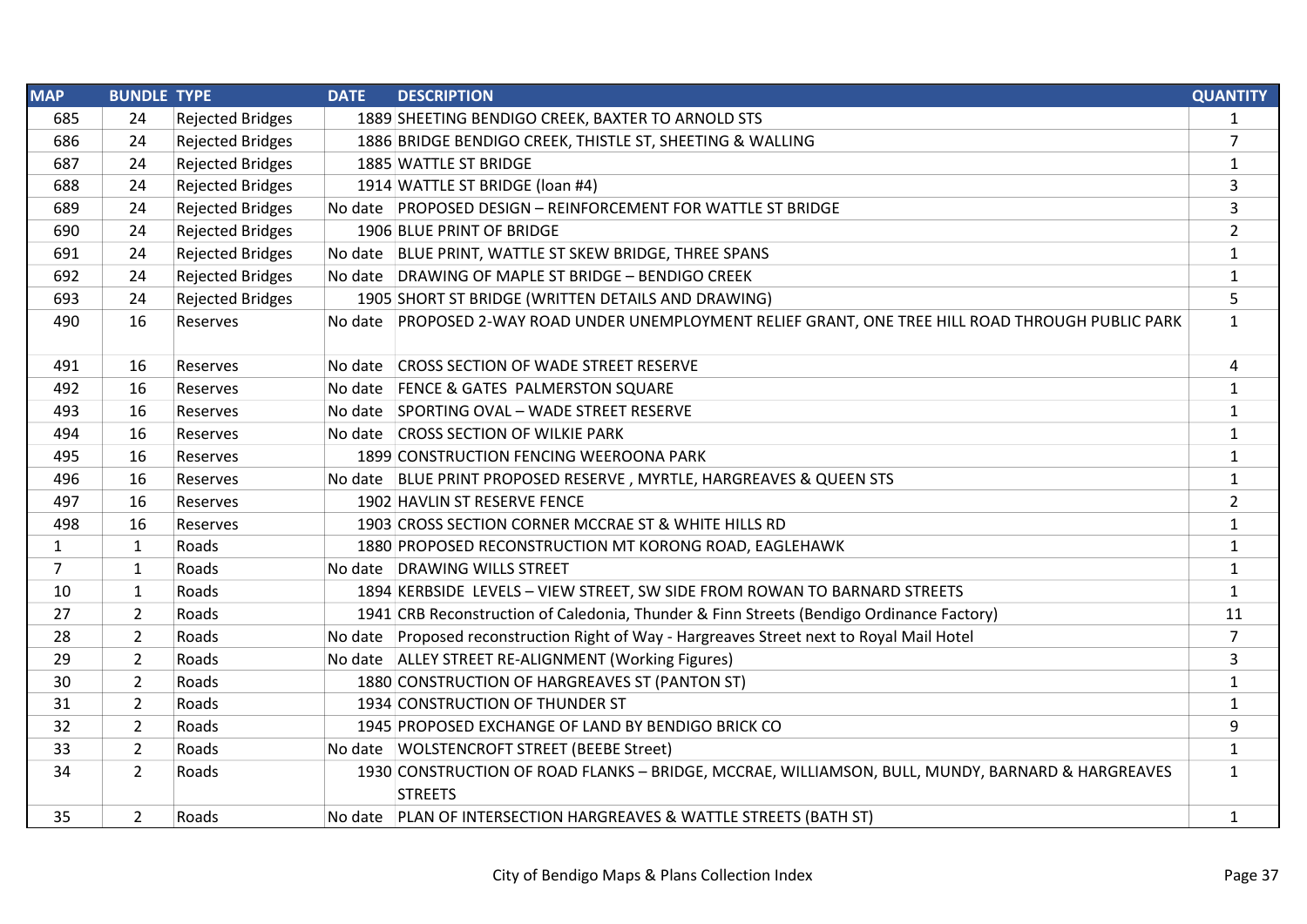| <b>MAP</b> | <b>BUNDLE TYPE</b> | <b>DATE</b> | <b>DESCRIPTION</b>                                                     | <b>QUANTITY</b> |
|------------|--------------------|-------------|------------------------------------------------------------------------|-----------------|
| 36         | 2                  | Roads       | 1935 PROPOSED NEW ROAD, HIGH STREET ALLONGSIDE TRAM TRACK              | $\overline{2}$  |
| 37         | $\overline{2}$     | Roads       | 1937 ROAD WORKS, DUNGEY & WALLACE AVENUES & HALLAM STREET              | 11              |
| 38         | $\overline{2}$     | Roads       | No date PROPOSED DEVIATION SECTION OF MURPHY STREET                    | $\mathbf{1}$    |
| 39         | $\overline{2}$     | Roads       | 1917 REDUCTION OF WIDTH SKENE ST (HAVLIN & HODGKINSON STS)             | $\mathbf{1}$    |
| 42         | $\overline{2}$     | Roads       | 1894 IMPROVEMENTS IN ROWAN STREET, BETWEEN MYRTLE & OLD VIOLET STREETS | $\mathbf{1}$    |
| 43         | $\overline{2}$     | Roads       | No date REDUCTION OF BAKEWELL ST, BETWEEN THUNDER & BRIDGE STREET      | $\overline{2}$  |
| 44         | $\overline{2}$     | Roads       | No date DRAWING, NOLAN, BAYNE, VALENTINE, BANNISTER STS                | $\mathbf{1}$    |
| 46         | $\overline{2}$     | Roads       | No date PLAN & SURVEY CHARING CROSS & VICINITY                         | $\mathbf{1}$    |
| 855        | 31                 | Saleyards   | 1938 ALTERARIONS TO HORSE RING AND EXTENTION TO GRAND STAND            | 5               |
| 856        | 31                 | Saleyards   | No date GROUND PLAN OF ABATTOIRS, LLOYD & JENNINGS STS                 | $\mathbf{1}$    |
| 857        | 31                 | Saleyards   | 1938 PROPOSED NEW GRANDSTAND AT HORSE SALE RING                        | 1               |
| 858        | 31                 | Saleyards   | 1940 METROPOLITAN FARM                                                 | $\overline{2}$  |
| 859        | 31                 | Saleyards   | 1940 SHEEP DIP PLANS                                                   | 4               |
| 860        | 31                 | Saleyards   | No date PROPOSED NEW SHEEP PENS                                        | $\overline{2}$  |
| 861        | 31                 | Saleyards   | 1941 PROPOSED ALTERATIONS FOR SHEEP & CATTLE YARDS                     | $\mathbf{1}$    |
| 862        | 31                 | Saleyards   | No date PLAN OF DAIRY CATTLE SALES YARD                                | $\mathbf{1}$    |
| 863        | 31                 | Saleyards   | 1942 PROPOSED SHEEP DRAFTING RACE AND APPROACH LANE                    | $\overline{2}$  |
| 864        | 31                 | Saleyards   | 1927 ERECTION OF NEW SHEEP PENS AND HOLDING YARDS                      | 8               |
| 789        | 27                 | Sewerage    | 1891 DRAWING OF LORRY VAN FOR DAY SERVICE - SANITARY PANS              | 8               |
| 790        | 27                 | Sewerage    | 1915 AREAS FOR GRUBBING FOR SANITARY DEPOT WELLSFORD                   | $\overline{2}$  |
| 791        | 27                 | Sewerage    | 1914 BATH LANE SEWER COMPLETION                                        | $\mathbf{1}$    |
| 792        | 27                 | Sewerage    | No date DRAINS/CHANNELS NEAR COLIBAN CHANNEL                           | $\mathbf{1}$    |
| 793        | 27                 | Sewerage    | No date   BLUEPRINTS PUBLIC CONVENIENCES - ROSALIND PARK               | $\mathbf{1}$    |
| 794        | 27                 | Sewerage    | No date BLUEPRINT SUGARLOAF RESERVOIR                                  | $\mathbf{1}$    |
| 795        | 27                 | Sewerage    | 1889 BRIDGES & CROSSING, FOOT BRIDGE                                   | $\overline{2}$  |
| 796        | 27                 | Sewerage    | 1902 HORSE POSTS                                                       | $\mathbf{1}$    |
| 797        | 27                 | Sewerage    | No date VERANDAH DRAWING                                               | $\mathbf{1}$    |
| 798        | 27                 | Sewerage    | No date STREET TREE PLANTINGS                                          | $\mathbf{1}$    |
| 799        | 27                 | Sewerage    | No date DRAINAGE                                                       | $\overline{2}$  |
| 800        | 27                 | Sewerage    | 1941 PROPOSED FACTORY AT BENDIGO - MAPLE ST                            | $\overline{2}$  |
| 801        | 27                 | Sewerage    | 1926 SEWERAGE CONNECTION FOR HOUSE CONNECTIONS                         | $\mathbf{1}$    |
| 802        | 27                 | Sewerage    | No date BLUE PRINT FOR URINAL STALLS                                   | $\mathbf{1}$    |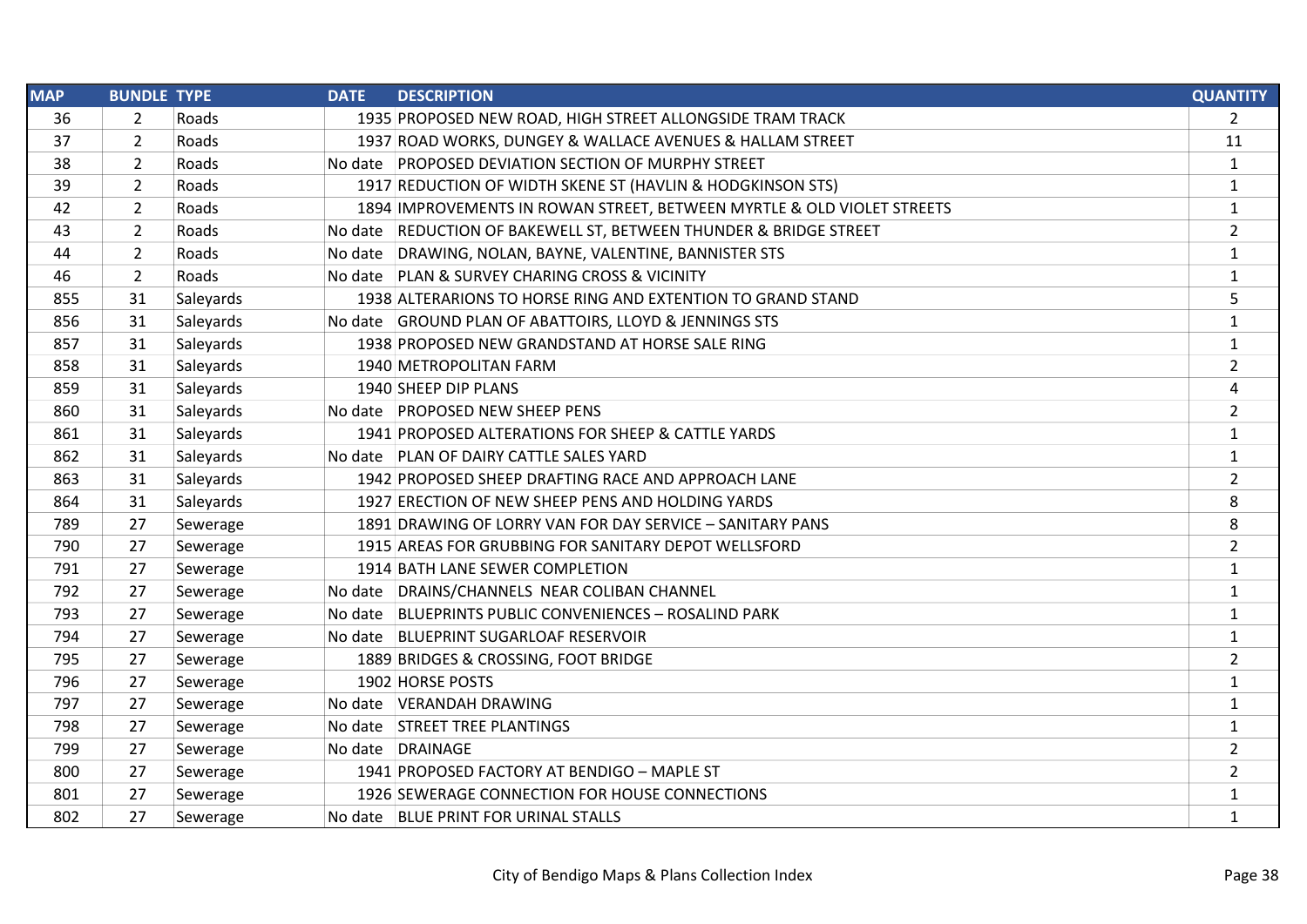| <b>MAP</b> | <b>BUNDLE TYPE</b> |                      | <b>DATE</b> | <b>DESCRIPTION</b>                                                                     | <b>QUANTITY</b> |
|------------|--------------------|----------------------|-------------|----------------------------------------------------------------------------------------|-----------------|
| 803        | 27                 | Sewerage             |             | <b>1914 SEWER VENTILATORS</b>                                                          | 2               |
| 804        | 27                 | Sewerage             |             | 1918 LAND ENCROACHMENT HIGH ST (RC CHURCH, TH WILLIAMS, M MCKENNA, BJ ROGERS)          | $\mathbf{1}$    |
| 805        | 27                 | Sewerage             |             | 1913 DESIGN FOR STANDARD WC                                                            | $\pmb{4}$       |
| 806        | 27                 | Sewerage             |             | No date STORM CHANNELS, WILLS, KING, QUEEN, HARGREAVES STS & BATH LANE                 | $\mathbf{1}$    |
| 807        | 27                 | Sewerage             |             | No date MUNDY ST DRAINAGE, DOWLING & HARGREAVES STS & LYTTLETON Terrace                | $\mathbf{1}$    |
| 808        | 27                 | Sewerage             |             | No date BOTTOM OF PROPOSED BOX DRAIN - N/E CORNER HAVLIN ST EAST & RODNEY STS          | $\mathbf{1}$    |
| 809        | 27                 | Sewerage             |             | 1905 SEWERAGE CALEDONIA TO CAMP ST                                                     | $\mathbf{1}$    |
| 933        |                    | 35 Sewerage          |             | No date DRAWINGS & PHOTOS OF SANITARY WAGONS                                           | 4               |
| 934        |                    | 35 Sewerage          |             | No date BATH LANE SEWER ACROSS KING ST                                                 | $\mathbf{1}$    |
| 935        |                    | 35 Sewerage          |             | 1894 CLOSET AT SANATORIUM                                                              | $\mathbf{1}$    |
| 936        |                    | 35 Sewerage          |             | 1947 SEWERAGE PLANS                                                                    | 32              |
| 937        |                    | 35 Sewerage          |             | 1907 SANITARY DEPOT PLAN                                                               | $\mathbf{1}$    |
| 938        |                    | 35 Sewerage          |             | No date BATH LANE SEWER ACROSS QUEEN ST                                                | $\overline{2}$  |
| 939        |                    | 35 Sewerage          |             | No date WATER CLOSET (DOUBLE - BACK-TO-BACK)                                           | $\mathbf{1}$    |
| 940        |                    | 35 Sewerage          |             | No date PUBLIC SANITARY ACCOMMODATION AT CHARING CROSS, VIEW ST & PALL MALL            | $\mathbf{1}$    |
| 941        |                    | 35 Sewerage          |             | 1928 LONGTIDUDE OF BENDIGO CREEK - MYRTLE ST TO HIGH ST                                | $\mathbf{1}$    |
| 6          | $\mathbf{1}$       | <b>Street Lights</b> |             | No date DRAWING TO SCALE LAMP POST, PALL MALL FENCE                                    | $\overline{2}$  |
| 8          | $\mathbf{1}$       | <b>Street Lights</b> |             | 1900 Schedule of lights to be erected (155) Mall to Long Gully                         | $\mathbf{1}$    |
| 15         | $\mathbf{1}$       | <b>Street Lights</b> |             | No date Bendigo (7,523 acres) - electric, kerosene & gas lights                        | $\mathbf{1}$    |
| 12         | $\mathbf{1}$       | <b>Street Plans</b>  |             | No date BLOCKS WILLIAMSON & BROUGHAM STS                                               | $\mathbf{1}$    |
| 13         | $\mathbf{1}$       | <b>Street Plans</b>  |             | No date STREET PLAN - MT KORONG ROAD TO MCIVOR ROAD                                    | $\mathbf{1}$    |
| 16         | $\mathbf{1}$       | <b>Street Plans</b>  |             | No date STREET PLAN, BRIDGE, WADE, BOOTH AND HIGH STS                                  | $\mathbf{1}$    |
| 17         | $\mathbf{1}$       | <b>Street Plans</b>  |             | No date STREET PLAN, HAVELOCH ST AREA                                                  | $\mathbf{1}$    |
| 19         | $\mathbf{1}$       | <b>Street Plans</b>  |             | No date   PLAN WHITE HILLS ROAD, MCCRAE ST                                             | $\mathbf{1}$    |
| 20         | $\mathbf{1}$       | <b>Street Plans</b>  |             | No date PLAN FOREST, ROWAN & WATTLE STS                                                | $\mathbf{1}$    |
| 21         | $\mathbf{1}$       | <b>Street Plans</b>  |             | 1922 PLAN ROWAN & WATTLE STS                                                           | $\mathbf{1}$    |
| 22         | $\mathbf{1}$       | <b>Street Plans</b>  |             | 1922 LEASED PORTION OF LANSELL ST TO TOMLINS, SIMMIE & CO                              | $\mathbf{1}$    |
| 23         | $\mathbf{1}$       | <b>Street Plans</b>  |             | 1916 NEW ROAD, VALENTINE, WATTLE STS & MT KORONG RD                                    | $\mathbf{1}$    |
| 24         | $\mathbf{1}$       | <b>Street Plans</b>  |             | No date   FOREST, ROWAN & VIEW STREETS                                                 | 3               |
| 25         | $\mathbf{1}$       | <b>Street Plans</b>  |             | 1904 BROUGHAM, MILLER, MARKS & HAVLIN STS BLOCK (SECTION 113C)                         | $\mathbf{1}$    |
| 26         | $\mathbf{1}$       | <b>Street Plans</b>  |             | 1914 CHARLESTON ROAD & KENNEDY ST (SURVEY OF PART CROWN LAND ALLOTMENT 13a SECTION 44c | $\mathbf{1}$    |
| 47         | $\overline{2}$     | <b>Street Plans</b>  |             | 1908 PROPOSED ENCROACHMENT YMCA - SHORT STREET                                         | $\mathbf{1}$    |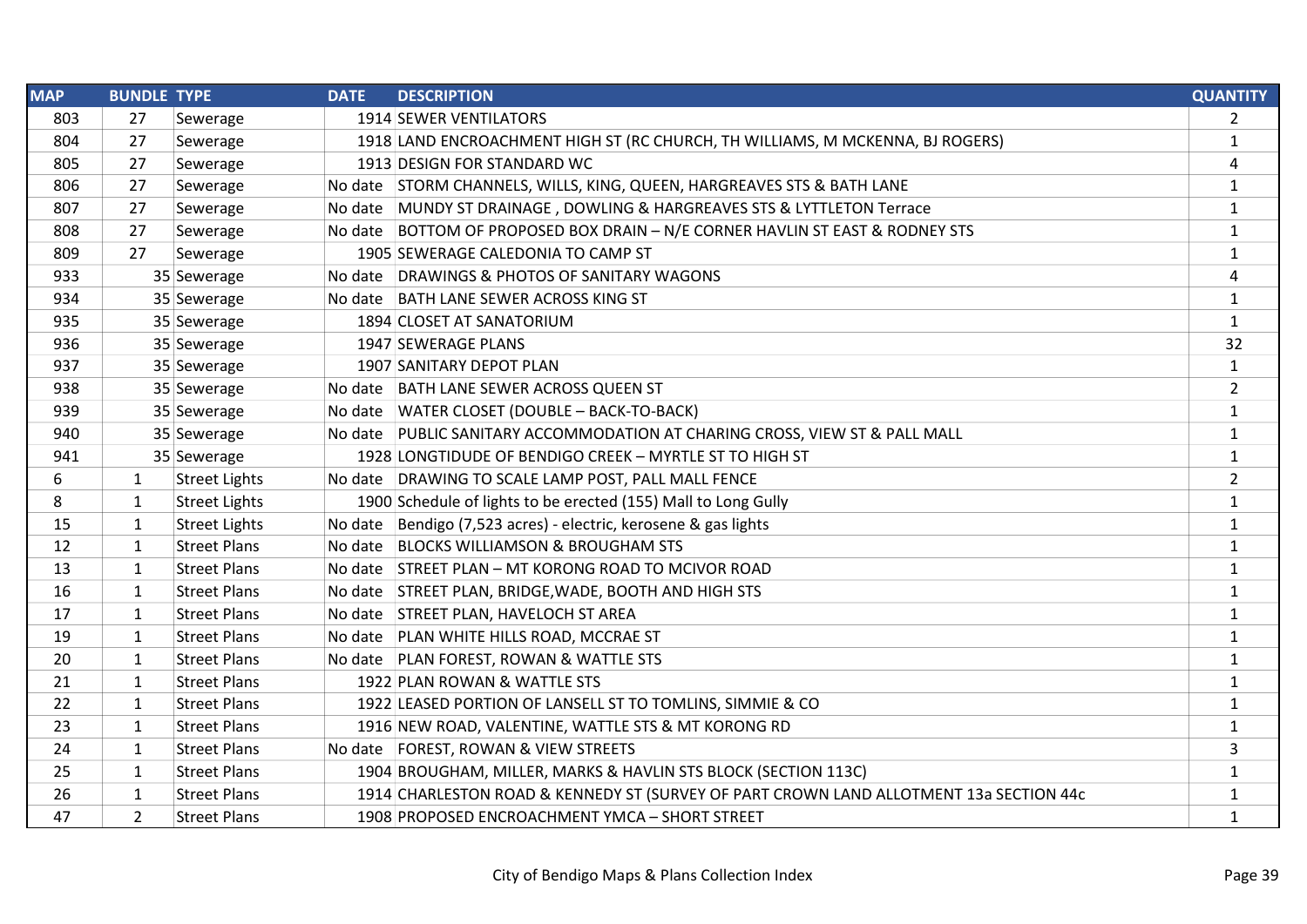| <b>MAP</b> | <b>BUNDLE TYPE</b> |                     | <b>DATE</b> | <b>DESCRIPTION</b>                                                                                   | <b>QUANTITY</b> |
|------------|--------------------|---------------------|-------------|------------------------------------------------------------------------------------------------------|-----------------|
| 48         | 2                  | <b>Street Plans</b> |             | 1905 SURVEY, HARGREAVES, WILLIAMSON, QUEEN STS & LYTTLETON TR                                        | $\mathbf{1}$    |
| 49         | $\overline{2}$     | <b>Street Plans</b> |             | 1902 BLUEPRINT OF BENDIGO STS, WHITE HILLS TO GOLDEN GULLY                                           | $\mathbf{1}$    |
| 50         | $\overline{2}$     | <b>Street Plans</b> |             | 1904 STREET PLAN, HARGREAVES ST & LYTTLETON TR & MUNDY & WILLIAMSON STREETS                          | $\mathbf{1}$    |
| 51         | $\overline{2}$     | <b>Street Plans</b> |             | No date SPORTS GROUND - BROUGHAM ST                                                                  | $\mathbf{1}$    |
| 52         | $\overline{2}$     | <b>Street Plans</b> |             | No date ROWAN, VIEW STS & SPURLING LANE                                                              | $\mathbf{1}$    |
| 539        | 18                 | <b>Streets</b>      |             | No date STERNBERG ST ENCROACHMENT ON WILLIAMSON RESERVE                                              | $\mathbf{1}$    |
| 540        | 18                 | <b>Streets</b>      |             | 1917 CROWN ALLOTMENT CHARLESTON RD ALLOTMENT 13A SECTION 44C                                         | $\mathbf{1}$    |
| 541        | 18                 | <b>Streets</b>      |             | 1872 PROPOSED WATER RESERVE KING & DOWLING STS                                                       | $\mathbf{1}$    |
| 542        | 18                 | Streets             |             | 1879 PLAN SHEWING BATHS & OTHER BUILDINGS CNR BATH LANE & MITCHELL ST                                | $\mathbf{1}$    |
| 543        | 18                 | Streets             |             | 1916 WATER RESERVE OFF MCIVOR RD                                                                     | 4               |
| 544        | 18                 | Streets             |             | 1892 PROPOSED WATER RESERVE MCIVOR RD, KENNEDY AND CHARLESTON STS                                    | $\mathbf{1}$    |
| 545        | 18                 | <b>Streets</b>      |             | 1922 CULVERT DRAWING MCIVOR RD OVER KENNEDY ST                                                       | $\mathbf{1}$    |
| 546        | 18                 | Streets             |             | 1916 FORMATION VICTORIA ST                                                                           | $\mathbf{1}$    |
| 547        | 18                 | <b>Streets</b>      |             | No date HOUSE BLOCK LYTTLETON TR & MYERS ST                                                          | $\mathbf{1}$    |
| 548        | 18                 | Streets             |             | 1918 PROPOSED DEVIATION HALFEY ST                                                                    | $\mathbf{1}$    |
| 549        | 18                 | Streets             |             | No date ALLOTMENTS HIGH ST BETWEEN BEECH & MAPLE STS                                                 | $\mathbf{1}$    |
| 550        | 18                 | Streets             |             | 1903 ENTRY TO EDWARD ST CULVERT RAILWAY RISE                                                         | $\mathbf{1}$    |
| 551        | 18                 | <b>Streets</b>      |             | 1914 DRAINAGE MUNDY & HOPETOUN STS - CRITERION HOTEL & DELICENSED MARKET HOTEL                       | $\overline{2}$  |
| 552        | 18                 | Streets             |             | 1924 LOCATION OF CRUSHER IN HALFEY ST                                                                | $\mathbf{1}$    |
| 553        | 18                 | <b>Streets</b>      |             | No date CULVERT & CHANNEL WATTLE ST                                                                  | $\mathbf{1}$    |
| 554        | 18                 | <b>Streets</b>      |             | 1914 BARNARD ST DRAINAGE DIVERSION                                                                   | 10              |
| 555        | 18                 | <b>Streets</b>      |             | No date PORTION OF HIGH ST, ADELAIDE GULLY NEAR ASH ST                                               | $\mathbf{1}$    |
| 556        | 18                 | <b>Streets</b>      |             | 1912 STREET PLAN OF WHITE HILLS SHOWING GRAVEL Reserve                                               | $\mathbf{1}$    |
| 870        | 33                 | Streets             |             | No date OPEN CROSSING - SOMERVILLE AND RODNEY STREETS                                                | 3               |
| 871        | 33                 | <b>Streets</b>      |             | 1894 IMPROVEMENTS IN RICHARDSON ST OFF WATTLE ST                                                     | $\overline{2}$  |
| 872        | 33                 | Streets             |             | No date LIST OF HISTORIC MAPS                                                                        | $\mathbf{1}$    |
| 873        | 33                 | <b>Streets</b>      |             | No date PLAN OF MITCHELL ST SHOWING RAILWAY BRIDGE                                                   | $\mathbf{1}$    |
| 874        | 33                 | Streets             |             | No date PLAN SHOWING MARKET SQUARE & AREA OCCUPIED BY EXISTING BUILDINGS TOGETHER WITH AREA PROPOSED | $\mathbf{1}$    |
|            |                    |                     |             | TO BE RESUMED BY Government                                                                          |                 |
| 875        | 33                 | <b>Streets</b>      |             | No date PLAN OF PROPOSED EXTENSION OF BOWLING GREEN, QUARRY HILL - PALMERSTON & KILWINNING STS.      | $\mathbf{1}$    |
| 876        | 33                 | Streets             |             | 1930 STREET PLAN OF BENDIGO - BENDIGO SEWERAGE AUTHORITY                                             | $\mathbf{1}$    |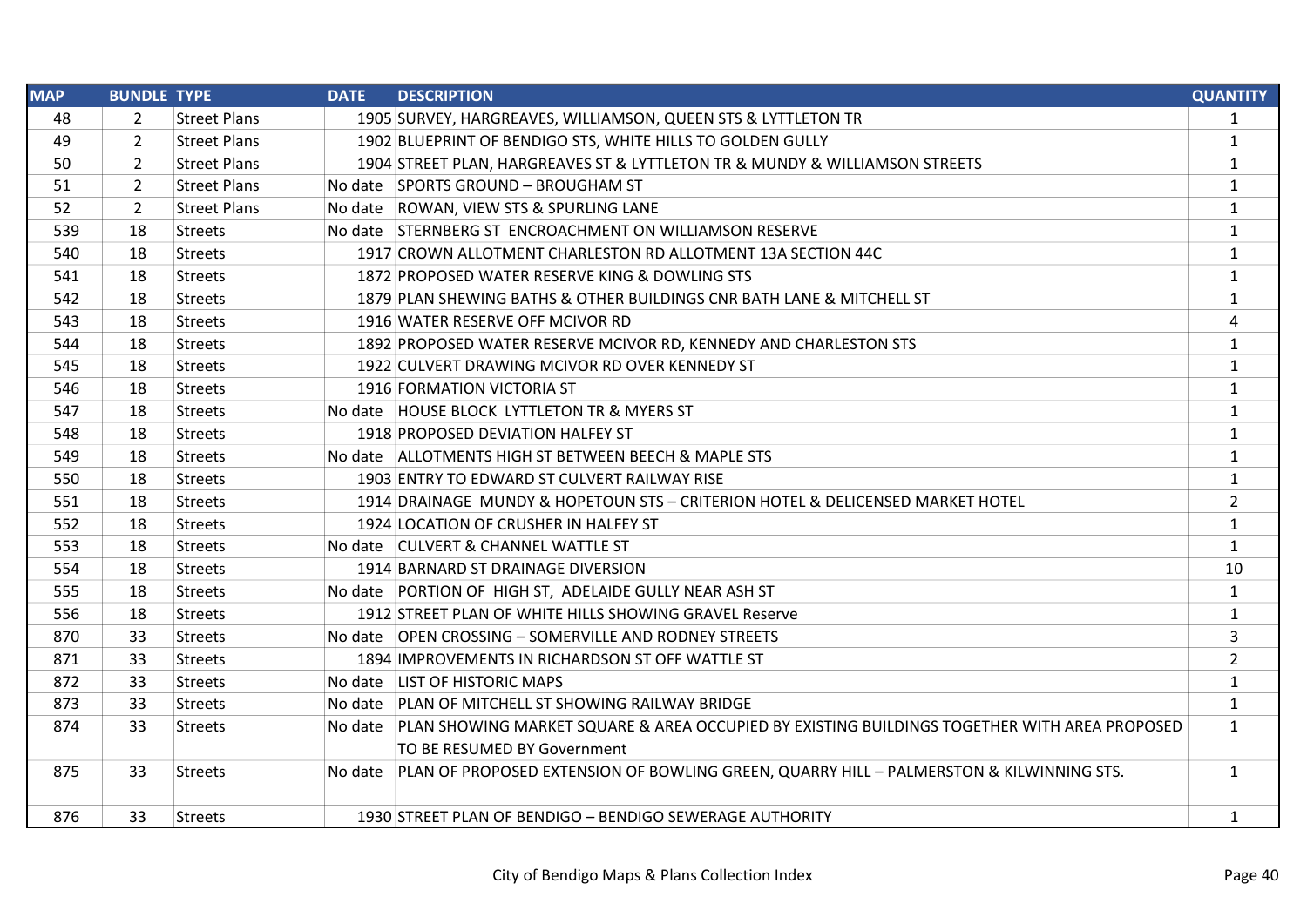| <b>MAP</b> | <b>BUNDLE TYPE</b> |                | <b>DATE</b> | <b>DESCRIPTION</b>                                                                       | <b>QUANTITY</b> |
|------------|--------------------|----------------|-------------|------------------------------------------------------------------------------------------|-----------------|
| 877        | 33                 | <b>Streets</b> |             | 1935 CONSTRUCTION OF ROAD FLANKS, HIGH ST - PALL MALL                                    | $\overline{2}$  |
| 878        | 33                 | <b>Streets</b> |             | 1937 ROAD PLANS, RODNEY, HALLAM, SOMERVILLE STS                                          | $\mathbf{1}$    |
| 879        | 33                 | <b>Streets</b> |             | No date PROPOSED REALIGNMENT OF ALLEY ST                                                 | 10              |
| 880        | 33                 | <b>Streets</b> |             | No date LONGTIDUDE SECTIONS OF 18" x 6" BOX CULVERTS                                     | 3               |
| 881        | 33                 | <b>Streets</b> |             | No date DRAWINGS FOR ROADS, NISH ST & CHURCHILL AVE                                      | 4               |
| 882        | 33                 | <b>Streets</b> |             | 1945 STATE HOUSING SCHEME - SOMMERVILLE, ELLIS & NISH STS                                | 13              |
| 883        | 33                 | <b>Streets</b> |             | 1914 HUMER & ISER DRAIN - CHARLESTON & MCIVOR RD                                         | $\overline{2}$  |
| 884        | 33                 | <b>Streets</b> |             | 1911 AMENDMENT PLAN DOWNSTREAM AND OF PAVING AND JUNCTION WITH DW CHANNEL ON BENDIGO CRK | 4               |
| 885        | 33                 | <b>Streets</b> |             | No date IMPROVEMENT IN VINE ST - BOX CULVERT FROM MCKENZIE TO ROWAN ST                   | $\mathbf{1}$    |
| 886        | 33                 | <b>Streets</b> |             | No date CULVERT PEEL ST - GRAHAM & HAMLTION STS                                          | 1               |
| 887        | 33                 | <b>Streets</b> |             | No date CULVERT ACROSS STANLEY ST, QUARRY HILL (JONES ORCHARD)                           | $\mathbf{1}$    |
| 888        | 33                 | <b>Streets</b> |             | No date CONSTRUCTION OF FOOTPATH ECHUCA ST                                               | $\mathbf{1}$    |
| 889        | 33                 | <b>Streets</b> |             | 1895 DRAIN - SPURLING LANE AND VIEW ST (FOREST ST - ROWAN ST)                            | $\mathbf{1}$    |
| 890        | 33                 | <b>Streets</b> |             | No date   IMPROVEMENTS IN DON ST (SAM ST NOW OLIVE ST)                                   | 1               |
| 891        | 33                 | <b>Streets</b> |             | No date NEW CULVERT ACROSS WATER ST (PETER JACOBSEN)                                     | $\mathbf{1}$    |
| 892        | 33                 | <b>Streets</b> |             | No date IMPROVEMENTS IN DROUGHT & HOPEW STS                                              | $\mathbf{1}$    |
| 893        | 33                 | <b>Streets</b> |             | No date STORM CHANNEL PITT ST THROUGH FOSTERS (ALLAN WRIGHT)                             | $\mathbf{1}$    |
| 894        | 33                 | <b>Streets</b> |             | No date CONSTRUCTION ON OPHIR, ROWAN STS TO NEW CHUM GULLY                               | $\mathbf{1}$    |
| 895        | 33                 | <b>Streets</b> |             | No date DRAIN FROM WILLIAMSON ST TOWARDS WHITE ST                                        | $\mathbf{1}$    |
| 896        | 33                 | <b>Streets</b> |             | 1895 PIPE DRAIN IN ROWAN AND FOSTER ST (VIEW ST)                                         | $\mathbf{1}$    |
| 897        | 33                 | <b>Streets</b> |             | No date STORM CHANNEL IN VIEW ST TOWARDS BARNARD ST (VINE, ROWAN STS)                    | $\mathbf{1}$    |
| 898        | 33                 | <b>Streets</b> |             | No date CHANNEL BETWEEN COBDEN & BROUGHAM STS THROUGH MRS UHRBROOK'S (BARRY ST)          | $\mathbf{1}$    |
| 899        | 33                 | <b>Streets</b> |             | No date DRAWINGS OF BOX DRAINS (WOODWARD - H WARD)                                       | 3               |
| 900        | 33                 | <b>Streets</b> |             | 1894 DRAIN BETWEEN VALENTINE & DROUGHT STS - ARNOLD STS (MOON, WILLIAMSON, BLUMNER)      | $\overline{2}$  |
| 901        | 33                 | <b>Streets</b> |             | No date CULVERT MCIVOR ROAD                                                              | $\mathbf{1}$    |
| 902        | 33                 | <b>Streets</b> |             | 1892 IMPROVEMENTS IN CASLEY AND ANGWIN STS (now Truscott St), DUNCAN & ARMS ST           | $\mathbf{1}$    |
| 903        | 33                 | <b>Streets</b> |             | No date  IMPROVEMENTS IN HOLDSWORK & WOOD STS TO MORAN ST                                | $\mathbf{1}$    |
| 904        | 33                 | <b>Streets</b> |             | No date IMPROVEMENTS IN BROOM ST BETWEEN ROWAN & BARNARD ST, WATTLE ST (JB WATSON)       | $\mathbf{1}$    |
| 905        | 33                 | <b>Streets</b> |             | No date DRAWING OF BOX DRAINS                                                            | $\mathbf{1}$    |
| 906        | 33                 | <b>Streets</b> |             | No date CULVERT & FILLING IN WADE ST, GOLDEN SQUARE                                      | $\mathbf{1}$    |
| 907        | 33                 | Streets        |             | 1890 CROSS SECTIONS OF CULVERT ROWAN & BARNARD ST                                        | $\mathbf{1}$    |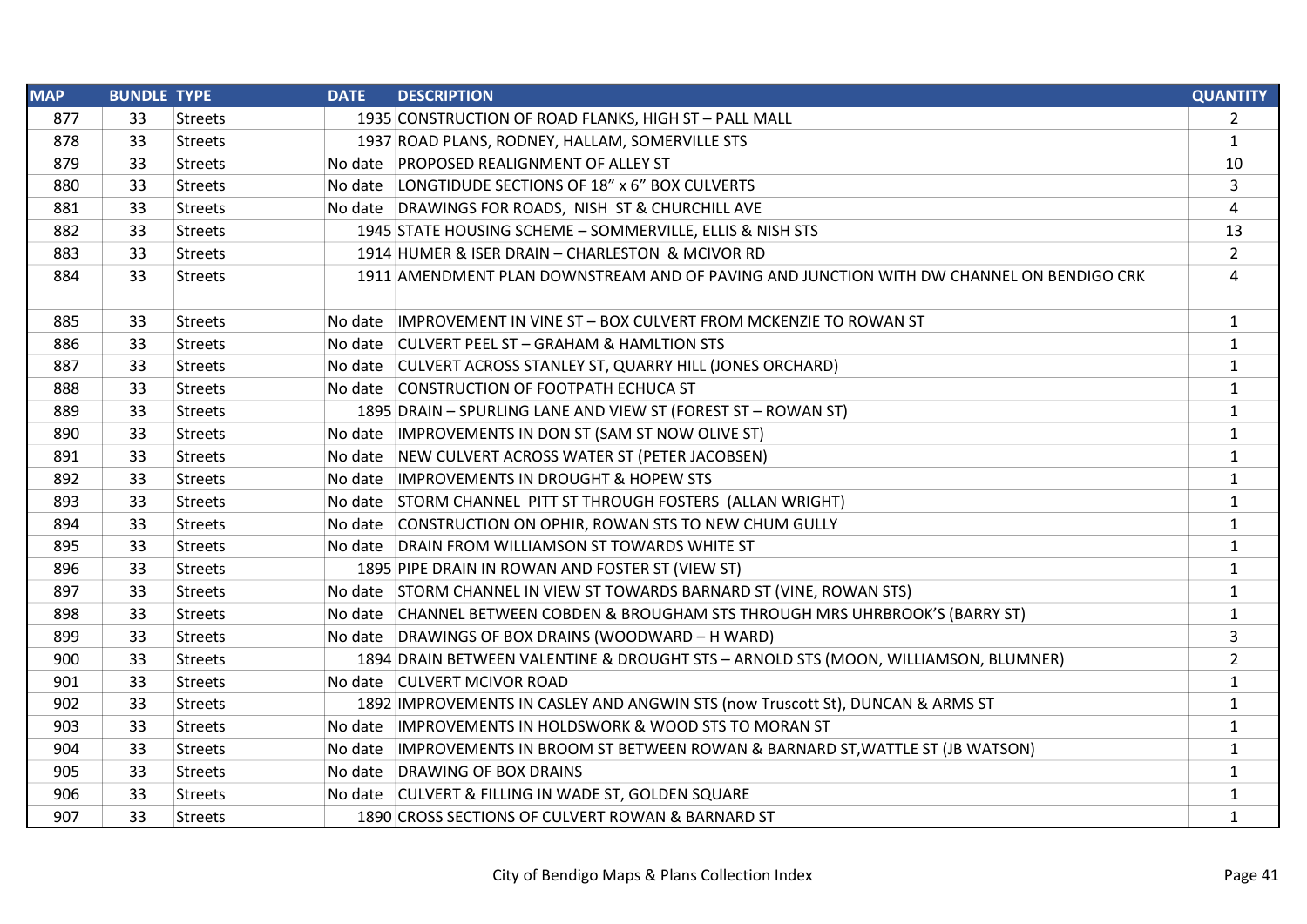| <b>MAP</b> | <b>BUNDLE TYPE</b> |                | <b>DATE</b> | <b>DESCRIPTION</b>                                                                                 | <b>QUANTITY</b> |
|------------|--------------------|----------------|-------------|----------------------------------------------------------------------------------------------------|-----------------|
| 908        | 33                 | Streets        | No date     | <b>DRAIN DIVISION LAKE WEROONA</b>                                                                 | $\mathbf{1}$    |
| 909        | 33                 | <b>Streets</b> |             | No date CULVERT WATTLE ST                                                                          | 1               |
| 910        | 33                 | <b>Streets</b> |             | No date CULVERT HOLDSWORTH ROAD                                                                    | 1               |
| 911        | 33                 | <b>Streets</b> |             | No date CULVERT HIGH ST                                                                            | 1               |
| 912        | 33                 | <b>Streets</b> |             | No date CULVERT LYTTLETON TERRACE                                                                  | 1               |
| 913        | 33                 | <b>Streets</b> |             | No date BARNARD ST WEST (CUTTING - EMBANKMENT)                                                     | $\mathbf{1}$    |
| 914        | 33                 | <b>Streets</b> |             | No date DRAWING OF BOX DRAINS                                                                      | 1               |
| 915        | 33                 | <b>Streets</b> |             | No date DRAINS - RAGLAN & PLUMRIDGE STS (ALAN WRIGHT)                                              | $\mathbf{1}$    |
| 916        | 33                 | <b>Streets</b> |             | No date FOOTBRIDGE BENDIGO CREEK - VIOLET ST                                                       | 1               |
| 917        | 33                 | <b>Streets</b> |             | No date SKETCH PLAN SHOWING DETAILS IN SIGN HOARDING                                               | $\mathbf{1}$    |
| 918        | 33                 | <b>Streets</b> |             | No date   THISTLE ST PIPE CULVERT                                                                  | $\mathbf{1}$    |
| 1161       |                    | 44 Streets     |             | 1912 CONTRACT & PLAN FOR YORK & CORNWALL STS                                                       | 10              |
| 1162       |                    | 44 Streets     |             | No date UNFINISHED PLAN OF HIGH, LILY, HONEYSUCKLE & VIOLETS STS                                   | $\mathbf{1}$    |
| 1163       |                    | 44 Streets     |             | No date LONGDITUDE PLAN WILLIAMSON TO BAXTER STS                                                   | $\overline{2}$  |
| 1164       |                    | 44 Streets     |             | No date   PLAN HIGH, VIOLET, HIGH STS, BENDIGO CRK                                                 | $\mathbf{1}$    |
| 1165       |                    | 44 Streets     |             | 1918 PLAN OF NOLAN, MCCRAE STS, PROPOSED CHANNEL IMPROVEMENTS                                      | $\mathbf{1}$    |
| 1166       |                    | 44 Streets     |             | No date PLAN OF MAIN ROAD, PALL MALL TO EAGLEHAWKE (INDICATES FIRE PLUGS)                          | $\mathbf{1}$    |
| 1167       |                    | 44 Streets     |             | 1919 CONSTRUCTION OF SKENE ST                                                                      | 3               |
| 1168       |                    | 44 Streets     |             | No date PLAN OF REDUCTION OF CHARLESTON ROAD BETWEEN LANSELL & LLOYD (NAMES OF FREEHOLDERS LISTED) | $\mathbf{1}$    |
| 1169       |                    | 44 Streets     |             | 1917 PLAN OF REDUCTION OF SKENE ST BETWEEN HAVLIN & STERNBERG STS                                  | $\overline{2}$  |
| 1170       |                    | 44 Streets     |             | No date ENCROACHMENTS ON WATTLE & CREEK STS                                                        | $\mathbf{1}$    |
| 1171       |                    | 44 Streets     |             | No date ENCROACHMENTS ON LAUREL ST BETWEEN BENDIGO CRK & HIGH ST                                   | 1               |
| 1172       |                    | 44 Streets     |             | 1921 PLAN OF ATKINSON'S RIGHT OF WAY (ROW) NEAR MCKENZIE ST (CH OF E & DALEY'S BUILDINGS)          | $\mathbf{1}$    |
| 1173       |                    | 44 Streets     |             | No date PLAN OF HALFEY ST & CARPENTER ST PROPOSED DEVIATION (SHOWING OWNERS)                       | 3               |
| 1174       |                    | 44 Streets     |             | No date MILROY ST IMPROVEMENTS (HARRISON TO VALENTINE STS)                                         | 4               |
| 1175       |                    | 44 Streets     |             | 1883 IMPROVEMENTS TO BANNERMAN ST                                                                  | $\mathbf{1}$    |
| 1176       |                    | 44 Streets     |             | 1885 FORMATION OF RAE ST                                                                           | $\mathbf{1}$    |
| 1177       |                    | 44 Streets     |             | 1884 FORMATION OF HARGREAVES & BAYNE STS                                                           | $\mathbf{1}$    |
| 1178       |                    | 44 Streets     |             | 1886 IMPROVEMENTS TO WHITE HILLS ROAD NEAR WHITE HILL CEMETERY                                     | 1               |
| 1179       |                    | 44 Streets     |             | 1884 PART OF BARNARD ST, WATTLE TO DON STS HORIZONTAL PLAN                                         | $\mathbf{1}$    |
| 1180       |                    | 44 Streets     |             | 1884 DRAWING OF RECONTRUCTION OF HAVILAH RD, MORAN TO BOLT ST                                      | 1               |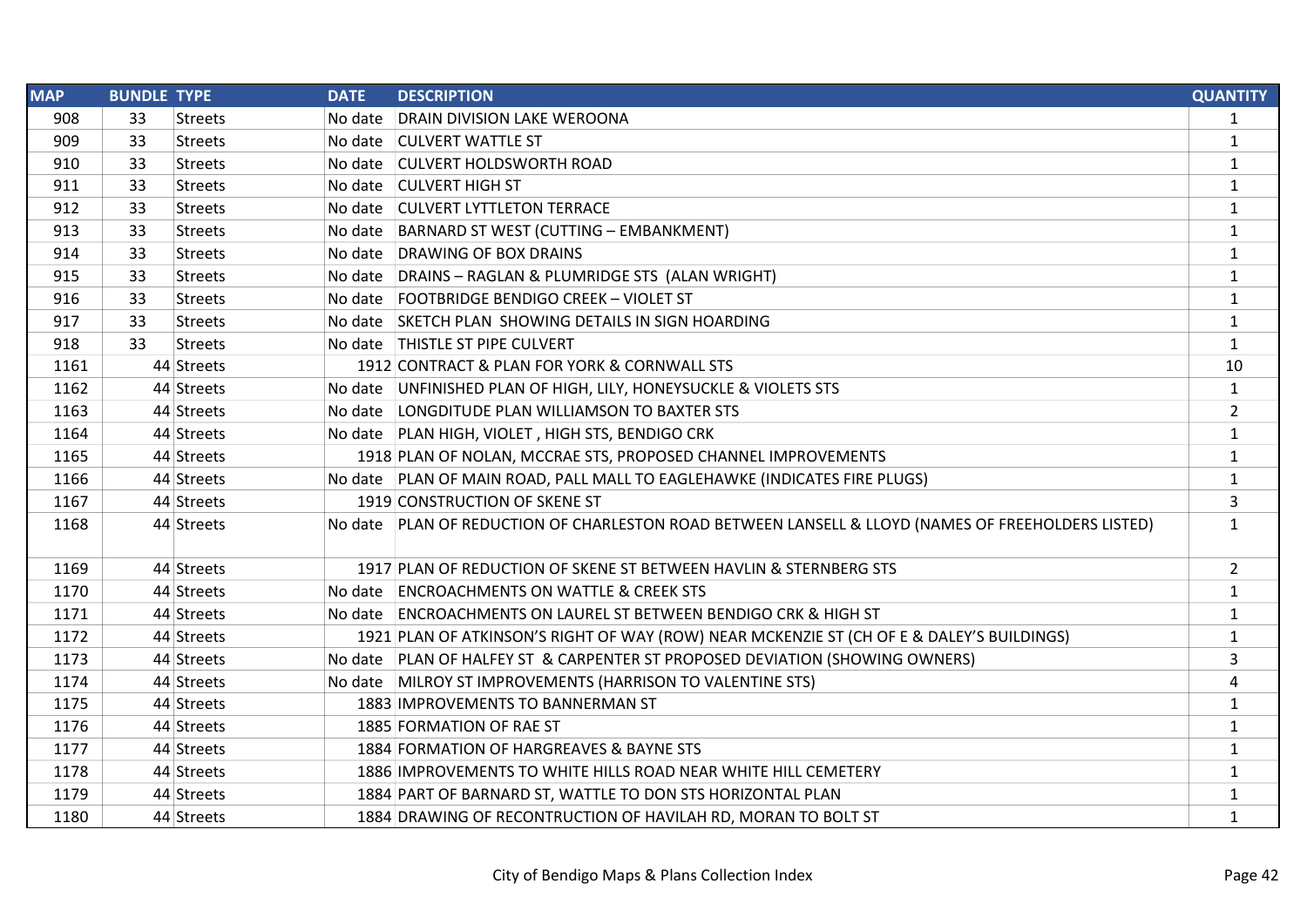| <b>MAP</b> | <b>BUNDLE TYPE</b> | <b>DATE</b> | <b>DESCRIPTION</b>                                                                           | <b>QUANTITY</b> |
|------------|--------------------|-------------|----------------------------------------------------------------------------------------------|-----------------|
| 1181       | 44 Streets         |             | 1914 WIDENING OF HAVILAH ROAD, BLACK TO MORAN STS                                            | $\overline{2}$  |
| 1182       | 44 Streets         |             | 1915 DRAWING OF OLD VIOLET ST BETWEEN MCKENZIE & ROWAN SRS                                   | $\overline{2}$  |
| 1183       | 44 Streets         |             | 1884 PLAN OF SHEEPHEADS RD (STERNBERG ST)                                                    | $\overline{2}$  |
| 1184       | 44 Streets         |             | 1885 PLAN OF MARY, PERCIVAL & ECHUCA STS                                                     | $\mathbf{1}$    |
| 1185       | 44 Streets         |             | 1884 CUTTING IN PARK LAND NEW DR. PENFOLDS BUILDING                                          | $\mathbf{1}$    |
| 1186       | 44 Streets         |             | No date   FORMATION O F HAYES, BROWN & PALL MALL AT BULL ST                                  | 3               |
| 1187       | 44 Streets         |             | 1885 FORMATION OF CULVERTS IN KING ST                                                        | $\mathbf{1}$    |
| 1188       | 44 Streets         |             | 1883 PROPOSED IMPROVEMENT RODNEY ST, CARPENTER TO REGINALD STS                               | $\mathbf{1}$    |
| 1189       | 44 Streets         |             | 1888 LONGITUDINAL SECTION MACINTYRE ST                                                       | $\mathbf{1}$    |
| 1190       | 44 Streets         |             | No date   KERBING MYERS ST                                                                   | $\mathbf{1}$    |
| 1191       | 44 Streets         |             | 1885 CULVERT & ROAD FORMATION, WADE & MCKENZIE STS                                           | $\mathbf{1}$    |
| 1192       | 44 Streets         |             | 1884 FORMATION OF UNION ST AT LONG GULLY - HORIZONTAL PLAN                                   | $\mathbf{1}$    |
| 1193       | 44 Streets         |             | 1883 LONGITUDINAL SECTION OF ALLINGHAM ST                                                    | $\mathbf{1}$    |
| 1194       | 44 Streets         |             | 1912 FORMATION OF LYON ST                                                                    | $\overline{7}$  |
| 1195       | 44 Streets         |             | No date   FORMATION OF JACKSON ST                                                            | $\mathbf{1}$    |
| 1196       | 44 Streets         |             | 1912 FIXING LEVELS OF LOUIS ST (DUNCAN TO CASLEY ST)                                         | 7               |
| 1197       | 44 Streets         |             | 1885 WIDENING OF WILLIAMSON ST                                                               | $\mathbf{1}$    |
| 1198       | 44 Streets         |             | 1884 SIDE CUTTING OF INGLEWOOD ROAD (NEAR LILY ST)                                           | $\mathbf{1}$    |
| 1199       | 44 Streets         |             | No date NEW STREETS (WOODWAR, ADAMS, CEMETERY, BELL VIEW RDS, DUNCAN STS (DR QUICK, AH SING, | $\mathbf{1}$    |
|            |                    |             | SANDHURST CEMETERY)                                                                          |                 |
| 1200       | 44 Streets         |             | 1914 BLUE PRINTS - CHUM ST ALTERATION AT FORTUNA                                             | 3               |
| 1201       | 44 Streets         |             | No date   LONGITUDINAL SECTION BARNARD ST (WEST OF BOOTH ST)                                 | $\mathbf{1}$    |
| 1202       | 44 Streets         |             | No date LONGITUDINAL KENNEWELL ST AT HAMELIN ST                                              | $\overline{2}$  |
| 1203       | 44 Streets         |             | No date PITCHING RIGHT OF WAY (ROW) OFF PALL MALL                                            | $\overline{2}$  |
| 1204       | 44 Streets         |             | No date DOWLING ST CHANNELING                                                                | $\mathbf{1}$    |
| 1205       | 44 Streets         |             | 1915 FORMATION OF ABATTOIRS ROAD (LABOUR DONE BY RELIEF DAY WORKERS - HAND & BARROW WORK)    | 3               |
| 1206       | 44 Streets         |             | No date EXTENSION OF HONEYSUCKLE ST TO CRK (CLARKE ST NEAR LILY ST)                          | $\mathbf{1}$    |
| 1207       | 44 Streets         |             | 1914 KERNOW OF THOMAS'S RIGHT OF WAY (ROW) (BOLTON'S DOOR, C & T DOOR)                       | 3               |
| 1208       | 44 Streets         |             | 1914 PROPOSED RIGHT OF WAY (ROW) OFF INCLEWOOD ROAD NEAR LILY ST BETWEEN ALLEY & WEBSTER STS | $\mathbf{1}$    |
| 1209       | 44 Streets         |             | 1905 FORMATION OF REGINALD ST (HOWARD, RODNEY, PIKE STS)                                     | $\mathbf{1}$    |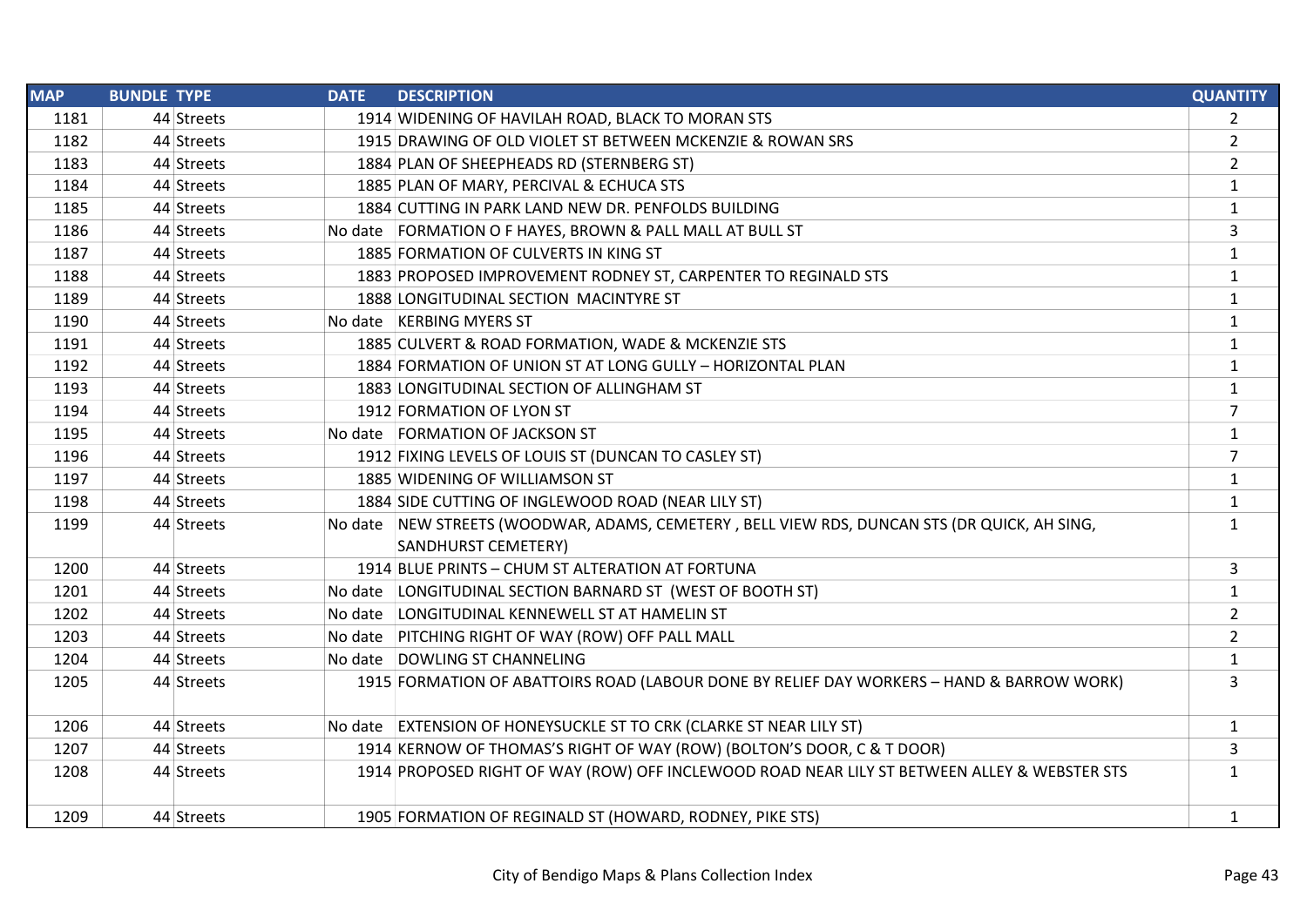| <b>MAP</b> | <b>BUNDLE TYPE</b> |            | <b>DATE</b> | <b>DESCRIPTION</b>                                                                               | <b>QUANTITY</b> |
|------------|--------------------|------------|-------------|--------------------------------------------------------------------------------------------------|-----------------|
| 1210       |                    | 45 Streets |             | No date LEVELLING MYRTLE ST CHILDRENS PLAYGROUND BETWEEN HARGREAVES & QUEEN STS (CHARCOAL GULLY) | $\mathbf{3}$    |
| 1211       |                    | 45 Streets |             | 1901 PAVING CAB STANDS PALL MALL/CHARING CROSS, MITCHELL, WILLIAMSON, BULL & MUNDY STS           | $\mathbf{1}$    |
| 1212       |                    | 45 Streets |             | 1909 ROAD FORMATION ARNOLD STREET, SMITH ST CROSSING                                             | 1               |
| 1213       |                    | 45 Streets |             | 1906 FOOTPATH AT MC RAE ST                                                                       | $\mathbf{1}$    |
| 1214       |                    | 45 Streets |             | No date FOOTPATH GLADSTONE ST BETWEEN RUSSEL & BREEN STS                                         | $\mathbf{1}$    |
| 1215       |                    | 45 Streets |             | 1908 FORMATION OF FINN ST                                                                        | $\mathbf{1}$    |
| 1216       |                    | 45 Streets |             | 1902 FOOTPATH FOREST ST, EAST SIDE                                                               | 1               |
| 1217       |                    | 45 Streets |             | 1901 FORMATION OF CALVIN ST (WILLIAMSON ST) (CALVIN NOW GALVIN ST)                               | $\mathbf{1}$    |
| 1218       |                    | 45 Streets |             | 1896 IMPROVEMENTS TO REGINALD ST BETWEEN RODNEY & HALLAM STS                                     | $\mathbf{1}$    |
| 1219       |                    | 45 Streets |             | 1903 FORMATION OF HAMLET ST                                                                      | $\mathbf{1}$    |
| 1220       |                    | 45 Streets |             | 1915 FORMATION OF EAST ROAD FROM ABBOTT TO SKENE STS (EAST HAVELIN ST)                           | $\mathbf{1}$    |
| 1221       |                    | 45 Streets |             | No date FORMATION ABBOT TO MUNDY, SKENE TO HALLAM STS                                            | $\mathbf{1}$    |
| 1222       |                    | 45 Streets |             | 1899 FORMATION OF FREDERICK & VALENTINE STS                                                      | $\overline{2}$  |
| 1223       |                    | 45 Streets |             | 1907 FORMATION OF MAPLE ST BETWEEN PALL MALL & EDWARD ST                                         | $\overline{2}$  |
| 1224       |                    | 45 Streets |             | 1899 BARNARD ST FORMATION, LILY ST TO DON ST                                                     | $\mathbf{1}$    |
| 1225       |                    | 45 Streets |             | 1902 FORMATION OF MCINTYRE ST, CREEK TO HAVILAH ST                                               | $\mathbf{1}$    |
| 1226       |                    | 45 Streets |             | 1899 FORMATION OF BACHAUS ST FROM JACKSON TO EXCELL ST                                           | $\mathbf{1}$    |
| 1227       |                    | 45 Streets |             | 1899 FORMATION OF LILY ST BETWEEN ALLEY & BARNARD STS                                            | 1               |
| 1228       |                    | 45 Streets |             | 1902 SEWERAGE LINE, BETWEEN BOTH, ROWAN, WADE & MCKENZIE STS                                     | 1               |
| 1229       |                    | 45 Streets |             | 1904 IMPROVEMENTS TO RIGHT OF WAY (ROW) OFF WATTLE ST (PROPERTIES WALDRON & WOOD)                | $\mathbf{1}$    |
| 1230       |                    | 45 Streets |             | No date PLAN, HONEYSUCKLE, HIGH & VIOLET STS (SHOWING OWNERS NAMES)                              | $\mathbf{1}$    |
| 1231       |                    | 45 Streets |             | No date PLAN OF CHURCH LANE, VIEW, FOREST & ROWAN STS                                            | $\mathbf{1}$    |
| 1232       |                    | 45 Streets |             | 1882 PLAN OF PROPOSED VIEW ST (OFF VICTORIA ST) FROM PROUT TO QUICK STS                          | $\overline{2}$  |
| 1233       |                    | 45 Streets |             | 1910 GRADING CHARLESTON RD                                                                       | $\mathbf{1}$    |
| 1234       |                    | 45 Streets |             | 1873 PROPOSED NEW STREETS BETWEEN BLACK & BENNETTS ST, BANNERMAN, BUCKLEY, THOMPSON & BROWN      | 1               |
| 1235       |                    | 45 Streets |             | 1904 FORMATION OF MT KORONG ROAD (TRAM LINE), HAYES & VICTORIA ST                                | $\mathbf{1}$    |
| 1236       |                    | 45 Streets |             | No date FORMATION OF HOLMES RD, BETWWEEN PROUSES RD AND HAVILAH ROADS                            | $\mathbf{1}$    |
| 1237       |                    | 45 Streets |             | No date   FOOTPATH MCDOUGAL RD                                                                   | 1               |
| 1238       |                    | 45 Streets |             | No date EXTENSION OF MORAN ST                                                                    | $\mathbf{1}$    |
| 1239       |                    | 45 Streets |             | No date EXTENSION OF BULL ST FROM PALL MALL TO CREEK                                             | $\mathbf{1}$    |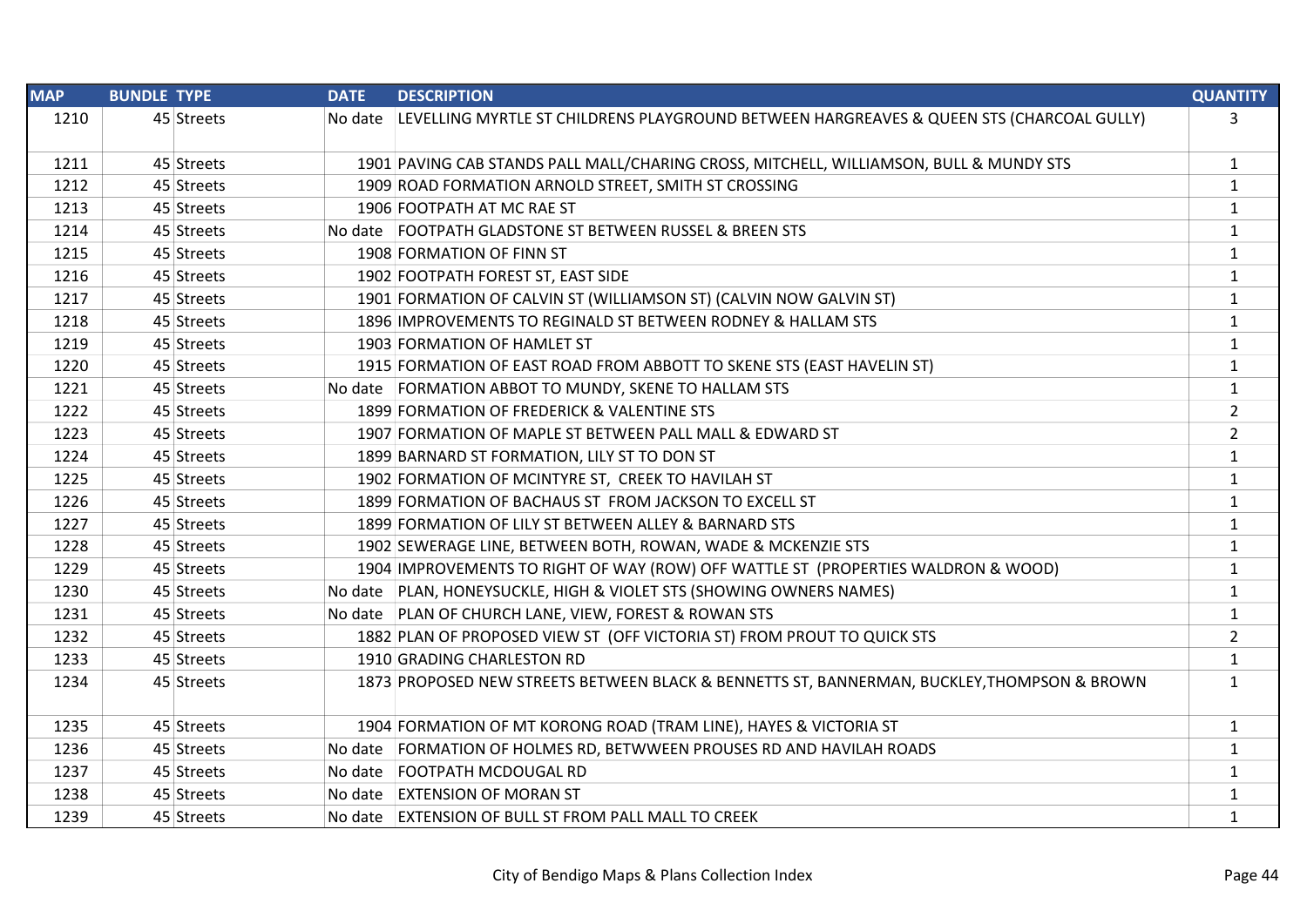| <b>MAP</b> | <b>BUNDLE TYPE</b> |            | <b>DATE</b> | <b>DESCRIPTION</b>                                                                            | <b>QUANTITY</b>         |
|------------|--------------------|------------|-------------|-----------------------------------------------------------------------------------------------|-------------------------|
| 1240       |                    | 45 Streets |             | No date WIDENING THE MOUNT KORONG ROAD (NEAR ASHLEY ST)                                       | 1                       |
| 1241       |                    | 45 Streets |             | No date WIDENING OF MYRTLE ST, QUEEN TO CLARKE ST                                             | $\mathbf{1}$            |
| 1242       |                    | 45 Streets |             | 1894 IMPROVEMENTS TO MT KORONG ROAD (BARNARD ST TO ASHLEY ST)                                 | $\mathbf{1}$            |
| 1243       |                    | 45 Streets |             | No date IMPROVEMENTS ISABELLA REEF ROAD, BETWEEN SCOTT ST, KENNEWELL ST                       | $\mathbf{1}$            |
| 1244       |                    | 45 Streets |             | No date ROAD FORMATION ANDERSON ST FROM VALENTINE ST GOING NORTH                              | $\mathbf 1$             |
| 1245       |                    | 45 Streets |             | 1906 FOOTPATH FORMATION BOOTH ST (CHUM ST)                                                    | $\mathbf{1}$            |
| 1246       |                    | 45 Streets |             | 1906 FOOTPATH FORMATION INGLEWOOD RD (ALLEY, MAPLE, LAZARUS STS                               | $\mathbf{1}$            |
| 1247       |                    | 45 Streets |             | 1906 WIDENING OF WILLIAMSON ST AT RAILWAY CROSSING (GALVIN & MCLAREN STS)                     | $\overline{2}$          |
| 1248       |                    | 45 Streets |             | 1904 FORMATION OF BENNETT ST, BETWEEN ROEDER & HAVILAH ST                                     | $\mathbf{1}$            |
| 1249       |                    | 45 Streets |             | 1903 PROPOSED FORMATION OF ROWAN ST, FROM THISTLE TO ROSE ST                                  | $\mathbf{1}$            |
| 1250       |                    | 45 Streets |             | 1904 FORMATION OF GREEN ST FROM HAVILAH TO BROWN STS                                          | $\mathbf{1}$            |
| 1251       |                    | 45 Streets |             | 1907 FORMATION OF SMITH ST, ARNOLD TO NOLAN STS                                               | $\mathbf{1}$            |
| 1252       |                    | 45 Streets |             | No date FORMATION WADE ST FOUNDATIONS, HIGH ST (NORTH & SOUTH) & WADE ST                      | $\overline{\mathbf{4}}$ |
| 1253       |                    | 45 Streets |             | No date   PLAN PALL MALL, WILLIAMSON & BULL STS & CREEK                                       | $\mathbf{1}$            |
| 1254       |                    | 45 Streets |             | No date   PLAN HOWARD PLACE, BRIDGE, MCCRAE, MUNDY STS, BULL, WILLIAMSON ST & PALL MALL       | $\mathbf{1}$            |
| 1255       |                    | 45 Streets |             | 1908 FOOTPATH CONSTRUCTION OF LAKE WEERONA RESERVE, MCCRAE, WHITE HILLS RD                    | $\mathbf{1}$            |
| 1256       |                    | 45 Streets |             | 1903 PLAN OF FOOTPATH MCCRAE ST BETWEEN WHITE HILLS RD & RAILWAY LINE                         | $\mathbf{1}$            |
| 1257       |                    | 45 Streets |             | 1907 PROPOSED PITCHING OF LANE AT SIDE OF INDEPENDENT OFFICE, WILLIAMSON ST, HARGREAVES ST    | $\mathbf{1}$            |
| 1258       |                    | 45 Streets |             | No date   HORIZONAL PLAN NO STREET NAMES, D CULLINEY & J TOMINIA                              | $\mathbf{1}$            |
| 1259       |                    | 45 Streets |             | No date BARNARD ST BETWEEN VIEW & BANCROFT ST (UPPER RESERVE)                                 | $\mathbf{1}$            |
| 1260       |                    | 45 Streets |             | 1903 CULVERT OF PALL MALL (MITCHELL ST, EMORY & GI BSONS CORNER                               | $\mathbf{1}$            |
| 1261       |                    | 45 Streets |             | 1921 CASEY ST - HORIZONTAL SECTION                                                            | $\mathbf{1}$            |
| 1262       |                    | 45 Streets |             | 1921 ABBOTT ST DRAINAGE SCHEME                                                                | $\mathbf{1}$            |
| 1263       |                    | 45 Streets |             | 1916 IMPROVEMENTS TO GRATTON ST, CROSS SECTIONS                                               | $\mathbf{1}$            |
| 1264       |                    | 45 Streets |             | No date STREET PLANS BENDIGO & DISTRICT DIRECTORY (NEW BUILDING REGULATIONS)                  | 4                       |
| 1265       |                    | 45 Streets |             | 1988 LAMINATED STREET PLAN OF DARLING WARD, BARKLY, SUTTON WARDS                              | 10                      |
| 1396       |                    | 49 Streets |             | 1902 PLAN OF SURVEYED STREETS FROM WHITEHILLS, MURPHY ST, MCULLOUGH AND HAM STREET (SANDHURST | $\overline{2}$          |
|            |                    |            |             | MUNICIPALITY BOUNDARY)                                                                        |                         |
| 1397       |                    | 49 Streets |             | 1871 CITY OF SANDHURST PLAN SHOWING ROADS & STREETS REQUIRED TO BE PROCLAIMED BY THE GOVT AND | $\overline{2}$          |
|            |                    |            |             | COUNCIL OF VICTORIA (HOLMES ROAD, RETREAT ROAD, SHEEPWASH RD, GOLDEN GULLY RD (EAST & WEST)   |                         |
|            |                    |            |             |                                                                                               |                         |
| 1398       |                    | 49 Streets |             | 1874 CITY OF SANDHURST PLAN AS ABOVE                                                          | 1                       |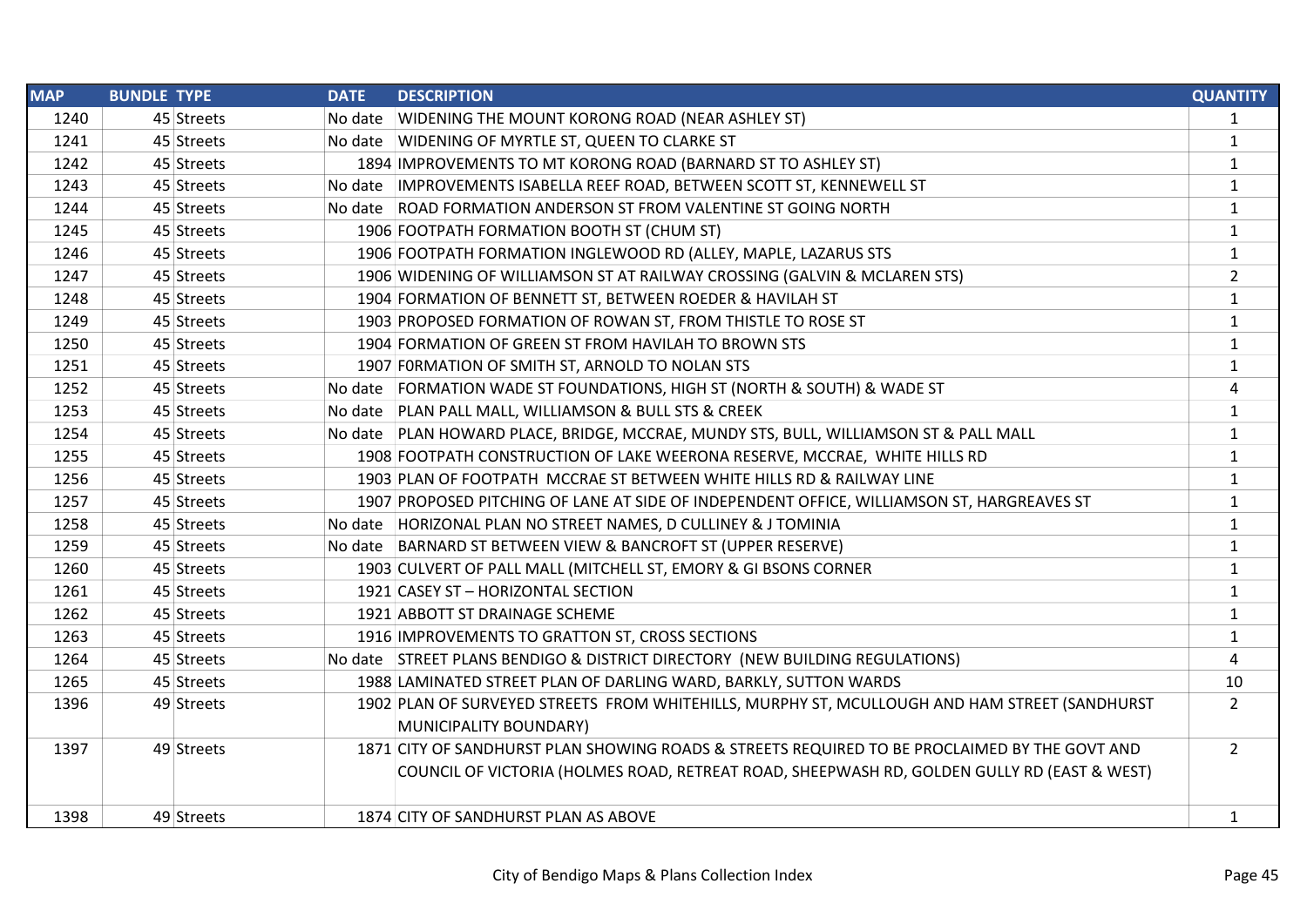| <b>MAP</b> | <b>BUNDLE TYPE</b> |                      | <b>DATE</b> | <b>DESCRIPTION</b>                                                                                      | <b>QUANTITY</b> |
|------------|--------------------|----------------------|-------------|---------------------------------------------------------------------------------------------------------|-----------------|
| 1399       |                    | 49 Streets           | No date     | CITY OF SANDHURST PLAN, SHEEPWASH RD & RETREAT RD, ASH & PANTON BURROWS, THISTLE STS, IRONBARK          | $\mathbf{1}$    |
|            |                    |                      |             | <b>GULLY, LONG GULLY</b>                                                                                |                 |
| 1400       |                    | 49 Streets           |             | No date BENDIGO & SUBURBS - STREET NUMBERS                                                              | $\mathbf{1}$    |
| 1401       |                    | 49 Streets           |             | 1912 STREET MAPS, EPSOM, WHITE HILLS, GOLDEN SQUARE & QUARRY HILL                                       | 4               |
| 989        |                    | 38 Tramways          |             | No date   BLUEPRINT OF ELECTRIC TRAMWAYS, VIEW ST TO MCCRAE SR (BARNARD ST, LUCAN ST AND WHITE HILLS RD | $\mathbf{1}$    |
| 990        |                    | 38 Tramways          |             | 1888 SANDHURST TO EAGLEHAWK - ELECTRIC TRAMWAY                                                          | $\mathbf{1}$    |
| 991        |                    | 38 Tramways          |             | 1909 BENDIGO ELECTRIC TRAMWAYS - WHITE HILLS EXTENSION                                                  | 1               |
| 992        |                    | 38 Tramways          |             | No date BENDIGO ELECTRIC TRAMWAYS - ARNOLD ST ROUTE                                                     | $\mathbf{1}$    |
| 993        |                    | 38 Tramways          |             | 1902 GENERAL PLAN OF SINGLE & DOUBLE TRACKS                                                             | $\mathbf{1}$    |
| 994        |                    | 38 Tramways          |             | No date   TESTING GRADE OF TRAM RAILS                                                                   | $\mathbf{1}$    |
| 995        |                    | 38 Tramways          |             | No date SECTIONS OF HIGH ST SHOWING SUBSIDENCE OF TRAM RAILS                                            | $\mathbf{1}$    |
| 557        | 19                 | <b>Upper Reserve</b> |             | 1942 PLAN OF ENCROACHMENT OF GAOL RESERVE ON COUNCIL LAND                                               | $\mathbf{1}$    |
| 558        | 19                 | <b>Upper Reserve</b> |             | No date PLAN OF ROSALIND AND SURROUNDING BUILDINGS                                                      | $\mathbf{1}$    |
| 559        | 19                 | <b>Upper Reserve</b> |             | No date DRAWING OF STABLE ROSALIND PARK                                                                 | $\mathbf{1}$    |
| 560        | 19                 | <b>Upper Reserve</b> |             | No date DRAWING OF COMPETITIVE DESIGN FOR ROSALIND PARK BANDSTAND                                       | $\overline{2}$  |
| 561        | 19                 | <b>Upper Reserve</b> |             | 1947 PROPOSED BAND ACCOMMODATION ROSALIND PARK                                                          | 14              |
| 562        | 19                 | <b>Upper Reserve</b> |             | 1936 TYPICAL DEMONSTRATION TRACK 1936 CFB BOARD                                                         | $\overline{2}$  |
| 563        | 19                 | <b>Upper Reserve</b> |             | 1948 FIRE DEMONSTRATION TRACK UPPER RESERVE                                                             | $\overline{2}$  |
| 564        | 19                 | <b>Upper Reserve</b> |             | No date ALTERATIONS TO UPPER RESERVE GRANDSTAND (CANCELLED)                                             | $\mathbf{1}$    |
| 565        | 19                 | <b>Upper Reserve</b> |             | No date PROPOSED REARRANGEMENT OF LADIES CONVENIENCES - ROSALIND PARK                                   | 3               |
| 566        | 19                 | <b>Upper Reserve</b> |             | No date PLAN OF RESERVE, SHOWING HIGH SCHOOL & STATE SCHOOL, BENDIGO CRK                                | $\mathbf{1}$    |
| 567        | 19                 | <b>Upper Reserve</b> |             | 1912 NEW BATHS UPPER RESERVE PLAN                                                                       | $\mathbf{1}$    |
| 568        | 19                 | <b>Upper Reserve</b> |             | No date BLUE PRINT OF VERANDAH BATH LANE                                                                | $\overline{2}$  |
| 569        | 19                 | <b>Upper Reserve</b> |             | 1938 QUOTATION FOR ROOF LIGHT AND LOUVERED FRAMES                                                       | $\overline{2}$  |
| 570        | 19                 | <b>Upper Reserve</b> |             | No date BLUE PRINT OF PROPOSED REGRADING OF GAOL PATH                                                   | 9               |
| 571        | 19                 | <b>Upper Reserve</b> |             | 1914 RENOVATIONS TO CARETAKERS RESIDENCE UPPER RESERVE (FLOOR PLAN AND PLAN OUTSIDE VIEW)               | $\overline{3}$  |
| 572        | 19                 | <b>Upper Reserve</b> |             | 1901 PLAN WALL - WATER LANE (UNABLE TO DECIPHER DRAWING)                                                | $\mathbf{1}$    |
| 573        | 19                 | <b>Upper Reserve</b> |             | 1930 PROPOSED LOOKOUT TOWER TO BE ERECTED IN ROSALIND PARK                                              | $\mathbf{1}$    |
| 574        | 19                 | <b>Upper Reserve</b> |             | No date DRAWINGS OF FENCE POSTS AND FENCES & GATE HINGES                                                | $\overline{7}$  |
| 575        | 19                 | <b>Upper Reserve</b> |             | No date DRAWING GLASS HOUSE - ROSALIND PARK                                                             | $\mathbf{1}$    |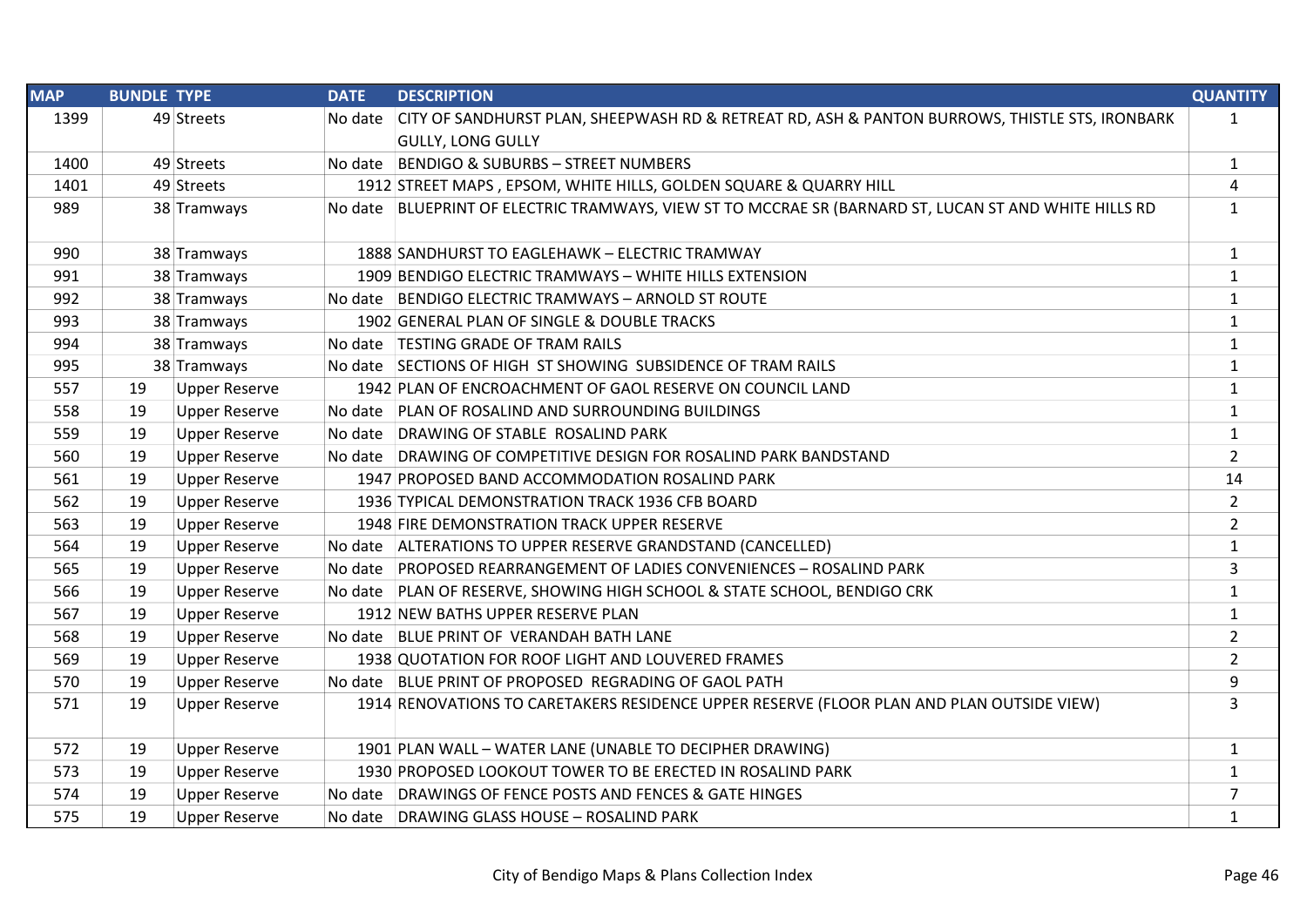| <b>MAP</b> | <b>BUNDLE TYPE</b> |                      | <b>DATE</b> | <b>DESCRIPTION</b>                                                            | <b>QUANTITY</b> |
|------------|--------------------|----------------------|-------------|-------------------------------------------------------------------------------|-----------------|
| 576        | 19                 | <b>Upper Reserve</b> |             | 1907 PLATFORM FOR GRAND STAND (ORCHESTRAL PLAN)                               | $\mathbf{1}$    |
| 577        | 19                 | <b>Upper Reserve</b> |             | 1916 DRAWING BARNARD ST SHOWING SPORTS GROUND, RESERVE, OLD SHOW GROUNDS      | $\overline{2}$  |
| 578        | 20                 | <b>Upper Reserve</b> |             | 1921 RAMPING FOR UPPER RESERVE GRANDSTAND                                     | $\overline{2}$  |
| 579        | 20                 | <b>Upper Reserve</b> |             | No date DRAWING OF PADDLING PADDOCK - UPPER RESERVE                           | $\overline{2}$  |
| 580        | 20                 | <b>Upper Reserve</b> |             | 1922 UNTITLED DRAWINGS FOR UPPER RESERVE                                      | 5               |
| 581        | 20                 | <b>Upper Reserve</b> |             | 1914 DRAWINGS FOR LEVELS FOR AMPITHETRE AND HILL - SPORTS GROUND              | 4               |
| 582        | 20                 | <b>Upper Reserve</b> |             | No date DRAWING FOR DOUBLE URINAL IN THE UPPER RESERVE                        | $\mathbf{1}$    |
| 583        | 20                 | <b>Upper Reserve</b> |             | No date PROPOSED GARDEN WITH GOLDEN STATUE (HOWARD PLACE)                     | $\overline{2}$  |
| 584        | 20                 | <b>Upper Reserve</b> |             | No date  BLOCK PLAN OF SUGGESTED IMPROVEMENTS UPPER RESERVE (GRAND STAND ETC) | $\overline{2}$  |
| 585        | 20                 | <b>Upper Reserve</b> |             | No date IMPROVEMENTS TO SHOWERS AT SPORTS GROUND                              | $\mathbf{1}$    |
| 586        | 20                 | <b>Upper Reserve</b> |             | No date DRAWING OF TIMBER SCREEN AT SPORTS GROUND                             | $\mathbf{1}$    |
| 587        | 20                 | <b>Upper Reserve</b> |             | 1912 DRAWING OF MUNICIPAL BATHS                                               | 3               |
| 588        | 20                 | <b>Upper Reserve</b> |             | No date DRAINAGE, WATER SUPPLY FOR BATHS                                      | 5               |
| 589        | 20                 | <b>Upper Reserve</b> |             | 1899 DRAWINGS OF POOL - BARNARD ST                                            | $\overline{2}$  |
| 590        | 20                 | <b>Upper Reserve</b> |             | No date BAND ROTUNDA AT BATHS AND ROOF OVER GRANDSTAND - UPPER Reserve        | $\mathbf{1}$    |
| 591        | 20                 | <b>Upper Reserve</b> |             | No date PLAN FOR PATHS ROSALIND PARK                                          | $\mathbf{1}$    |
| 592        | 20                 | <b>Upper Reserve</b> |             | No date ALTERATION TO BATH BUILDINGS                                          | $\mathbf{1}$    |
| 593        | 20                 | <b>Upper Reserve</b> |             | No date DRAINAGE BARNARD ST BATHS (DAM) (LADIES & GENTLEMEN)                  | 5               |
| 594        | 20                 | <b>Upper Reserve</b> |             | 1900 PROPOSED LOW LEVEL GRANDSTAND                                            | $\mathbf{1}$    |
| 595        | 20                 | <b>Upper Reserve</b> |             | 1908 DRAWINGS OF LADIES CONVENIENCES                                          | $\mathbf{1}$    |
| 596        | 20                 | <b>Upper Reserve</b> |             | 1896 DRAWING OF URINALS (ROMAN DESIGN)                                        | $\overline{2}$  |
| 597        | 20                 | <b>Upper Reserve</b> |             | No date NEW SANITORY CONVENIENCES FOR SPORTS GROUND                           | 8               |
| 598        | 20                 | <b>Upper Reserve</b> |             | No date ALTERATION TO GRAND STAND                                             | $\mathbf{1}$    |
| 599        | 20                 | <b>Upper Reserve</b> |             | No date DRAWING OF PROPOSED SHELTERS AT SPORTS GROUND                         | $\mathbf{1}$    |
| 600        | 20                 | <b>Upper Reserve</b> |             | No date DRESSING ROOM NEAR BARNARD ST                                         | $\mathbf{1}$    |
| 601        | 20                 | <b>Upper Reserve</b> |             | 1916 PROPOSED IMPROVEMENTS TO GRANDSTAND - SEATING                            | 3               |
| 602        | 20                 | <b>Upper Reserve</b> |             | No date PLANS OF FENCING - UPPER REServe                                      | 8               |
| 603        | 20                 | <b>Upper Reserve</b> |             | No date DRAINAGE PLAN SPORTS GROUND - ALONG GRANDSTAND ETC                    | $\mathbf{1}$    |
| 641        | 22                 | <b>Upper Reserve</b> |             | 1926 BLUE PRINTS FOR THE LAWN TENNIS COURTS                                   | $\overline{7}$  |
| 642        | 22                 | <b>Upper Reserve</b> |             | No date DRAWING OF GAZEBO ORNATE ROOF                                         | $\mathbf{1}$    |
| 643        | 22                 | <b>Upper Reserve</b> |             | 1895 DRAWING FOR DOUBLE URINAL AT UPPER RESERVE - BRICK                       | $\mathbf{1}$    |
| 644        | 22                 | <b>Upper Reserve</b> |             | 1930 DRAWING FOR LOOKOUT TOWER - ROSALIND PARK                                | $\mathbf{1}$    |